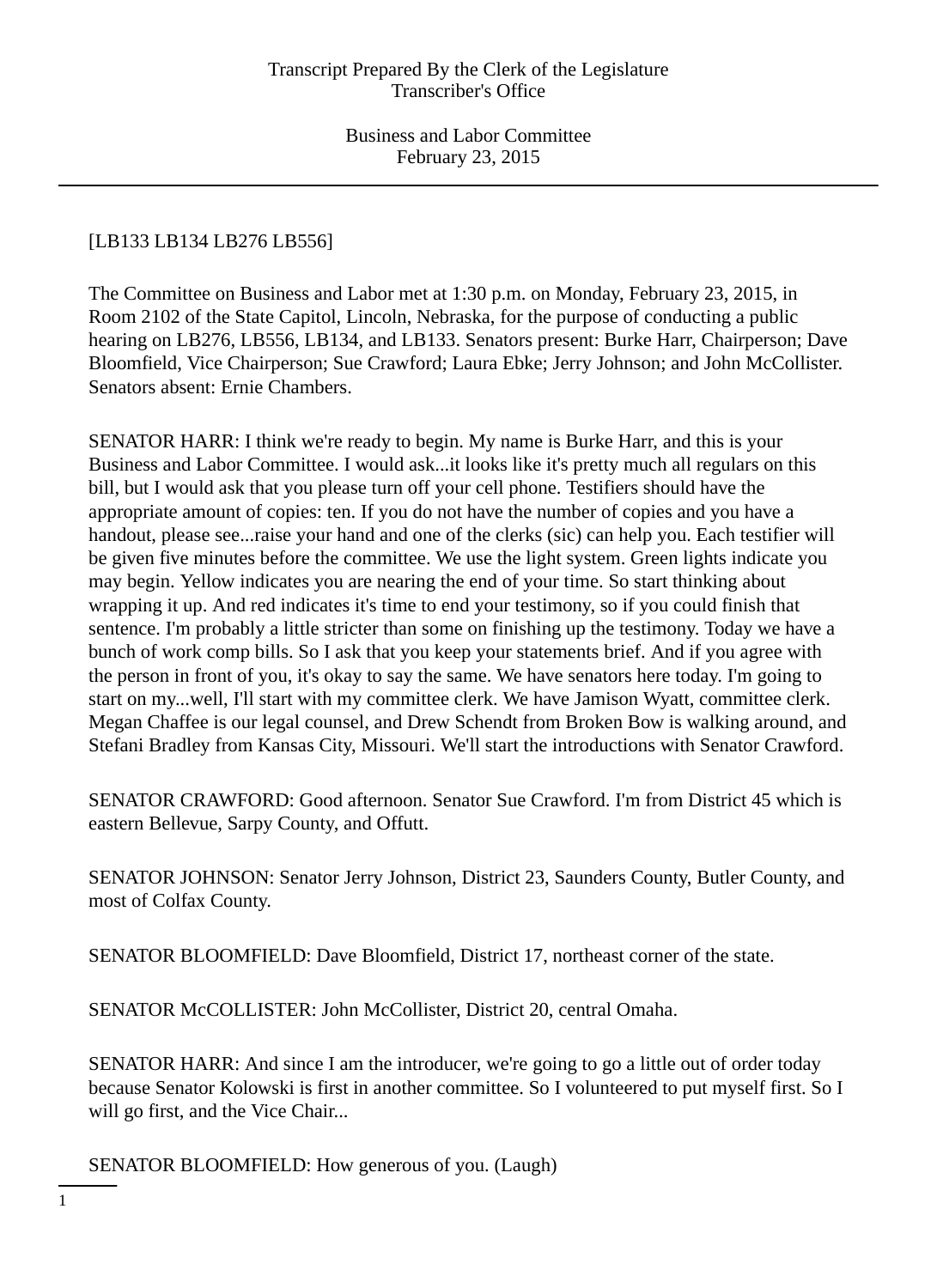SENATOR HARR: I know. I'm going to be here just as long anyway. But I'll let you take over.

SENATOR BLOOMFIELD: Thank you. Senator Ebke, would you care to introduce yourself since you just joined us.

SENATOR EBKE: Laura Ebke, District 32.

SENATOR BLOOMFIELD: Thank you. At your leisure.

SENATOR HARR: (Exhibit 1) Thank you, Mr. Vice Chair. Members of the Business and Labor Committee, my name is Burke Harr, H-a-r-r, and I'm here on LB276. Over the past few years, the Legislature has considered legislation regarding issues such as misclassification of workers, E-Verify, franchisees, and independent contractors. In some ways, these bills are all related as we have sought to determine who is an eligible worker, and who is an actual employee of an employer for the purposes of workers' compensation. For example, in 2009 the Legislature passed LB563 in order to set up a process for contractors in the construction and delivery service industries in order to determine whether certain workers were employees or independent contractors. The bill used the ABC test to determine independent contractor status and did not affect the common law interpretation or ten-point test of independent contractor status. In that legislation, the Department of Labor was also assigned the responsibility of investigating any possible violation of workers being improperly classified. LB276 builds upon these previous efforts by establishing a process for an individual to apply to the Department of Labor in order to be a certified independent contractor. If an individual becomes a certified independent contractor, they would be exempt from all requirements to be covered under a policy of workers' compensation insurance pursuant to the Nebraska Workers' Compensation Act and would be precluded from obtaining any benefits under the act as well. To fund the administration of the program, fees would be charged to the individuals who apply. LB276 also establishes that an individual would be guilty of a Class II misdemeanor if they provide false information during the application process. The reason for the introduction of LB276 is that there are contractorsubcontractor relationships in multiple industries. And while independent contractors are a recognized business model, they are not recognized or defined in the Nebraska Workers' Comp Act. As a result, the Nebraska Workers' Compensation Court has determined that employers are not required to provide coverage for independent contractors, but they are not defined in state statute as being exempt from the act. Should an independent contractor be injured and is uninsured for workers' compensation, they might make a claim against the general contractor that hired them. At that point, the court steps in and makes a determination. And if that person is deemed by the court to be an employee, they are granted workers' compensation benefits, although no policy has been purchased. The problem is that when this takes place, the general contractor and its insurance carrier can be held responsible to pay for any work-related injuries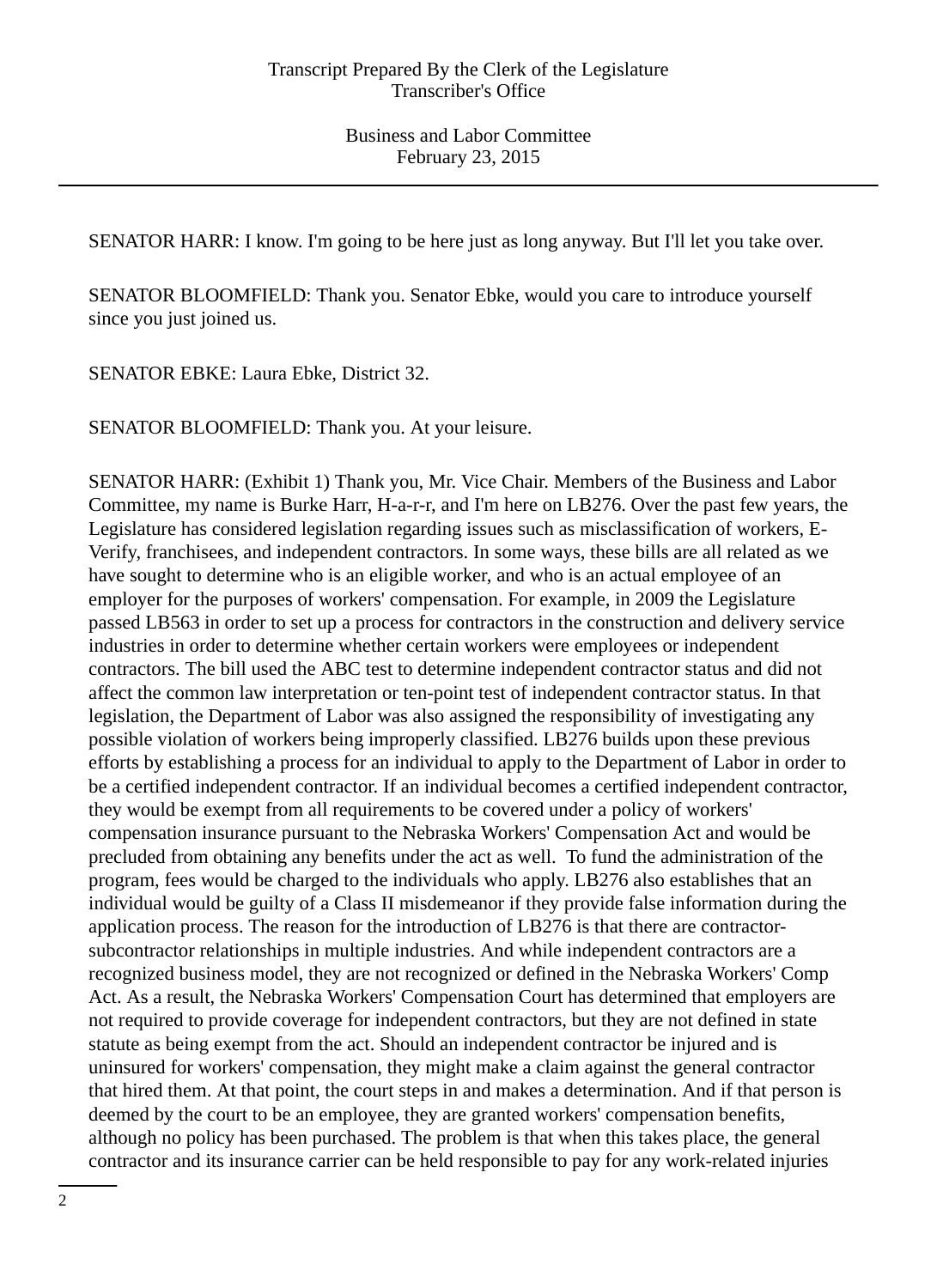and may be subject to retroactivity pay and additional insurance premiums. There is a large fiscal note on this bill, as you'll note. And so I've introduced an amendment to help address that issue. I can pass around the amendment. There are several people probably more qualified coming after me to answer questions. But I would be more than willing to entertain any questions you may have. [LB276]

SENATOR BLOOMFIELD: Thank you, Senator Harr. Does anybody have any questions for Senator Harr? I might have one. [LB276]

SENATOR HARR: Yes, sir. [LB276]

SENATOR BLOOMFIELD: Senator Harr, what keeps a less-than-scrupulous employer from hiring 15 independent contractors to pour cement? [LB276]

SENATOR HARR: Well, nothing would prevent them from doing that. The issue is what do they have them do, and how do they treat them? So we have that issue of misqualification right now. And we introduced a bill that didn't really have much teeth to it and introduced the concept. But the issue is what does that person do? There's what's called the ABC test, which is a three-point test that says are you independent or not, or there's the ten-point test. But, you know, if you make them bring their own...or if you provide your own equipment versus...providing versus bringing your own. Are you making them do certain actions with the hope of a certain result, or are you hoping for a result and they can get there however they want? That's a determination that has to be made as far as classification. I don't know if that answers your question. [LB276]

SENATOR BLOOMFIELD: My concern is...well, you and I will discuss it later. [LB276]

SENATOR HARR: Okay. [LB276]

SENATOR BLOOMFIELD: It just looks to me like a way around the workmen's comp law for somebody that wanted to get there. [LB276]

SENATOR HARR: Okay. [LB276]

SENATOR BLOOMFIELD: Thank you. [LB276]

SENATOR HARR: Thank you. [LB276]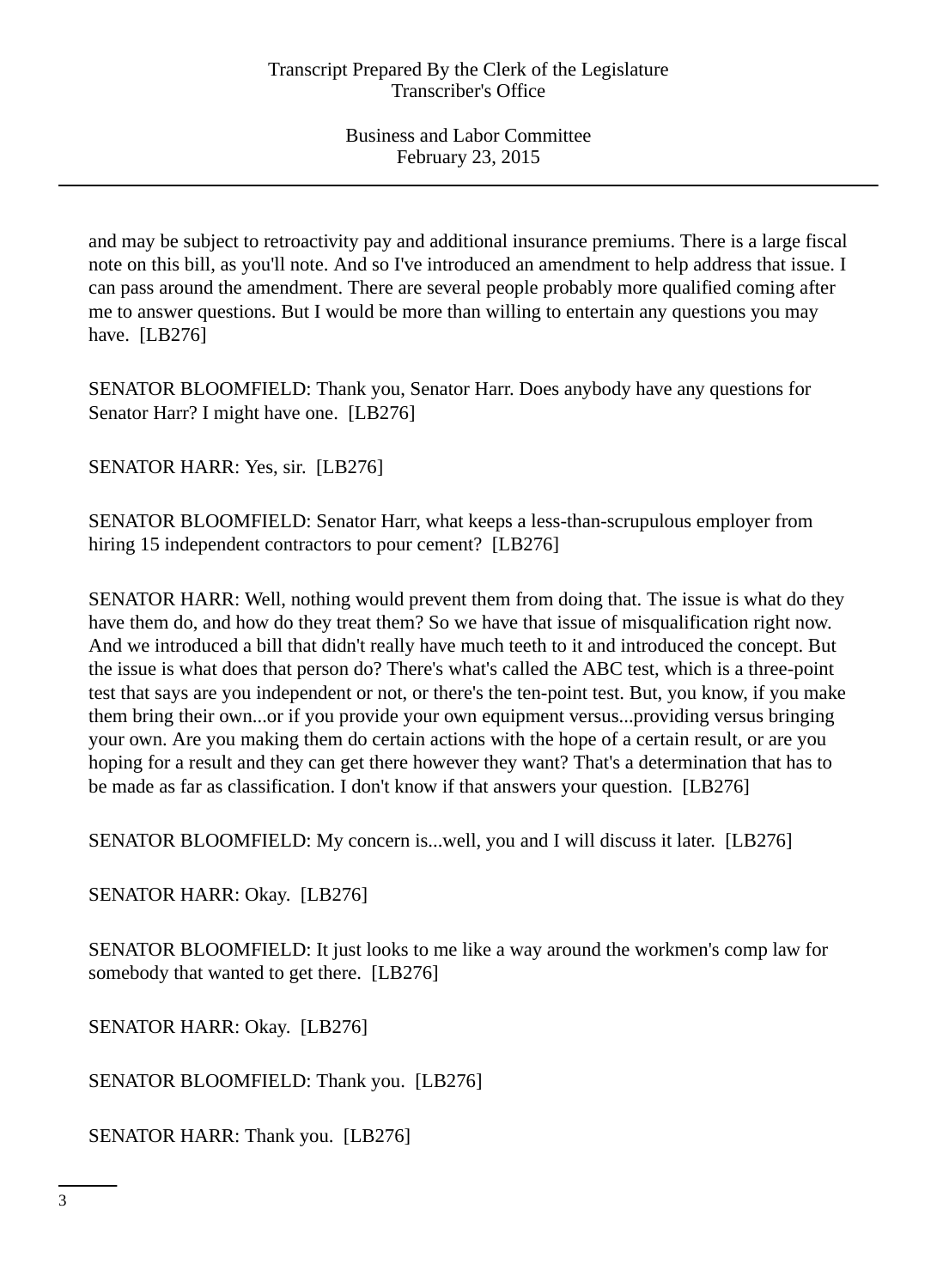SENATOR BLOOMFIELD: Did you have a...? [LB276]

SENATOR McCOLLISTER: I have a question. Is the department going to testify after you, Senator? I have some questions about the fiscal note. [LB276]

SENATOR HARR: Okay. I'm seeing if there is. I don't see anyone from the department here today. [LB276]

SENATOR BLOOMFIELD: I assume you're going to close. [LB276]

SENATOR HARR: What's that? I am going to close. I'll be here for the close. At that point we can talk about it too. Or we can talk about it now. [LB276]

SENATOR McCOLLISTER: It shows 15 people. And I'm just surprised it's so many people. [LB276]

SENATOR HARR: Yeah, 17,000. [LB276]

SENATOR McCOLLISTER: Yeah, it's a number of them. A lot of specialists that there's a number positions, 15. Holy smokes. [LB276]

SENATOR HARR: Well, that's because they think in the first year, 17,000 people will apply to see if they are independent contractors or not. And then after that, you see it lowers down to 2,300 a year. And what they're doing is they're basing that on what Montana experienced, although their situation is similar but not the same. [LB276]

SENATOR McCOLLISTER: Doesn't that seem like a high number to you? [LB276]

SENATOR HARR: Yes, it does, the first year, yes. Thanks. [LB276]

SENATOR BLOOMFIELD: Senator Crawford has a question. [LB276]

SENATOR CRAWFORD: Since we're on the fiscal note right now, I thought I would just give you an opportunity to explain what your amendment does that would reduce the fiscal burden. [LB276]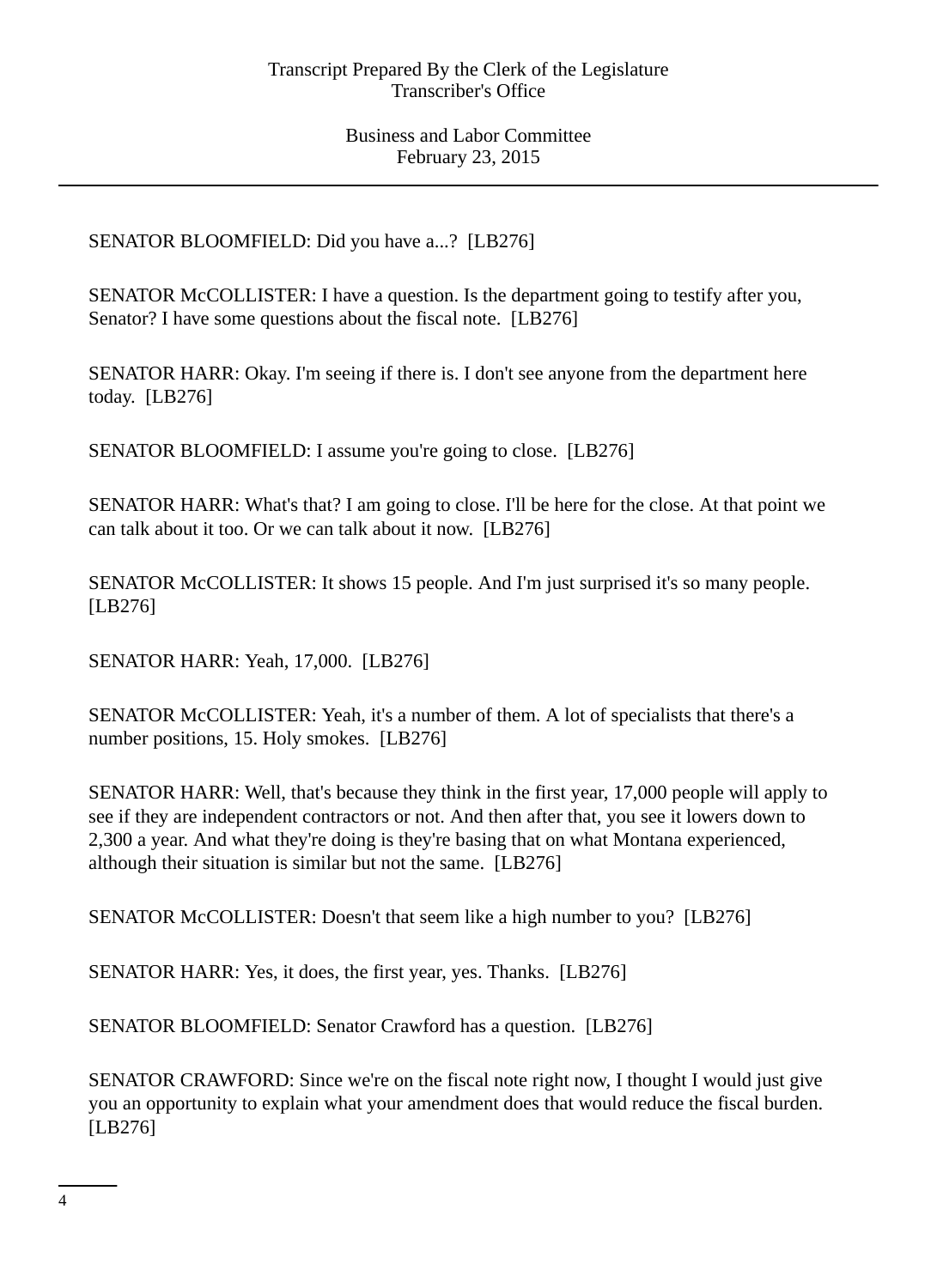SENATOR HARR: What it does is require when an individual applies, they have to pay a \$50 fee. Well, I think it set out \$50 to \$100 so there's some flexibility built in. [LB276]

SENATOR CRAWFORD: Okay. [LB276]

SENATOR HARR: Because we don't change fee amounts very often. [LB276]

SENATOR CRAWFORD: Right. [LB276]

SENATOR HARR: And so the idea is that it would help cash...it would come out of a cash fund to pay for these workers instead of the General Fund. [LB276]

SENATOR CRAWFORD: Thank you. [LB276]

SENATOR BLOOMFIELD: I guess we'll wait for your close. [LB276]

SENATOR HARR: Thank you. [LB276]

SENATOR BLOOMFIELD: First proponent, please. Good afternoon, Senator, and welcome. [LB276]

SENATOR KOLTERMAN: Good afternoon, Senator Bloomfield, members of the committee. My name is Mark Kolterman, M-a-r-k K-o-l-t-e-r-m-a-n. I'm an insurance agent from Seward, Nebraska. Although I don't practice in the property casualty arena any longer, I'm still licensed as a property casualty agent. And I sold workers' compensation for about 20, 25 years. This is badly needed legislation. When I was in the business, what would happen is people would say, oh, I'm an independent contractor. And they'd go out on the job and get hurt working as a sub. And the next thing you know, they're requesting payments from the general contractor as a subcontractor, not as an independent contractor. This really just puts clarity into the language. Over the years, there's just been a lot of ambiguity as who's an independent contractor and who isn't. By having this through the Department of Labor, we've eliminated that ambiguity. So I think it's important that we pass this kind of legislation not only from the perspective of I hate to see a general contractor get hit with a large audit, but at the same time if you have an independent contractor that's working in someone's home or they're working someplace and get hurt, they could...where it comes up a lot of times is claim time. There's two places, either at a claim or at the audit process. And this just puts so much clarity into it, it's something that should have been done years ago. So I'm just here to support what the senator is proposing and would answer any questions that you might have. [LB276]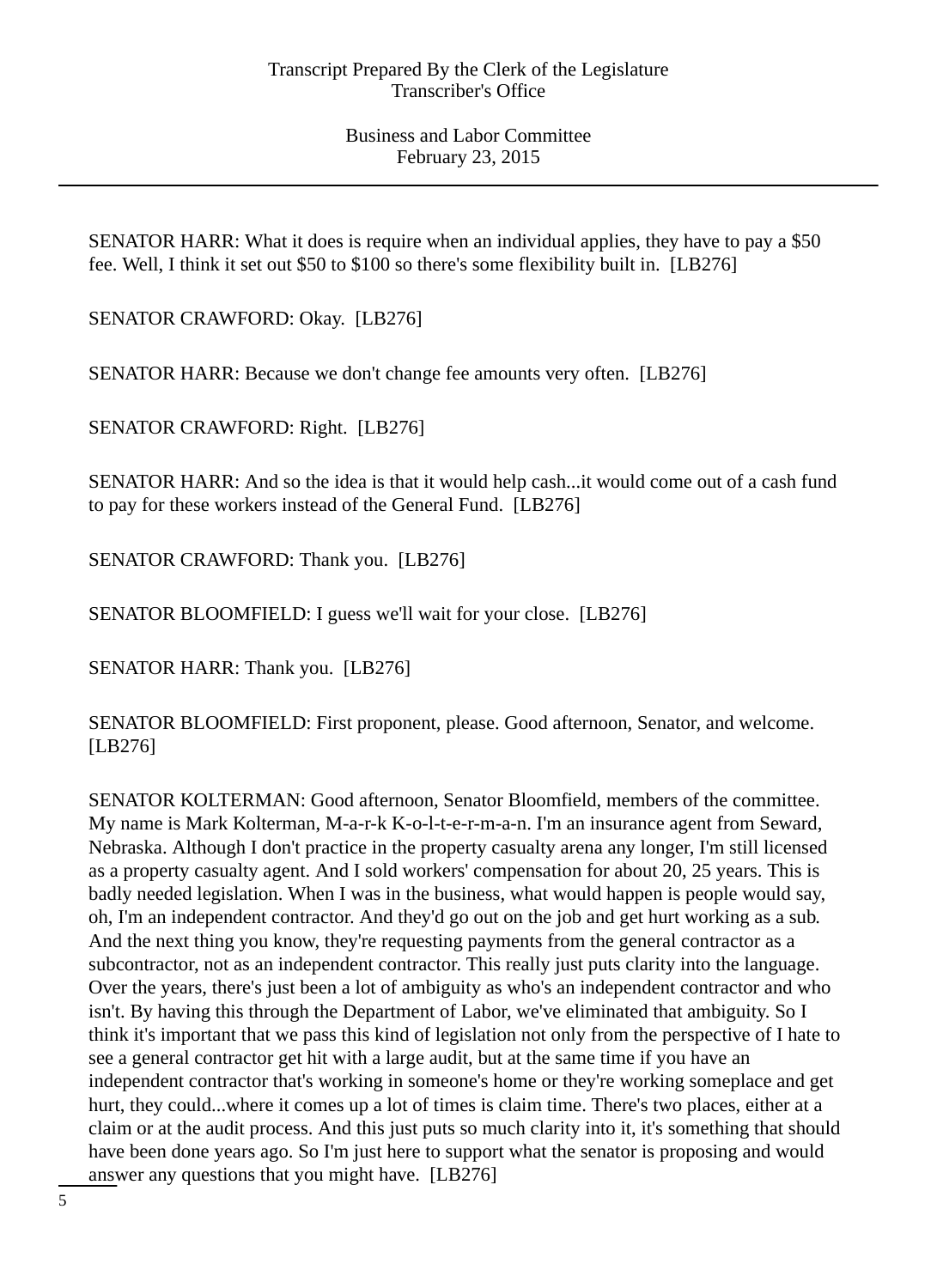SENATOR BLOOMFIELD: Thank you, Senator Kolterman. Do we have any questions? Senator Johnson. [LB276]

SENATOR JOHNSON: Thank you. Thanks for coming in, Senator...Mr. Kolterman. I guess you're here as an independent today, put it that way. When I was in the service station business, at times we had employees that were furnishing their own tools and were strictly commission. We provided the facility for them and did some of the contact and we did some billing. Is that they type of person that's now in a gray area? [LB276]

SENATOR KOLTERMAN: Could be. [LB276]

SENATOR JOHNSON: Do you... [LB276]

SENATOR KOLTERMAN: It just depends on whether or not you've been carrying workers' compensation on them or not. I think if they're working in your place full time, there's a good likelihood, even though it's their own tools, they're not independent contractors. They're employees of yours. [LB276]

SENATOR JOHNSON: So will there be some businesses that might benefit from this clarification plus the independent contractor? [LB276]

SENATOR KOLTERMAN: Well, I think your... [LB276]

SENATOR JOHNSON: Is it a win-win? [LB276]

SENATOR KOLTERMAN: I think the public at large will benefit. We talked about this in Health and Human Services the other day as it pertained to service workers that come into a home to take care of an elderly person or a person that's sick. And they'll say, well, I work for a company, or I work independently. If they get injured...say they're independent and they get injured while they're there, the first thing you know is they're going to want to come back against the homeowner. This is a very similar situation as it pertains to a general contractor. Maybe they're hiring dry wallers. The dry waller says I'm an independent contractor. They mess up their back or they cut their leg or cut their hand. And the next thing you know they're applying for work comp benefits. This just brings a clarity that needs to be brought to the table. [LB276]

SENATOR JOHNSON: I would definitely agree. [LB276]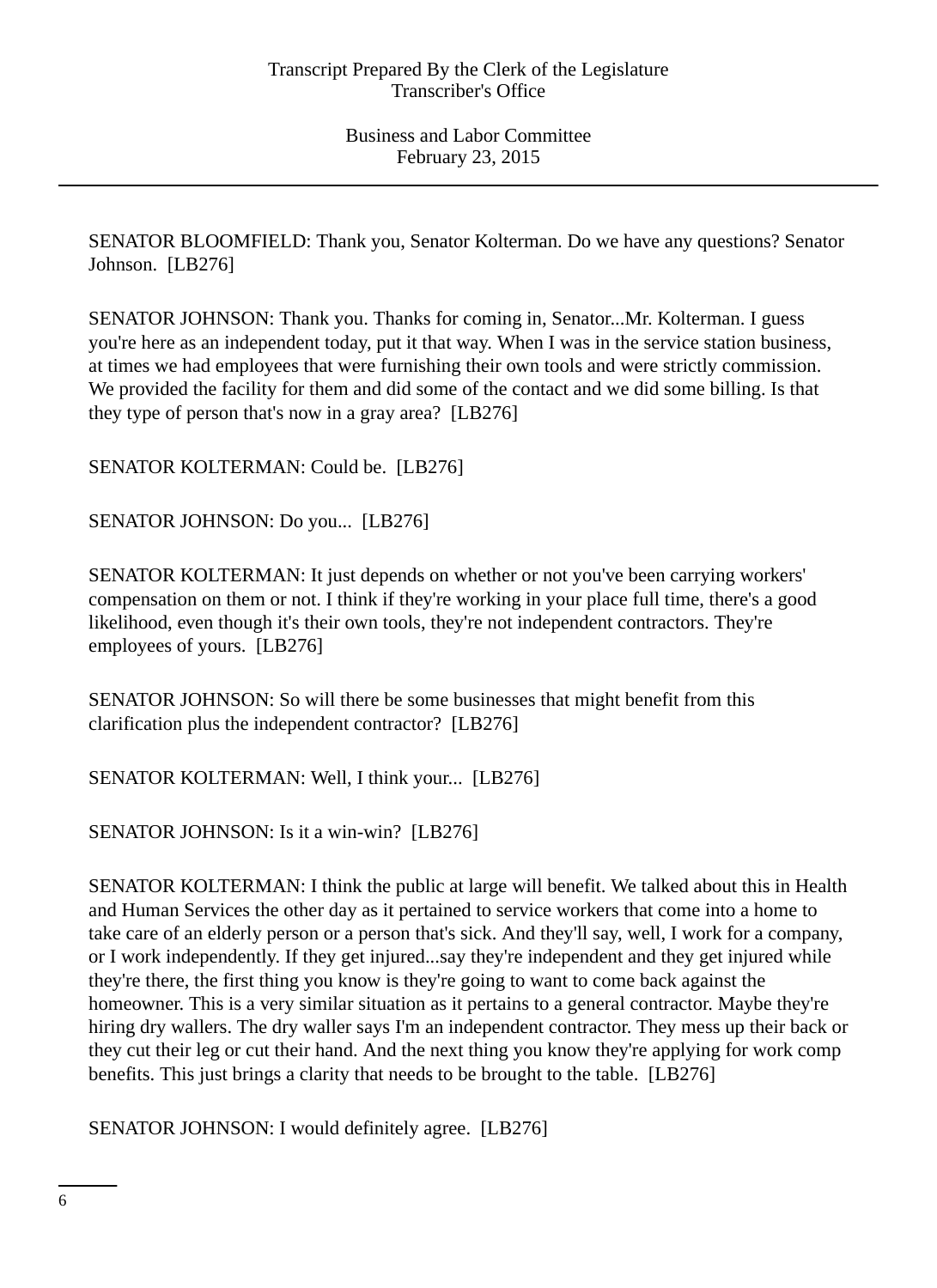SENATOR KOLTERMAN: It spells it out specifically, Senator. [LB276]

SENATOR JOHNSON: Yeah. There's a gray area. I'm just trying to think who...if it's the homeowner, or in my case, the service station, or is it for the independent contractor. Who's going to be filing most of these 17,000 claims? I'm just wondering. [LB276]

SENATOR KOLTERMAN: Well, what this is, it's just...all this bill does is it makes the independent contractor become certified which specifically spells out whether they carry workers' compensation or they don't carry workers' compensation. That's really all the bill does. But it gives the general contractor or garage owner the ability to look and see, are they covered or aren't they covered? [LB276]

SENATOR JOHNSON: Yeah. So will it benefit both sides? [LB276]

SENATOR KOLTERMAN: It benefits everybody, absolutely. [LB276]

SENATOR JOHNSON: Okay, thank you. [LB276]

SENATOR BLOOMFIELD: Thank you, Senator Johnson. Senator McCollister. [LB276]

SENATOR McCOLLISTER: Thank you, Senator Bloomfield. Senator, thank you for appearing. I can certainly understand the benefit from the role of the general contractor. So as an independent service insurance agent, will you be trying to sell the same kind of insurance to that subcontractor. [LB276]

SENATOR KOLTERMAN: Absolutely. I mean any time...here's an example. I'm a corporate officer of Kolterman Agency, Incorporated. By law, I could waive out of workers' compensation. I choose not to do that simply because of all the benefits that are provided there inside that workers' compensation bill. So if I'm going out to see a customer and I have bad automobile accident, I'd be picked up by workers' compensation. [LB276]

SENATOR McCOLLISTER: Right. [LB276]

SENATOR KOLTERMAN: It pays all my medical bills. It pays some disability benefits. So there's a lot of value to workers' compensation. On the other hand, if I've got a small independent contractor that maybe frames houses and his partner, he's got another guy that works with him and they frame houses together. There's a good likelihood they could get hurt. In some instances,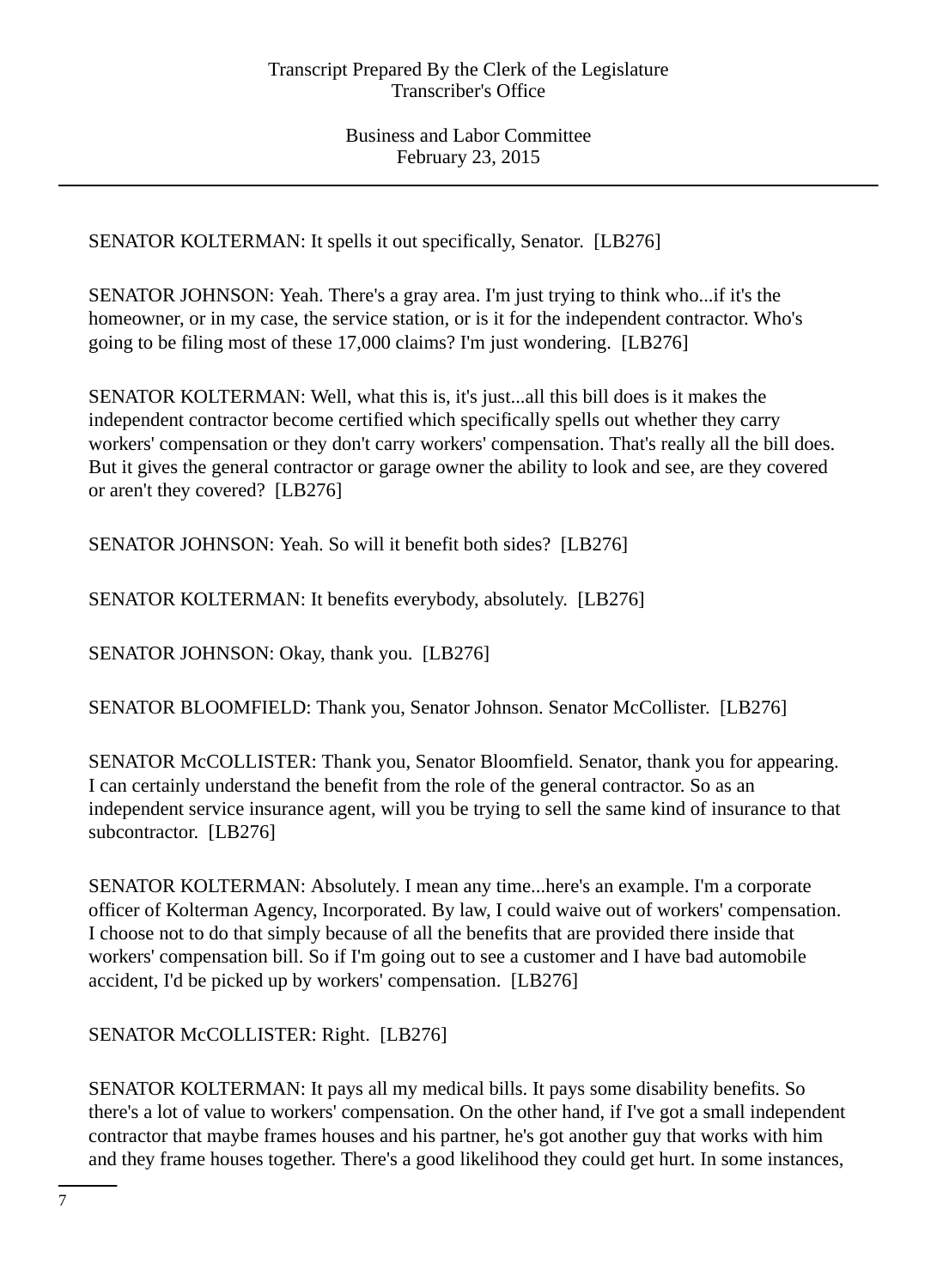the health insurance doesn't cover them either, their own personal health insurance. So we always encouraged them to buy workers' compensation. They might not ever use it. But on the other hand, if they do...you don't buy insurance to use it. You buy it to protect yourself. [LB276]

SENATOR McCOLLISTER: Even for a two-man crew? [LB276]

SENATOR KOLTERMAN: Well, if it's a two-man crew, yeah. Absolutely. [LB276]

SENATOR McCOLLISTER: Okay. So let's say they go out and get that insurance as you advised them, will they then be obligated to file with the state as an independent contractor? [LB276]

SENATOR KOLTERMAN: No. If they've got insurance, if they've got it, what happens is if they go to work for that general contractor, they can provide them with a certificate of insurance which then allows them to show that they've got insurance and they don't have to be certified. [LB276]

SENATOR McCOLLISTER: That makes sense. Thank you, Senator. [LB276]

SENATOR KOLTERMAN: Yeah, absolutely. Thank you. [LB276]

SENATOR BLOOMFIELD: Any further questions for Senator Kolterman? Thank you, Senator. [LB276]

SENATOR KOLTERMAN: Thank you. [LB276]

SENATOR BLOOMFIELD: Next proponent. Proceed. [LB276]

JAMES CAVANAUGH: (Exhibit 2) Senator Bloomfield, members of the Business and Labor Committee, my name is James Cavanaugh. I'm an attorney, and I'm registered lobbyist for the Independent Insurance Agents of Nebraska appearing on their behalf today in support of LB276. I'd like to commend Senator Harr for bringing this important matter before you. And as you heard from Senator Harr and Senator Kolterman, generally speaking, the intent of this bill is to make sure that it's clear in the workplace who is an independent contractor and what their responsibilities are relative to workers' compensation insurance. You see before you kind of a one-pager that gives you an outline of the background of this particular issue, which is that while independent contractors or independent subcontractors are recognized business models, they are not recognized or defined in the Workers' Compensation Act. That leads to, as Senator Harr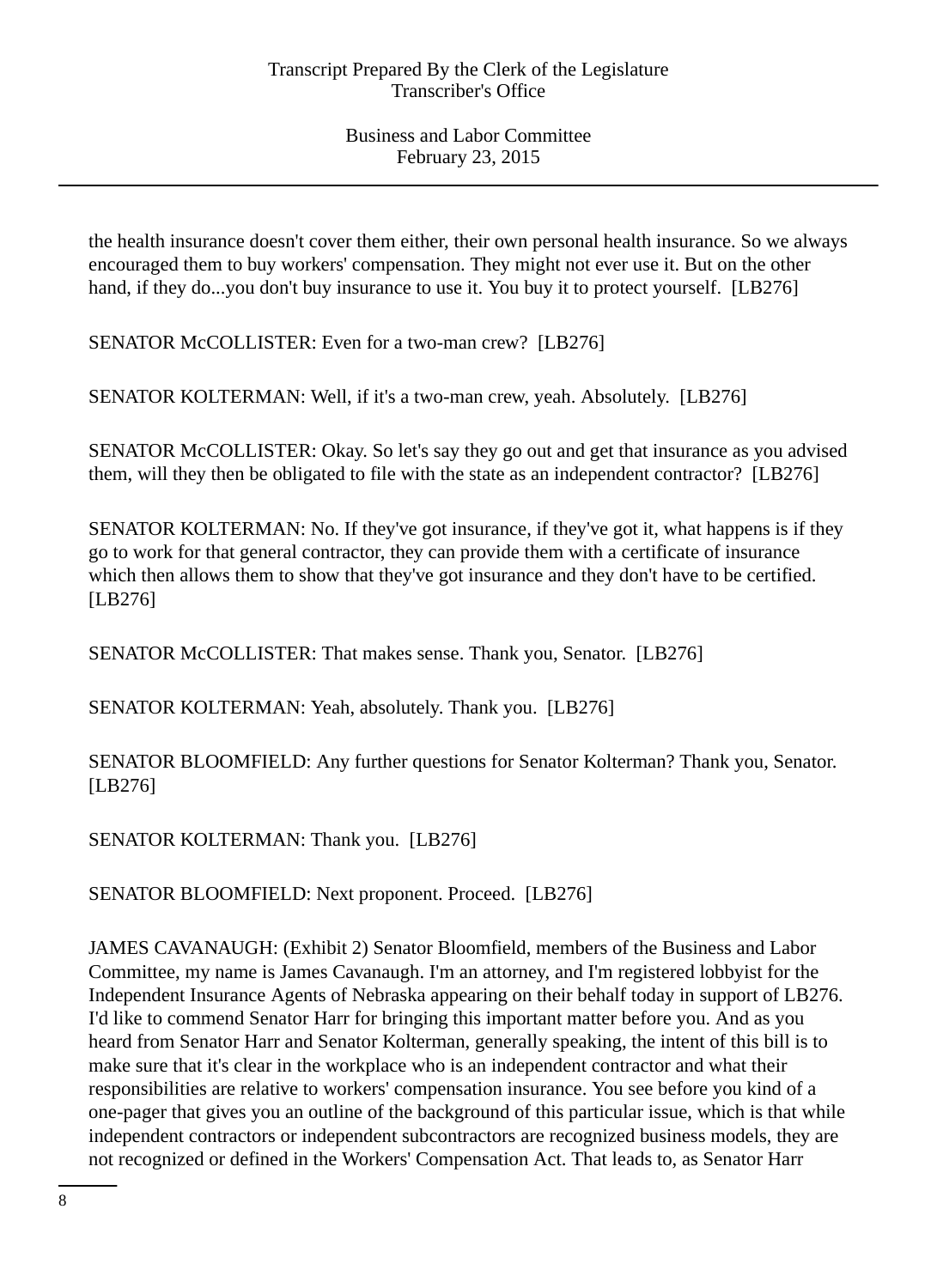#### Transcript Prepared By the Clerk of the Legislature Transcriber's Office

Business and Labor Committee February 23, 2015

indicated, a kind of common law definition that's a ten-point test and can be imprecise in its application but can also be indefinite in its apprehension between a general contractor, an independent contractor, and an insurance company, much less an insurance agent. So the problem is that not only can a hiring general contractor or their agent and its insurance carrier be held responsible to pay for any work-related injuries, but is also subject to paying often substantial additional insurance premiums retroactively for uninsured contractors on its workers' compensation policy's annual audit. So without being able to perceive that someone down the road would be hired and considered to be a covered employee, you enter into a contract with an insurer. And the insurer asks you how many employees do you have and what are they doing? And they rate your policy and your premium is predicated on that. So this then after the fact occurrence happens and that independent contractor under the current scheme can come back then and say, oh, no. I'm not an independent contractor. I'm an employee. And that claim can be made against the insurance company. It wasn't anticipated when the insurance contract was entered into by the insurance company and the general contractor. So in order to deal with that, LB276 would provide the independent contractor with some clear options. You can go over to the Labor Department and you can register as an independent contractor. And part of that registration is that you're essentially opting out of workers' compensation coverage or claims against this retroactive general contractor if you get hurt on the job subsequently. Or you can go out in the marketplace and buy yourself an individual workers' compensation policy. And we're insurance agents. We love to sell insurance policies. We think everybody should be covered for everything, all the time. So there's a ready market for people to go out and get coverage if they want it. If they don't, well, you know, that's their election at that point. We tried to make this bill as comprehensive as we can. We've looked at other models of other states. This one is probably most closely predicated on Montana model. It calls for the Department of Labor to regulate and administer this program. In the committee amendment that you see, it sets up a cash fund, which goes to the fiscal note question I think that Senator McCollister had, so that in most other states, the fee that's paid by the independent contractors pays for the administration of the program. And we anticipate that that's what would happen here. If you did a \$75 fee, for instance, here, you would absolutely exceed the number in the first year in the fiscal note here of I think \$1.1 million. We don't know. No one really does. Are there 17,000 people that would sign up for the first year? But you know, we're trying to be as comprehensive as possible and it's the best guess of the Labor Department and the Fiscal Office. So this would be a self-funded program going forward. It would close that hole in the Workers' Compensation Act. And we think it's just a more responsible way to treat independent contractors. I'd be happy to answer any questions you might have. [LB276]

SENATOR BLOOMFIELD: Thank you, Mr. Cavanaugh. And did you spell your name when you sat down? [LB276]

JAMES CAVANAUGH: I'm sorry. I did not. [LB276]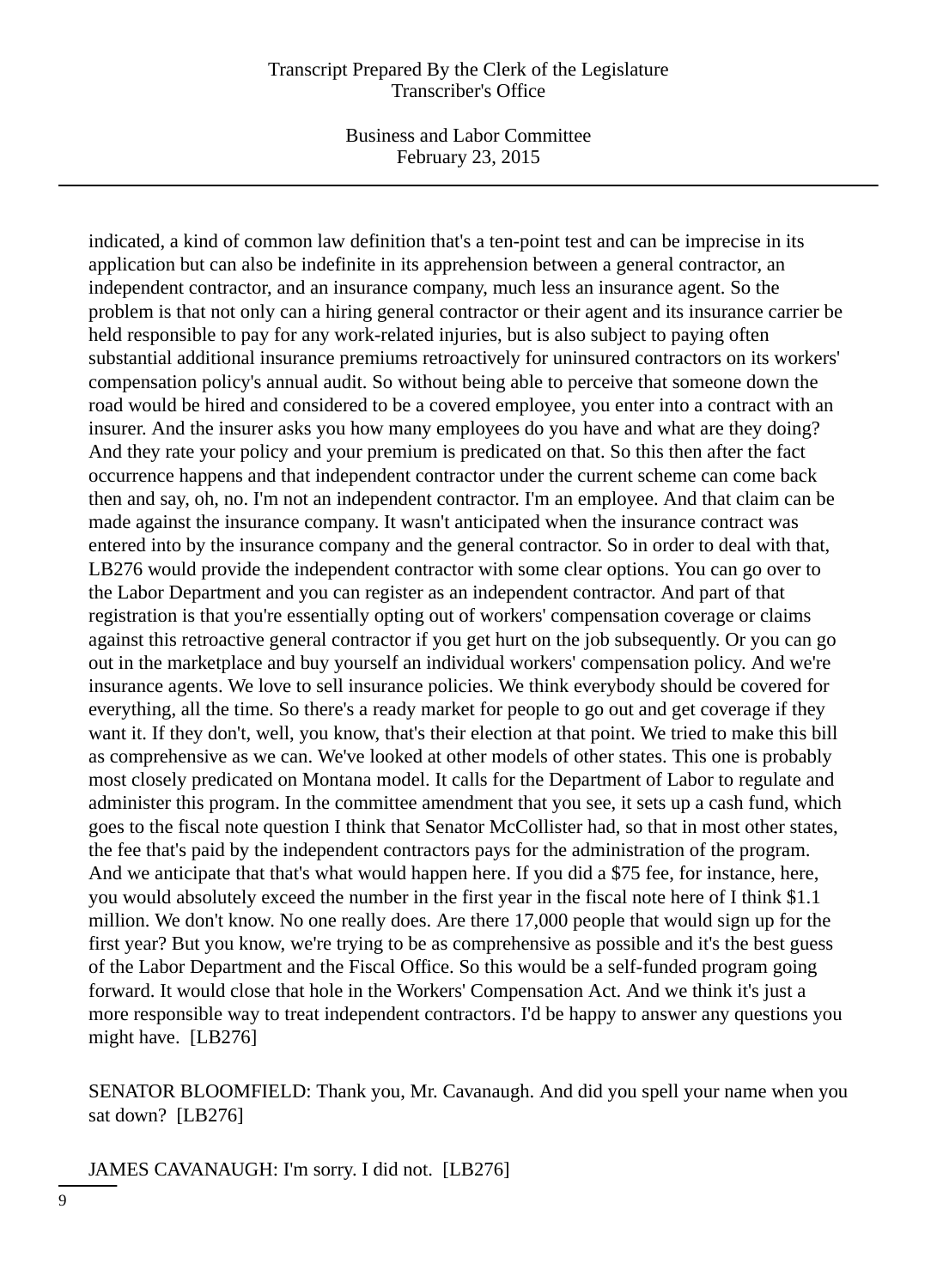SENATOR BLOOMFIELD: I know you announced it, but I don't believe you did spell it. Would you, please? [LB276]

JAMES CAVANAUGH: And I can spell my name. (Laughter) James, J-a-m-e-s, Cavanaugh, Ca-v-a-n-a-u-g-h. [LB276]

SENATOR BLOOMFIELD: Thank you. I think Senator McCollister had a question. [LB276]

SENATOR McCOLLISTER: Thank you, Senator Bloomfield. Thank you for appearing, Mr. Cavanaugh. You're familiar with what other states do in this regard, correct? [LB276]

JAMES CAVANAUGH: Yes, we've spent a lot of time, and you'll hear from some of our agents and other interested parties in the insurance industry and contractors and other affected people. We looked at a lot of other states. And we've spent over a year kind of doing surveys and research. And we've had significant help from Senator Harr and his staff and the Workers' Comp Court who I believe are here today. And if you'd like to hear from them you probably can. And what we tried to find was the best model out there. And when I say that the Montana model most closely represents LB276, we thought that that was the best fit. Populationwise, Montana is not that different than we are. Businesswise, there's a lot of similarities. And what they were doing seems to work, and other states maybe weren't working quite as well. [LB276]

SENATOR McCOLLISTER: Why would workers' comp insurance be any different than auto insurance, where you're obligated by law to carry car insurance? I mean, do some states require anybody with an employer number to carry a workers' comp insurance? [LB276]

JAMES CAVANAUGH: Some states may be a little stricter than this, but that's a great question. And the short answer is because the Legislature makes it that way. You could say, like proof of financial responsibility on automobile insurance, that everybody out there in the workplace has to be covered either by an employer or by themselves. You could say that and that would be legal. But you haven't said that. And so what we're trying to do is say, okay, well, let's try to get everybody covered as well as we can, or at least everybody understands why you're not covered. But the public policy interest of having everybody have proof of financial responsibility for their automobile aren't that different than the public policy interest in having everybody have workers' comp insurance. [LB276]

SENATOR McCOLLISTER: Well, if somebody is hurt on the job and they don't have any workers' comp insurance, you know, they'll go in someplace for medical care. And the public ends up with the burden of covering the cost of that care, don't you think? [LB276]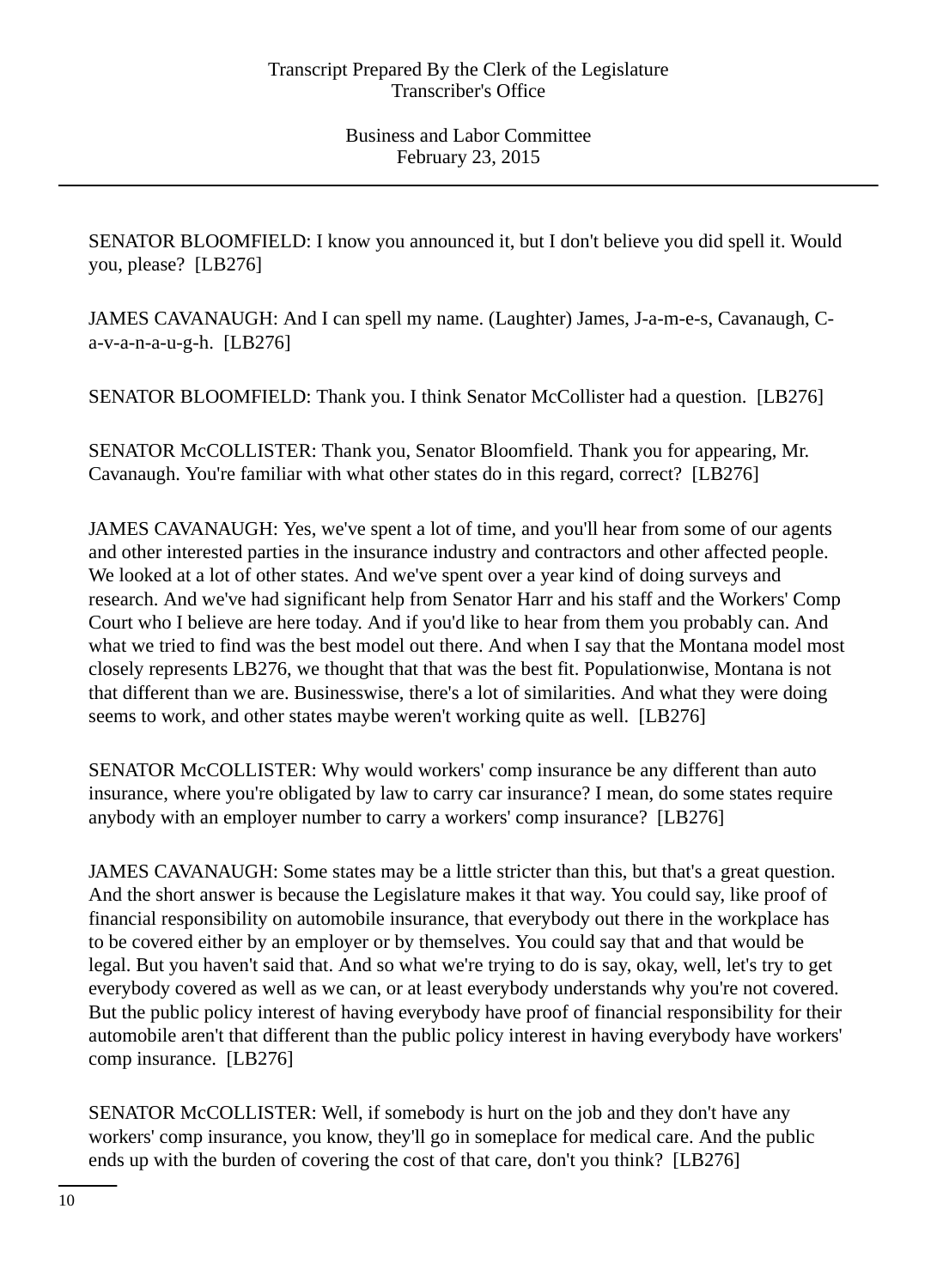JAMES CAVANAUGH: They can. I mean, you know, depending on the extent of their injuries and the extent of their assets, they could end up being on some publicly funded medical/ disability program, including up to Medicaid. [LB276]

SENATOR McCOLLISTER: Okay. Well, thanks, Jim. Thank you, Senator. [LB276]

SENATOR BLOOMFIELD: Any further questions for Mr. Cavanaugh? Thank you, sir. [LB276]

JAMES CAVANAUGH: Thank you. [LB276]

RON SEDLACEK: Good afternoon, Senator Bloomfield and members of the Business and Labor Committee. For the record, my name is Ron Sedlacek, and that's spelled S-e-d-l-a-c-e-k. I'm here on behalf of the Nebraska Chamber of Commerce and Industry. We are generally supportive of the concepts of LB276. Our labor relations council did review the legislation and, without being repetitive of previous testifiers, we can see some clarity in this area of the law. We, however, also have had some concerns expressed along the way as well, particularly in the fact that the bill, some believe, do not address all issues in regard to what is an independent contractor and is relying upon the Department of Labor to draft that form and to ask the questions. And the question becomes whether this alternative would be potentially easier than to make someone an independent contractor or not. So there's a little bit of friction among the business groups in that regard. And in that regard, we'd like to connect those with Senator Harr and members of this committee to kind of iron things out. As an alternative to the fiscal note, which we surprised at the amount that was there, it might be a possibility, too, since this is an area that particularly affects, let's say, construction industry, to confine it to that particular area as a pilot and not across the board. It seems those that have had concerns are not part of the construction industry but are in other industries, so just a thought to throw out there. However, we do see the merit in the bill as some attempt to provide some clarity to show that there is a certification. What we would not want is an amendment, which we would oppose, which would say that if you're not registered or certified then the presumption is that you are an employee. We think that would probably upset the apple cart to the point where we just could not support the legislation. So with that, we are generally supportive of the concepts and be happy to work with Senator Harr and the committee in that regard. [LB276]

SENATOR BLOOMFIELD: Thank you. Any questions? Thank you, sir. [LB276]

RON SEDLACEK: Thank you. [LB276]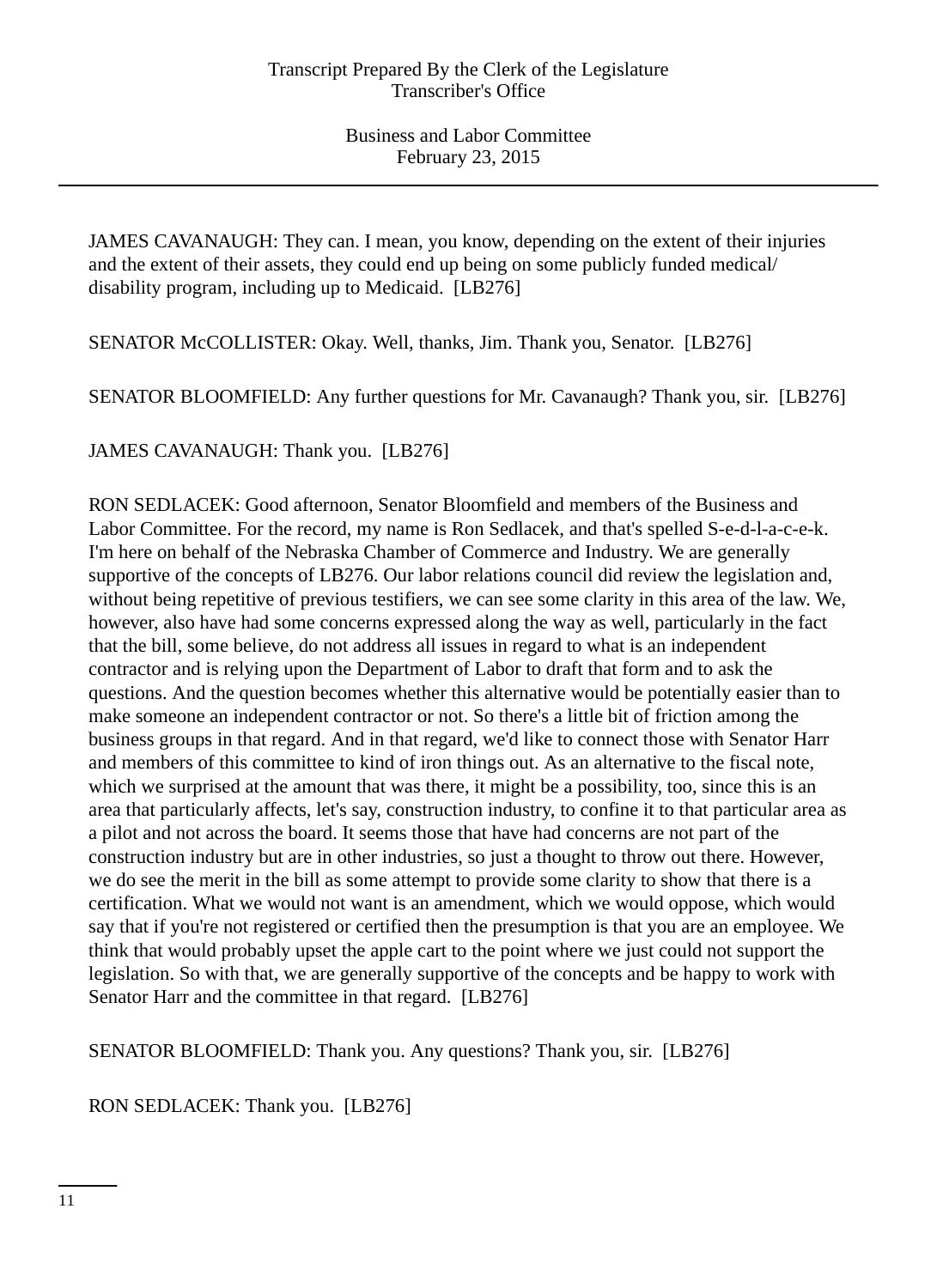THOMAS M. FARRELL: (Exhibits 3 and 4) Some handouts for the committee. My name is Tom Farrell, F-a-r-r-e-l-l. I'm an insurance agent with Miller-Monroe-Farrell Insurance Agency. And I've been active in insurance sales since 1984. We thought it would be beneficial to the senators to provide some real-life examples of what has taken place with the confusion in the law or laws as the case may be, that are occurring right now. And as a little bit of background, what I'd like to do is have you look at the current state statute 48-604 where employment is defined by the state of Nebraska. This was an important component in the discussion with my insured and the insurance carrier. And I guess the first thing to go, if you go to page 3 of 9 you'll see (6). And it says, "The term employment shall not include" and there are about 21 categories, give or take, of those classifications that are exempt: farm employees, real estate agent, insurance agents, paper carriers, job classifications in that regard that the state says you don't...you're exempt. You don't have to carry workers' compensation for those categories. Specifically, I'd like to also point your attention to (5) which is also on page 3 of 9. It indicates that: services performed by an individual for wages shall be deemed to be employment unless you show satisfaction to the commissioner that (a) such individual has been and will continue to be free from control or direction, (b) such service is either outside the usual course of the business for which such service is performed or such service is performed outside of all the places of business, and (c) such individual is customarily engaged in an independently established trade, occupation, profession, or business. And so specific to my insurance situation, they employed employees for certain areas of the state of Nebraska. And then certain areas they hired independent contractors. And we were generally fairly religious in helping our insureds make sure that they're okay in that they are not avoiding contractor or employment law, but they're actually doing what the state or what we think the state said they should do. And so my insured had each independent contractor sign an independent contractor agreement that their attorney prepared that said, yes, we understand we're an independent contractor. We understand we're running our own business. We understand you are not providing us workers' compensation. Then they also for all of these independent contractors have them provide to them a certificate of insurance. And that certificate of insurance tells them that, yes, they do carry general liability which goes back to proving that you are truly a business and not just trying to avoid it. And also for those independent contractors that are corporation or have employees, then they had to carry workers' compensation. But there are many of those independent contractors, or subs as we also called them, that are one-person shops. It's them or them and their blood relative. And this (5) says, no, you don't have to carry work comp. You fall under that category. And so that person, that oneperson shop as we shall call them, provided a certificate of insurance that just carried general liability, okay? So then my insured, because they're hiring an independent contractor, pays them more because they have to cover their gas expenses, their overhead, all those other things. And so they get more money than an employee may get. Well, what happened, we wrote a workers' compensation insurance policy. It was in place for a year. At the end of the year, the carrier that we had, which is their right to do, asked for all of the payroll information including all of the independent contractors that they had hired. And we provided all that information, and we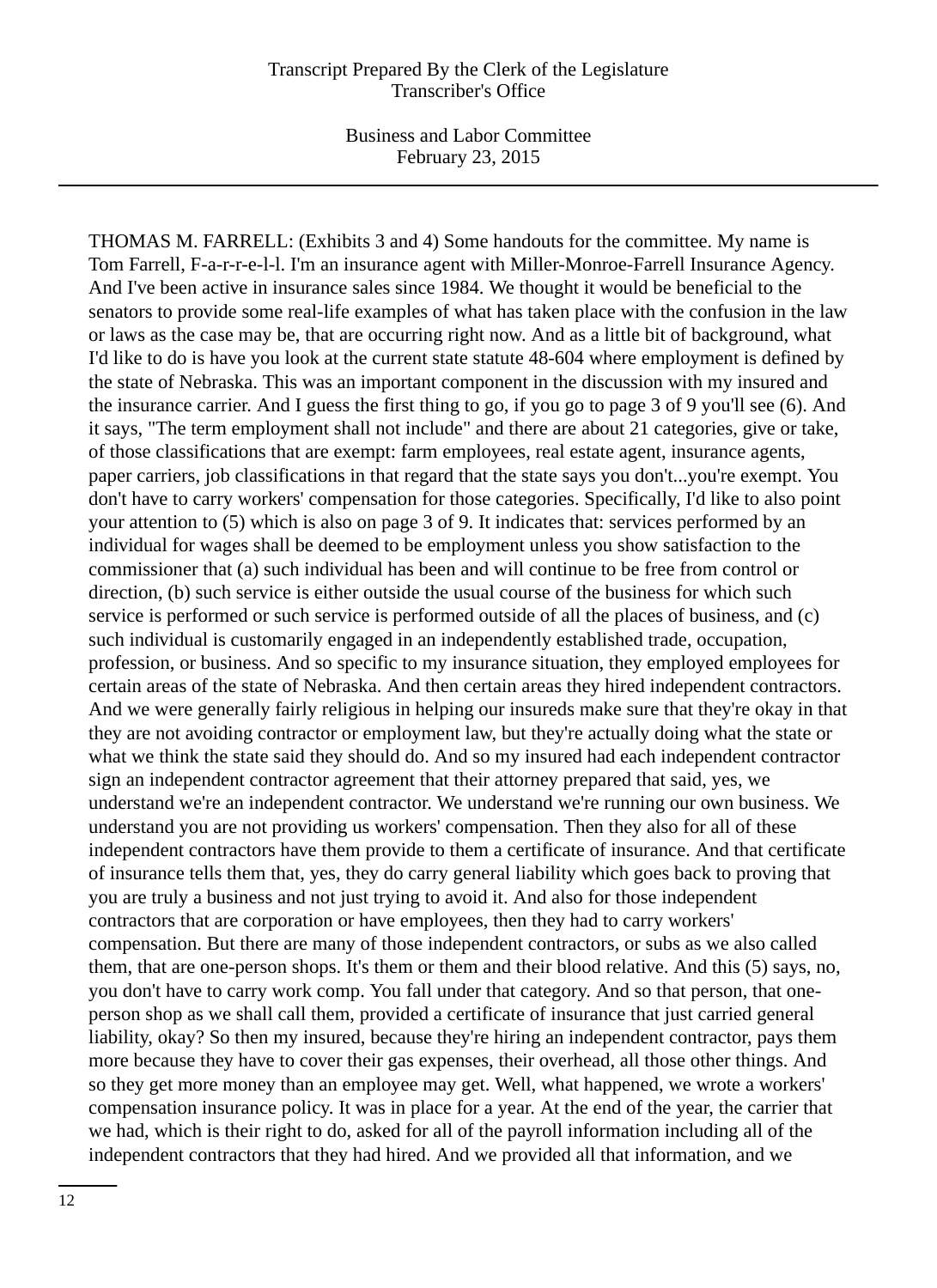provided the certificates of insurance. And the carrier came back and said, no, wait a minute. We do not agree with you...does that red light mean I need to hurry up? [LB276]

SENATOR BLOOMFIELD: You've got one minute, sir. [LB276]

THOMAS M. FARRELL: Okay, all right. We don't agree. We believe these are all employees. They don't have work comp on their certificate. Therefore, we're going to charge that payroll. That payroll came to be, I mean, thousands of dollars. I believe it was like \$26,000. And the insured says, well, wait a minute. I've got these agreements that say they know they're an independent contractor. I provided you with certificate of insurance we think that's unfair. And they refused, the carrier refused to believe us. They believe that in (5), they stop at the word "or" in (b). And if you read it, it says...or further says--I'd have to get to it specifically...sorry about that--such service is either outside usual course of business, or such service is performed outside of all the places of business for which the enterprise is performed, which was the case. I must need to stop, sir? [LB276]

SENATOR BLOOMFIELD: That red light means you need to wrap it, yes. [LB276]

THOMAS M. FARRELL: Well, I will wrap it up very quickly. I believe this is a win-win-win. It's a win for the carrier, it's a win for the general contractor, and it's a win for the independent contractor because it clears up any of this mess that is currently going on out there. The only remedy for my insured was to file a lawsuit against the carrier which doesn't help anybody frankly. Thank you. [LB276]

SENATOR BLOOMFIELD: Thank you. Any questions for Mr. Farrell? Seeing none, thank you for your testimony. [LB276]

THOMAS M. FARRELL: Thank you. [LB276]

ANDY BASSETT: Hello. I think probably...while I'd like to just openly talk, I think my best way to stay in the green light is just to read my testimony. [LB276]

SENATOR BLOOMFIELD: Sir, we need you to... [LB276]

ANDY BASSETT: Yeah. I'm Andy Bassett. [LB276]

SENATOR BLOOMFIELD: And spell it, please. [LB276]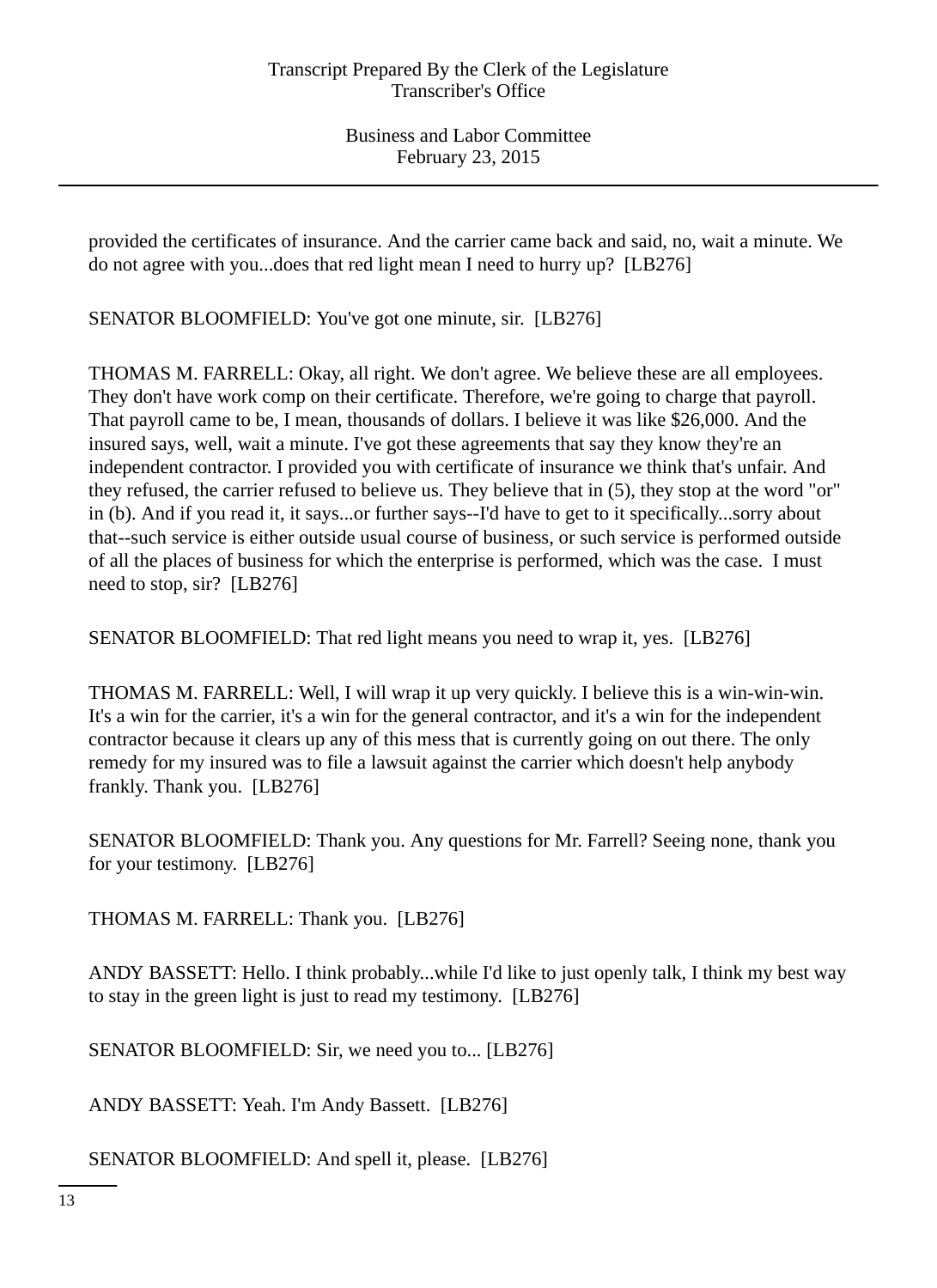ANDY BASSETT: (Exhibit 5) Yep. Andy, A-n-d-y, Bassett, B-a-s-s-e-t-t. I want to thank you for hearing me today. I am with Ellerbrock-Norris Insurance. We are an independent agency that provides property casualty insurance and workers' compensation insurance for many Nebraska businesses. I'm here today to testify in support of LB276. I want to thank Senator Harr for supporting the bill. Let me start by saying I don't believe this bill is necessarily a bill that benefits agents and brokers but rather the consumer and insurance carriers. Tom already spoke to you about the problem, and he gave an example. I'm going to give another example outlining the impact of this problem on the consumer and the insurance carriers. A client of ours is a small utility contractor. They hire independent contractors to do much of their work for them. Our client is not required to insure these independent contractors for workers' compensation because they are not considered employees by the Workers' Compensation Court according to Nebraska case law. Last summer, one of these independent contractors was allegedly injured while doing work on behalf of our client. Our office and the insurance carrier were first notified of the injury just a few weeks ago. In this case, the alleged damages appear to be in the six figures. Because the current system allows the injured independent contractor to potentially collect benefits from our client's workers' compensation policy even though neither he nor the client deemed him to be an employee, that is what he is attempting to do here. Now we have an insurance carrier who is likely responsible to pay benefits for which they never received any insurance premium. Had the independent contractor been determined to be an employee of our client, been fully insured himself, or been a certified independent contractor, this issue could have been avoided. If he was an employee, the insurance carrier would have collected the appropriate premium for the exposure and would be prepared to provide benefits. Had he elected to purchase his own workers' compensation policy, that policy would provide benefits and would have charged an appropriate premium. Had he been determined to be a certified independent contractor, he would have been exempt from benefits under the workers' compensation system, and our client's workers' compensation policy and carrier would have no obligation to provide benefits. How is this impacting the consumer? In this case, the insurance carrier has realized that our client may be hiring independent contractors who do not choose to carry workers' compensation. The insurance company is now preparing for an audit against our client to the workers' compensation premium for all uninsured independent contractors they hired over the course of the policy period. This will result in additional cost of around \$65,000 to \$80,000 for a client who had budgeted to pay at or around \$10,000 for this insurance. It will likely also cause our client's future workers' compensation costs to drastically increase due to the nature of workers' compensation being directly based on past experience, your future rates are predicated on that. Because of the way the system is currently set up, insurance carriers have the exposure to claims they should not have exposure to. The carriers are becoming more aware of this and as a result are charging the consumer accordingly in the way of much higher premiums. Unfortunately, this is most commonly done in the form of an audit at the end of the policy term in which our client has no way...has in no way budgeted for. LB276 should solve this problem by giving all independent contractors the option to either become certified independent contractors or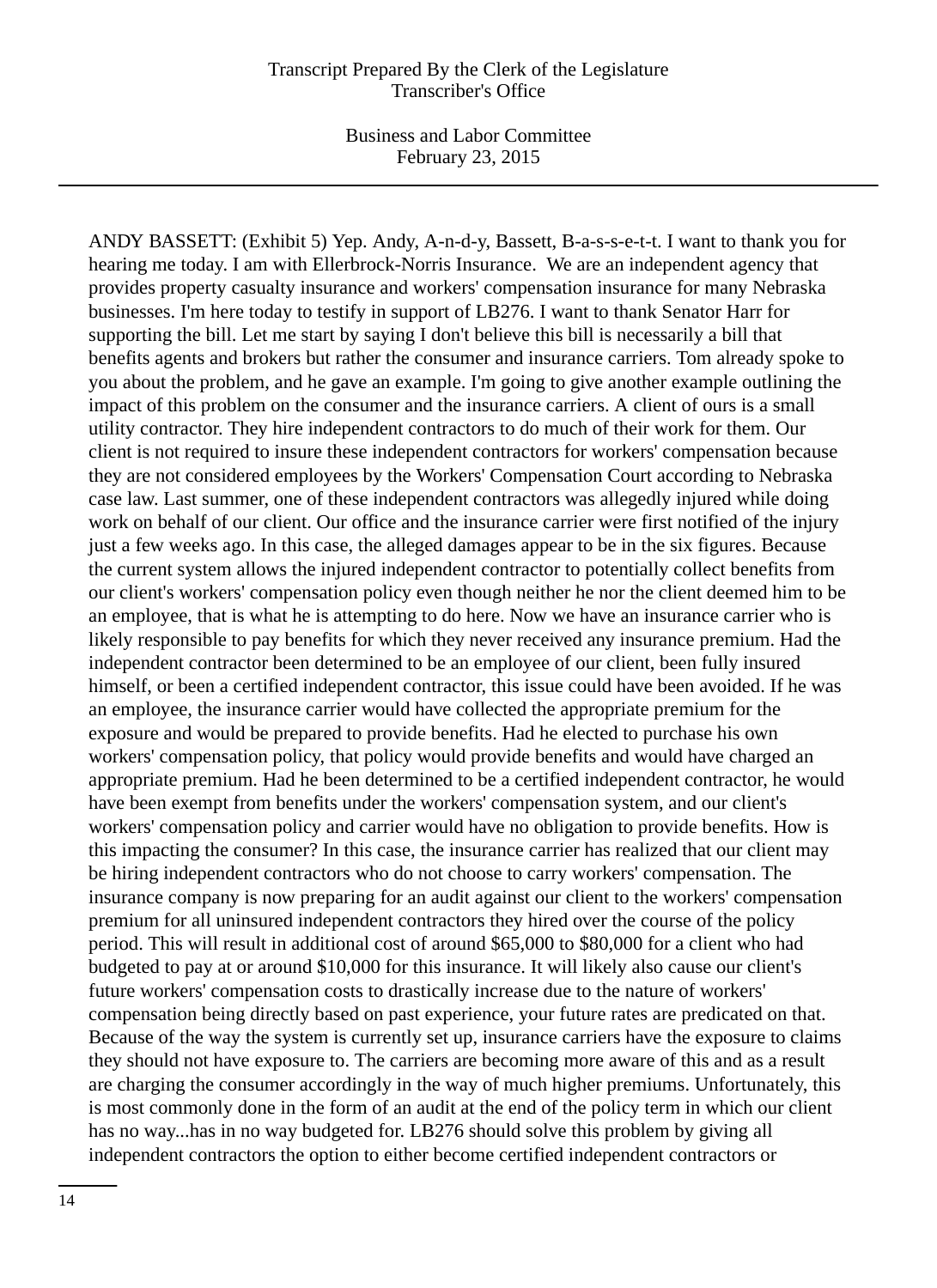## Transcript Prepared By the Clerk of the Legislature Transcriber's Office

Business and Labor Committee February 23, 2015

purchase a workers' compensation policy of their own. They have consciously made a decision to either purchase that policy or to become a certified independent contractor. If they purchase their own policy, obviously they could collect benefits under that. And if they are a certified independent contractor, they know that they're exempt from receiving benefits. In this example, it would eliminate our client's workers' compensation policy from having to offer benefits. The insurance carrier would, therefore, not have to charge our client these large premiums to accommodate the risk they found out they have. It seems fair that all parties involved should be able to understand their exposure to potential costs prior to entering into these relationships. The way it is now, all too often the consumer, the insurance company, or both are unaware of what they are exposed to. LB276 will also help the independent contractors more readily obtain work in the marketplace because as it is now, hiring contractors are hesitant to want to bring potentially uninsured subcontractors to do work for them under the notion that they may have an exposure to injuries and premium at audit. Without change, independent subcontractor that wishes not to purchase a workers' compensation policy does not need to under the law and he is going to struggle to get the work. I guess I repeated myself there a little bit. It's my belief that LB276 will offer a much clearer way of doing business for independent contractors, the companies that hire them, and insurance carriers as it relates to workers' compensation. I'd like to thank all of you for listening to me. I want to reiterate my support of LB276, and I'm glad to answer any questions you might have. [LB276]

SENATOR BLOOMFIELD: Senator Howard...Crawford. [LB276]

SENATOR CRAWFORD: That's all right. Thank you, Vice Chair Bloomfield. [LB276]

SENATOR BLOOMFIELD: (Laugh) [LB276]

SENATOR CRAWFORD: And thank you for your testimony. So if this passes, would you expect that an important part of being able to purchase coverage will be showing that you are clearly hiring people who...that anyone that is not in your plan is clearly certified separately, like that will become part of the process of getting insurance in the state? [LB276]

ANDY BASSETT: Correct, yeah. Right now when somebody is hiring someone, they're going to request, you know, hopefully proof of insurance. But there is a lot of question and gray area. And what this does to me is it allows somebody to get certified knowing that they're waiving rights to benefits, or the other. If they want to be able to collect benefits if they're injured in and out of the course of employment, which they certainly should have the option to do, they can then purchase their own policy. So it alleviates a very current gray area in my opinion. Does that answer your question? [LB276]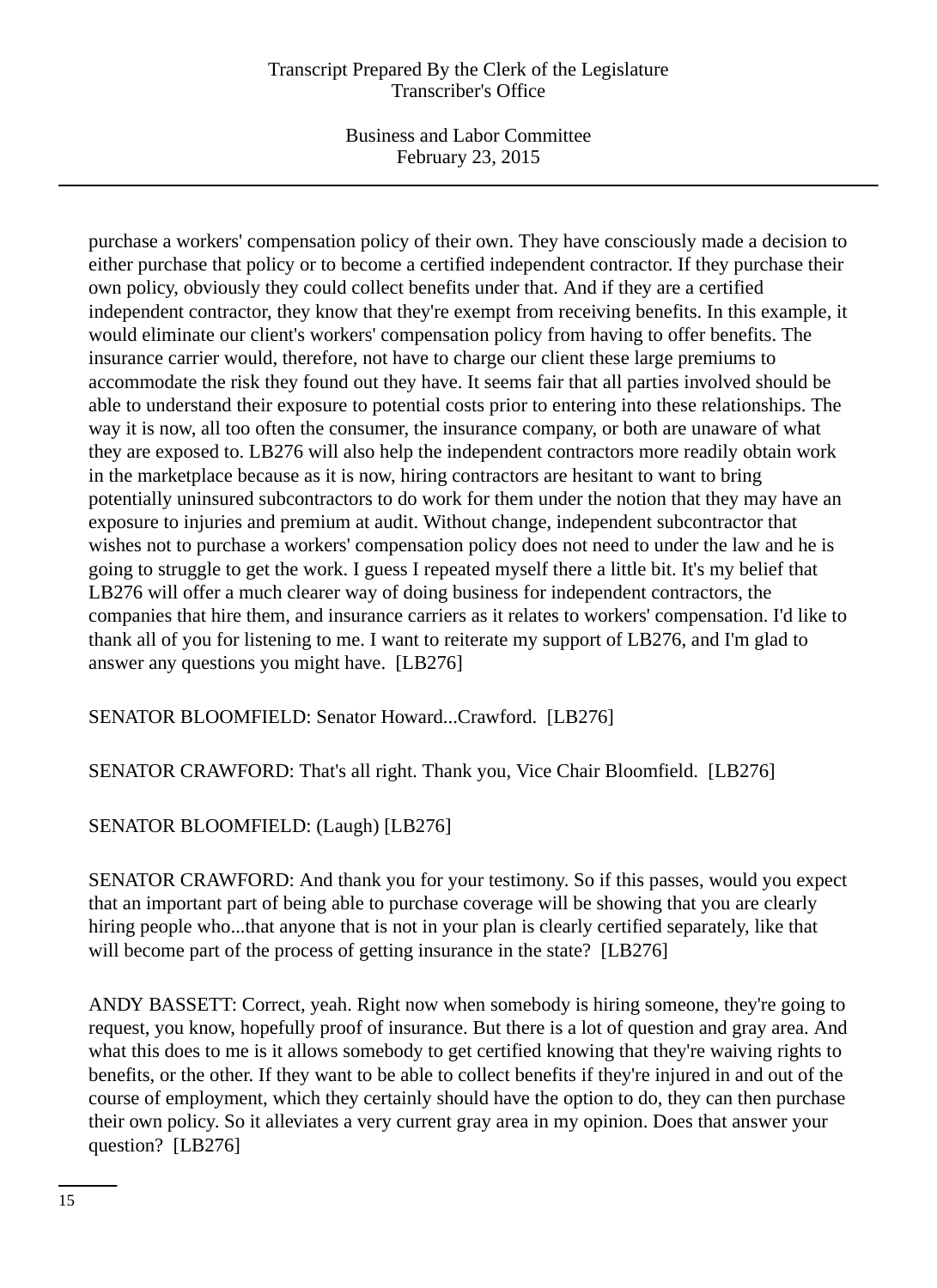SENATOR CRAWFORD: Well, I was just asking whether you expected that the insurance company would, I guess, in some ways almost help with enforcement in the sense that they'll be pushing people to do this and pushing for paperwork that shows this is what companies are doing, the companies are complying. [LB276]

ANDY BASSETT: Yeah. Well, I would think with the certified independent contractors status, that paperwork, the proof of that is going to make it very clear what that person's role is in the system, I guess if you will, so that the hiring contractor and the insurance carrier providing workers' compensation for the hiring contractor knows very clearly that they're certified and there's no exposure up line and no need to charge retroactive premiums to our client. And again, I think that it helps the subcontractor more clearly get work as well because they can choose, I either purchase my own policy, I'm insured, there's no issue. Or I don't want it, I'm going to become a certified independent contractor and I can now more readily get work in a marketplace that's getting challenging because of this issue right now. [LB276]

SENATOR CRAWFORD: Thank you. [LB276]

SENATOR BLOOMFIELD: Senator Johnson. [LB276]

SENATOR JOHNSON: Thank you. Do you see any pushback on the amendment as far as the fees and the applicant having to pay those fees. [LB276]

ANDY BASSETT: I'll probably defer that to people that are more qualified to answer that question than I am. [LB276]

SENATOR JOHNSON: Okay. [LB276]

ANDY BASSETT: I'm speaking more as I see it as it relates to insurance. [LB276]

SENATOR JOHNSON: Yeah. That's fine. Thank you. [LB276]

SENATOR BLOOMFIELD: Are there any more questions for Mr. Bassett? Thank you, sir. [LB276]

ANDY BASSETT: Thank you. [LB276]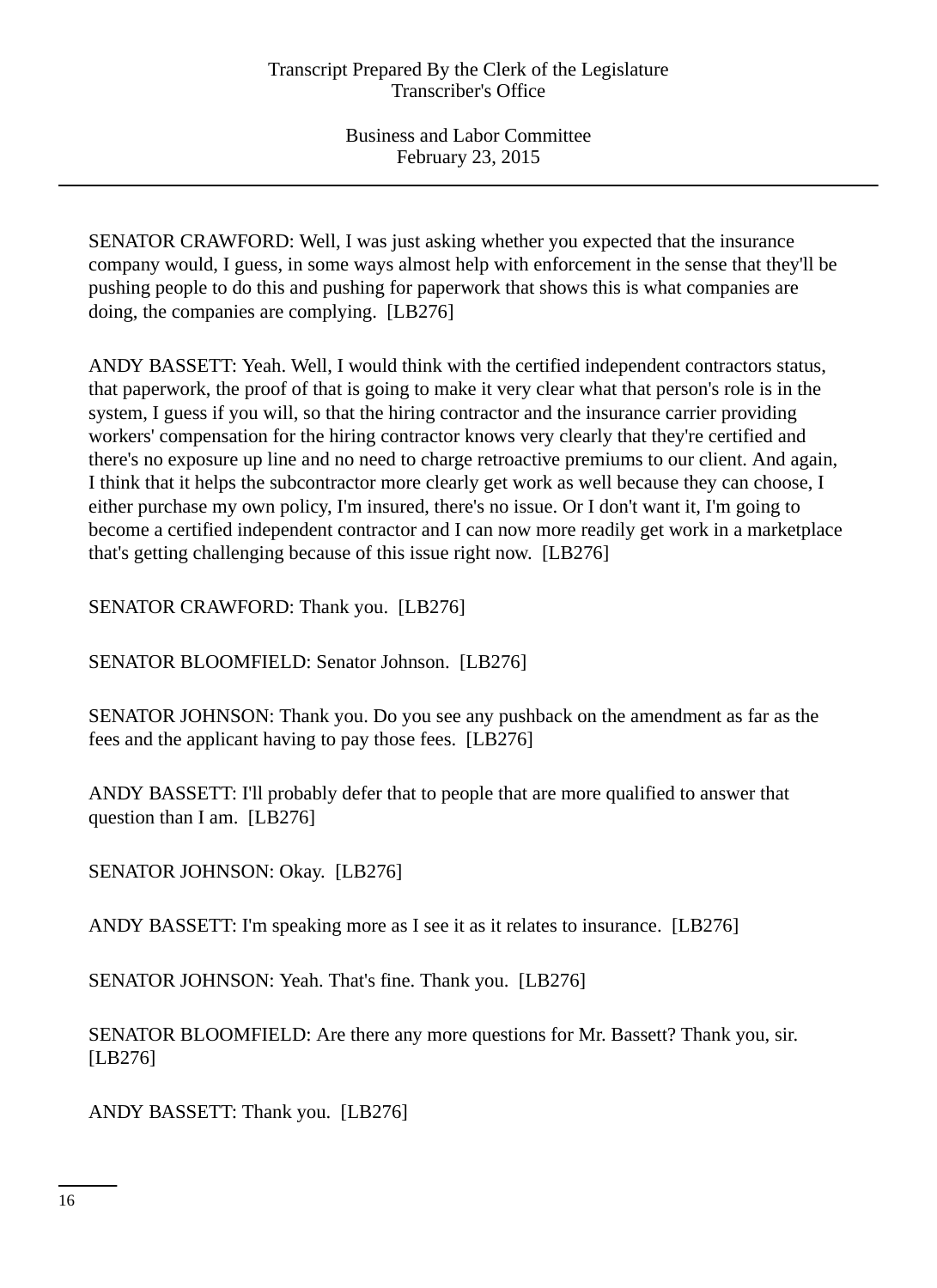SENATOR BLOOMFIELD: How many more proponents do we have back there? Could I see hands? Okay, thank you. What about opponents? Okay. We're in pretty good shape. Thank you. Please go ahead. [LB276]

GALE SQUIER: Gale Squier, G-a-l-e S-q-u-i-e-r. I operate as an independent agent for an insurance company totally. So anyway, the primary thing that we were looking at is to try to come up with a bill that would be good for the companies, the insurance companies, the agents, the individuals, our customers, or someone who is hiring an independent contractor. Independent contractors can be anybody: truckers, plumbers electricians, carpet layers, painters, window washers, taxi drivers, landscapers. It can be just about anybody out there that's operating, normally a small business, by themselves most generally independently. In looking at this, I started ten years ago trying to check other states, the problems they had and what they've done. Some of the states that we talked to, Minnesota, Minnesota has recently passed a bill through their legislature which...but it just addresses the contractor...contracting industry. It doesn't address the other industries. Kansas tried to come up with something, but they tell me it's not working. They come up with a sheet they filled out, but the companies don't want to accept it. It doesn't ask all the right questions. Arkansas said what they were doing wasn't working, don't copy it. Tennessee, pretty much the same thing. The only state that we could find that has done this for quite some time and seemed to come up with a good way to monitor, they started in 1981 with one person in the department of labor. And they had them fill out a sheet and if this sheet indicated they were independent contractor, they issued them a license or a certificate. The problem with that is some people aren't honest. In 2003, it ended up that somebody filled one of these out for somebody that basically asked to do a job for them as an employee and agreed to pay them some money to do it but didn't want them as an employee on their workers' comp insurance. So this person filled out the paperwork for this other person that was going to do the work, come, she gets injured. Come to find out it was done fraudulently. They looked at their law and they passed a new law in 2005. Since that time, they've had very little problems. But the new law is very much similar to the one that you see here. [LB276]

SENATOR BLOOMFIELD: Which state is that? [LB276]

GALE SQUIER: That was Montana. [LB276]

SENATOR BLOOMFIELD: Okay, thank you. [LB276]

GALE SQUIER: Montana, in the 1990s, they got up to 34,000 people that were certified as independent contractors. Once the 2005 law was passed that had some teeth in it that actually had the department of labor going down through a checklist finding out tax returns, how are they advertising their business, how they're handling their business, that reduced to 17,000--cut it in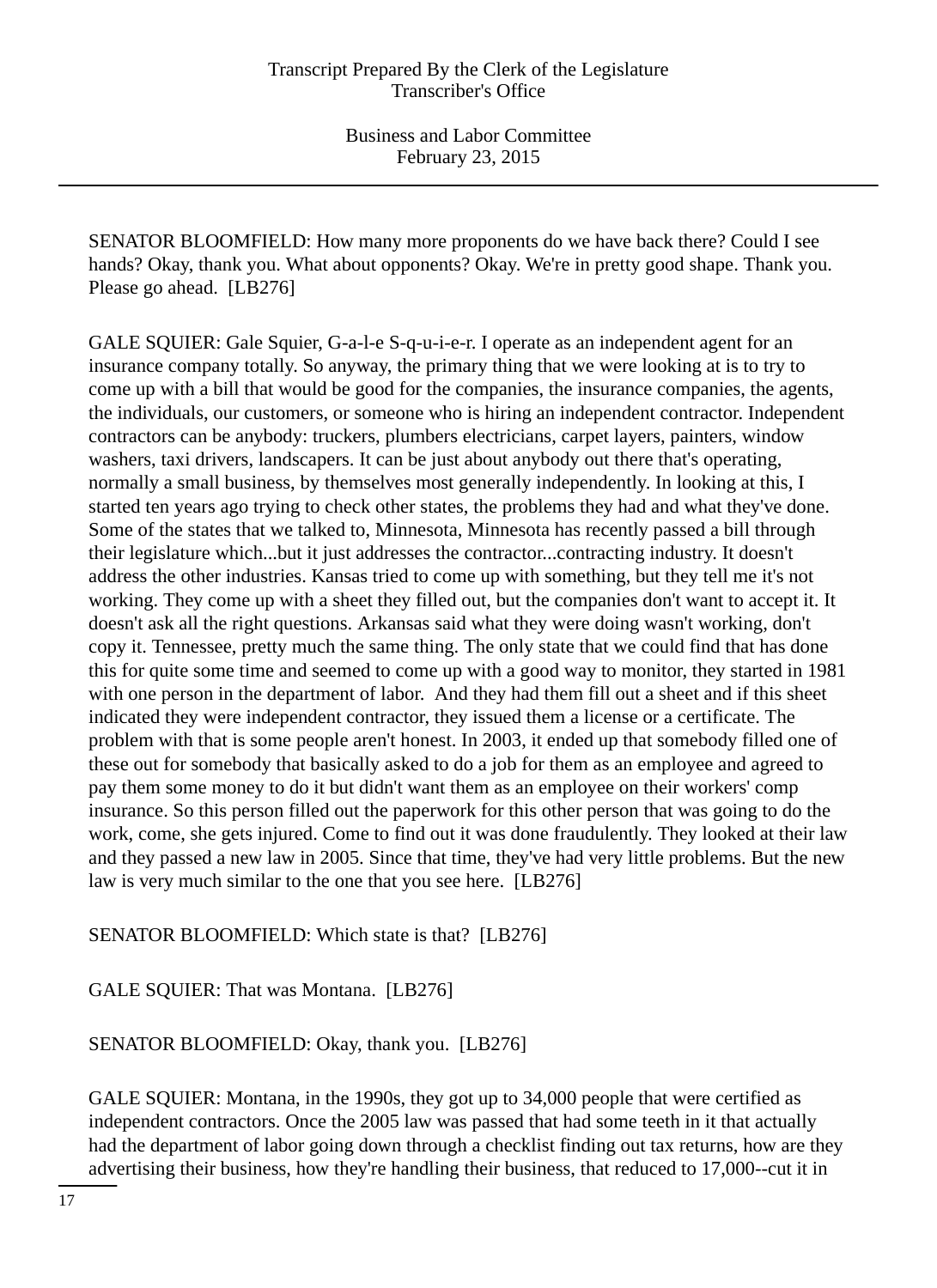## Transcript Prepared By the Clerk of the Legislature Transcriber's Office

Business and Labor Committee February 23, 2015

half. Now they have this law that there are guidelines they follow. They check them out. They have 18,000 people that are certified independent contractors. They generate...this came out of the budget analysis for 2013-2015, they generated \$2,755,000-and-some dollars in revenue. They generate approximately on those 18,000 people about \$1.1 million a year, a little over \$1.1 million. They've had a very good success from the companies' standpoint because they know when they insure those people, they're independent contractors. You know when you hire them they're an independent contractor. And it seems to work very well. They do have 14 people on their staff now. They've increased over the years. Seven of those people actually go out and do inspections. They check these people. If they feel somebody may or may not be an employer, they go and visit them. The other people, the other seven people process the paper work. That's very important in the way this works. There needs to be some checks and balances. Florida has probably the most people. They have about...they issue about 1,200,000 certificates a year. They generate about \$6 million in annual income, but they're all people that just issue certificates. Nobody is following up on them. Nobody is checking them. I would imagine out of that 1,200,000 they issue, probably about half of them are actually employers. So when you do a law, it needs to have the checks and balances so the company is treated fairly. The insured is treated fairly. And the consumer is treated fairly. This bill, I think will do it. And following Montana and gentleman by the name of Dallas Cox is the one that runs this program. And I've had numerous conversations with him. And he said it...they stay within budget. It's self-funded. They charge \$125 for a two-year certificate. [LB276]

SENATOR BLOOMFIELD: You need to wrap up very soon, sir. [LB276]

GALE SQUIER: I'm up. [LB276]

SENATOR BLOOMFIELD: Are there any questions? Senator McCollister. [LB276]

SENATOR McCOLLISTER: Thank you, Senator Bloomfield. You talked about a lot of states. Let me ask you a question about Nebraska. How often does litigation occur with a contractor not having...a subcontractor not having insurance and then the coverage goes to the general? [LB276]

GALE SQUIER: I don't think it happens all that often. The one thing that needs to be in this bill when you're setting it up, they sign a certificate that says they do not have workmen's compensation coverage. In that it instructs them, check with your insurance agent on your personal insurance to make sure it will cover you in the event of an injury. [LB276]

SENATOR McCOLLISTER: So how often does coverage revert back to the general where they pierce through that exemption? [LB276]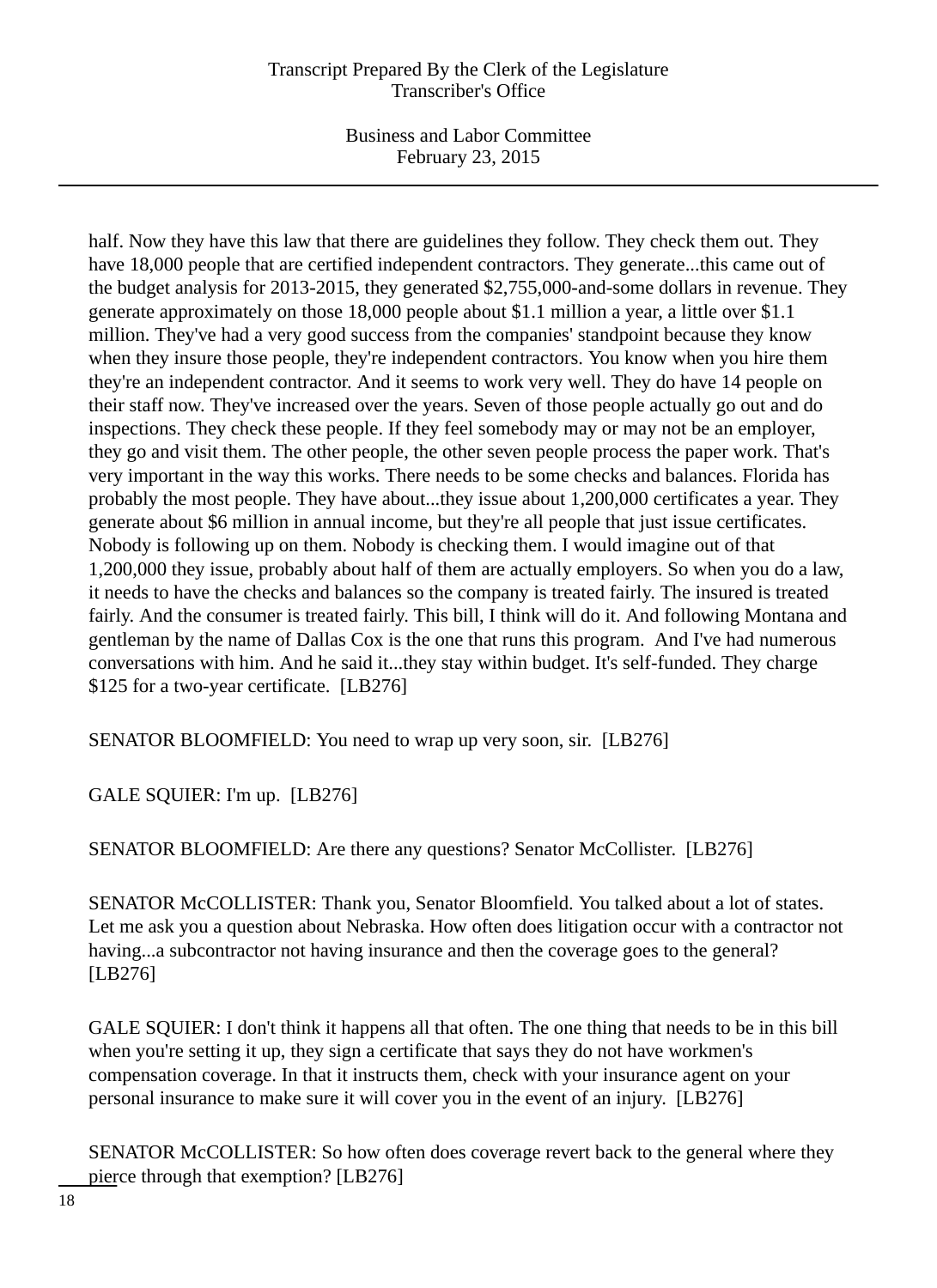GALE SQUIER: I don't think they pierce through it so much. I only know of one case. And it went...that they thought there was insurance there and there wasn't. There was a little clause in the insurance policies that said if work comp is available, we will not pay. When it got to Supreme Court, they paid. [LB276]

SENATOR McCOLLISTER: Okay. If we're not having... [LB276]

GALE SQUIER: But that's the only one I really know that's went to court. [LB276]

SENATOR McCOLLISTER: If we're not having a great deal of problems, why is this a good idea? [LB276]

GALE SQUIER: It's a good idea because right now, when you hire somebody to roof your house, fix the windows, you could be held liable if that person doesn't have insurance and he gets injured on the job. It could come back on the homeowner... [LB276]

SENATOR McCOLLISTER: Does that happen often? [LB276]

GALE SOUIER: This happens every once in a while. [LB276]

SENATOR McCOLLISTER: How often? [LB276]

GALE SQUIER: I don't know percentagewise what it is, but it does happen. Probably about often as somebody is injured there's a possibility of it happening. [LB276]

SENATOR McCOLLISTER: If you can get some statistics, that would be interesting. [LB276]

GALE SQUIER: Yeah. I have not seen any, but I'll look for them. [LB276]

SENATOR McCOLLISTER: Thank you very much. Thank you, Senator. [LB276]

SENATOR BLOOMFIELD: Thank you. Any further questions? Thank you, Mr. Squier, for coming in. [LB276]

GALE SQUIER: Thank you. [LB276]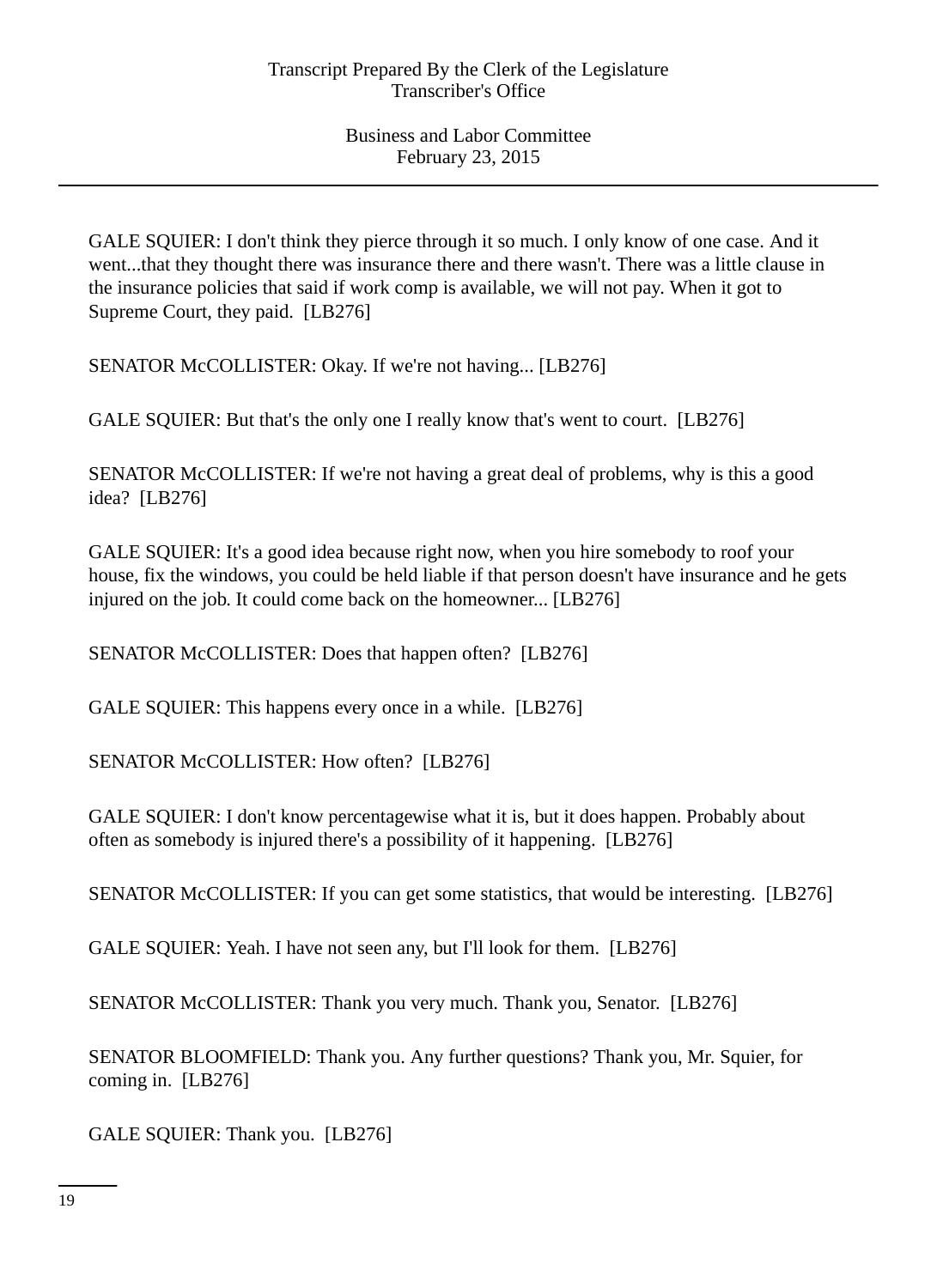DON WISNIESKI: (Exhibit 6) Good afternoon, Senators and staff. My name is Don Wisnieski, W-i-s-n-i-e-s-k-i. I'm the president of the Nebraska State Home Builders Association here representing locals from across the state of Nebraska. And we are here to speak in favor of LB276. It will do essentially two things for us. Number one, it's going to help define the certified independent contractor status. And secondly, it's going to greatly resolve the gray areas as to responsibilities. So the Nebraska State Home Builders Association feels that this will be the best interest of all of our builders and contractors to ensure that the independent contractors are insured. So without boring you the rest of the afternoon as far as the testimony prior to me, I'll just say ditto to the rest of that. So that's where we stand as far as the State Home Builders. [LB276]

SENATOR BLOOMFIELD: Senator Crawford has a question. [LB276]

SENATOR CRAWFORD: Thank you, Vice Chair Bloomfield, and thank you for being here, Mr. Wisnieski. Do you think that if we pass this bill that your insurance rates will go down? [LB276]

DON WISNIESKI: Yet to be seen. [LB276]

SENATOR CRAWFORD: Okay. [LB276]

DON WISNIESKI: It would probably make sense to do that because of the due diligence that everybody is doing because it should reduce them in the long run. But it would make sense, yes, but yet to be seen. [LB276]

SENATOR CRAWFORD: Okay. Thank you. [LB276]

SENATOR BLOOMFIELD: Any further questions? Thank you, sir. [LB276]

DON WISNIESKI: Thank you. Have a good afternoon, folks. [LB276]

JIM DOBLER: Senator Bloomfield and members of the committee, my name is Jim Dobler; that's J-i-m D-o-b-l-e-r. I'm an attorney and a registered lobbyist appearing today on behalf of the Professional Insurance Agents Association of Nebraska in support of LB276. Most of my points have already been covered from the agents' perspective. However, it provides some clarity and it should help the agent have a better understanding of how to provide proper insurance for their clients. And so from that standpoint, we think it's a good bill. It will be helpful to the agent. It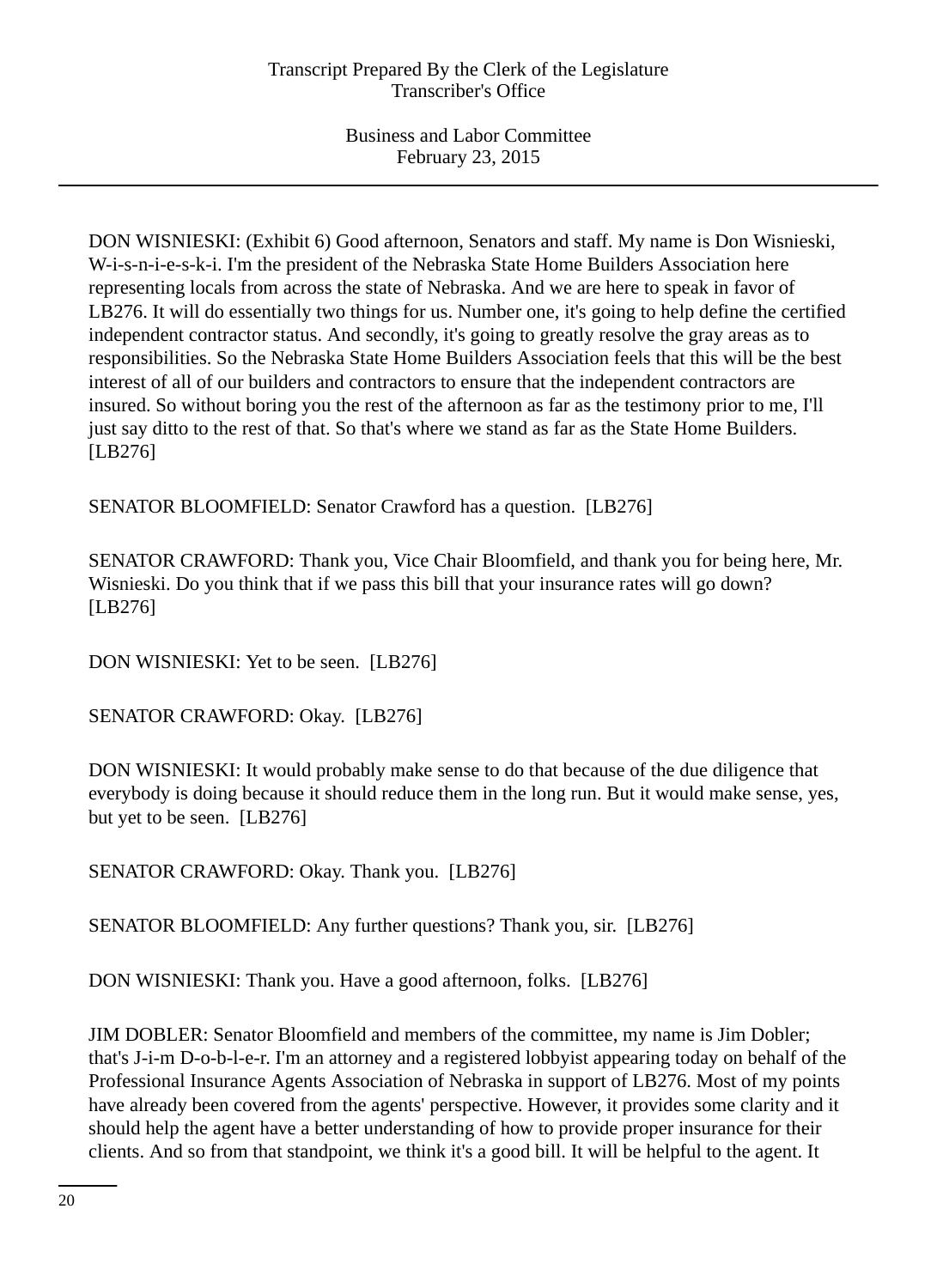should result in more appropriate coverage for insurance consumers and contractors. And with that, I'll conclude my remarks. [LB276]

SENATOR BLOOMFIELD: That was short and sweet. Any questions? Senator Johnson. [LB276]

SENATOR JOHNSON: It's not probably on the ones you represent today, but I as a homeowner- this is a true story now--had back surgery. And I can't mow and I can't scoop snow. Do I need to, as a homeowner, need to verify from those people before I hire them? Or how am I protected on the other side? [LB276]

JIM DOBLER: Yeah, Senator, in that situation in your home and you hire people to come and do things in your home, you never know for sure, but in that relationship you're really not controlling what those folks do. You'll pay them something, but they're basically coming and doing a job on their own. And it would seem to me you would be safe in that situation with not having to provide any workers' compensation coverage. [LB276]

SENATOR JOHNSON: Okay. Thank you. [LB276]

SENATOR BLOOMFIELD: In that same situation, would not your own liability cover that if it were an issue, your personal liability on your home. [LB276]

JIM DOBLER: That's a good point, Senator. If someone is there to mow the yard and your dog gets out and bites the guy mowing the yard, that would be a tort liability exposure. And your homeowners policy would cover that kind of exposure. [LB276]

SENATOR BLOOMFIELD: I was thinking more of a blade coming off or the guy sticking his foot in the mower or something. I would think that my home liability would cover that. [LB276]

JIM DOBLER: Yeah. If they were using your mower, yeah, I think you're right. [LB276]

SENATOR BLOOMFIELD: If he were using his mower, it could be a... [LB276]

JIM DOBLER: Yeah, if he's using his own mower it would seem to me... [LB276]

SENATOR BLOOMFIELD: Could be a bit more contention. [LB276]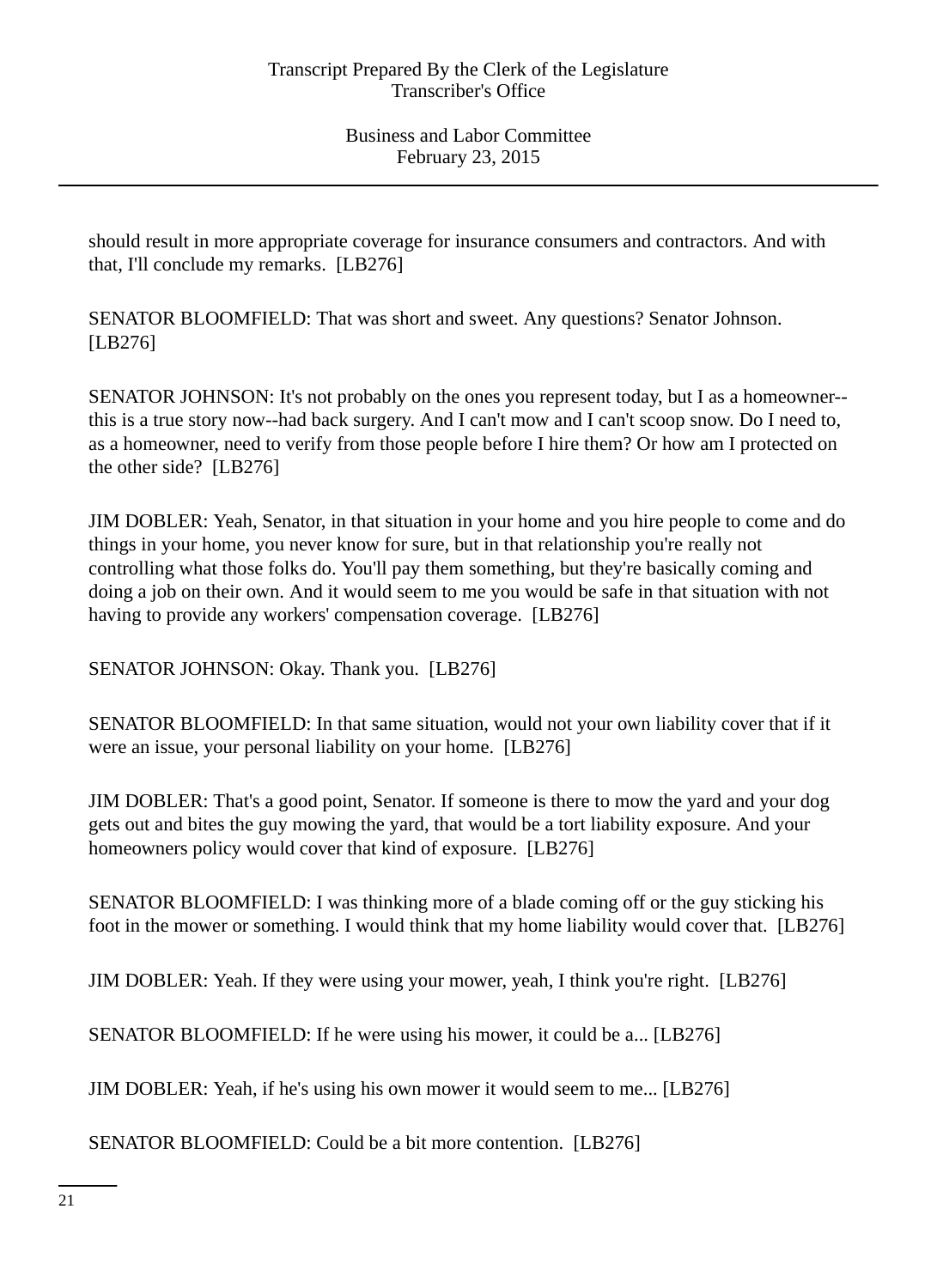JIM DOBLER: ...there might not be any duty owed to the lawn mower to make sure his mower is properly maintained, yeah. [LB276]

SENATOR BLOOMFIELD: Any further questions? Thank you, sir. [LB276]

JIM DOBLER: Thank you. [LB276]

KORBY GILBERTSON: Good afternoon, Vice Chairman Bloomfield, members of the committee. For the record, my name is Korby Gilbertson; it's spelled K-o-r-b-y G-i-l-b-e-r-t-s-on appearing today as a registered lobby on behalf of the Metro Omaha Builders Association and the Home Builders Association of Lincoln Coalition in support of LB276. I think everything I was going to say has been said. I will just add parenthetically that I, too, heard that there might be an amendment floating around that would create an assumption that if they were not a certified independent contractor, contractors would then be ruled to not have insurance. We would then have issues with the bill. So I wanted to make that clear. [LB276]

SENATOR BLOOMFIELD: Senator Crawford. [LB276]

SENATOR CRAWFORD: Thank you. Could you explain your opposition to that kind of amendment, what the concern is about it. [LB276]

KORBY GILBERTSON: I think that the current standard is better than...right now the current standard is to assume that...is that they don't have insurance. That's the belief right now. So if you change it to a preponderance...to an assumption that they do not have coverage, that's more of a problem for us than having to just figure it out, which is where we are now. [LB276]

SENATOR CRAWFORD: Can you repeat that again? (Laugh) I think lost track of that after... [LB276]

KORBY GILBERTSON: I think that then you're...right now it's, there is still an opportunity to show that they in fact should have insurance and they chose not to. [LB276]

SENATOR CRAWFORD: Okay, okay. [LB276]

KORBY GILBERTSON: If you automatically say they don't, then that leaves more of an exposure for the general contractor. [LB276]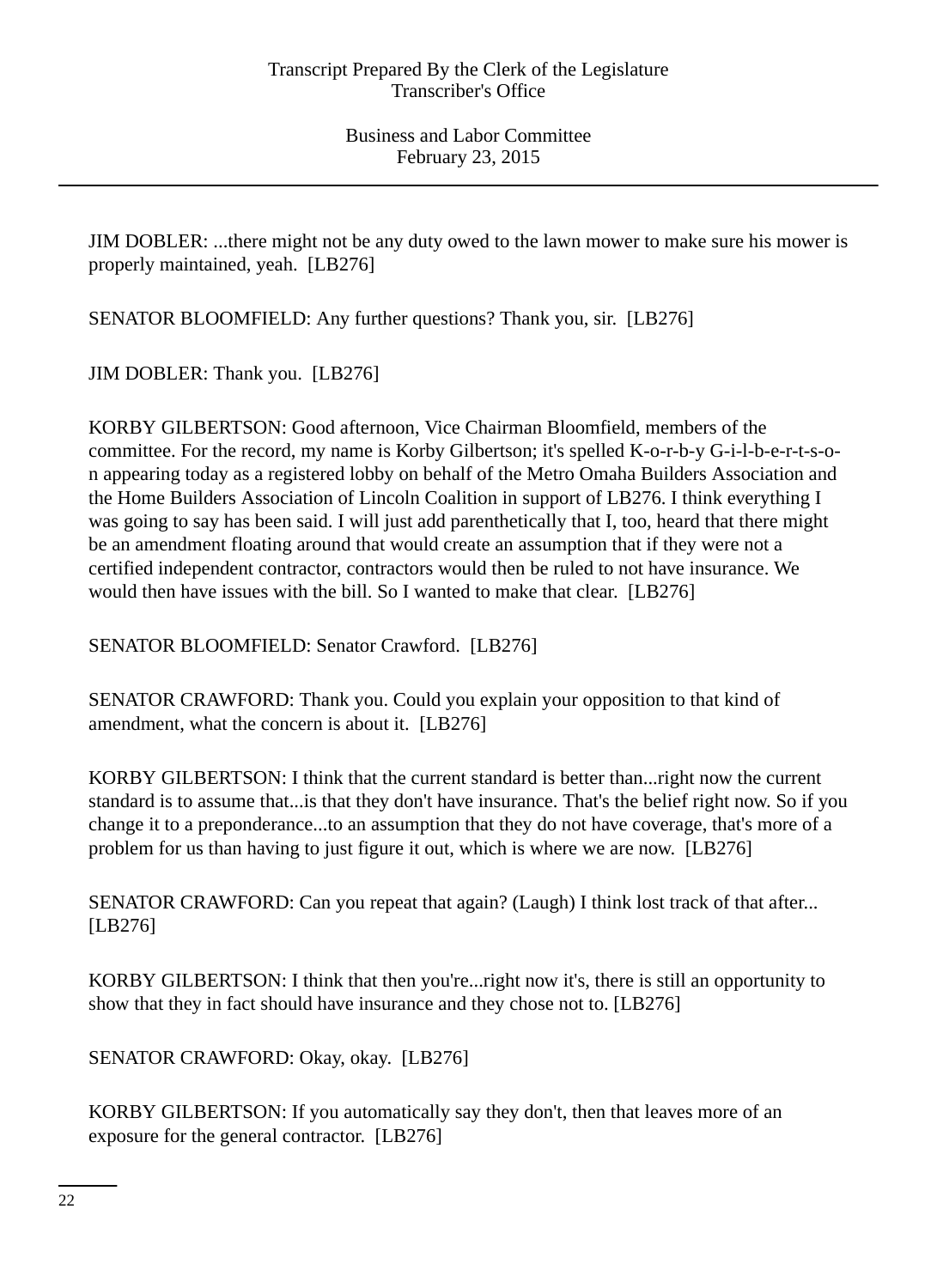SENATOR CRAWFORD: Okay. If it's the case that unless they show you they're an independent contractor, they're assumed to be an employee. That's the kind of language you would have trouble with, is that right? [LB276]

KORBY GILBERTSON: Yes. [LB276]

SENATOR CRAWFORD: Okay. All right. So it would be important that still there was a question of whether or not they're covered. [LB276]

KORBY GILBERTSON: Because right now you can still try to prove that they should have their own or they're not covered by yours. [LB276]

SENATOR CRAWFORD: All right. [LB276]

KORBY GILBERTSON: Does that make sense or do...? [LB276]

SENATOR CRAWFORD: I'm still chewing on it. I'm still trying to figure it out. (Laugh) [LB276]

KORBY GILBERTSON: Okay. The concern is right now that an independent contractor has a choice of whether or not to cover workers' compensation insurance. So right now it's their choice. There are times that when then it has been held that they are then covered by a general contractor's insurance and it counts against that, the general, for their experience mods and for rating. [LB276]

SENATOR CRAWFORD: Okay. So when you say they have a choice, they have a choice only if the person they're hiring truly is...I don't know, it seems like if they're hiring someone as an independent contractor, that's a choice they're making. But if they're hiring someone, it's not just their choice of whether or not to cover them. It's like it's their choice of whether to hire an independent contractor or hire an employee. That's their choice. [LB276]

KORBY GILBERTSON: Right. And right now there isn't a...as an independent contractor, I have a choice, if I'm a one-man shop, to not have comp insurance. I have that choice. But then if you're going to make a presumption that if I don't have a certified...if I'm not a certified independent contractor, then I'm automatically not holding insurance and will fall under general contractor's insurance, that's where we have an issue. [LB276]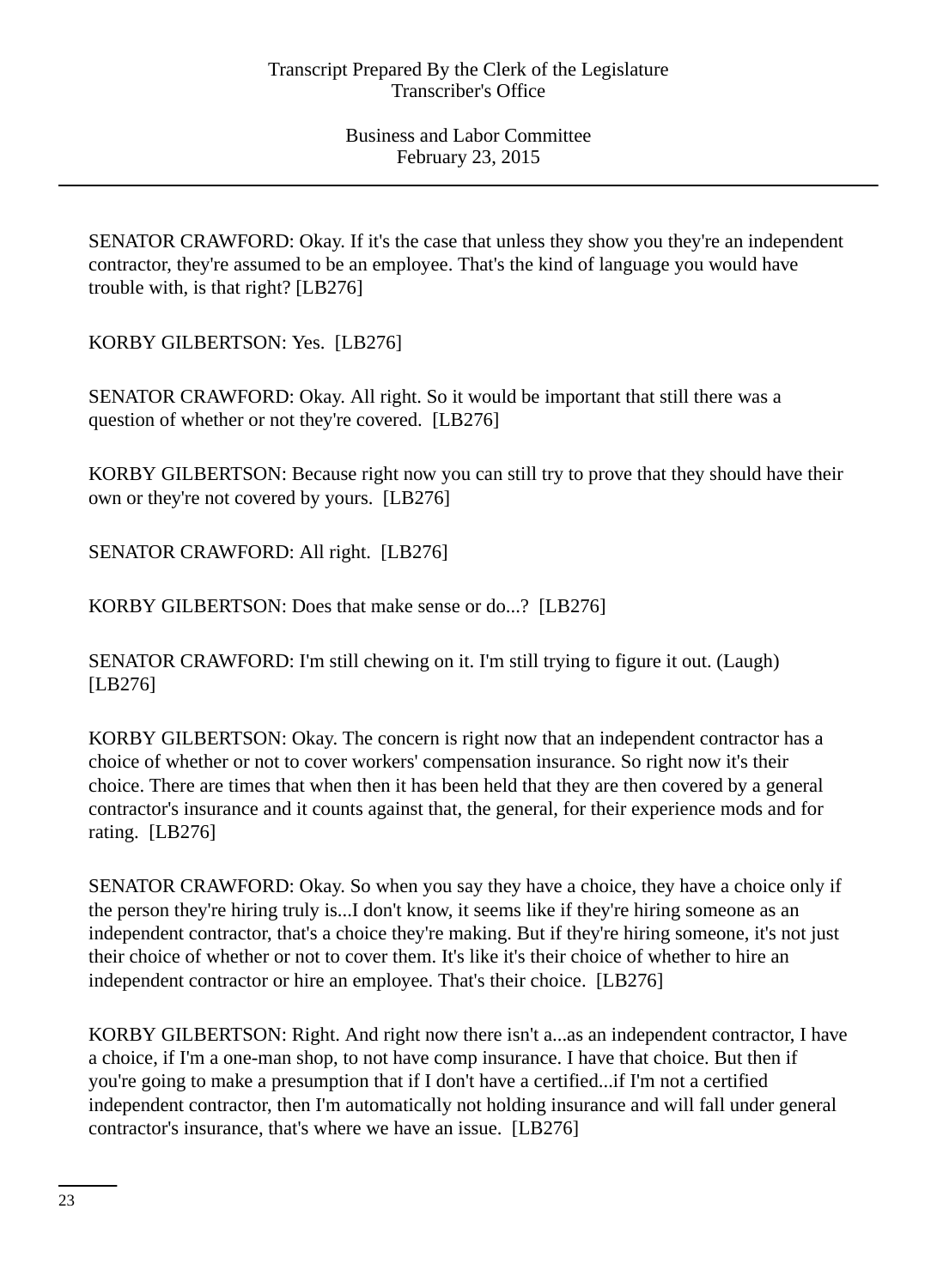SENATOR CRAWFORD: So when you're hiring the one-person crew, you don't want...you wouldn't want to be responsible for ensuring that they're registered as an independent contractor. [LB276]

KORBY GILBERTSON: Not necessarily. We just...right now, you don't have to show anything to say I'm a certified independent contractor and I do or I don't have insurance. So if we're...and if then any independent contractor shows up and does not have that certificate then there would be an automatic presumption. That's what we have a problem with. [LB276]

SENATOR CRAWFORD: Okay. Thank you. [LB276]

SENATOR BLOOMFIELD: Any further questions? Thank you, Ms. Gilbertson. Are there more proponents? Seeing none, are there any opponents? [LB276]

GREG COFFEY: (Exhibit 7) Thank you, Senator Bloomfield, members of the committee. My name is Greg Coffey; last name is spelled C-o-f-f-e-y. I'm appearing here on behalf of the Nebraska Association of Trial Attorneys in opposition to LB276. I think one of the questions is, in any legislation, is it going to meet the problem that it was intended to correct? And the other question is often, is it going to cause any other problems by trying to make the fix that you've decided to make? And what you've heard so far today addresses classification of independent contractor versus employee all from the perspective of employers. And I think that the bigger problem is when employers attempt deliberately to misclassify somebody who is an employee and name them as an employer. Misclassification of employees as independent contractors is a nationwide problem that costs taxpayer lost revenue from payroll taxes that are avoided, places honest employers at a competitive disadvantage for doing things right, and potentially deprive workers of protections under the Workers' Compensation Act and other acts. The U.S. Department of Labor Web site describes the problems thusly: "This miscalculation of employees as something other than employees such as independent contractors, presents a serious problem for affected employees, employers, and to the entire economy. Misclassified employees are often denied access to critical benefits and protections such as family and medical leave, overtime, minimum wage, and unemployment insurance to which they are entitled. Employee misclassification also generates substantial losses to the Treasury and the Social Security and Medicare funds, as well as to state unemployment insurance and workers' compensation funds." LB276 appears to endeavor to codify the opportunity for employers to misclassify employees as independent contractors by providing an official state-endorsed designation as a certified independent contractor. If the purpose of this bill is to prevent independent contractors from claiming workers' compensation benefits, it is redundant. The Workers' Compensation Act already does this. If the purpose of the bill is to differentiate between employees and independent contractors, it is ineffective because it doesn't do it at all. It neither defines "employee" nor does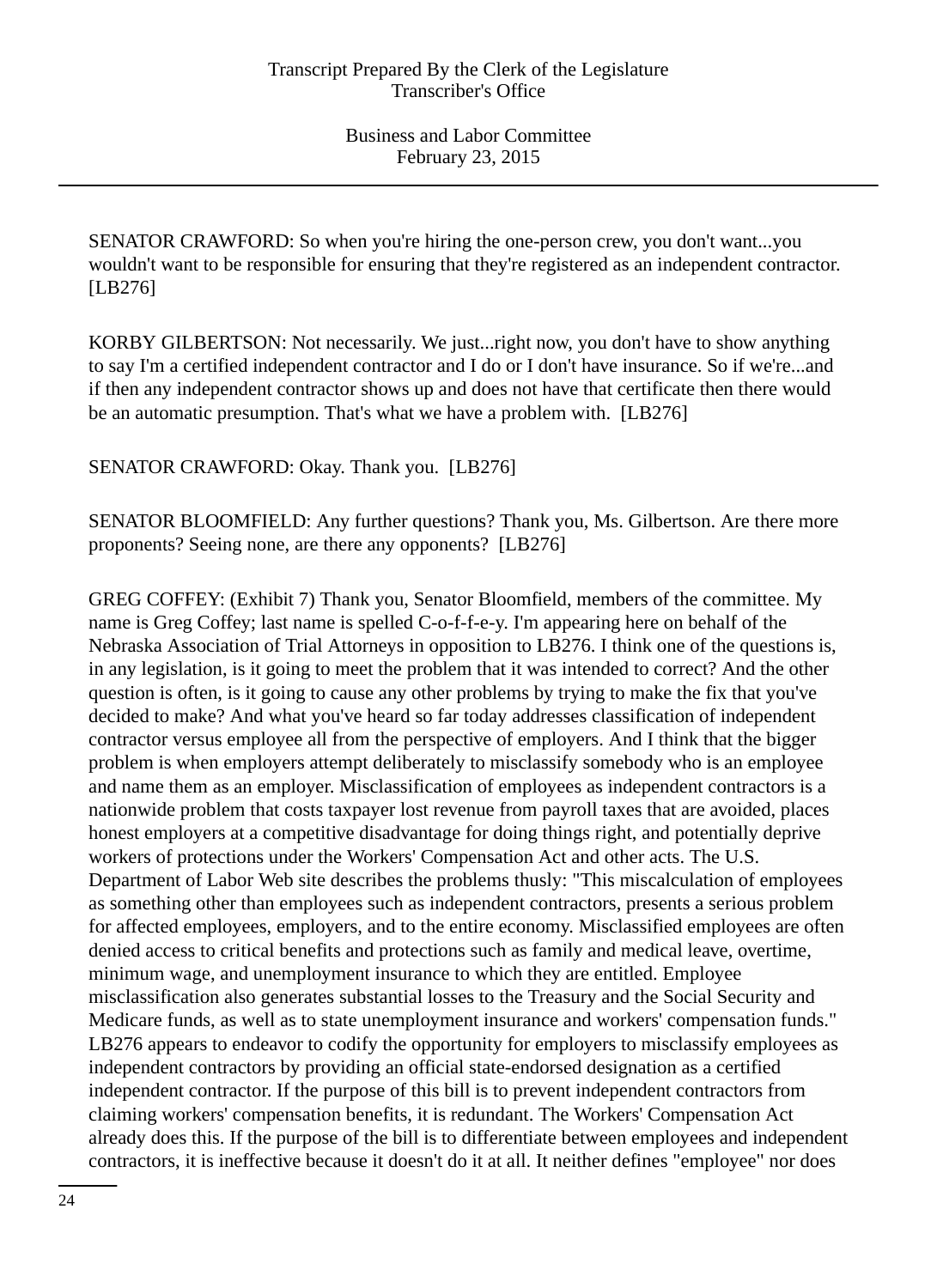### Transcript Prepared By the Clerk of the Legislature Transcriber's Office

Business and Labor Committee February 23, 2015

it define "independent contractor" nor does it set forth a legal distinction between the two other than a nebulous reference to control found on page 2, lines 20-23 of the bill, which is Section  $1(2)(g)$ . It talks a little bit about control. But otherwise, it gives no guidance to the Department of Labor on how to differentiate between an employee and an independent contractor. So still we go back to the ten-part test which is what judges do anyway. It appears to be implicitly understood by the drafting of this bill that employees could be coerced into applying to be independent contractors because it levies criminal penalties against employers who require employees to provide false information on their applications. However, employees are going to be unlikely to report such abuses because the bill also subjects the coerced employees to criminal penalties for having submitted a false application. And finally, I handed out something that I just downloaded from the IRS Web site. And I'm telling you, the IRS doesn't care what the state of Nebraska does to codify a certified independent contractor. They're going to go by their laws, their rules which say if we think that it looks like a duck and it quacks like a duck, we're going to call it duck no matter what you decided to call it. And employers who think that they have a certified independent contractor working for them because this person was certified by Nebraska state law could still be subjected to significant penalties by the IRS if it turns out that they've attempted to classify somebody who is an employee as an independent contractor instead. Can a certified independent contractor be a certified independent contractor in one setting and simultaneously be an employee in another setting? So if I'm a handyman and I have my own handyman businesses, can I be a handyman and certify myself as an independent contractor of that purpose and still be employed on my regular day job? Can they be an independent contractor without certifying? What do you tell the homeowner who hires this certified independent contractor to do work only to find the work has not been done or been done poorly? And they say, well, I hired somebody that the state certified as an independent contractor, and they didn't do the work right. I think there's a lot of potential problems that could be caused by this bill. I don't think it fixes the problems that the proponents were concerned about. And it allows maybe less than scrupulous employers to shelter what they should be paying in payroll taxes by defining somebody as an independent contractor when they truly aren't. And I'm more than happy to answer any questions that you might have. [LB276]

SENATOR BLOOMFIELD: Are there any questions for Mr. Coffey? Seeing none, thank you, sir. [LB276]

JOHN E. CORRIGAN: Good afternoon, Senator Bloomfield, members of the committee. My name is John Corrigan; it's J-o-h-n C-o-r-r-i-g-a-n. I'm an attorney in Omaha with the law firm of Dowd, Howard, and Corrigan, and I'm appearing today on behalf of the Nebraska AFL-CIO in opposition to LB276. From the labor movement's perspective, the proliferation of misclassification of workers is a serious problem. It's a serious problem because, first and foremost, individuals who are independent contractors cannot participate in the democratic process within their workplace as to whether they will or will not select a labor organization to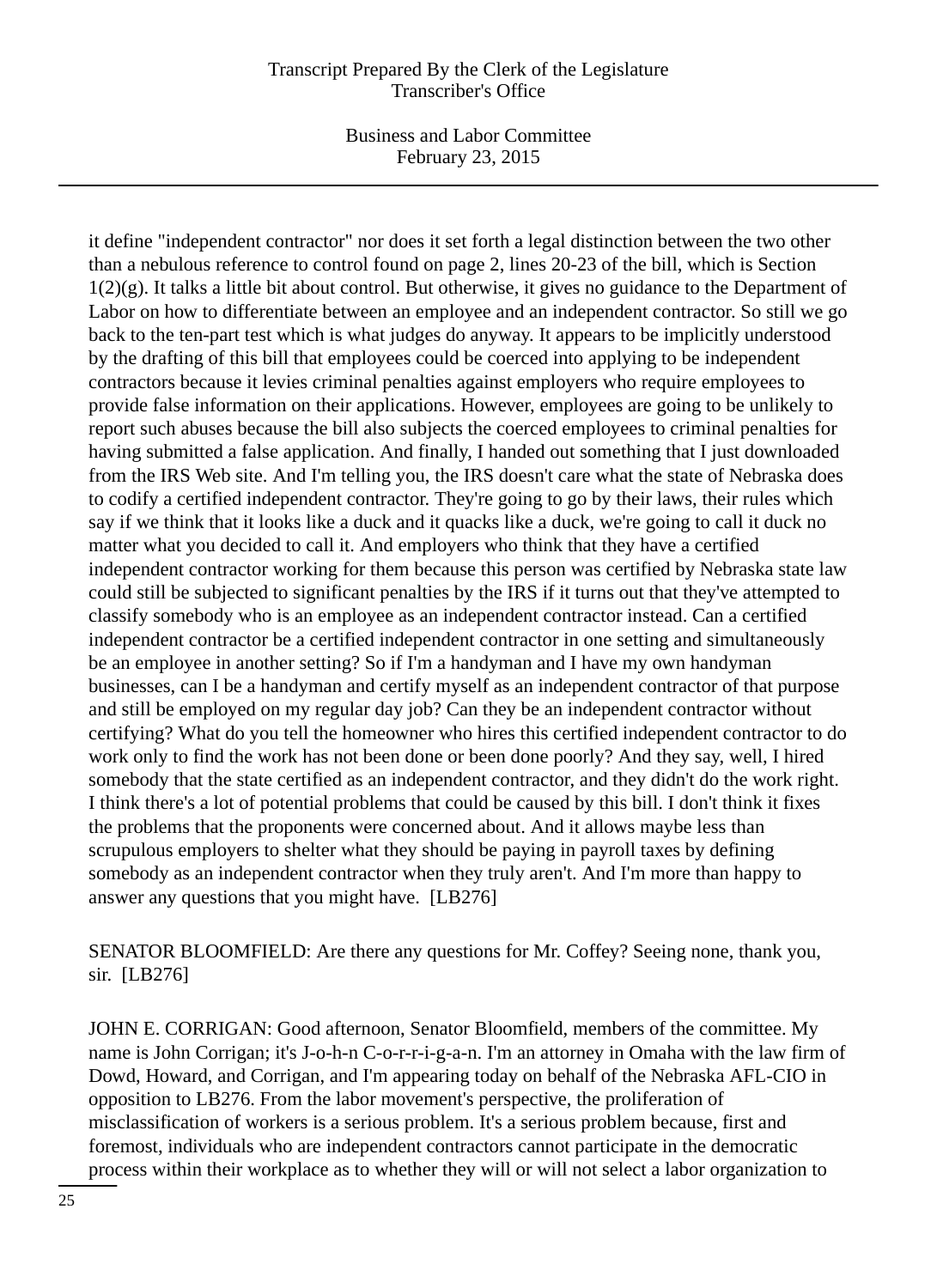#### Transcript Prepared By the Clerk of the Legislature Transcriber's Office

Business and Labor Committee February 23, 2015

be their collective bargaining agent. So if anybody asks or says, well, the unions really don't have a dog in the fight, they do have a dog in this fight. And the real dog they have in this fight is not only does it exclude them from the Industrial Relations...the National Labor Relations Act, but it is the fact that we have good, honest employers participating for generations in collectively bargained agreements that provide for contributions to health funds and pension funds. And those employers have to go out and compete in the marketplace with other contractors submitting bids to see who's going to get a particular project. The good guys, the guys who are providing benefits to their employees, who are not trying to act in a subterfuge manner but rather trying to act as an honest employer, paying employees' wages, making contributions towards health and pension funds, and adhering to general principles with respect to employment are at a disadvantage. The good employers will be underbid by the people who are using the...and this happens today. The employers who are using misclassification of work as a process which they can then undermine the good employers and win bids because they are not paying payroll taxes and they're not paying comp and they're not paying contributions into health and welfare, the pension benefits. With respect to the existing law, I do practice a fair amount of workers' compensation law, and we see this problem almost...at least once a week primarily in the roofing industry. I had a guy who was life flighted the other day from a roof injury accident. The bill for that life flight for 70 miles to the hospital was \$46,000. There...arguably he was an employee. Maybe we can't prove that the employer, the contractor who subbed that contractor out should be liable under current law, but he has that ability. Here's a guy getting paid \$10 an hour. There's no question he was an employee. But he was treated as an independent contractor by the employer. It's just a question...there's no coverage there by...the person who he was working for did not have coverage. But I do have, under Nebraska law, the ability under Nebraska Revised Statute Section 48-116, the ability to establish coverage through the general if that general contractor or person, firm, corporation operated in a scheme, artifice, or device to enable him or her to do work and execute it without being responsible to the workers for the provisions of the Nebraska Workers' Compensation Act. That statute allows the injured worker and protects society. I mean the Legislature decided to have this in there so that people who were engaged in schemes and artifices in order to avoid paying workers' compensation benefits could be held liable, both the general and the sub or the employee. Now how many...if you look in the other states that have done this and I have looked at least in Minnesota. I don't know about the history of Montana. But in Minnesota you saw a tremendous...I'm not...don't quote me on it, but I think it was about a 300 percent rise in the applications for limited liability corporation articles of incorporation the year after they enacted this statute. Do you think all of those people are really limited liability corporations? Or are they people that are going in, trying to get protection under the act so they don't have to pay for insurance? But in any event, what this current law does is it takes away the...this proposal, LB276 takes away our ability to go after those situations where there was some bad faith or artifice to avoid payment of workers' compensation and says as long as you've got the certification, you're exempt, even in those cases where you might be able to prove that that certification was fraudulent. Now if they make a fraudulent application, there's some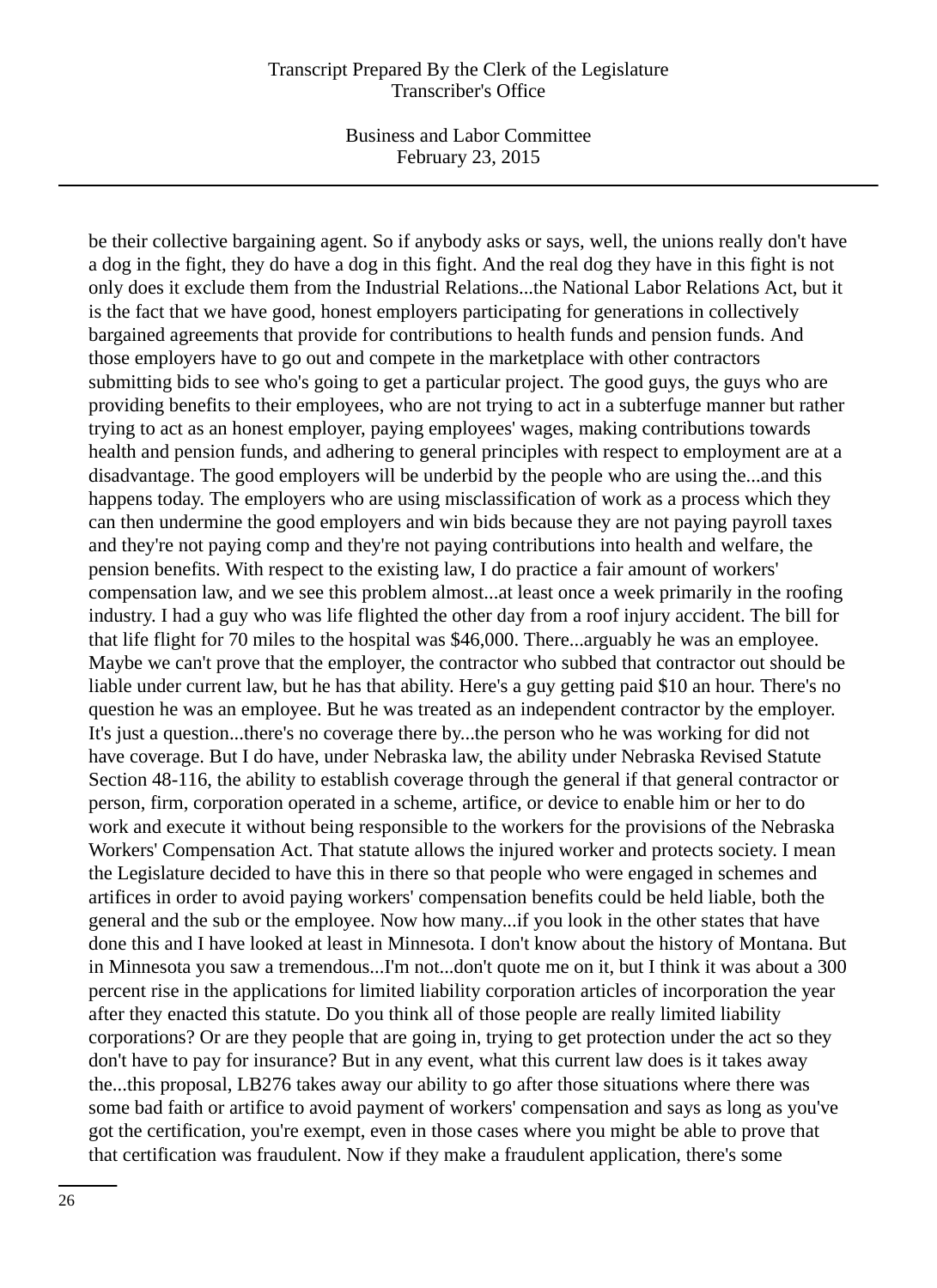criminal liability. That doesn't help the guy with the \$46,000 helicopter bill. So for those reasons, we are opposed to LB276 as it stands. And I'd answer any questions that you may have if I can. [LB276]

SENATOR BLOOMFIELD: This is a little unusual, but you used quite a little lawyer language, which most of it goes over my head. I'm going to ask Senator Harr if he would care to ask you a question. [LB276]

SENATOR HARR: No, I'm fine. [LB276]

SENATOR BLOOMFIELD: Okay. Does anybody else have a question? Thank you, sir. [LB276]

JOHN E. CORRIGAN: Thanks very much. [LB276]

SENATOR BLOOMFIELD: Any further opponents? [LB276]

FRANK VELINSKY: Good afternoon, Vice Chair and members of the committee. My name is Frank Velinsky, V-e-l-i-n-s-k-y. I'm a small business owner. I'm also president of the Nebraska Chapter of the Home Care Association of America. We provide in-home services to the elderly and disabled throughout the state of Nebraska utilizing in-home caregivers. I am...I appreciate the previous testimony from the opponents. I'm not going to reiterate what they said. It was quite eloquent in terms of their message. I would point out that the IRS and the U.S. Department of Labor have already established definition for what constitutes an employer-employee relationship, and what constitutes and an employer versus independent contractor definitions. The IRS standards that was utilized in a Vizcaino v. Microsoft case, in a nutshell, said that just because you call someone an independent contractor doesn't make it so. It has always been my interest and inquisitive nature, I guess, to wonder why the IRS hasn't been consulted in terms of utilizing a form that they have established to...or developed to determine whether someone is an independent contractor or a W-2 employee. And that is IRS Form SS-8. And with that I'm going to conclude my remarks at this time. [LB276]

SENATOR BLOOMFIELD: Thank you. Senator McCollister has a question. [LB276]

SENATOR McCOLLISTER: Thank you, Senator Bloomfield. When one of your employees goes into somebody's house, do they have workers' comp insurance through you? [LB276]

FRANK VELINSKY: They are employees of my company. And this is the standard within our association. So they are W-2 employees and, yes, they do have workers' compensation insurance.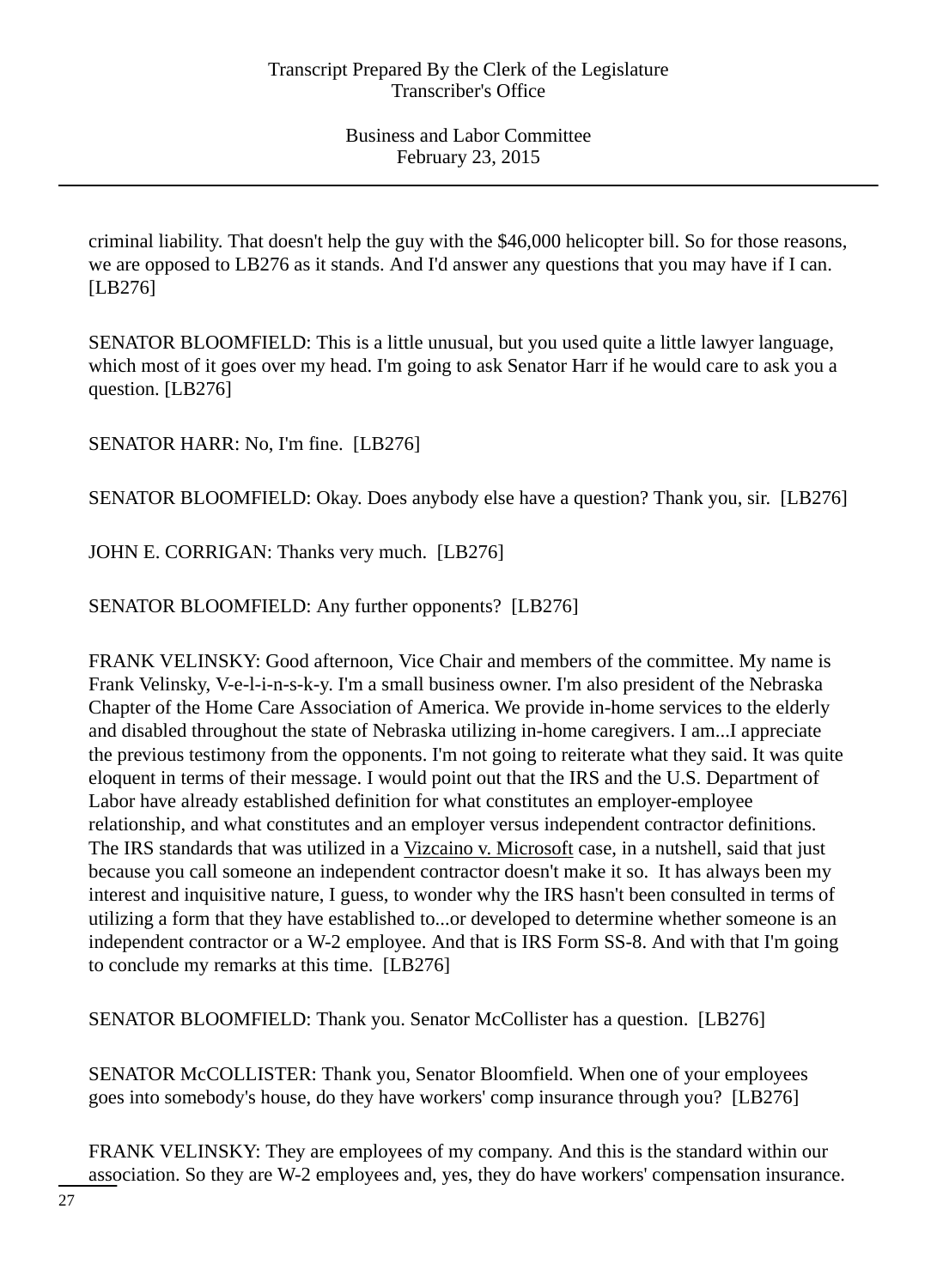And we can go on for quite a while in that regard if you would like. But that's another issue. Perhaps I will be able to address some additional issues regarding workers' compensation and the caregivers going into the home. But that is an issue. That is a real can of worms. [LB276]

SENATOR McCOLLISTER: You probably have to compete with those people that do not carry workers' comp insurance. And you do so you're at a competitive disadvantage, is that correct? [LB276]

FRANK VELINSKY: Right, there's no question. There's two types of independent contractors. One is the private registry. And in those cases, the owner of that registry contracts perhaps with the family to take...for someone to come into their home and care for their loved one. Usually, that might be a CNA or an RN. And it is made clear to them, as I understand in the documents they sign, that they are they employer of that individual. I'm not saying that's right or wrong but...and whether or not taxes get paid or not, I don't know. I have...that's where my understanding begins and ends. I think in some cases it might get paid and others it won't. The other type of registry is the public registry. And this type of registry is usually ran by a government entity, a department of social services or department of human services. And these registries are...the individuals do go into the home. They are personal attendant service providers. They generally end up on the registry, usually recruited by caseworkers, resource coordinators, other organizations that may participate in putting these individuals on the registry. They do not have workers' comp from my understanding. And so the can of worms comes in in terms of where do they go when they get injured and who pays for it and does it get paid? I think there was a time where they said that they were, they being the department, were saying they were exempt, kind of as we're discussing here today. And my understanding was, you know, again who pays for it and what do they say when they go into an emergency room to say...to be treated and say, oh, by the way, I'm exempt. I can't pay you. You know, it doesn't make sense. And so the question then is if this was a serious injury, is that person that was going into the home who did not receive the medical services now a recipient of our social services? You know, I think that is the case. There aren't any records in terms of numbers of individuals that are injured on the job of these individuals. So how many of them are receiving these same services that they were providing to someone? And they...and it's gotten to a point where a lot of these individuals are providing personal care: moving the person, rolling them from time to time, maybe every 15 minutes, every two or three hours, what have you, to move them and to lift them, to push them across, you know, carpeted floors in a wheelchair. Those are...I'm sorry. [LB276]

SENATOR McCOLLISTER: Does it occur often? In those two examples that you gave, do accidents occur fairly often where there is some indication of how those bills do get paid? [LB276]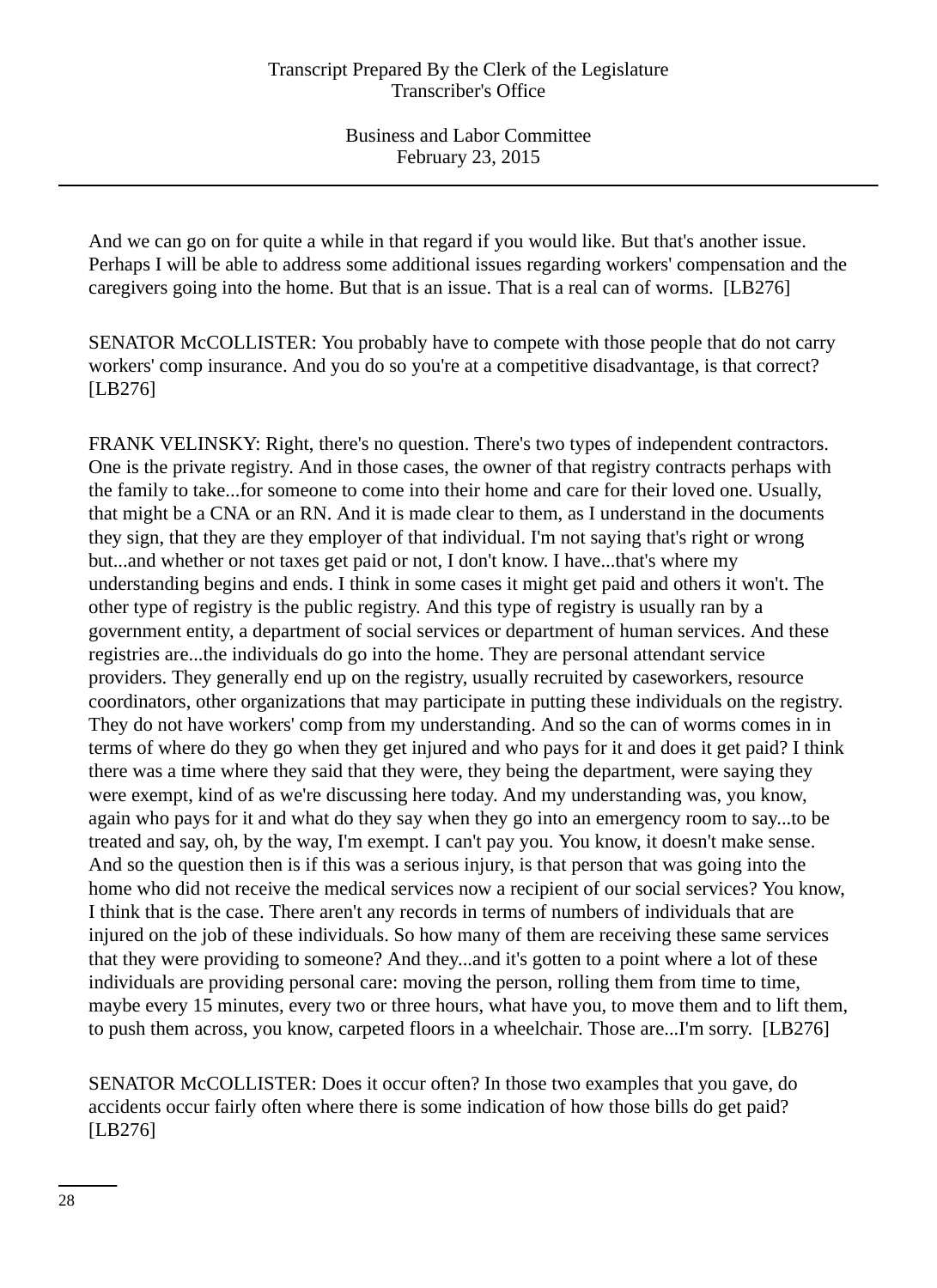FRANK VELINSKY: I have approximately 300 employees scattered in two states: western Iowa and completely across the state of Nebraska. We had a number of years where I would calculate at approximately 1.8 injuries per year. However, if these injuries are significant, it can go into six figures. And then the premiums for that work comp come in, and that's where it is really tough. It is really, really tough to see that come in because we're going into homes, in many cases, we have no control over. [LB276]

SENATOR McCOLLISTER: Sure. [LB276]

FRANK VELINSKY: I think work comp came in with the idea that it would cover...the workplace is controlled by the owner and in the factories and production lines. But times are changing. We've got a different system of care. And moving into the future with elderly, you can see... [LB276]

SENATOR McCOLLISTER: I think you've answered my question. Thank you. [LB276]

FRANK VELINSKY: Okay. I'm sorry. Okay. [LB276]

SENATOR BLOOMFIELD: Senator Crawford. [LB276]

SENATOR CRAWFORD: Thank you, Senator Bloomfield, and thank you, Mr. Velinsky, for being here. So just so I understand what you're saying, are you saying that you're opposed to the bill because it makes it easier to misclassify workers and less consequence if you misclassify workers? [LB276]

FRANK VELINSKY: It...it... [LB276]

SENATOR CRAWFORD: Because you just have to say that's... [LB276]

FRANK VELINSKY: It casts a very wide net. I don't believe that it...as you heard, we heard a lot of about insurance agents being independent. It doesn't narrow it down enough. This will go into other areas. This will cast a wide net into areas that are, you know, I don't know if the state is ready to resolve. There are probably...I know there's no less than 6,000 of the independents in the field now, in the public registry. So that's quite a number. And I don't know, again... [LB276]

SENATOR CRAWFORD: So I guess--and I'm not going to speak for the introducer, but assume that part of the intent was to reduce the problem of misclassified workers. So it's interesting if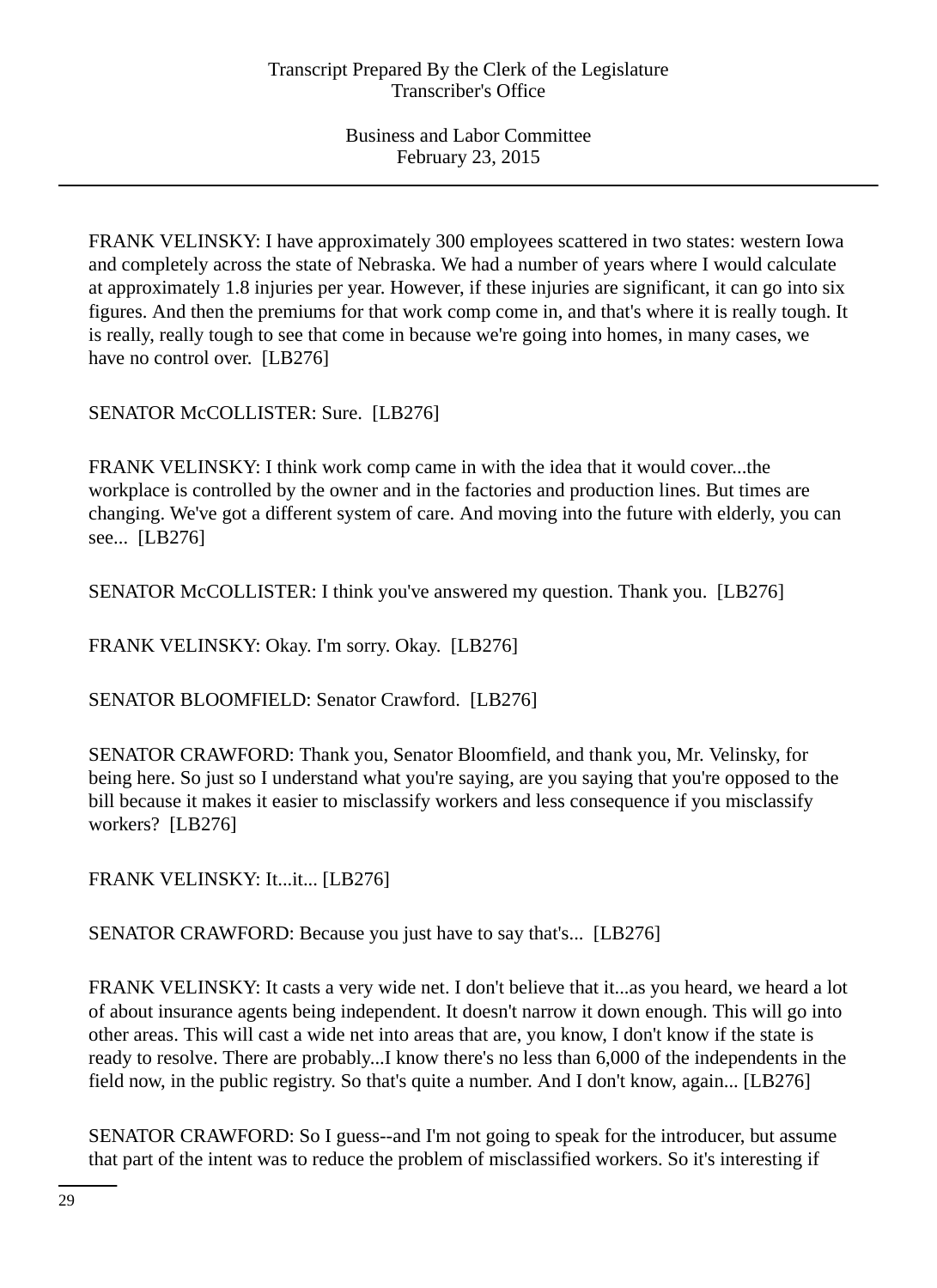I'm hearing you say, well, all you have to do is say you're an independent contractor and so there would be pressure for people to misclassify their workers, although they're already probably, in those registry cases, not covering them anyway. [LB276]

FRANK VELINSKY: Okay. The way the personal attendant services workers are handled or treated as the IRS would say is that there's a threshold in the first \$1,800 that they earn. They are independent contractors under IRS Publication 926. After that amount of money, they become a W-2 employee of somebody, as a...where a court in Minnesota had ruled several years ago. So we have...there's a tricky understanding of...we're using the word independent contractors for a while, and all of a sudden they become a W-2 employee of somebody. [LB276]

SENATOR CRAWFORD: Okay. And so it's not up to the employer to decide. If they meet those qualifications, they're supposed to be a W-2 employee. [LB276]

FRANK VELINSKY: Right. [LB276]

SENATOR CRAWFORD: Okay. Thank you. [LB276]

SENATOR BLOOMFIELD: Are there any further questions? Thank you, Mr. Velinsky. [LB276]

FRANK VELINSKY: Thank you. [LB276]

SENATOR BLOOMFIELD: Do we have further opponent testimony? [LB276]

THEODORE D. FRAIZER: Good afternoon, Senator Bloomfield, members of the committee. My name is Tad Fraizer; that's T-a-d F-r-a-i-z-e-r. I'm here representing the American Insurance Association, a national trade association of property and casualty insurers including some that write workers' compensation insurance. This was a bill where we weren't quite sure where we wanted to appear, and we're very sympathetic to Senator Harr and the proponents of the bill in terms of the intent of the bill. But due to some problems our members perceive with it, we ultimately decided that we had to kind of gently oppose the bill, if I may use that terminology. As noted by both some of the proponents and opponents you've already heard, there's currently can be confusion as to who is and is not an independent contractor. And we think this bill is attempting to address that. But in some ways, I guess we feel it possibly shifts the confusion to a later stage. You still have the possibility of wondering if someone is an independent contractor. And then you get into the question of have they been properly certified as the criminal penalties bring out? Was there the possibility of coercion in obtaining the certification? Did someone try to force an employee/potential contractor to obtain the certification, so is it, therefore, valid? And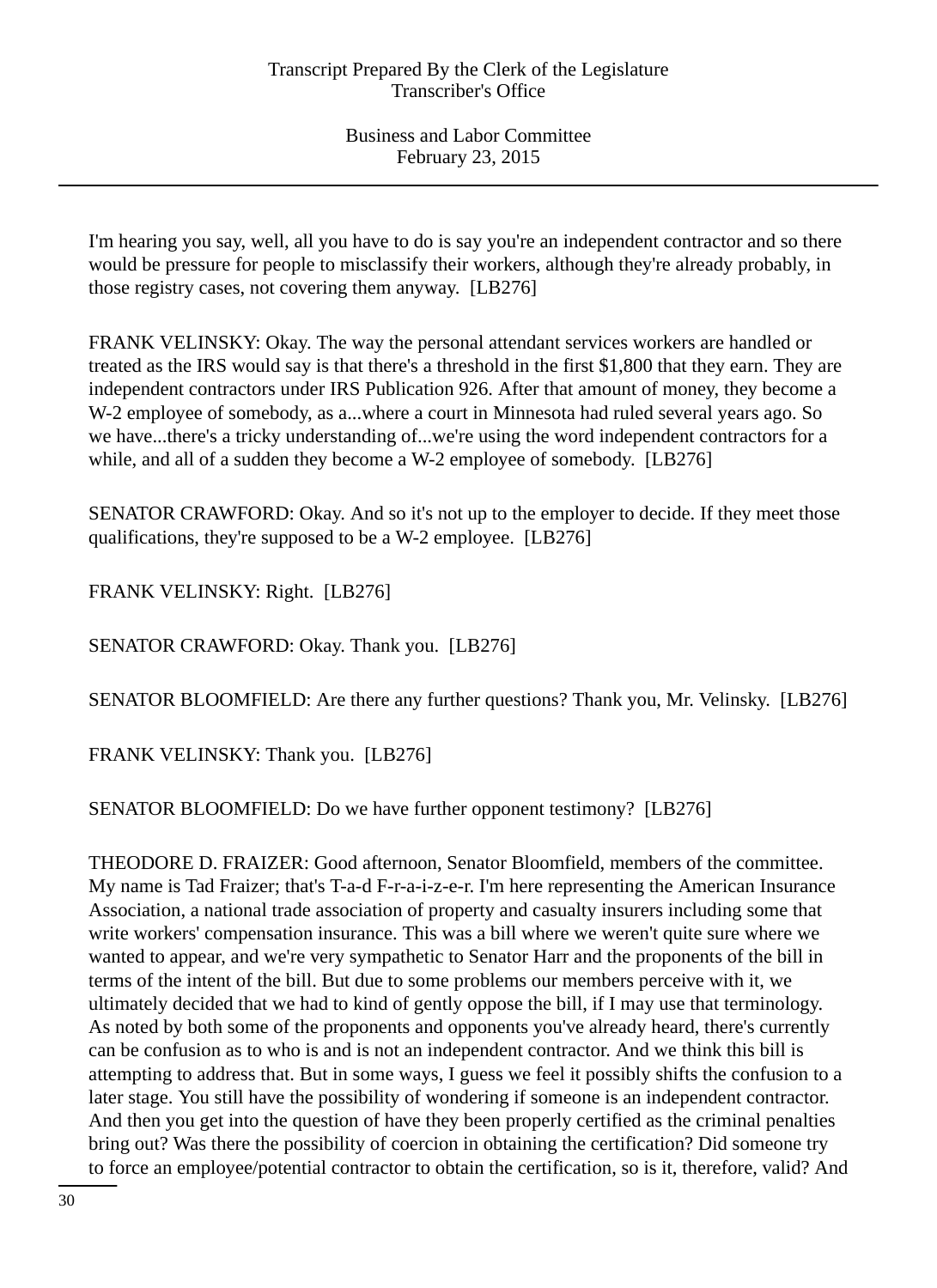in some ways, I guess to use the vernacular, we're kind of perhaps trading the devil we know for the devil we don't. And on that basis, at least under the bill as initially introduced--we have not seen the amendment yet, so that might address some of those concerns--but we have enough concerns about the bill as initially introduced that we can't support it at this time. And I'd attempt to answer any questions you might have concerning the bill. [LB276]

SENATOR BLOOMFIELD: Does the committee have any questions? I was wondering, Mr. Fraizer, is gentle opposition, how does that compare in relationship to a little bit pregnant? (Laughter) [LB276]

THEODORE D. FRAIZER: Well, I... [LB276]

SENATOR BLOOMFIELD: That's fine. [LB276]

THEODORE D. FRAIZER: I guess I'm not pounding on the table like on other bills. [LB276]

SENATOR BLOOMFIELD: I think Senator Crawford has a question. [LB276]

SENATOR CRAWFORD: But not near as interesting a question as that one (laughter), Senator Bloomfield. So it's an interesting point you make about it moves the uncertainty to another stage. So you still don't know for sure as a coverer...as an insurance coverer, if you can count on people being in that category. So if you are...a couple of testifiers have really pointed out the point that whether someone is an independent contractor or an employee should be determined by the conditions under which they work and the type of work they're doing, etcetera, not by a choice of the employer. I mean this should be clear by who they are and what they're asked to do. So as an insurer, right now would you be coming in...or the people who work in your industry, coming in and really looking at under what conditions people are working? And as an insurer, you're trying to figure out whether employees are being classified correctly by the person you're being asked to insure? [LB276]

THEODORE D. FRAIZER: Yes, as some of the previous testifiers have noted. Initially, generally you put in an application and list who's...how many employees you have, you usually list them by name. But the companies always reserve the right to do a payroll audit and generally do and confirm the amount of pay since that's usually the basis for premiums, and also to doublecheck to make sure that people are appropriately classified. And I guess we still have some of those concerns. I think the senator in the bill has started to try to provide some of the criteria. And it looks like the Nebraska State Department of Labor is supposed to apply some criteria. I'm not sure, as some people have mentioned, whether those are as clearly set out at this point as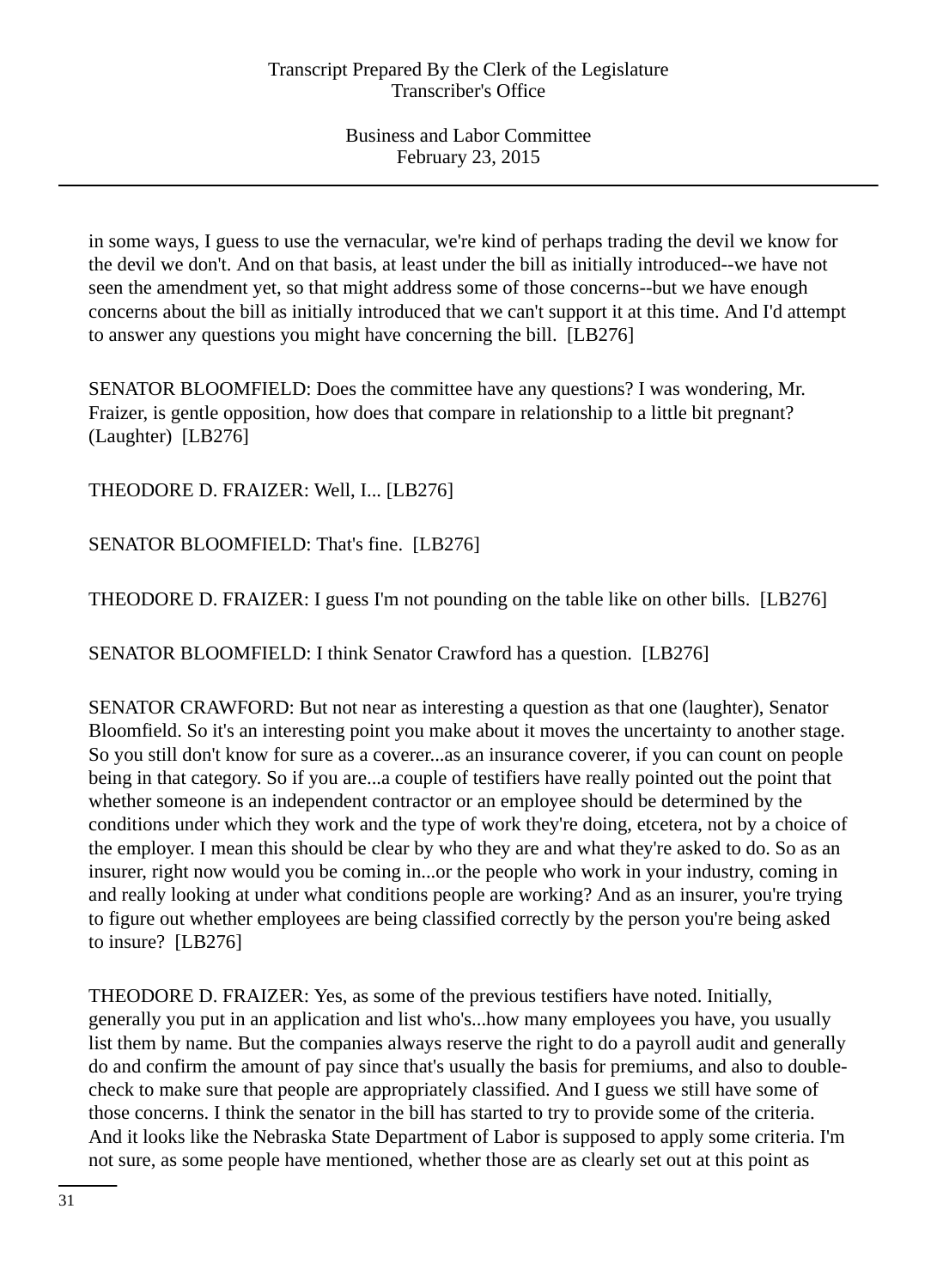perhaps they could be to make us feel more comfortable with the ultimate results of this certification. [LB276]

SENATOR CRAWFORD: So if it was more criteria driven as opposed to attestation driven, would that be something that you feel your group would be more supportive of? [LB276]

THEODORE D. FRAIZER: I think that would go a ways to addressing the concerns. If it's just, I say I'm a certified independent contractor, therefore I am, I think when push comes to shove when someone gets injured and decides they need to make a claim, that the court is going to look behind the mere certification if that's all there is. If there's more behind it in terms of really going through the tests that are currently applied or if the tests are clearly defined in law, that would provide more basis to uphold the certification. [LB276]

SENATOR CRAWFORD: Thank you. Thank you. [LB276]

SENATOR BLOOMFIELD: Thank you, Senator Crawford. Are there further questions? Thank you, Mr. Fraizer. [LB276]

THEODORE D. FRAIZER: Thank you. [LB276]

SENATOR BLOOMFIELD: Are there further who wish to speak in opposition? Is there any neutral testimony for LB276? [LB276]

BOB HALLSTROM: Senator Bloomfield, members of the committee, my name is Robert J. Hallstrom, H-a-l-l-s-t-r-o-m. I appear before you today on behalf of the Nebraskans for Workers' Compensation Equity and Fairness in a neutral capacity on LB276, kind of an interesting issue for our members. We've been before this committee in the Legislature before trying to affirmatively address the issue of misclassification of employees as independent contractors. And we see Senator Harr's bill as providing a mechanism if done properly that can avoid learning after the fact that someone that you thought was an employee is now an independent contractor and there's additional premiums to pay. So in that respect, I think there's general support for that concept of not being surprised after the fact. The concern that our members noted, which has been addressed by other witnesses today, is the fact that right now as drafted, the bill really doesn't give you any direction as to what the criteria are for attesting that you are in fact a certified independent contractor. I've talked to Mr. Cavanaugh and I think there's other states that have done that and for whatever reason, Senator Harr did not include that more specific criteria. But if there is some consideration given to that that might be a way to improve the bill. Be happy to address any questions. [LB276]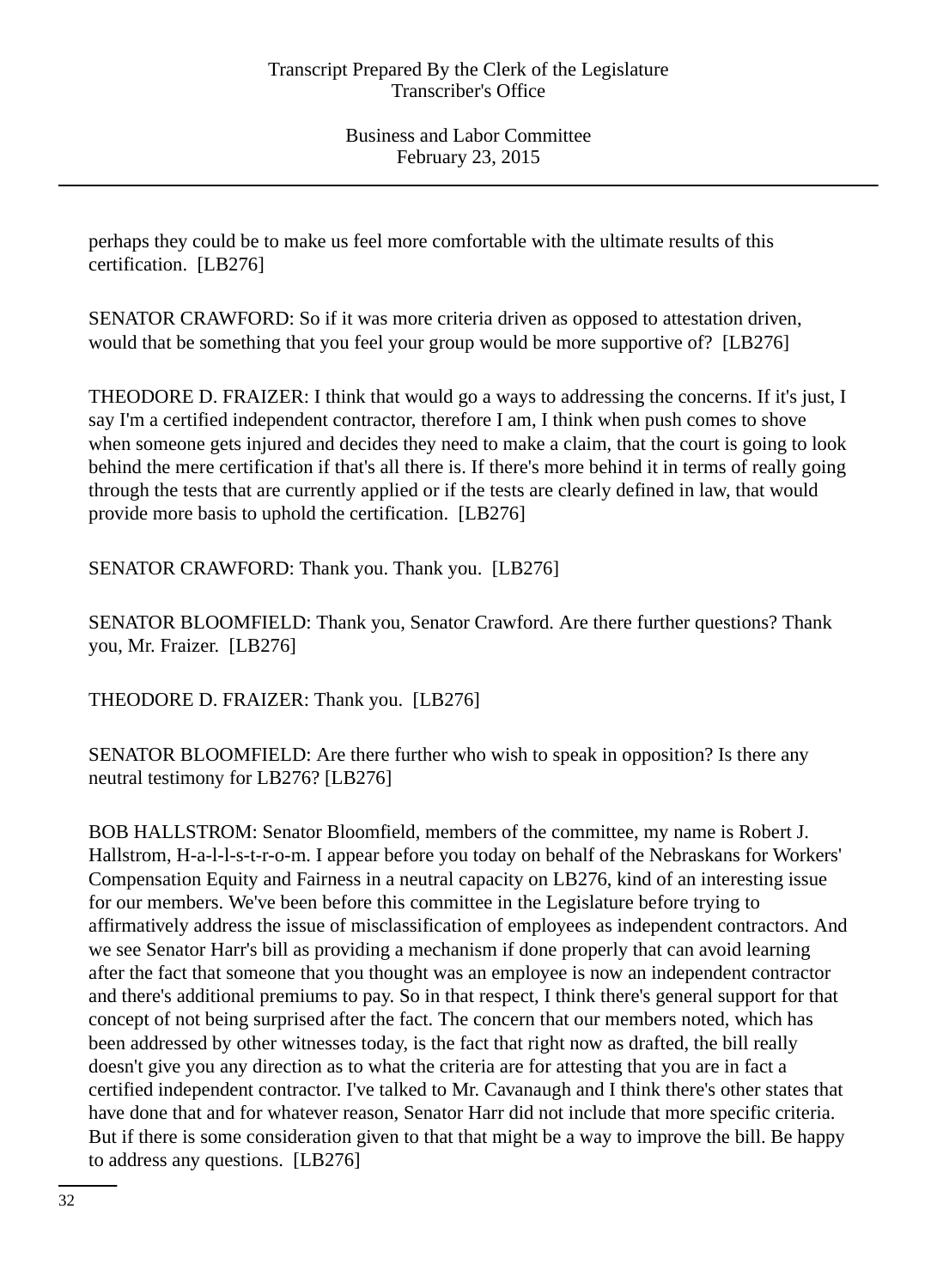SENATOR BLOOMFIELD: Are there any questions for Mr. Hallstrom? Seeing none, thank you, sir. [LB276]

BOB HALLSTROM: Thank you. [LB276]

SENATOR BLOOMFIELD: Is there any more testimony in the neutral? [LB276]

RICHARD REISER: Good afternoon, Mr. Chairman, members of the committee. My name is Richard Reiser, R-i-c-h-a-r-d R-e-i-s-e-r. I'm an attorney and I'm also a registered lobbyist appearing on behalf of the Nebraska Trucking Association. Our industry uses many independent contractors. And so that's our concern with any bill that talks about that relationship. I think it's interesting that we're trying to find a way to determine who is an independent contractor. This issue has raged on for years. There are...the IRS has their own determination. The NLRB has their own factors they look at for unemployment compensation. There's one test that's used in some states, a different test in other states. The fact is it's a fact-driven question that is determined by the individual facts of the case whether someone is or is not an independent contractor. I would like to just point out some of the issues with the bill today. We're not opposing the bill, but we do have some issues. And frankly, hearing the testimony today, I have to question whether this is really the solution to the problem that even the insurance agents would like. Section 1 of the bill provides that a person who does certain kinds of work may apply. It doesn't say they must apply. So that leaves the position, of course, that someone who chooses not to apply can still work and they will have the same considerations that you have today when you try to determine were they independent or were they an employee. If someone does apply and they're told, okay, you don't pass the test, they have no way to appeal that. They just aren't certified as being independent. Where that may come up is if they're going to an employer who has said...they go to seek employment or to seek work, they're told go get an independent contractor status sheet or don't come back. They go and they're told, well, you didn't answer those questions right. Whatever the questions are, and we share the thoughts that Mr. Hallstrom echoed there, we don't know what the questions are or who is making that determination or what test they're applying. But if they say you are not an independent contractor, we won't give you that, they're not going to work for that employer. The employer thinks I've found a way to protect myself. The next question I have there is is that really true? And the example I would use is if someone goes in today, they fill out the questionnaire and they answer it as honestly as they can based upon what they understand this job that they're going to be doing for ABC Contracting is. And they get their certificate and they're independent. And two weeks later, ABC says, well, I'm done with you. So he goes to DEF. He walks in, he goes I'm independent, hands them a certificate. They say, oh, I see you're independent. Great, come on in, you can work for us. The fact...at that particular, at DEF may be totally different than they were at ABC. They may control every part of what that person does. That person may be an employee, but DEF is going, well, they gave me this so I think I'm okay. So there's really no protection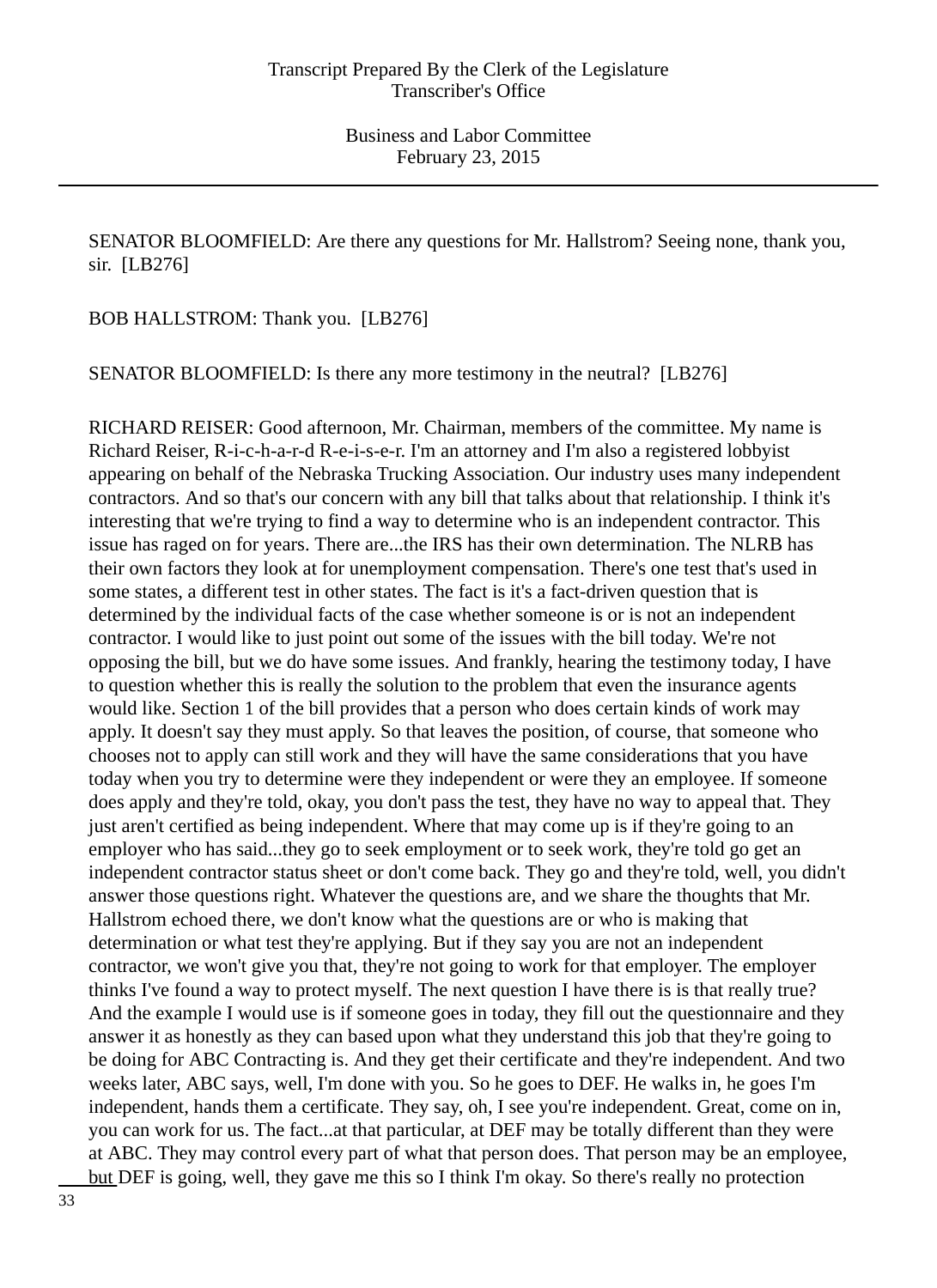there. And finally, it doesn't say that the employee who got the certificate and went to ABC and started working who was then badly injured on the job can't contest that status and say, you know, I thought I was going to be independent, but I'm not. You ran me totally like all these other employees. I want workers' compensation. And when the person is lying there with bad, serious injuries, that's what's going to happen. So I think that the bill needs a lot of work if it's going to go ahead. And one person suggested that maybe trying to do this by an industry-specific approach of working with just the construction companies might be an easier way to go and a better way to solve the problem. And I think maybe that's something that ought to be looked at. Thank you. [LB276]

SENATOR BLOOMFIELD: Thank you. Does the committee have any questions? Senator McCollister. [LB276]

SENATOR McCOLLISTER: Thank you, Senator Bloomfield. Do you know of any states, Dick, that do it well? You know, you operate in an number of states and your former employer did as well. So do you know is there a...do you have a remedy for the problems you outlined? [LB276]

RICHARD REISER: Well, one partial remedy and the remedy that was used at the place I used to work is when you contracted with independent contractors, you said to them you have to prove to us that you have yourself covered for workers' compensation. We aren't going to contract with you unless you have coverage. [LB276]

SENATOR McCOLLISTER: So you just simply asked them to show us your workers' comp coverage, and that eliminated the issue. [LB276]

RICHARD REISER: Yep, yep. Then you don't have that problem of when they get hurt, they change their mind and they're no longer independent, they're employees because they've got the coverage anyway so they're good. [LB276]

SENATOR McCOLLISTER: Great. Thanks, Dick. Thank you, Senator. [LB276]

SENATOR BLOOMFIELD: Any further questions? Thank you, sir. [LB276]

RICHARD REISER: Thank you. [LB276]

SENATOR BLOOMFIELD: Is there any further testimony in the neutral position? [LB276]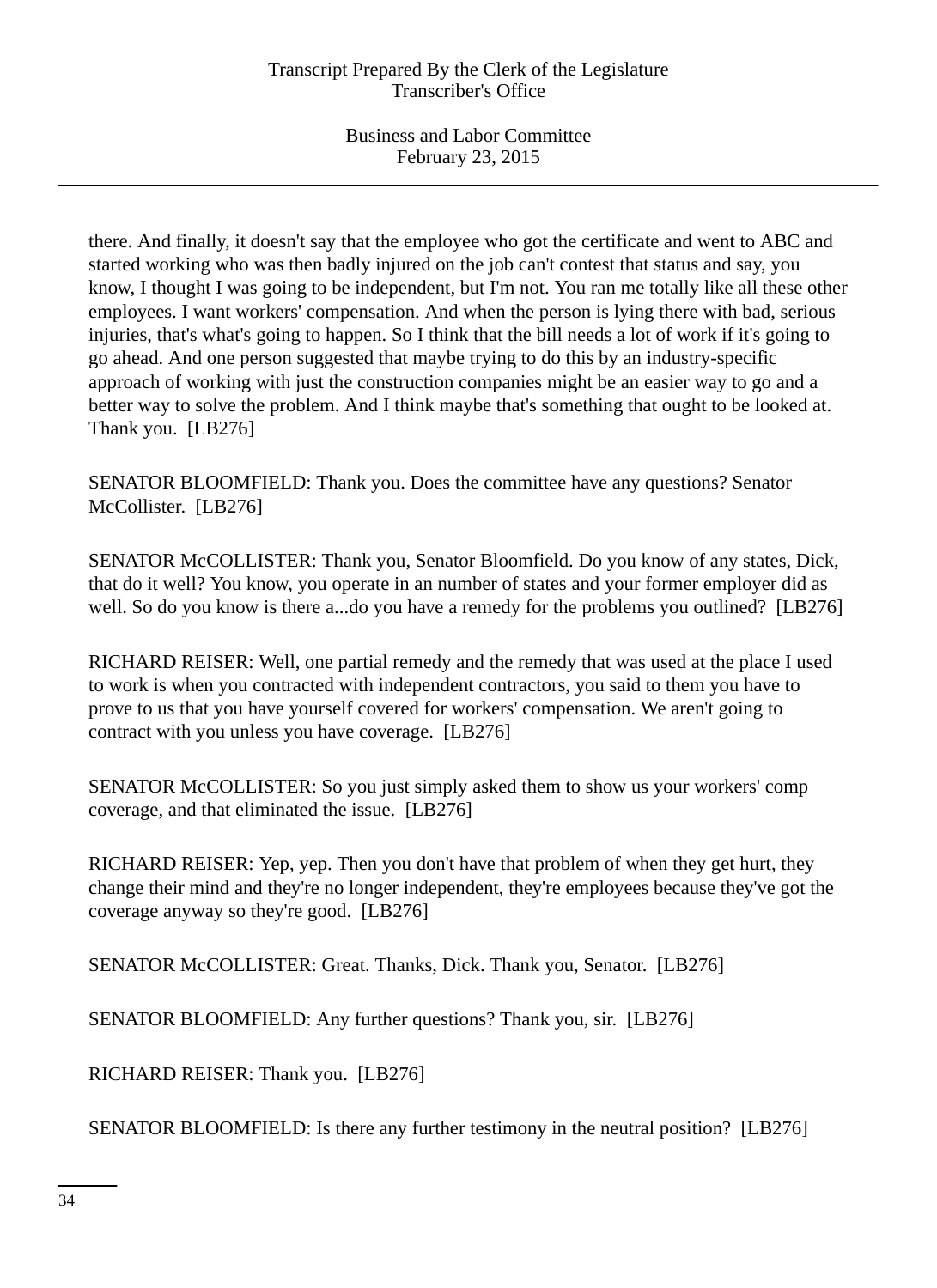GLENN MORTON: Senator Bloomfield, members of the committee, my name is Glenn Morton. I'm the administrator of the Workers' Compensation Court testifying...appearing today anyway, in a neutral capacity. [LB276]

SENATOR BLOOMFIELD: Mr. Morton, we need you to spell your last name. [LB276]

GLENN MORTON: Morton, M-o-r-t-o-n. Thank you. Sorry about that. I was asked by the supporters to testify today just to answer any remaining questions you may have. And that's why I'm here. And I hope I don't incur the ire of the committee of dragging this out. But I would say very briefly that there's...I do agree that the independent contractor-employee issue is a longstanding, difficult, intractable problem. Independent contractors are now exempt. They don't have to exempt themselves. They are exempt. The problem is how to tell if one is an independent contractor or not as you've heard several times. The Supreme Court, Nebraska Supreme Court has adopted a ten-point test in a whole series of cases. And these cases have come up frequently before the courts. The difficultly is...and I presume by the way that this bill doesn't identify what standard, as has been said, the Department of Labor would use in making their determinations. Section 48-604, which has been mentioned, the ABC test, that doesn't apply to work comp. That applies only in unemployment insurance cases. So it would not be applicable. I presume that the common law, which is the Supreme Court's ten-point test, would be the test that would be applied by the department, as an aside. That's just my opinion because it isn't addressed in the act...in the bill. The problem, of course, as you've heard is that it's not really...that test isn't easily applied in the real world by the insurers and the adjusters who have to decide whether someone has to be covered or whether their premium...or whether a premium has to be assessed. It's very difficult to do that. Different states have struggled with that issue, just like we're struggling with it. And I don't have an answer. I don't have any particular comments on LB276. But I do think that it's worthy of the committee's attention, and I think that anything you can do to help clarify that line between the independent contractor and employee status is certainly worthy. [LB276]

SENATOR BLOOMFIELD: Are there any questions for Mr. Morton? Senator Howard...Crawford. Why do I keep doing that? [LB276]

SENATOR CRAWFORD: (Laugh) That's okay. You've got it in your head now. Here, I'll move it this way. (Laughter) [LB276]

SENATOR BLOOMFIELD: Thank you. That helps. [LB276]

SENATOR CRAWFORD: Thank you, Senator Bloomfield. Just to give us an example because it still is a little abstract for those of us who are new to the committee, can you give us an example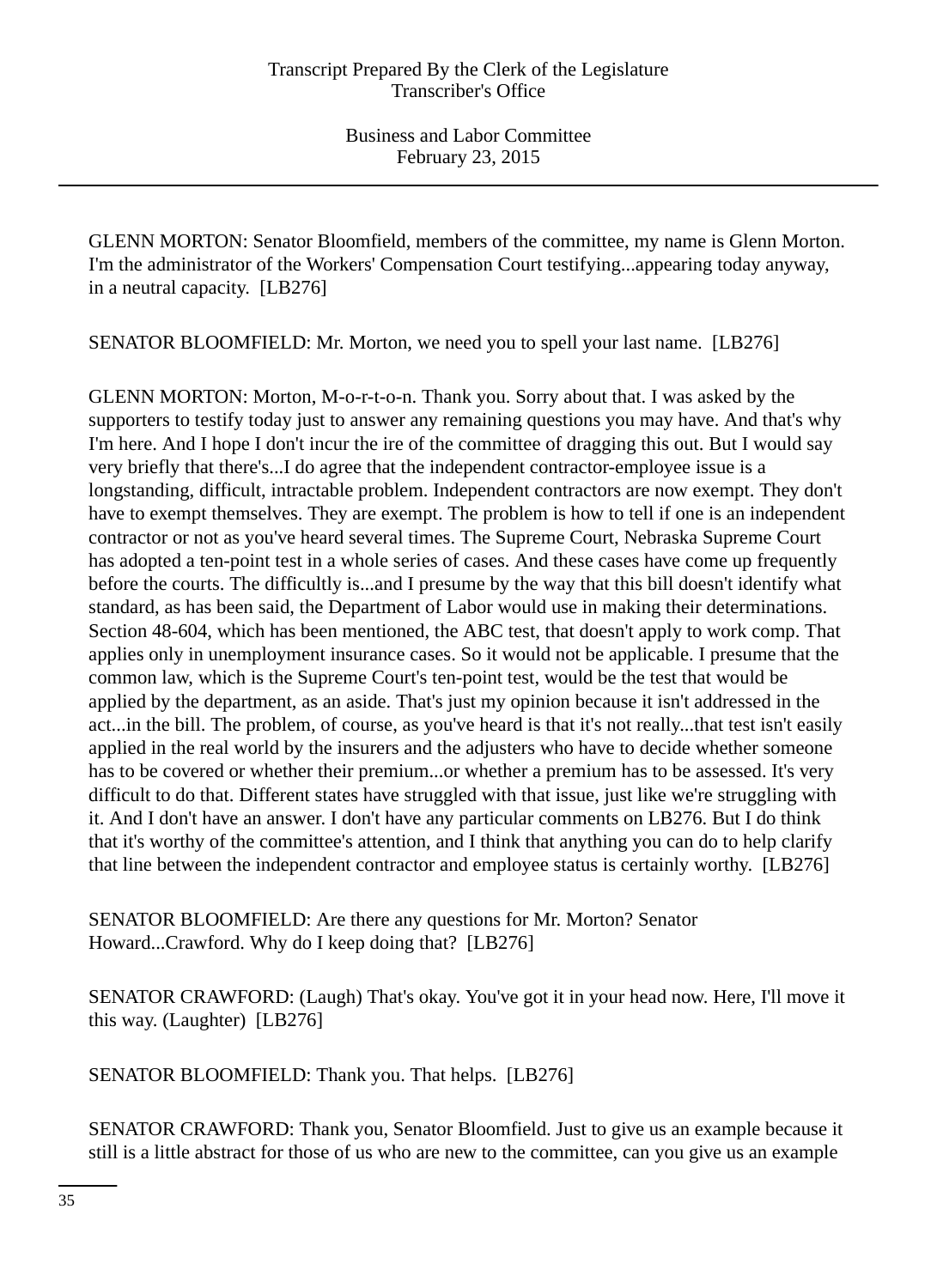of one of those ten points and why it would be difficult to have that in a form and have someone sign it?  $[LB276]$ 

GLENN MORTON: It wouldn't be difficult necessarily to have that in a form. [LB276]

SENATOR CRAWFORD: But I mean to... [LB276]

GLENN MORTON: It's just that somebody has to make the determination. And I think...well, for example, there is the primary one, which the Nebraska Supreme Court cases have said is whether there is...whether the employee and to what...the person or to what extent that person is under the control of the person who is hiring them. And related to that is who provides the tools? Is the employer...the hirer, if you would, providing the tools? Are they providing uniforms? Are they telling this person when they have to show up? Another one is are they paying them by the job or are they paying them by the hour, for example. How are they paid, all those sorts of things. But the control is one of those, is the most important. Another though, one of the factors is do the parties think they're operating under an independent contractor relationship. That's a factor. It's not a controlling factor. But if they have an understanding or an agreement that says I'm an independent contractor, that's taken into consideration. But it's only one of those ten factors. So those are the kinds of things that it tries to get to. [LB276]

SENATOR CRAWFORD: One other follow-up question, well, it's actually a different question, the statement from the Department of Labor suggests that if we pass this bill it should be done by the Workers' Compensation Court instead of the Division of the Department of Labor. Do you have any comment on that? (Laugh) [LB276]

GLENN MORTON: I didn't see that in the fiscal note. (Laugh) I think there's a good question. I think there's...it can be argued...points can be made on both sides, right? We deal, our staff at the court deals with coverage questions all the time. That's part of what we do. We try to monitor in ways that we can, short of going out and actually doing investigations on site. We try to identify and try to help clarify the questions of does somebody have to be covered or not? We monitor the new corporation filings for example. And we send letters out to those corporations advising them of their obligations if they have employees, that sort of thing. And so, yes, we probably would be in a little better position. And we know these ten factors. We know we apply them. We think about them a lot. We'd probably be in a better position to do that. The problem is that we now have, other than the judges and the clerk of the court who handle the litigation side, we have 34 employees. Five of those deal with coverage questions. And of those five, it's only a part of their jobs. They also deal with the medical fee schedules and managed care plans and many other things we have to deal with. So this would be a huge expansion of our responsibilities at the court and arguably an expansion of the kinds of regulatory things that you assign to a court as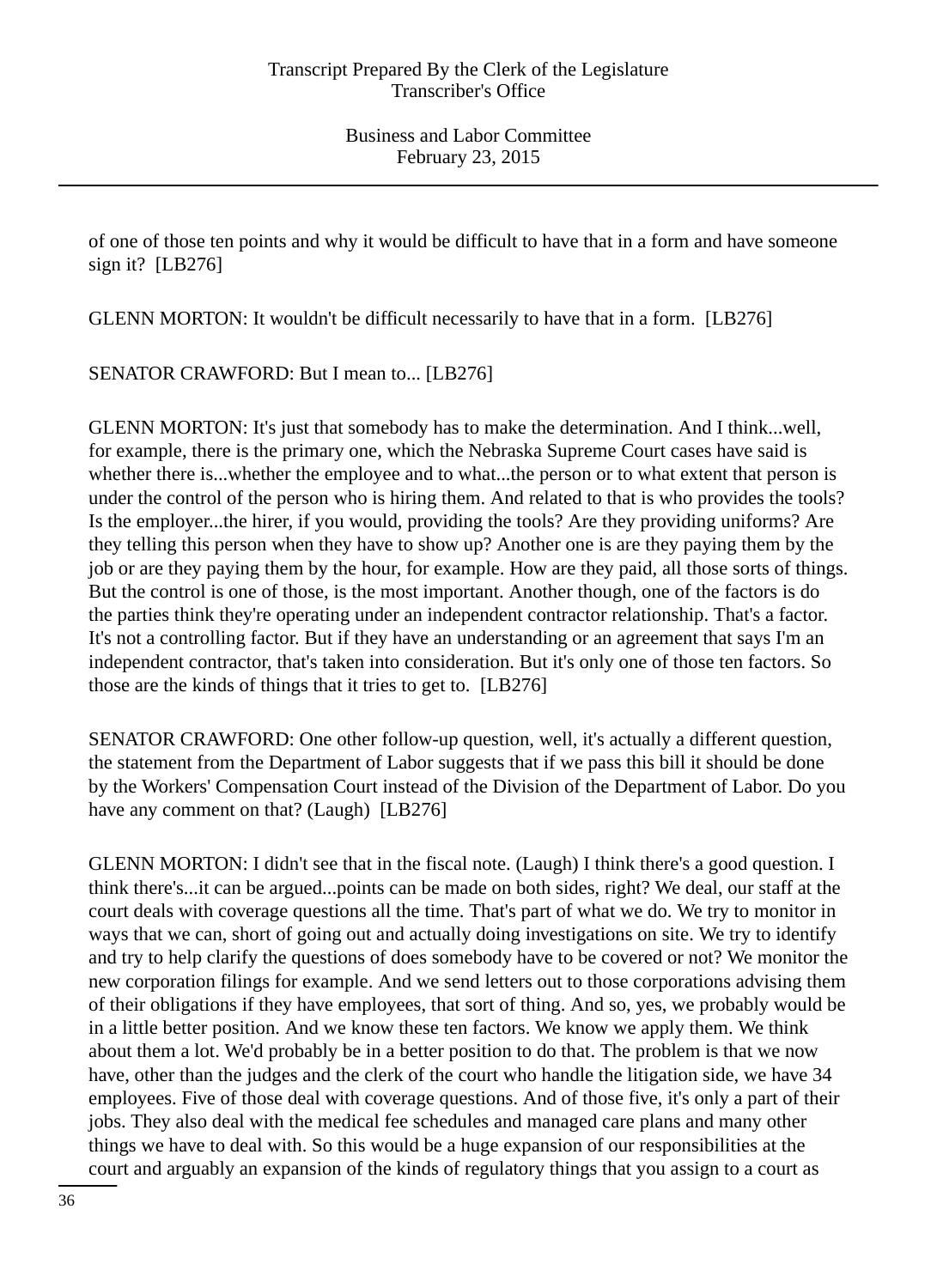opposed to an executive agency. So those are factors. I could see an argument on both sides. [LB276]

SENATOR CRAWFORD: Thank you. [LB276]

SENATOR BLOOMFIELD: Are there further questions? Seeing none, thank you, sir. [LB276]

GLENN MORTON: Thanks. [LB276]

SENATOR BLOOMFIELD: Is there further testimony in the neutral position. Seeing none, Senator Harr, you're recognized to close. [LB276]

SENATOR HARR: I will waive closing. [LB276]

SENATOR BLOOMFIELD: Thank you, Senator Harr. [LB276]

JAMISON WYATT: (Exhibits 8-12) Senator Bloomfield, I have some items for the record. In support of LB276 we have Aaron Boyd from Midwest Family Mutual Insurance Company; also, a letter of support comes from Amy Gilmore with Iowa Mutual Insurance Company; and a letter of support also from Jean Petsch from Nebraska Building Chapter of the Associated General Contractors of America. And also we have a letter in the neutral capacity, a technical language letter, if you will, from John Albin, Commissioner at the Nebraska Department of Labor. [LB276]

SENATOR HARR: Next up we have LB556 by Senator Kolowski, but I see we have his LA, Ms. Anna Wishart, if you'd like to begin. [LB556]

ANNA WISHART: Good afternoon, Chairman Harr and members of the Business and Labor committee. My name is Anna Wishart, A-n-n-a W-i-s-h-a-r-t, and I am here on behalf of Senator Rick Kolowski as his legislative aide. And he represents District 31 which is the southwest part of Omaha. So under current law if an employee is guilty of intentional willful negligence, he or she is barred from receiving compensation under the Nebraska worker compensation law. LB556 would apply that principle to employers. LB556 proposes that if the Workers' Compensation Court finds that an employee's injury is the result of the willful negligence of their employer, the employee may seek damages outside the workers' compensation framework and allow for an action at law. An example of an employer's willful negligence would be an employer removing a safety device that had been installed at the manufacturing level from a piece of machinery for the purpose of increasing the speed of production. In this type of case, the employer has chosen to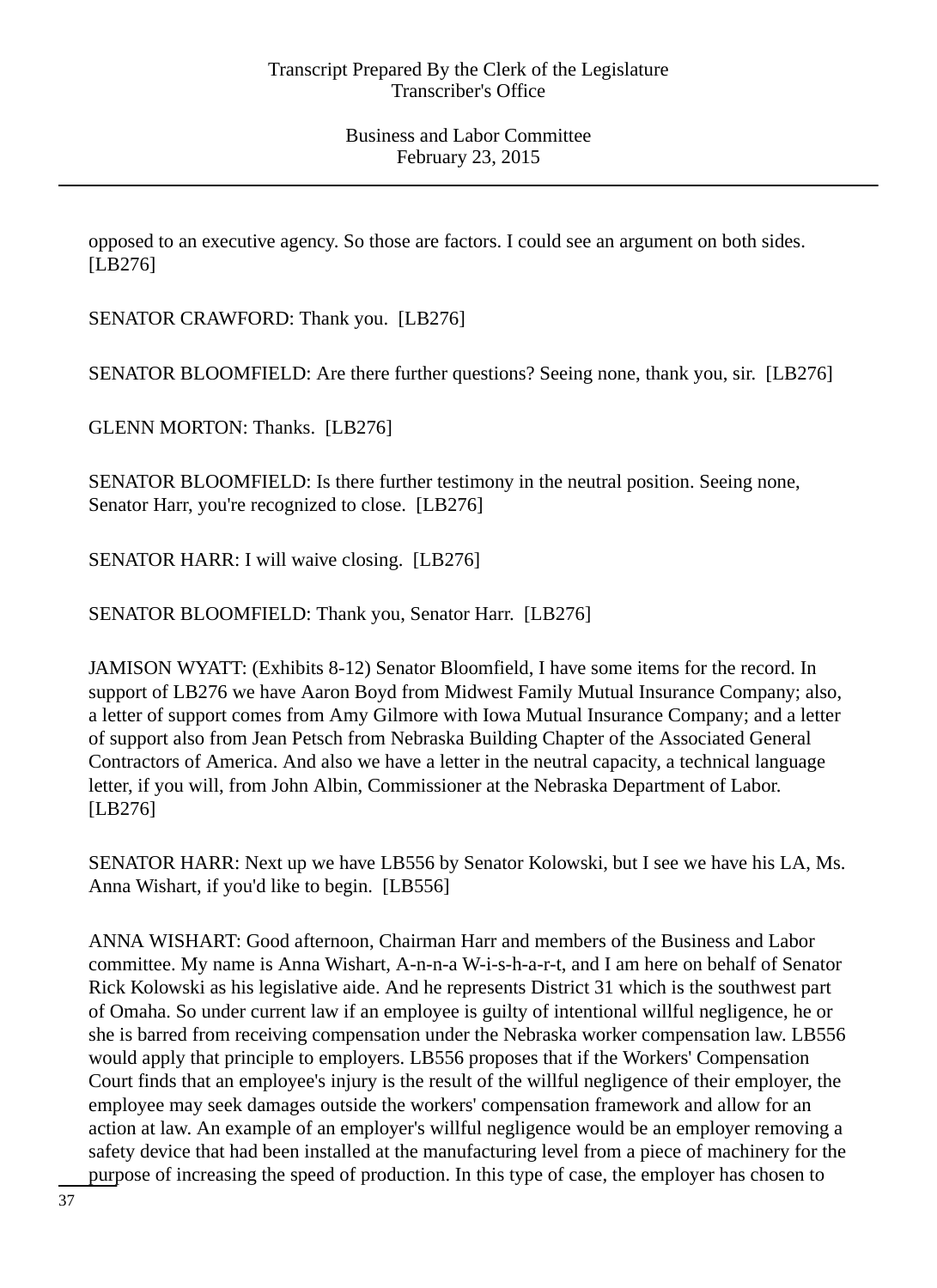Business and Labor Committee February 23, 2015

put his or her employees at risk in order to increase profit. Unfortunately, these types of incidents do happen. You will hear testimony this afternoon that will give you examples of the types of injuries to which employees are willfully exposed. This legislation is not designed nor will it have the impact of penalizing safety conscious employers. Rather, it is designed to make employers who in a willfully negligent manner put their employees at risk to make them accountable for their choices. The public policy for this committee to consider is whether employers who act in a willfully negligent manner should be treated similarly to employees who act in a willfully negligent manner. And Senator Kolowski would argue that they should and would ask the committee to do so as well. There will be testimony to follow that can address any technical aspects of the workers' compensation law. And I just wanted to say that Senator Kolowski had a conflict with another bill and apologizes for not being able to be here. Thank you. [LB556]

SENATOR HARR: Great. Thank you very much. I appreciate that. Thanks for coming. Are there any other proponents on LB556? [LB556]

MAREN CHALOUPKA: (Exhibits 1-3) Good afternoon, Senator Harr and members of the committee. And thank you for hearing our testimony today. My name is Maren, spelled M-a-r-en, Chaloupka, spelled C-h-a-l-o-u-p-k-a. I am an attorney out in Scottsbluff. And I am here to ask for your support of LB556. After I'm finished testifying, you will meet my clients, Randy and Julie Baszler. And they've come here, as have I, in honor of their daughter Amanda Beth Baker who is deceased. And we're all asking for your support for this bill. Our Nebraska workers' compensation system excels at keeping cases out of the traditional court system that should not be there. It allows to have quicker compensation for employees who are hurt on the job where fault is insubstantial or nonexistent. And it's a good structure to protect good employers from needless litigation. It does great in that regard. But the structure is abused and sometimes even perverted when a rogue employer willfully betrays the trust of the hardworking employees who cannot protect themselves. As the system is structured right now, an employee who is willfully negligent is shut out of the protection of the workers' compensation system, can't get benefits. And that's as it should be. But an employer who is willfully negligent still receives that protection. No matter how unconscionable its conduct and no matter how catastrophic the harm, that employer enjoys the limitation of liability to the relatively modest workers' compensation payments. What this results in eventually is a tremendous disincentive for employers to take reasonable steps to protect their workers' safety. Now if you want a true example of this disincentive, look out the west. And in Scotts Bluff County we have a situation in which the county gambled on how much safety they could cut at the jail. As a consequence of those lethal decisions, a dangerous juvenile inmate had the liberty to form an escape plan that included strangling a young correctional worker, correctional officer named Amanda Baker. Amanda's last conscience thoughts had to have been the realization that she was alone and unprotected with other officers at the jail failing to notice that she was being strangled on video--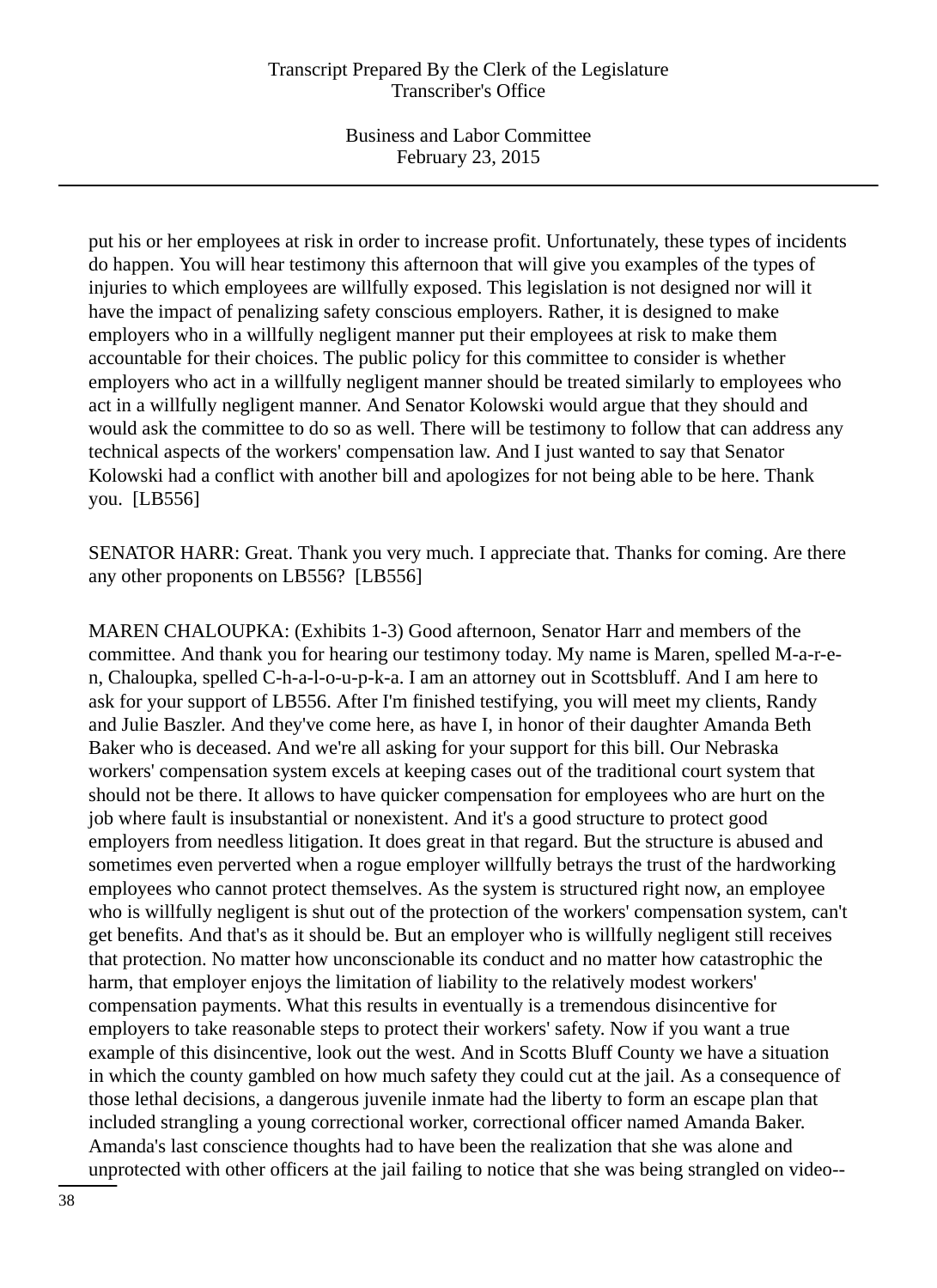Business and Labor Committee February 23, 2015

on video in real time in front of them. And so to paraphrase from the book of Genesis, we're in a situation now where her blood cries out from the ground. And as the family's lawyer, I've asked the county and I've pleaded with the county and I have begged the county to make changes and to increase the budget for safety to protect everyone at that jail, everyone: employees, inmates, clergy, everyone who's there. I have specifically offered the county that Amanda's family will walk away for nothing but the workers' compensation benefits if the county will just agree to make the safety improvements that will protect everyone. And in response what we've gotten is the back of the county's hand. What we've handed out to the members of the committee is a small notebook that includes the tort claim that we have provided. And that sets out details of the willful negligence--not just, you know, the sun got in my eyes--but willful negligence committed in the name of saving a few dollars here and there at the county jail. And it also details our willingness to walk away if we can have some changes to the safety of the jail. And in the time that the county has said to us, no, we're not changing because we don't have to. We don't have to because we know we don't have to pay more than workers' comp. In the time that they have said that, another correctional officer was choked and strangled almost a year to the day from when Amanda was murdered. Now that officer survived, thank heavens. But her attack proves exactly why Nebraska's hardworking employees need LB556. With no risk of accountability, a willfully negligent employer can stand defiant, just like what with we're struggling with out in Scotts Bluff County. They can say we don't have to change anything. Vote yes on LB556 and you can tell an employer like that, yes. Yes, you do have to change. Thank you for hearing me. Thank you for hearing my client who will testify after me. I appreciate it. [LB556]

SENATOR HARR: Thank you, Ms. Chaloupka. Does anyone have questions? Senator Johnson. [LB556]

SENATOR JOHNSON: Thank you. Thank you for coming in in a tough situation. Part of this, is this unique because it is a state agency, county agency? How would this be different if it was a private company? [LB556]

MAREN CHALOUPKA: As I read the bill, Senator Johnson, it would apply equally to private agencies...private employers and governmental employers, and I don't think that there would be a difference. In this case we're dealing with a governmental employer. But there have been cases that have made it up to the Supreme Court against private employers as well where the question is what do we do when we have a willfully negligent employer that does something that they know is going to compromise safety in the interest of increasing production or saving bucks or things like that. [LB556]

SENATOR JOHNSON: Thank you. [LB556]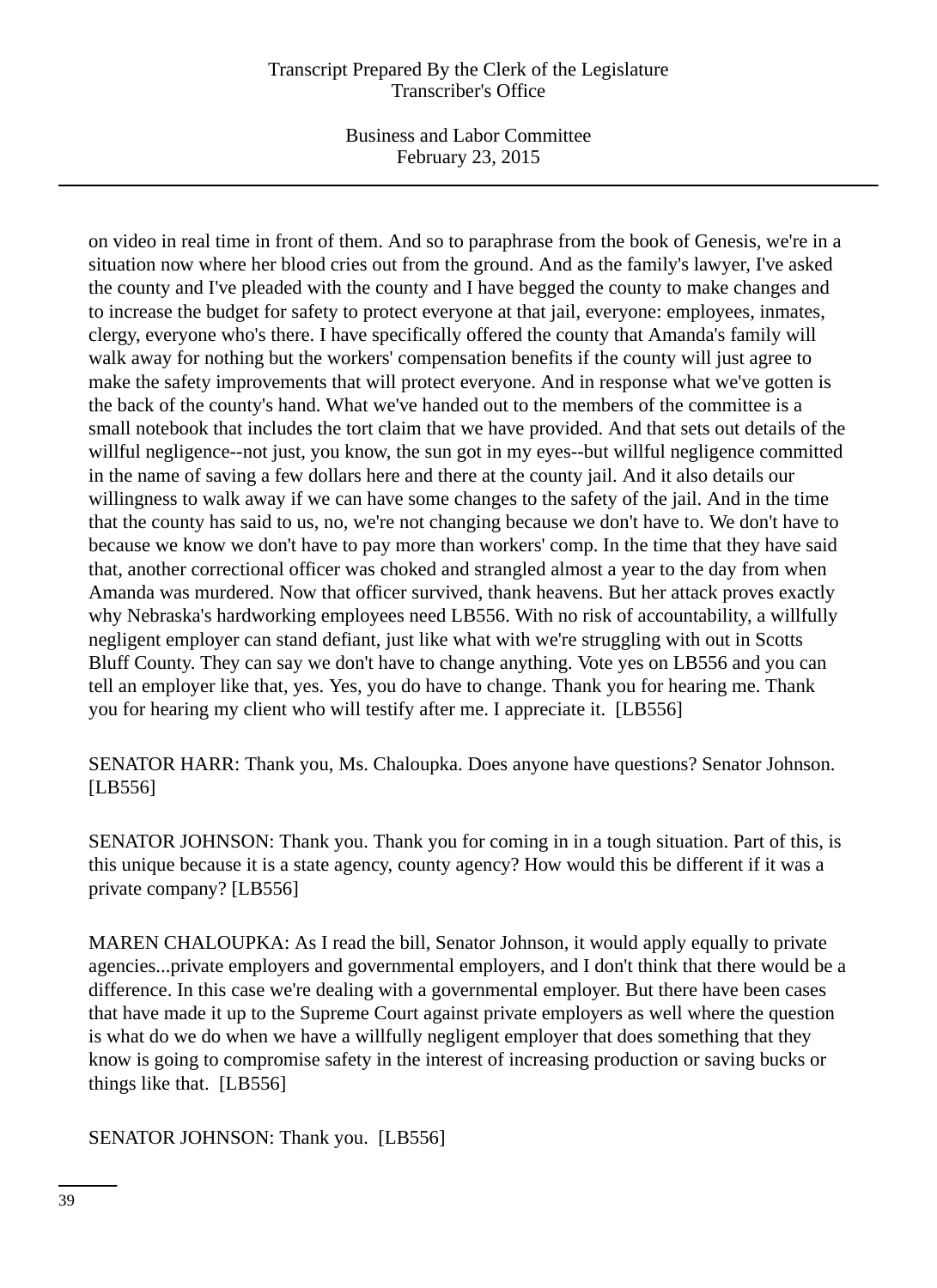SENATOR HARR: Thank you. Senator McCollister. [LB556]

SENATOR McCOLLISTER: Yeah, thank you, Mr. Chairman. And thank you for appearing and thank you for representing the family. [LB556]

MAREN CHALOUPKA: Thank you for hearing us. [LB556]

SENATOR McCOLLISTER: Don't you have an action against the county, a civil action? [LB556]

MAREN CHALOUPKA: Well, the county's position is that we can take or leave our workers' compensation benefits. That's it. [LB556]

SENATOR McCOLLISTER: Hmm. Is it... [LB556]

MAREN CHALOUPKA: We filed a tort claim, and that is included in the notebooks that you've received. And the county's response was, this is a workers' compensation matter. Go away. [LB556]

SENATOR McCOLLISTER: Is the matter being currently litigated? [LB556]

MAREN CHALOUPKA: Not yet, no. And the family...we're exploring options that we have. But the county has been very firm in its position that this...they regard this as only a workers' compensation claim, that workers' compensation is the exclusive remedy. And that's all there is to it. [LB556]

SENATOR McCOLLISTER: Have you looked at case law on this? Do you have a...? [LB556]

MAREN CHALOUPKA: Oh, yes. (Laugh) [LB556]

SENATOR McCOLLISTER: Yeah. All right. [LB556]

MAREN CHALOUPKA: Yeah. I'm not laughing because it's funny. I'm laughing because I've run up a big Westlaw bill trying to explore how we can accomplish two aims here. There's two aims. And one is, this family needs to feel like their daughter did not die in vain, to try to get these changes made. And as you'll see from the second item in the notebook, as I said before, we offered to walk away for just the workers' comp payments if they would make the changes. But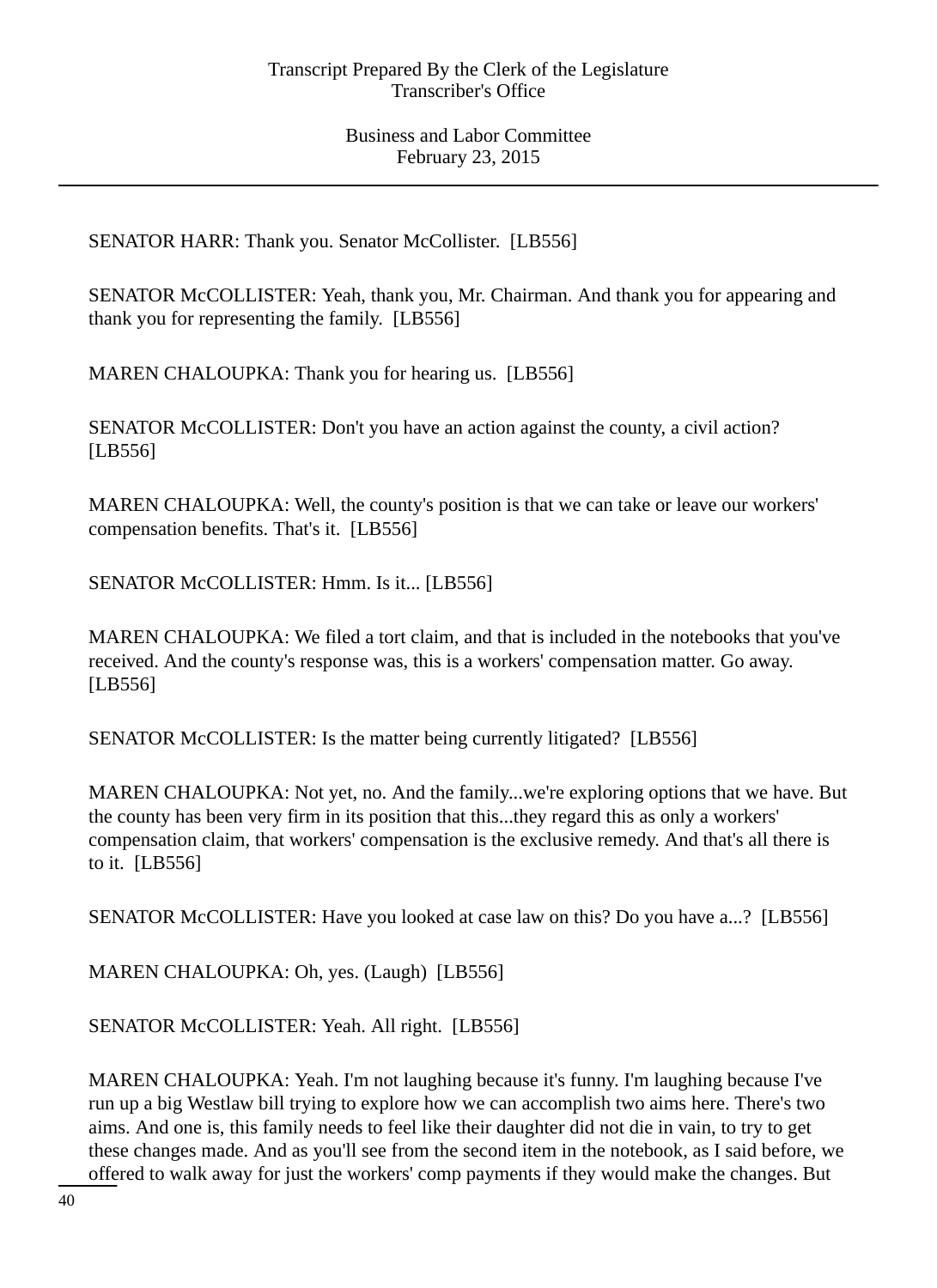there is, you know, in terms of what would the traditional tort law allow in this case, Amanda's mom and step dad are now raising Amanda's son. He's seven years old. And Amanda was not a high-paid worker. She was a correctional officer on an intermittent basis. The county, as I understand it, was using fewer and fewer full-time officers and more intermittent officers. And so even the workers' compensation payments that are available are going to be far less than what it takes to raise a little boy from age seven to adulthood. [LB556]

SENATOR McCOLLISTER: Thank you. [LB556]

MAREN CHALOUPKA: Thank you. [LB556]

SENATOR HARR: Senator Crawford. [LB556]

SENATOR CRAWFORD: Thank you, Senator Harr, and thank you for your testimony. So the example we heard in the opening is remove a guard off a machine. So could you state what sort of generally you would see as that kind of willful negligence in this case. [LB556]

MAREN CHALOUPKA: Senator Crawford, I think what I could summarize would be that it would come down to some conscious decisions to strip the staffing down to the bone. I think that's the simplest way to describe it. To strip the number of staffs and the training and quality of staff and to--and this is probably the most important part--to misinform the staff that are there, such as Amanda, of the danger of their job. And there's an easy reaction to say, well, no kidding. It's a jail. Did you think it was...this is not Canyon Ranch Spa. And so of course it's dangerous. But allowing employees to believe that we have a structure in place at this jail that makes it reasonably safe for you to come and work here as an officer when in fact they're not given full information about how dangerous particular inmates are such as the one who strangled Amanda, for example, and not being given full information about and full communication about what incidents these inmates have been involved in. That's willful negligence. That would be the equivalent, Senator, of removing the guard from the piece of machinery so that you can, I guess, be more, quote unquote, efficient and run in a, quote unquote, more efficient manner. But it compromises the safety and it compromises the knowledge that these folks have to be able to take the measures to protect themselves. [LB556]

SENATOR CRAWFORD: Thank you. [LB556]

SENATOR HARR: Thank you. Senator Johnson. [LB556]

SENATOR JOHNSON: Yeah, where does OSHA fit in with this? [LB556]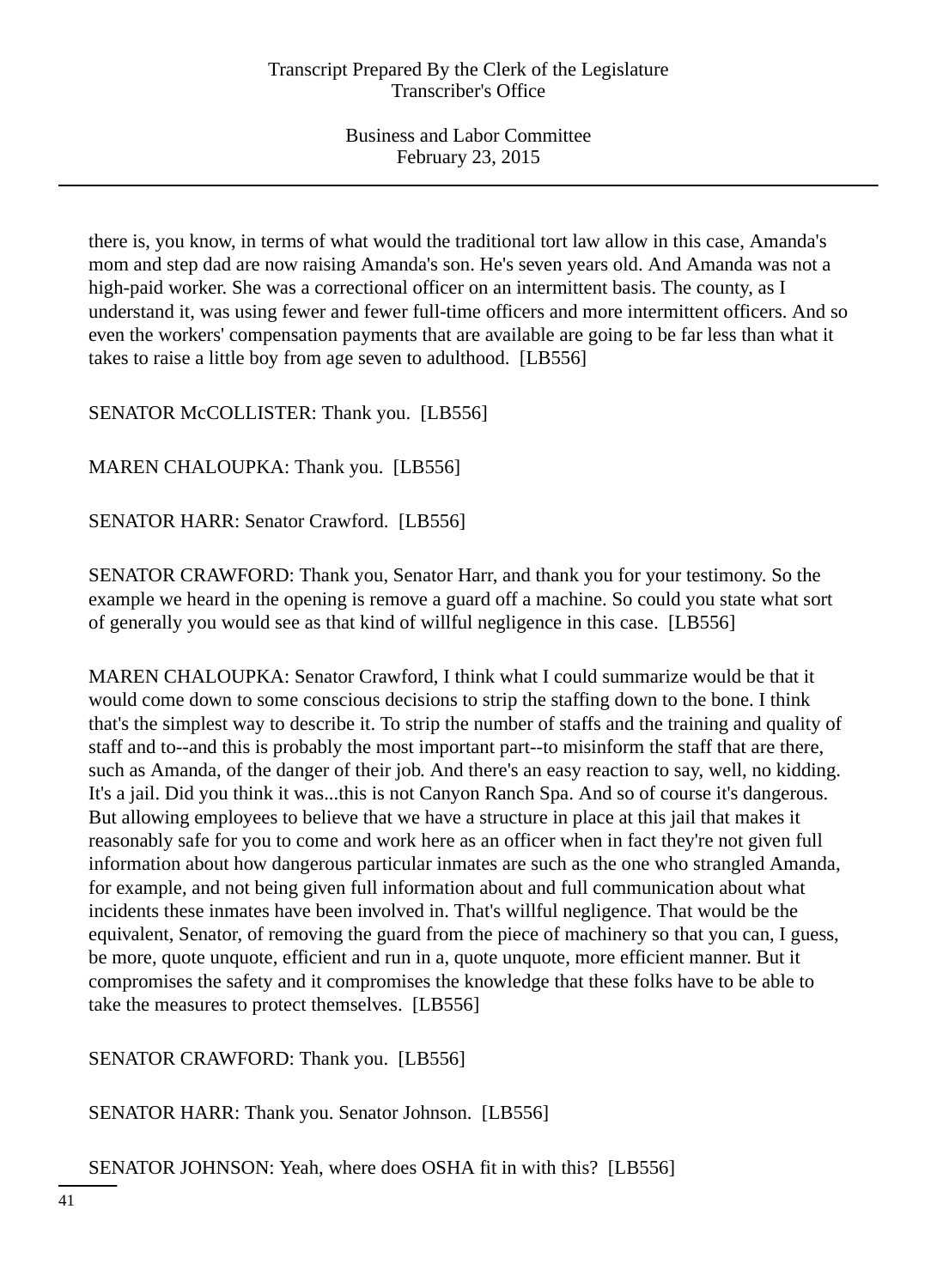MAREN CHALOUPKA: OSHA, to my understanding, I hope I'm not mistaken on this, I don't believe that OSHA would investigate this situation because it doesn't involve...because it involves a murder as opposed to, I guess you would say an incident of workplace conditions. But I will say this, I'm familiar, for example, there's a Supreme Court case called Teague v. Crossroads Co-Op in which this issue was challenged before the Supreme Court a couple years ago of whether an employer had committed willful negligence such that the workers' comp structure should not apply. OSHA had...and that was a death case where, if I remember correctly, the employee had smothered to death in a grain bin due to some...due to defective working conditions. My recollection is that OSHA fined that employer something like maybe \$1,000. OSHA, to my knowledge is not terribly effective in terms of providing incentives for employers to make...make employers tighten up safety conditions. The fines are minimal, and they always get negotiated down from there. And it's not the kind of structure that would encourage an employer to say, oh, I better tighten up here because otherwise OSHA is going to be breathing down my neck. And OSHA does not apply here in this situation at all. [LB556]

SENATOR JOHNSON: Okay. [LB556]

SENATOR HARR: All right. Senator Bloomfield. [LB556]

SENATOR BLOOMFIELD: Thank you, Senator Harr. I'm sorry. I missed a little bit of the opening. But you said she was strangled on camera. [LB556]

MAREN CHALOUPKA: Yes. [LB556]

SENATOR BLOOMFIELD: Was there supposed to be someone monitoring the video at that time that wasn't there because of the scaled back? [LB556]

MAREN CHALOUPKA: Senator Bloomfield, there was supposed to be somebody monitoring that camera. And nobody saw her being strangled. The camera, as far as the information we've got so far today, that the camera was operational, the monitor was operational. No one was watching. [LB556]

SENATOR BLOOMFIELD: Okay. Thank you. [LB556]

MAREN CHALOUPKA: Yes. Our understanding is that she was down for about 15 minutes before anyone noticed. [LB556]

SENATOR HARR: Well, thank you very much for that testimony. I appreciate it. [LB556]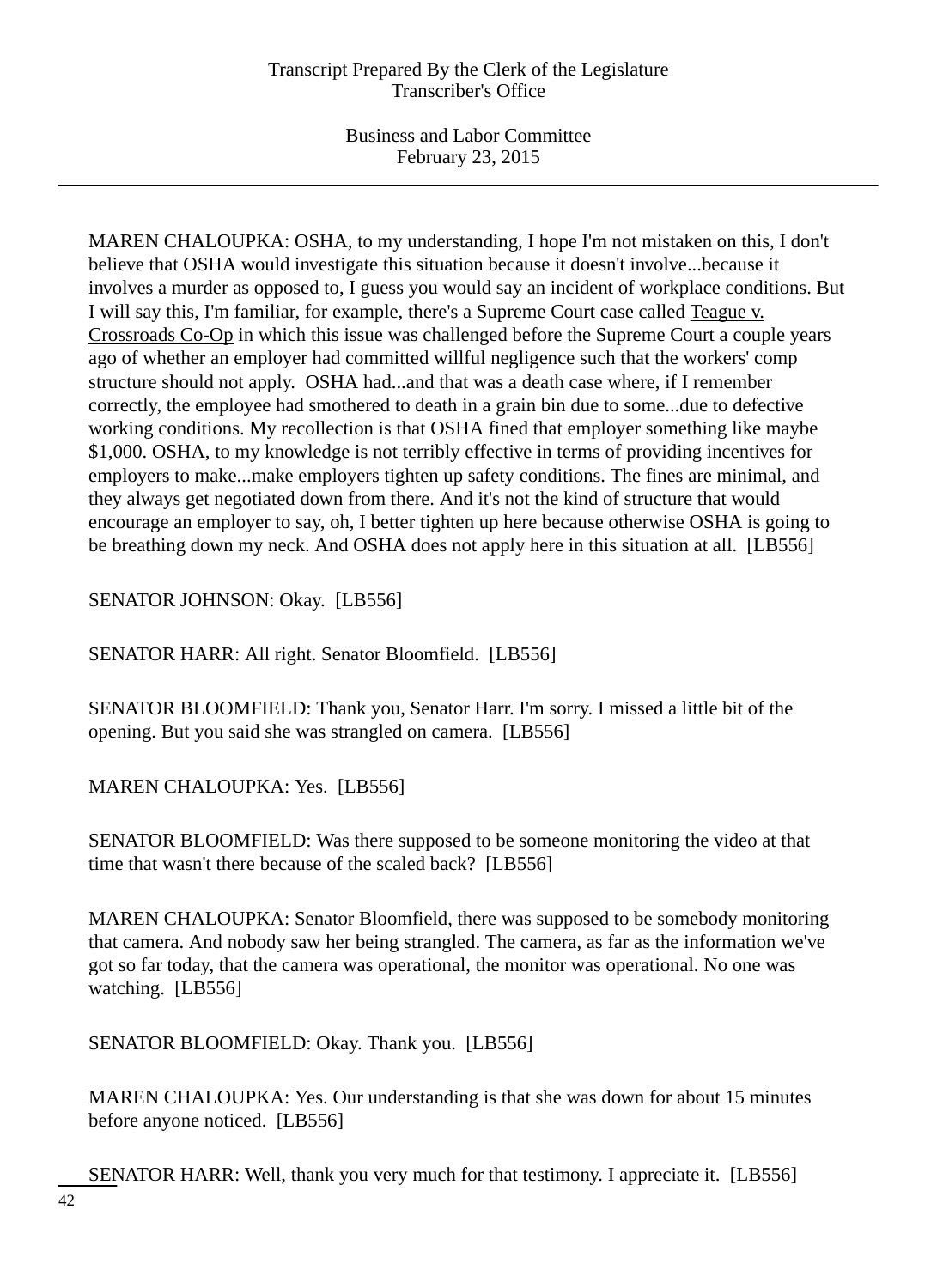# MAREN CHALOUPKA: Thank you, Senator. [LB556]

SENATOR HARR: Thanks for coming down to Lincoln. [LB556]

MAREN CHALOUPKA: Thank you, Senator. [LB556]

SENATOR HARR: Any other proponents on LB556? Hello, Ms. Baszler. [LB556]

JULIE BASZLER: Hello. Good afternoon. My husband and I, Randy and Julie Baszler, B-a-s-zl-e-r. We have traveled here from Minatare to ask for your support in LB556. People who file lawsuits just want to win the lottery, right? That is a common belief among those who have never suffered a true loss. Our daughter, Amanda Beth Baker, lost her life in service as a correctional officer at the Scotts Bluff County Juvenile Detention Center one year ago. The inmate who murdered her has been brought to justice for his crime. But her employer has not been brought to justice for its shameful indifference to the safety of its employees. At the trial of Amanda's murderer, there was substantial evidence that Scotts Bluff County took reckless chances with people's lives. No one taught her what she needed to know to protect herself. No one escorted her or even watched on the monitor when her murderer lured her into the cell. No one came to her rescue while murderer strangled her on video and left her for dead. Amanda died in terror and alone, all so that the county could save a few dollars in its budget. All the money in the world would not heal our broken hearts. What might help is to see the county accept the responsibility for its role in Amanda, my daughter's death and make changes so that this becomes a safe jail. But the county has ignored all of our requests for safety changes. The county knows the workers' compensation system will protect it and will allow them to continue placing officers at unreasonable risks. We offered to walk away with only the modest workers' compensation benefit, even though that is not enough money to raise Amanda's son, on the condition that the county just hold a public vote on whether to improve safety in the jail. But the county refused and has changed nothing. Another officer was nearly strangled to death again just three weeks ago. Some employers will not protect their trusting and loyal employees as long as workers' compensation system protects them from all full accountability. If LB556 were the law on February 14 of last year, the county may have spent the money to run a safer jail. And our beautiful daughter Amanda Beth Baker would still be alive. My grandson would still have his mom. Thank you. [LB556]

SENATOR HARR: Thank you for that powerful testimony, Ms. Baszler. Does anyone have any questions? Thank you for making the trip down to Lincoln. We appreciate it very much. Any other proponents on LB556? Mr. Lindsay. [LB556]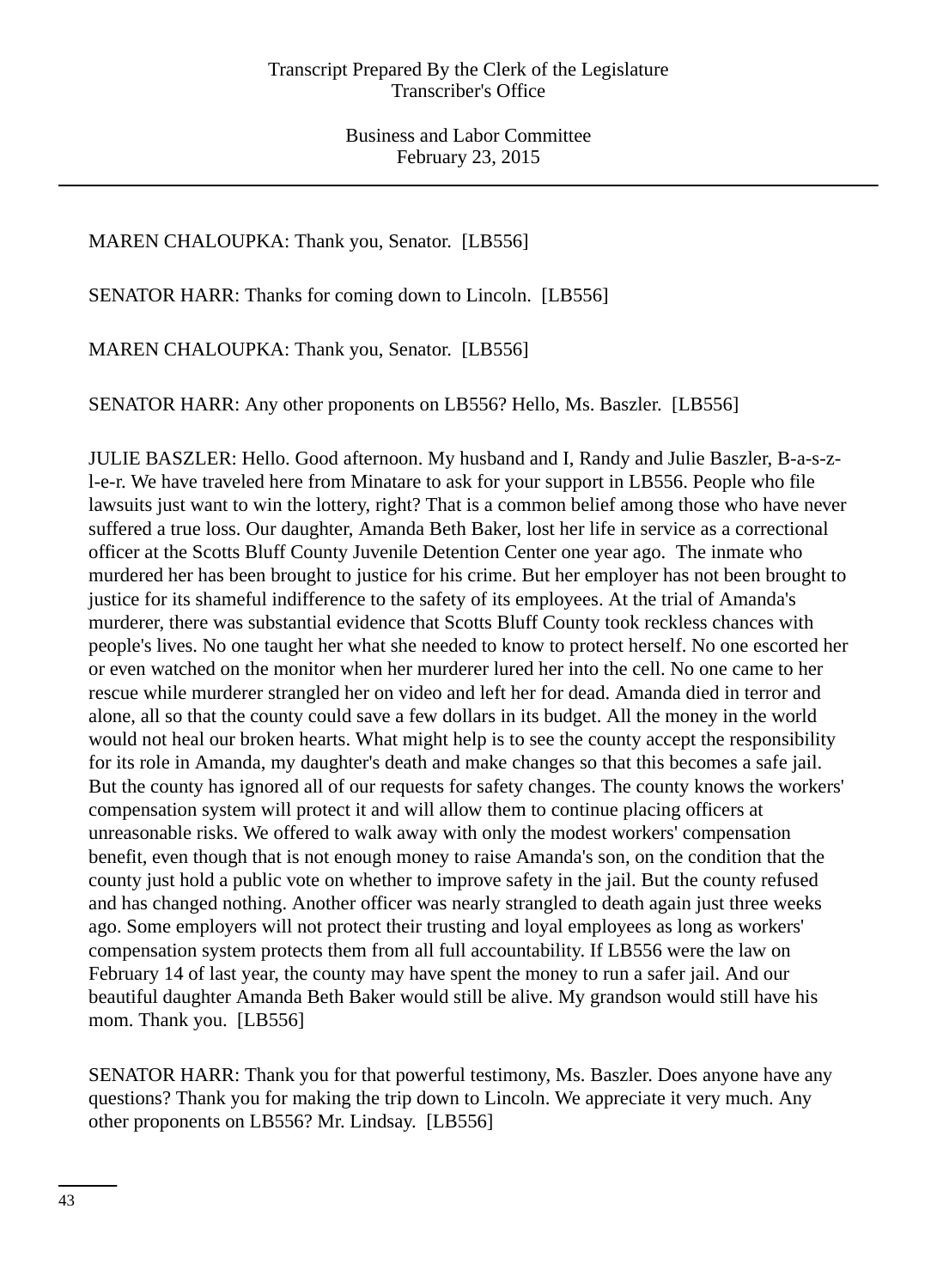Business and Labor Committee February 23, 2015

JOHN LINDSAY: Thank you, Senator Harr, members of the committee. For the record, my name is John Lindsay, L-i-n-d-s-a-y, appearing on behalf of the Nebraska Association of Trial Attorneys. I primarily wanted to just give you a little background because I think it may answer a little bit more of your question, Senator McCollister, about one of the...I think is a misunderstanding about workers' compensation. And that is that workers' compensation is not a perk that is provided by the employer to the employee. It's not one of those benefits that is offered to attract quality employees. Workers' compensation is part of what's called the social compact. And that is that...it really arose out of the Industrial Revolution when more employees were being injured because you were just dealing with machinery that was more dangerous and moving at faster pace and those types of things. Nebraska's Work Comp Act was adopted in 1913 or 1914, again, as an outgrowth of laws that were being adopted around the country during that period. But the basic premise, that social compact was that the employer would be liable for a reduced amount of payment that is a percentage of wages and would be responsible for medical bills and some death benefit any time an employee is injured when that injury arises out of or in the course of employment. In...what the employer gets in response is what's called the exclusive remedy. It is a bar to any other action by the employee based on that injury which is the reason why there is no civil suit allowed to the employee or the employee's family who is injured in that last case. The employer's liability to an employee for a workplace injury is limited to work comp. If a nonemployee is injured in the same way by the same mechanism, that employer...that nonemployee has the right to bring an action without limits on damages, without...to include all of the elements, the lost wages, medical bills, pain and suffering, etcetera, all of those can be brought. So that's the...I think it's important to remember that the employee is giving something up, and that is why courts have over the years said, yes, the state can take away the right of an employee to sue because in exchange the employee is getting this. Over the years, those benefits, those...the mechanisms of work comp have been adjusted. For example, an employer...an employee who is grossly negligent cannot recover under work comp but is still barred from the general tort action. Again, I was just trying to give a little background on that aspect of the work comp system. And I'd be happy to try to answer any questions. [LB556]

SENATOR HARR: Thank you, Mr. Lindsay. Senator McCollister. [LB556]

SENATOR McCOLLISTER: Thank you, Mr. Chairman. Do any other states have a different arrangement where they'd give a civil action? [LB556]

JOHN LINDSAY: All states have work comp laws. I think the last one to adopt was in the '40s. It's a good question as to whether there is some exceptions that allow a civil action. I don't know the answer to that, but I will check that and get that information back to you and to the committee. [LB556]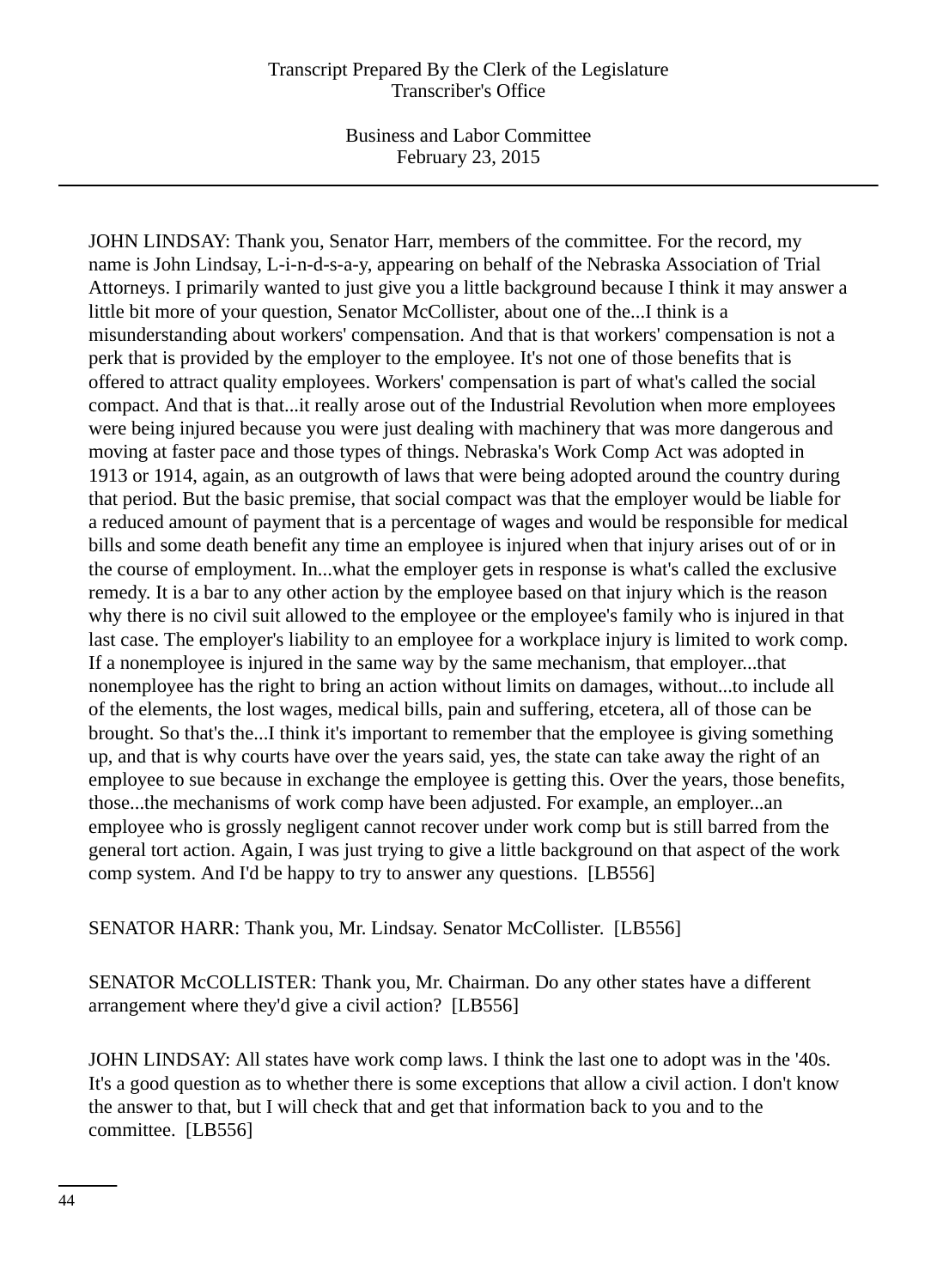SENATOR McCOLLISTER: But do they, in any other state, have an arrangement that automatically gives somebody a civil action in egregious situations? [LB556]

JOHN LINDSAY: In addition to work comp? [LB556]

SENATOR McCOLLISTER: Yeah. [LB556]

JOHN LINDSAY: I don't believe so. [LB556]

SENATOR McCOLLISTER: Okay. Thank you, Mr. Lindsay. [LB556]

SENATOR HARR: Senator Johnson. [LB556]

SENATOR JOHNSON: Thank you. I know we're talking workmen's comp, and I've got maybe several questions on what happens if this would have been a different situation, what would have been. Unrelated, where's our jail standards fit into this of what should have been changed at the county level? Can you answer that? [LB556]

JOHN LINDSAY: I don't...if this was a case of a nonemployee, it would come under the Political Subdivisions Tort Claims Act. Under that, there is a duty at some level that the county would have to provide a safe, a reasonably safe environment. What that standard, what that standard of care, that duty that is owed is, I'm not sure if the jail standards or the standards set by the Jail Standards Board would be that standard or whether there would be a different standard. But that's what, other than driving action that is determined...required by the state, that's what those jail standards might be used for is in a civil action, a tort action. They can be used to establish what the duty of care is. [LB556]

SENATOR JOHNSON: Yeah. I mean here, if OSHA can't be part of a solution and correct it or fined, I know it doesn't help the injured or the deceased in this case, but it doesn't look like we have a mechanism to fix the situation that's come up in our counties, maybe our prisons, I don't know, in order to fix this. I mean, so we...they do improve their standards. It's frustrating. [LB556]

JOHN LINDSAY: Yeah. I don't know the answer directly to that. [LB556]

SENATOR JOHNSON: Okay. Thank you. [LB556]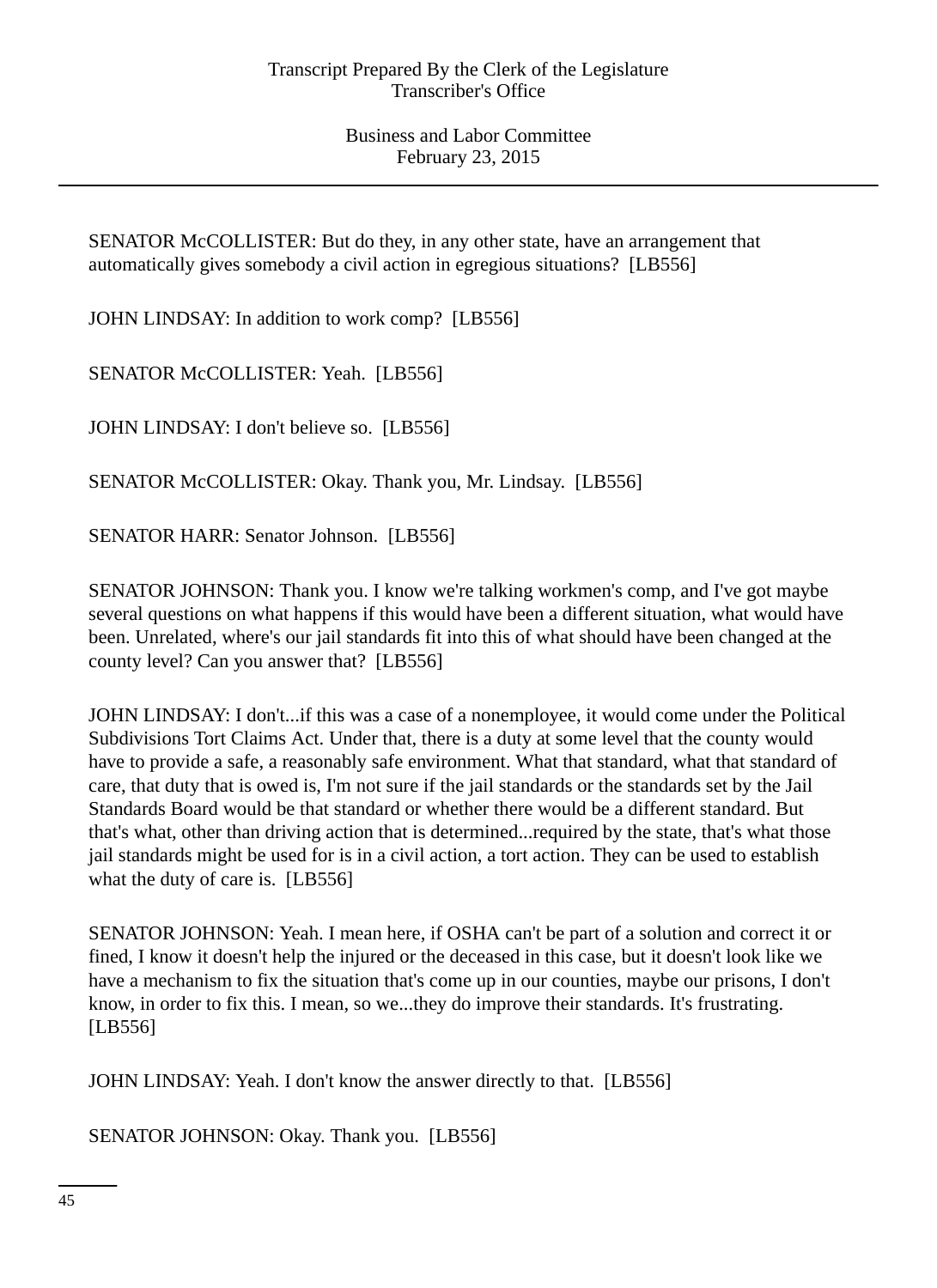SENATOR HARR: Any other questions for Mr. Lindsay? Seeing none, thank you for your time and coming today. Any other proponents on LB556? [LB556]

DARCY TROMANHAUSER: (Exhibit 4) Good afternoon to everyone. My name is Darcy Tromanhauser; that's D-a-r-c-y T-r-o-m-a-n-h-a-u-s-e-r. I'm a program director for Nebraska Appleseed, a nonpartisan, nonprofit organization dedicated to justice and opportunity for all Nebraskans. We work each year with hundreds of workers all across the state, primarily in meat packing, food processing, and factory-style work. And I'm here to add our support for LB556, which we believe would provide an additional support to those workers who have suffered serious injuries due to a deliberate or recklessly indifferent action by their employer, and that furthermore, the allowance of a willful negligence claim could also serve as a further deterrent for those employers who would negligently perpetuate unsafe conditions. And I'll keep this brief and stop there. I'm happy to answer any questions. [LB556]

SENATOR HARR: Thank you, Ms. Tromanhauser. Any questions? Senator Crawford. [LB556]

SENATOR CRAWFORD: Thank you, Senator Harr, and thank you for being here today. So in your research, have you looked at other states that have this exception, or can you speak to that? [LB556]

DARCY TROMANHAUSER: No. That was a great question. I'd be happy to look into that as well. [LB556]

SENATOR CRAWFORD: Thank you. I appreciate that. [LB556]

DARCY TROMANHAUSER: I don't have that answer. [LB556]

SENATOR CRAWFORD: Thank you. [LB556]

SENATOR HARR: Excellent. Well, thank you for your time today. Appreciate the testimony. Any other proponents? Mr. Corrigan. [LB556]

JOHN E. CORRIGAN: Thank you again, Chairman Harr, members of the committee. My name is John Corrigan, C-o-r-r-i-g-a-n, and I'm here testifying in favor of LB556 on behalf of the Nebraska AFL-CIO. I just want to join some of the other testimony. I will tell you that the benefits under work comp are meager in many cases and especially in cases where there is a burn injury or a disfigurement injury. And you may have seen those bills over the years where our side of the debate has brought or tried to bring legislation to increase those benefits. But particularly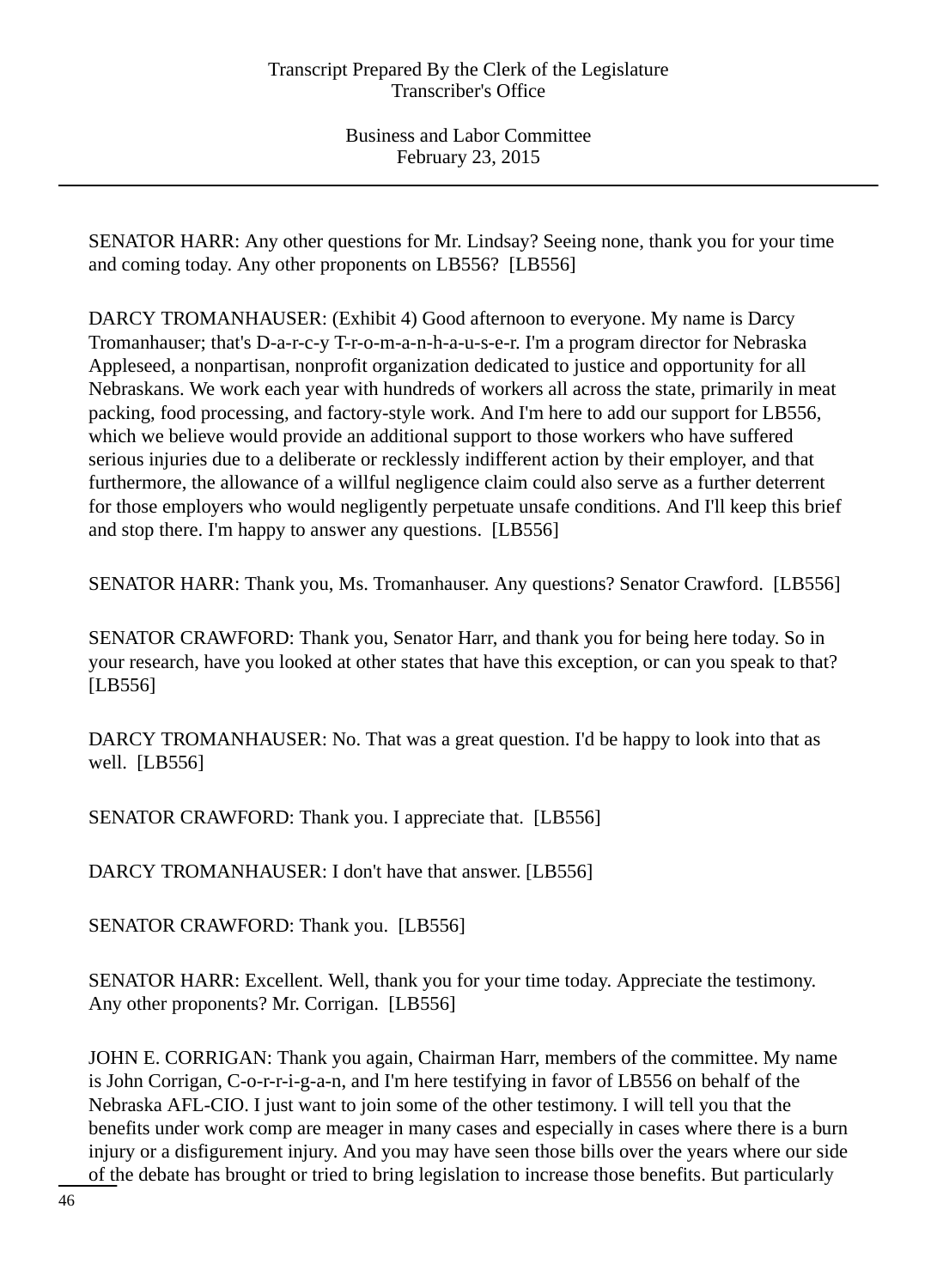Business and Labor Committee February 23, 2015

with regard to the wanton or the willful misconduct on the part of employers, this is really a conservative piece of legislation in the sense that all you're doing is saying if a judge finds an employer willfully negligent, then the damages for that willful negligence will be subject to a jury trial; they can bring an action on that issue. That's not really that radical of an approach. One of the ways that they do it in other states is to create bad faith claims. If the employer or the insurance carrier don't provide benefits appropriately or timely, you can sue that employer in court and allege entitlement to punitive damages and those can be substantial. Another way that other states handle it is that they subject themselves. That is, a law is passed saying the state and its political subdivisions are going to adhere to and be under the jurisdiction of either OSHA or their own state agency through the Department of Labor. And a state...Nebraska OSHA body which I...memory tells me that that has been tried in this state as well and has not been successful. But in the case of a county who is not subject to OSHA, OSHA, you know, we had a terrible work accident in Omaha last year at the International Nutrition collapse. OSHA has been responsible for that investigation. If that had been at the jail, they wouldn't be involved in that at all. So this we believe is a conservative piece of legislation in the sense that the judges of the Comp Court who are going to decide liability in any case are just simply being asked to decide whether there is willful negligence on the part of the employer, the same issue that they decide when that defense is raised as to whether there was willful negligence on the part of the employee. They're equipped to handle this kind of decision-making process. And I think the compelling evidence, the testimony thus far demonstrates why it is necessary in some very rare cases. And with that, I'd submit to any questions you may have. [LB556]

SENATOR HARR: Questions for Mr. Corrigan. Senator McCollister. [LB556]

SENATOR McCOLLISTER: Thank you, Mr. Chairman. Mr. Corrigan, under the OSHA laws, if there's willful negligence by the employer is there the kind of relief available that you're looking for in this case? [LB556]

JOHN E. CORRIGAN: Well, whether there is an OSHA violation or not isn't really a question unless...I mean, in litigation unless there is a third-party action meaning there's two...say there's a general contractor and subcontractor, and the subcontractor is injured as a result of negligence of the general. And OSHA establishes what that standard of care might be. It's certainly good evidence if OSHA has determined that the employer was willful...the general was generally negligent. But if he's truly an employee of the sub, his benefits are going to be controlled by workers' compensation vis-a-vis his employer. He might be able to go out and sue that third party negligent person under traditional negligence theories. But you know, there's going to be a workers' compensation insurer that's going to be standing there saying I want my subrogation. [LB556]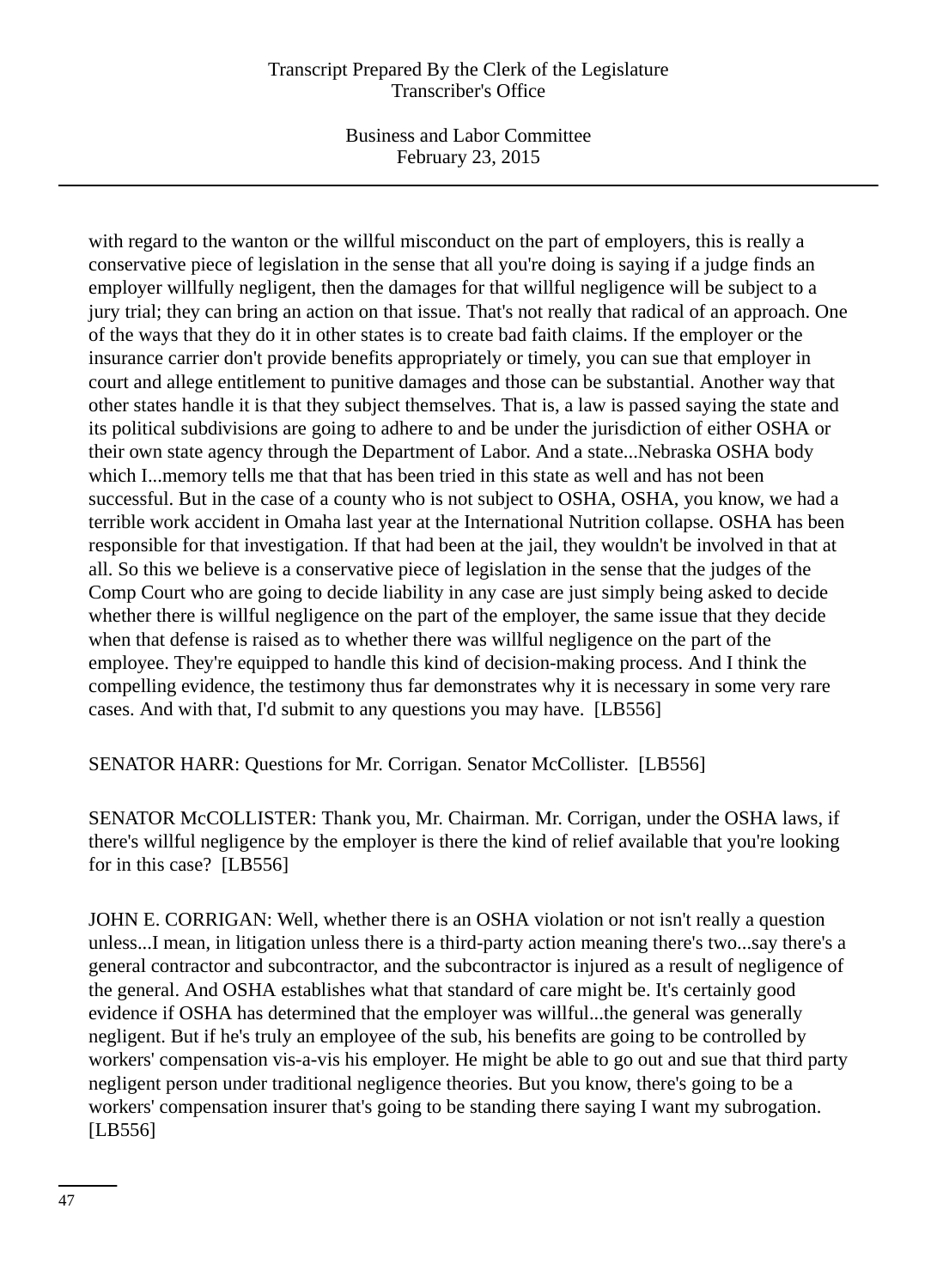SENATOR McCOLLISTER: Right. So would that be a tort claim? [LB556]

JOHN E. CORRIGAN: It would be a tort claim against the negligent employer...negligent third party. There wouldn't...whether there was a violation of OSHA or not doesn't impact the direct employer-employee relationship because that employer is going to have the ability to establish the exclusive remedy so that that employee can't sue them in court over general damages. [LB556]

SENATOR McCOLLISTER: Thank you. I may have some basis for some law school credit from all this. (Laughter) [LB556]

JOHN E. CORRIGAN: Well, if I could just get the same thing they're paying the professors I'll be happy to teach it. [LB556]

SENATOR HARR: Any other questions for Mr. Corrigan? [LB556]

JOHN E. CORRIGAN: Thank you. [LB556]

SENATOR HARR: Thank you. Any other proponents on LB556? Opponents? Seeing none... (laughter) [LB556]

SENATOR CRAWFORD: Nice try. [LB556]

SENATOR BLOOMFIELD: Not quick enough. [LB556]

SENATOR McCOLLISTER: That was too fast. [LB556]

SENATOR HARR: I saw them fighting to get up there. [LB556]

BOB HALLSTROM: I'm here for the rest of the day. (Laughter) [LB556]

SENATOR HARR: Mr. Hallstrom, good to see you. [LB556]

BOB HALLSTROM: (Exhibit 5) Chairman Harr, members of the committee, my name is Robert J. Hallstrom, H-a-l-l-s-t-r-o-m. I appear before you today as registered lobbyist for the Nebraskans for Workers' Compensation Equity and Fairness in opposition to LB556. I've also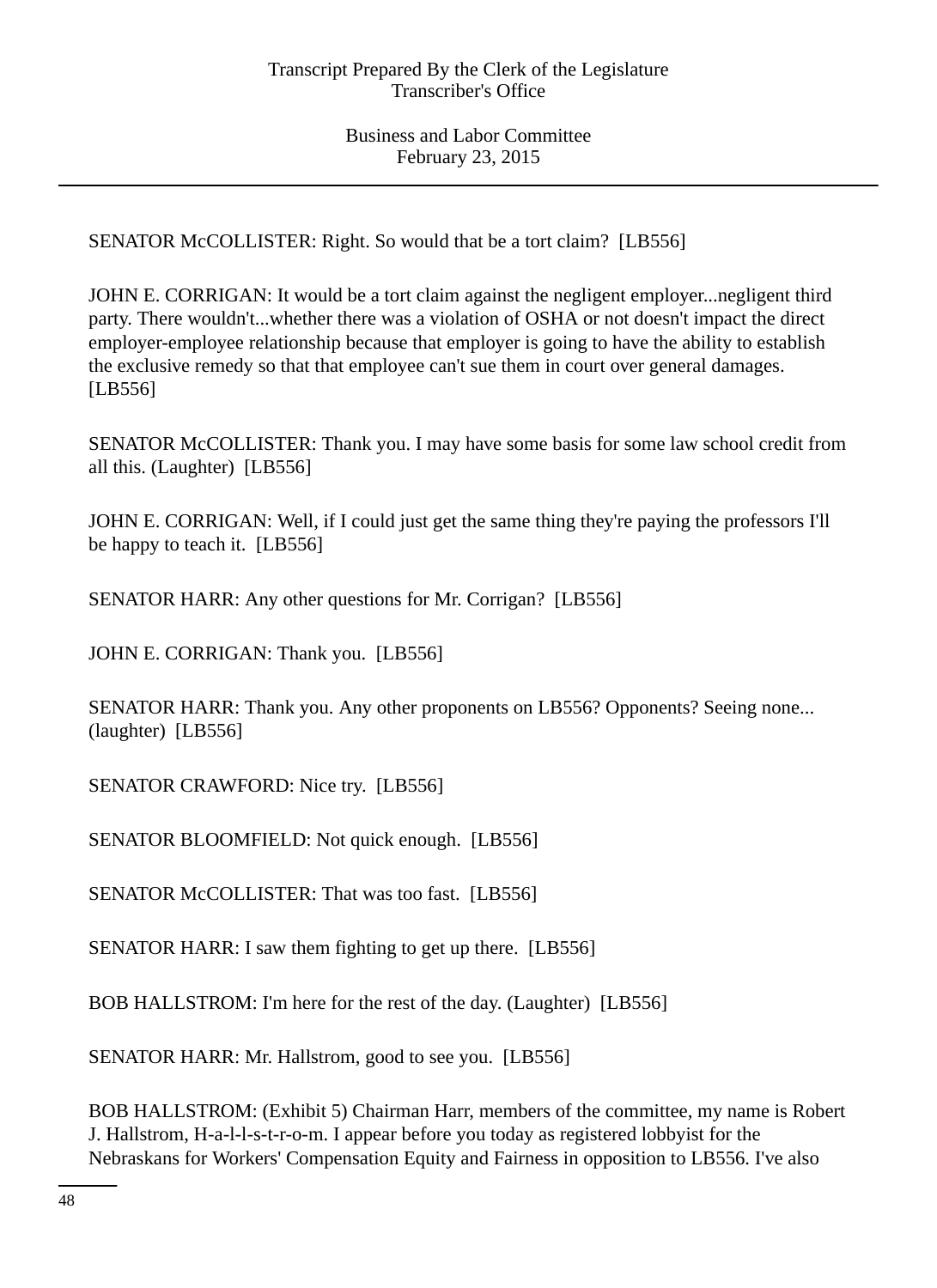Business and Labor Committee February 23, 2015

signed in on behalf of the National Federation of Independent Business. And Mr. Sedlacek, who I'm not sure came back into the room, if he's not here, had asked me to sign in on his behalf as well, that being the Nebraska Chamber of Commerce and Industry. We would levy our substantive objections to the bill and some technical concerns as well. With regard to the technical concerns, we have some issues regarding the issue of whether the defense of contributory negligence would be available under the way that the bill is drafted, and also would question the fact that the rules of evidence applicable in the Workers' Compensation Court in making that initial determination of willful negligence are not the same that would apply in a general tort type of civil action. With regard to the other issues that are substantive, I think Mr. Lindsay has talked about the social compact or the grand compromise in which the employers have been granted the protection of the exclusive remedy in exchange for limitation of damages, so I won't belabor that point. But I would note there's a case, Estate of Teague v. Crossroads Co-Op Association. And the citation on that I believe is 286 Neb. 1, again, a 2013 case. And there's an interesting quote in that case that I think shows the slippery slope that we may be going down in trying to remove the exclusive remedy. And that quote is as follows: "One may understand the urge to chip away at the exclusiveness barrier in some of the more egregious cases of employer negligence, but 'experience has shown that, once a breach is made in that dam to accommodate an appealing case, it will be very difficult for the courts to know where to draw the line.'" And I would suggest that that would be the case and the problem that would arise if LB556 were to go forward. I'd be happy to address any questions that the committee might have. [LB556]

SENATOR HARR: Thank you, Mr. Hallstrom. Senator Ebke. [LB556]

SENATOR EBKE: I'm looking for law school credit too. Okay, so in the instance we heard at the beginning where a piece of equipment was disabled, safety equipment or something, what would be the remedy today for an employee who was injured as a result of that? [LB556]

BOB HALLSTROM: Well, I believe under Nebraska law, if that was in the workplace irrespective of the situation that arises, the employer has strict liability for that loss for those damages. And the employee would be entitled to a recovery that's allowed under the workers' compensation law. [LB556]

SENATOR EBKE: The workermen's...okay. So nothing beyond that at this point, correct? [LB556]

BOB HALLSTROM: Correct. [LB556]

SENATOR EBKE: And those are the pieces that I think are easiest for us to, you know, kind of get our hands around and think, well, yeah. If somebody takes a piece of equipment apart, maybe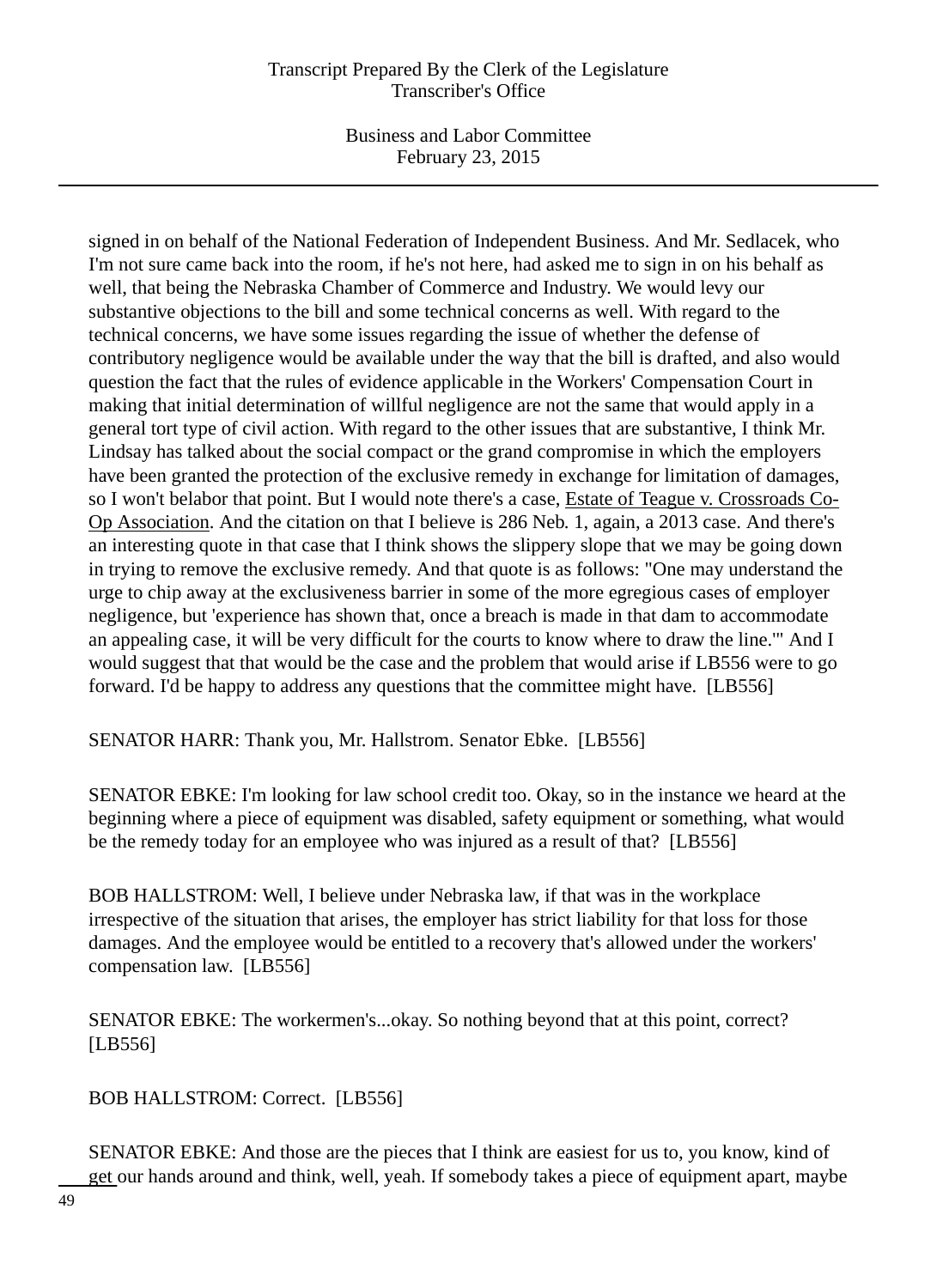that's something we should look at. But when you start talking about willful negligence and an instance of staffing or whatever, does that...I mean that becomes more problematic. How do you define willful negligence? [LB556]

BOB HALLSTROM: Well, there are standards. And I assume they can get to that determination. But again, I think that emphasizes the slippery slope that we go down once we start having that determination particularly made in the Workers' Compensation Court. I'm not sure exactly how this would be treated since we kind of have a hybrid in that the initial determination under this bill would be made by the Workers' Compensation Court. But it is binding and conclusive in the subsequent civil action. And I do know one of the doctrines that has been somewhat troublesome and bothersome for employers is that the Workers' Compensation Court has frequently invoked what we call the beneficent doctrine of workers' compensation which means if there's a basis upon which the determination can be made, that it should be held in favor of finding liability under the act. [LB556]

SENATOR EBKE: Okay. Thanks. [LB556]

SENATOR HARR: Thank you. Senator Crawford. [LB556]

SENATOR CRAWFORD: Thank you, Senator Harr. So I'm interested in why the slippery slope argument applies if we're talking about the employer being negligent, but it doesn't apply if we're talking about the employee being negligent. I mean, if it's inappropriate to have exceptions, then why is an exception for employee negligence appropriate? [LB556]

BOB HALLSTROM: Well, I would suggest, Senator, that the employee still maintains a semblance of recovery under the Workers' Compensation Act because notwithstanding the fact that you don't have the escape from the exclusive remedy, that employee is still going to recover as was intended under the original grand compromise. On the other hand, with regard to the employee, I would assume that the rationale behind that is that you did not want someone to have an absolute right to recovery under those conditions if they had damaged themselves. I think the other issue, and there were some witnesses, Senator, that talked about the incentive or disincentive to have a safe or a not-so-safe workplace. I think the statistics and the trends would clearly show that that's not what private employers are doing or all about out there. We've seen increasing numbers of employees and yet we see an ever-decreasing number of claims that are actually brought because workplaces are fortunately much safer than they may have been years ago. [LB556]

SENATOR CRAWFORD: Thank you. [LB556]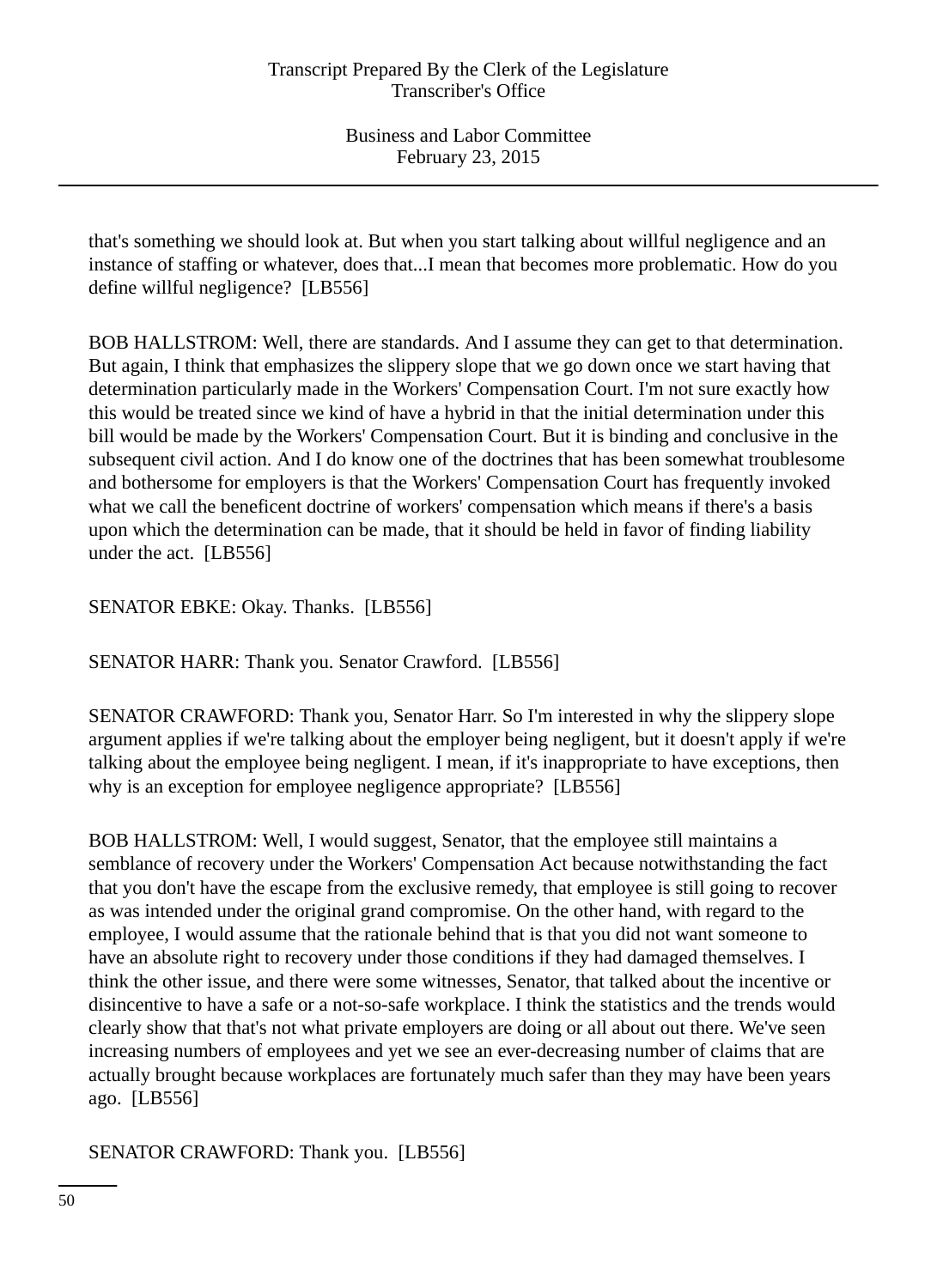SENATOR HARR: Thank you. Any other questions for Mr. Hallstrom? Seeing none... [LB556]

BOB HALLSTROM: Thank you, Senator. [LB556]

SENATOR HARR: ...we look forward to seeing you soon. Mr. Reiser, welcome back. [LB556]

RICHARD REISER: Thank you, Chairman Harr, members of the committee. My name is Richard Reiser, R-i-c-h-a-r-d R-e-i-s-e-r. I'm an attorney and appearing a licensed registered lobbyist on behalf of the Nebraska Trucking Association. We testify today in opposition to this bill. For those of you still working on your law school credits that didn't get the joy of spending three years there, I want to go back a little bit more to the grand bargain. It used to be there wasn't workers' compensation. And what happened, an employee got hurt on the job. The employee had to sue in negligence. And the employer raised the defense of assumption of the risk, contributory negligence, and the fellow servant doctrine. And many if not most of the claims, were defeated. The worker got nothing. I've had two cases, I had a case where an employee put his ladder up against the arm coming off a grain bin, went up, disconnected the arm from the grain bin. The ladder went down. He was seriously injured. He collected. There's no doubt about it. So what the employer gave up was all defenses to any action. What the employee got was they didn't get to go after their pain and suffering and those types of damages anymore, but they got an absolute payment and didn't have to worry about whether they were going to get compensated for their lost time, their medical expenses. So that's the exclusive remedy. This bill is an attack on the exclusive remedy. The bill provides that the Workers' Compensation Court will make a determination if asked to decide was this willful negligence. And as your questions have indicated, that a fact-specific question. Was that willful negligence, for example, not to be monitoring a TV, or did the person have a great reason he wasn't monitoring the TV: He was quelling a riot in the other part of the building. We don't know. But the Workers' Compensation Court will make that decision. And if they decide it was willful negligence then it will go back to a district court with the decision the Workers' Compensation Court being binding upon that court. That's what the bill provides. So they won't look at it again. So let me tell you what's going to happen with every case of workers' comp where there are serious substantial injuries with a lot of medical damages. They will start with an assertion of willful negligence. That case will be tried. The bill is silent as to those defenses I talked about before: contributory negligence, assumption of the risk, and fellow servant doctrine. If you're going to go back into tort and allege willful negligence, does the employer get to raise those defenses to a claim? It doesn't say. In fact, the statute in Workers' Compensation Court says you don't get those defenses. Since it's being determined in Workers' Compensation Court, one would conclude you don't get those. So it'll be kind of a one-sided fight. But if they lose and they decide, oh, it wasn't willful negligence, what happens? They just go back and get the workers' comp anyway. So there basically is no loss to the plaintiff for trying. It's going to increase the cost of litigation substantially. There's some difficult issues to deal with on insurance. For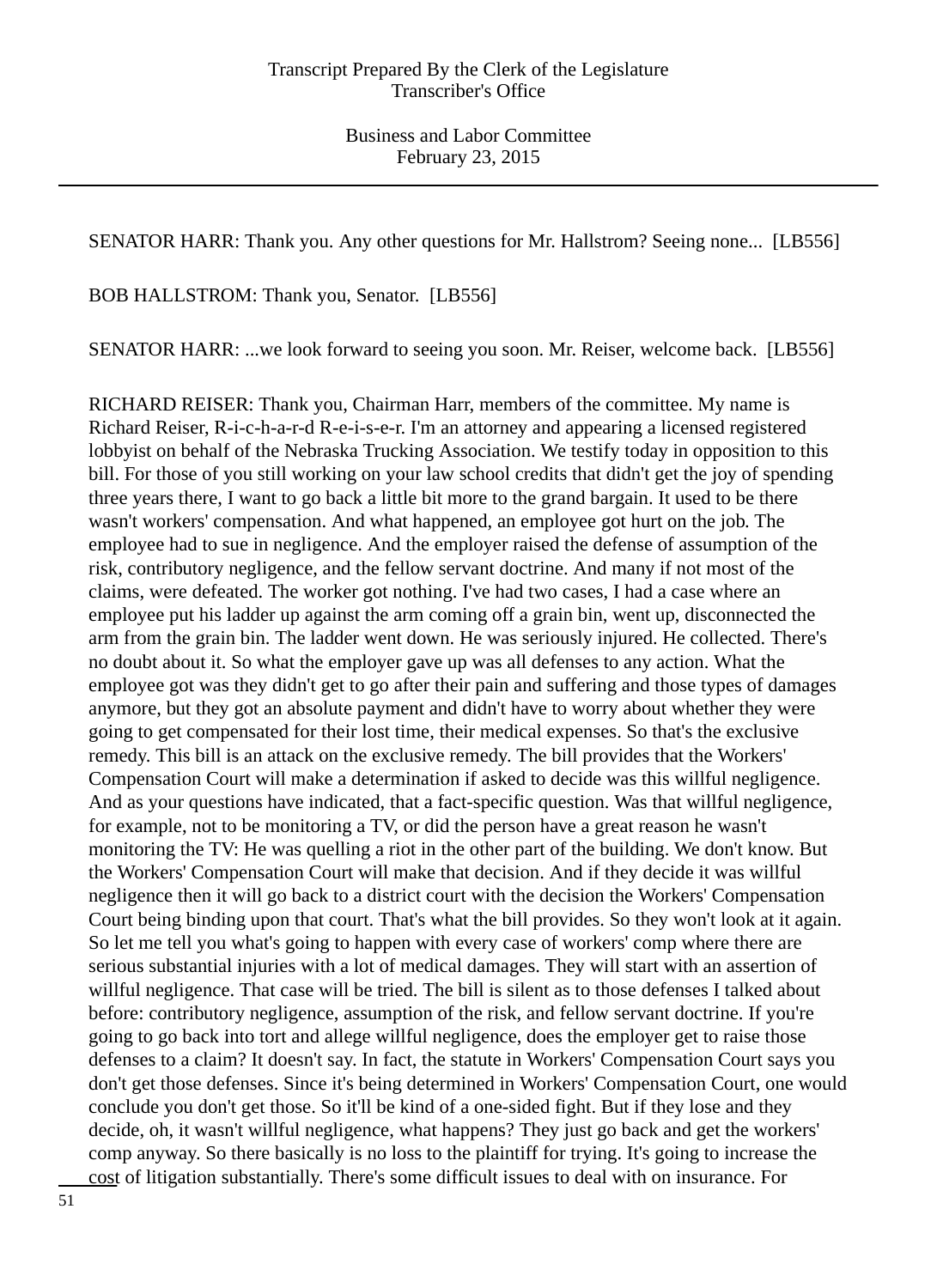example, the workers' compensation coverage is one separate policy; general liability is another policy. So if they allege willful negligence, take it out of workers' compensation, there may be an exclusion for coverage in the workers' compensation policy that would force them then to look to their general liability insurance which they may or may not have. You have to have workers' comp. You don't have to have general liability. They may lose insurance coverage for the whole loss if it turns out it was not a workers' compensation case. So there's several difficult issues in this, but I think the principle that I think we need to stand by is a bargain was made, that defenses were given up in exchange for absolute coverage. And that bargain should be honored. Thank you. [LB556]

SENATOR HARR: Perfect timing. Any questions? Seeing none, thank you. Any other opponents? [LB556]

KORBY GILBERTSON: Good afternoon, Chairman Harr, members of the committee. For the record, my name is Korby Gilbertson; it's spelled K-o-r-b-y G-i-l-b-e-r-t-s-o-n, appearing today as a registered lobbyist on behalf of the Property Casualty Insurers Association of America in opposition to LB556. I think Mr. Reiser did a very good job of explaining pretty much all of the points I wanted to make. But just to focus on two things that he said. The concern really is that this will eliminate any need to not run everything up the flagpole. And it makes it very easy for litigation to take over trying to determine this very specific set of facts. It will be different for every case. And that's the...that's our main concern. And just carving away an exception to the Workers' Compensation Act is something that we're always very concerned with because it is something both sides have argued should be very much protected. [LB556]

SENATOR HARR: Thank you, Ms. Gilbertson. Any questions? Seeing none, I appreciate your time. [LB556]

KORBY GILBERTSON: Thank you. [LB556]

SENATOR HARR: Opponents. [LB556]

FRANK VELINSKY: Good afternoon, Chairman, members of the committee. Again, my name is Frank Velinsky, V-e-l-i-n-s-k-y. I represent my small business as well as being president of the Nebraska Chapter Home Care Association of America, oppose LB556 on the basis that--if you'll excuse me--the contents of the bill has the capacity to, we believe, undermine workers' compensation insurance for...as it stands now. There will be no benefit to carry out work comp if there is added liability. Currently, our business already pays an enormous amount because of the type of work we enter into. We have no control over the homes that we go into. And therefore, we are picking up injuries that are actually due by the poorly maintained property and other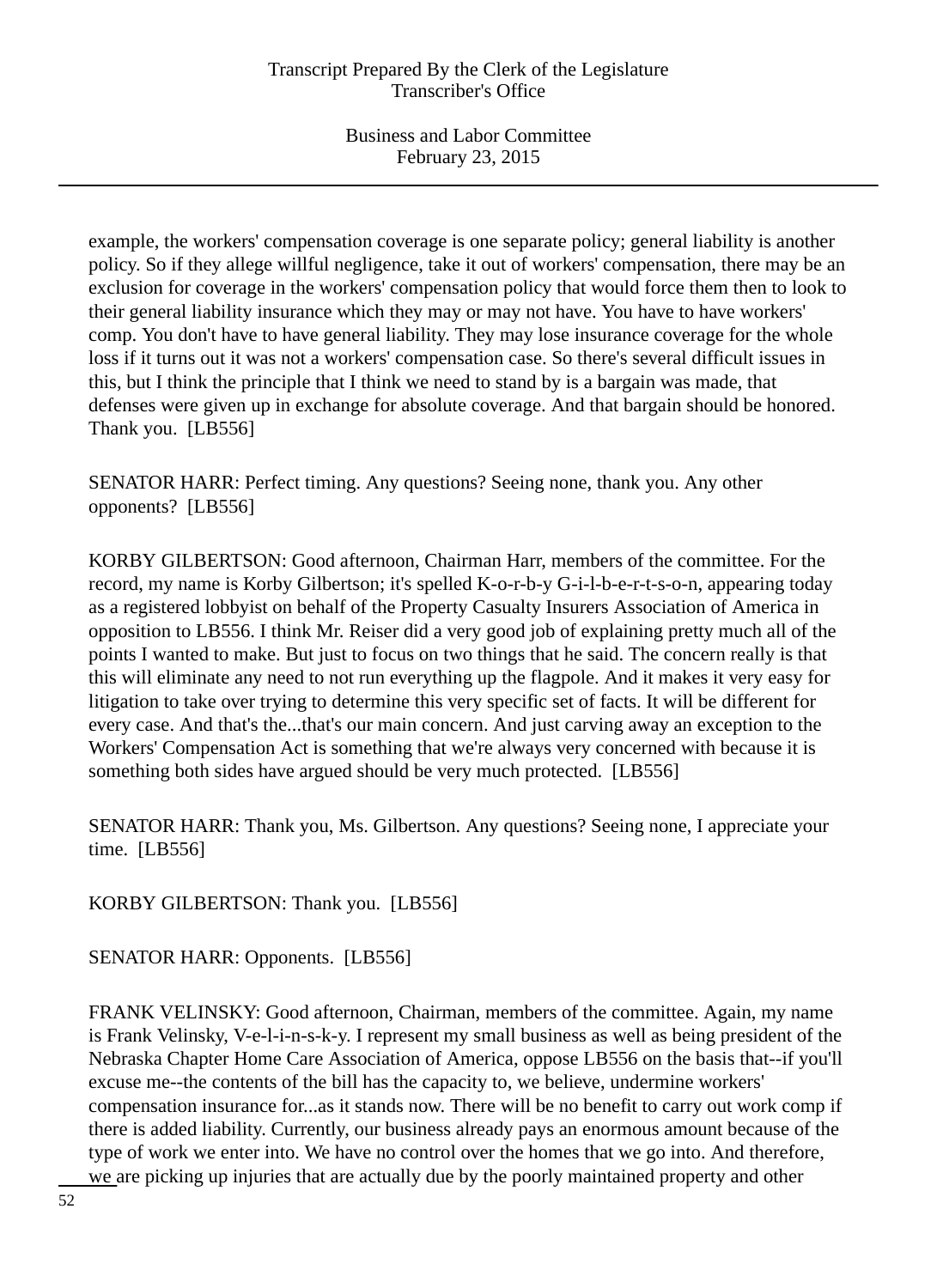Business and Labor Committee February 23, 2015

types of hazards that we simply didn't know of when we entered into those homes. We work very closely with the case managers at the Department of Health and Human Services who often go into those homes or will first go into them and look, as well as other case managers that subcontract with the state. And we simply, again, do not have the control over the home. When these...when liability takes place, we are automatically, because of this exclusive remedy, are automatically the payer. When my employee should go through the steps that was poorly constructed, they looked good and they appear to be properly built. But we have no assurance that that is the case. Likewise, stepping in a pothole while pushing a wheelchair with an elderly person in it on the property belonging to a housing authority, and they were well aware of it and it was documented, but yet that had no bearing when subrogation took place some four years later. Clearly, they knew about it and had even stated that that was the case. I'm just giving you an example of what we encounter from time to time. I feel that I am fighting for the existence of our business and businesses like mine. We have...we spend a great deal of time and effort helping elderly and disabled. Usually 90 percent are on Medicaid and trying to stay in their own homes. I can't imagine people coming into this industry in the future and seeing this type of gouging taking place and using workers' comp and the state laws to pave a way into the pockets of small business. I don't see that happening. I don't see them continuing to want to be part of helping the state save money by keeping individuals out of expensive institutional care. And that concludes my remarks. Thank you. [LB556]

SENATOR HARR: Well, thank you, Mr. Velinsky. Any questions? Seeing none, thank you for your time today. Appreciate you coming down to your Nebraska Legislature. Any other opponents? [LB556]

THEODORE D. FRAIZER: Good afternoon, Senator Harr, members of the committee. Again, my name is Tad Fraizer; that's T-a-d F-r-a-i-z-e-r, representing the American Insurance Association, a national trade association of property and casualty firms, some of which write worker comp insurance, some of which write liability insurance. I think most of the points have been made already, and I'll try not to belabor them. As noted, there is the concept of a social contract, social compact. Workers gave up the right to sue in tort. Employers gave up the right to defend on the basis of contributory negligence and the other defenses mentioned. Basically the rule is if an injury occurred out of and in the course of employment, the employer is on the hook for medical costs and disability costs. There's no generally, argument over negligence. That's irrelevant. If it happened on the job, it's the employer's responsibility. Where you hear disputes in worker comp is more perhaps in the medical causation or the extent of disability or such. I think you'll hear from both employers and employees at times citing perhaps the outlier cases. Every employee can cite a situation of a terrible injury. Every employer or employer group probably can cite a story of a situation where they thought an employee didn't follow the safety rules or wear their safety harness or something and still got compensation. I think the worker compensation system is to try to get away from the outlying situations and try to provide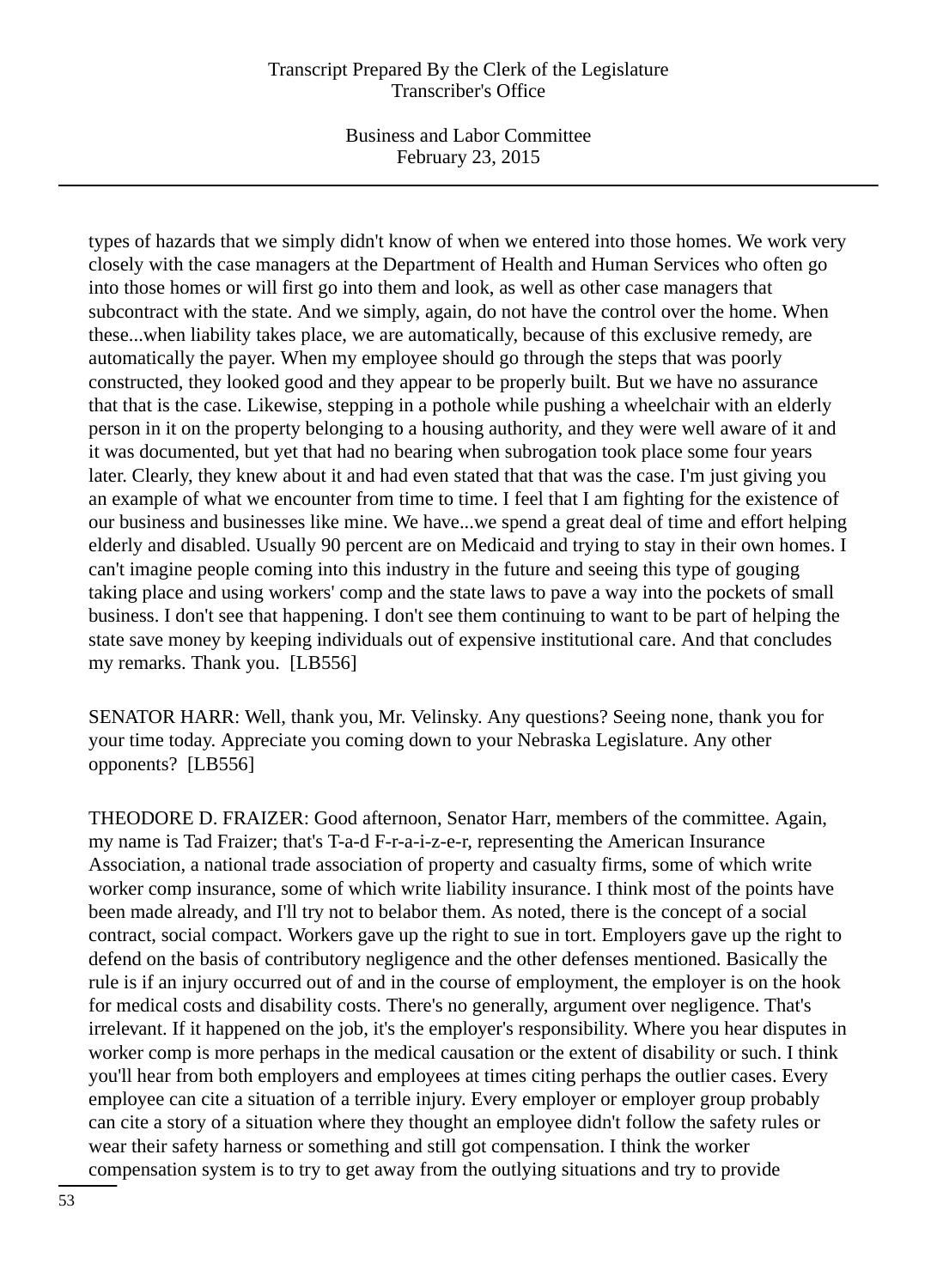coverage in the vast majority of situations, a defined coverage that's, as a result, insurable, that the medical bills are going to get paid. There's going to be an argument in any situation in which people (inaudible). But I think the alternative of abandoning the current worker comp situation and having essentially employees and employers fight it out in the tort situation, if you really want to go to the tort situation, go all the way with all the defenses, all the requirement to prove negligence up front, all that. I don't think either employers or employees would really want to trade away the current worker comp situation. And I would try to answer any questions you might have. [LB556]

SENATOR HARR: Thank you, Mr. Fraizer. Senator Crawford. [LB556]

SENATOR CRAWFORD: Thank you, Senator Harr. So this I guess continues our legal education because, well, it relates to the bill because one of the points of the introducer of the bill is why not have symmetry in protections. So you had mentioned, you know, part of that compact was the employers gave up the right to argue contributory negligence. So if that's the case then why would we have the gross negligence of the employee a part of our law? Why isn't the compact that that's just not there for either party? [LB556]

THEODORE D. FRAIZER: I would...to be honest, Senator, I'm not sure where that...when that provision was added into law. That may go clear back to the original law in 1913 at which time the entire concept of worker comp was very new on both sides of the equation and there was perhaps the fear of, in effect, someone shooting themselves in the foot and trying to get compensation on a malingering basis. I'm not sure I have a good answer for you. [LB556]

# SENATOR CRAWFORD: Thank you. [LB556]

THEODORE D. FRAIZER: I would say that, if you wish to say, the garden variety of negligence, your ordinary negligence, you didn't wear your safety helmet, something like that, that's barred. It pretty well has to be almost a sign around your neck saying I'm trying to hurt myself before you're in a position to claim that willful negligence. And I can just say from...although I do not practice in the Workers' Comp Court as such, I read the reports of the Nebraska appellate courts. And I have rarely in the 30 years I've practiced law seen a claim of willful negligence come up before the appellate courts, let alone be sustained by the appellate courts. [LB556]

SENATOR CRAWFORD: Thank you. I appreciate that. Thank you. [LB556]

SENATOR HARR: Any other questions? Senator Bloomfield. [LB556]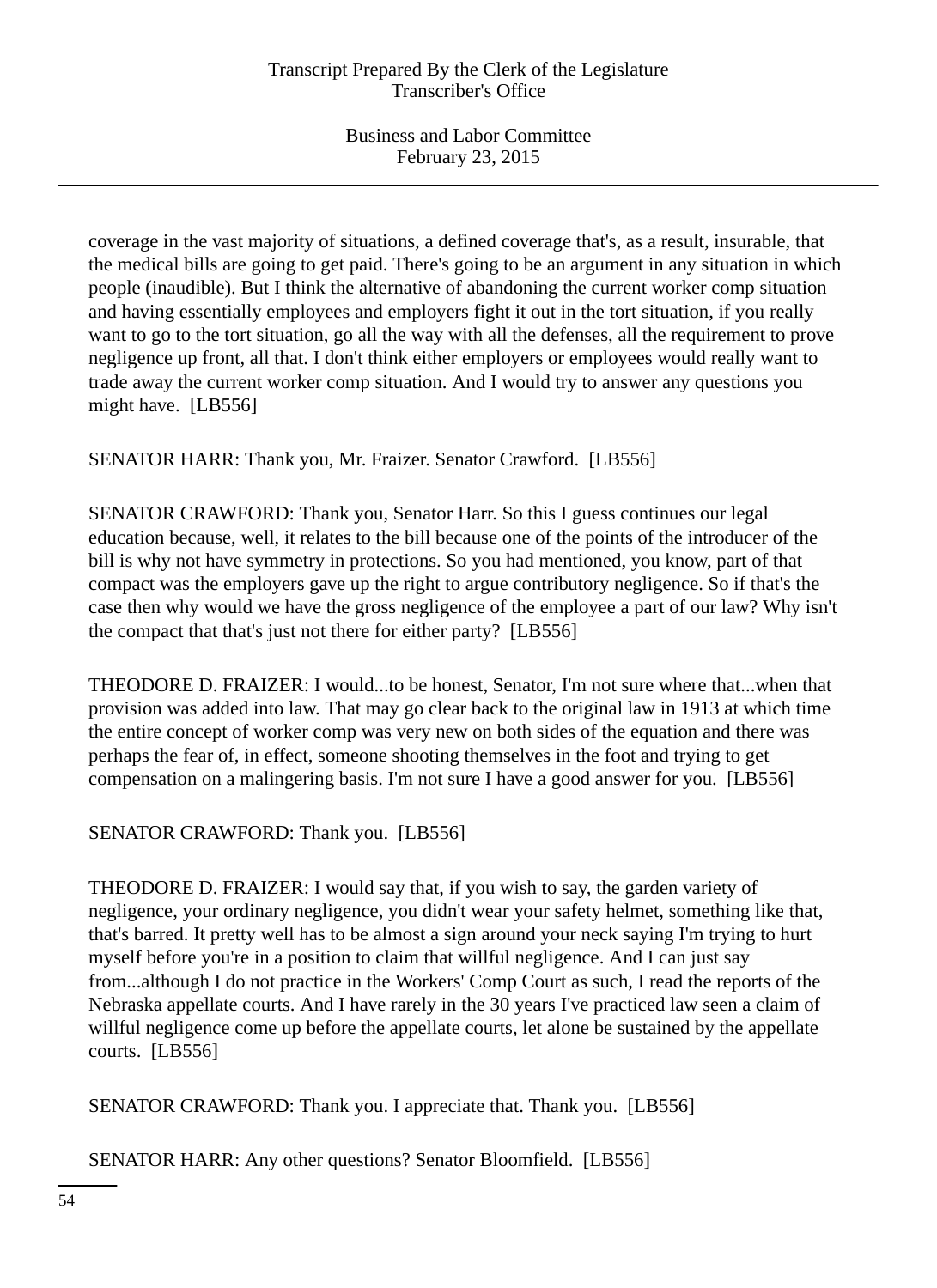SENATOR BLOOMFIELD: Thank you, Senator Harr. Mr. Fraizer, clear back in 1961 I had a brother that was killed in a workplace accident. I think at that time the maximum payment for a death was \$10,000. Would you provide me off the record with what that amount is now? [LB556]

THEODORE D. FRAIZER: Yeah, I can certainly find that. [LB556]

SENATOR BLOOMFIELD: I don't care to bring it out in public at this point. Thank you. [LB556]

SENATOR HARR: I have a question and I probably should know the answer but I don't. What's the difference between willful and intentional? [LB556]

THEODORE D. FRAIZER: That's a good question, Senator. I'm not sure I have an answer for you. [LB556]

SENATOR HARR: Okay. And if there's an intentional act by an employer on an employee, how does that work? Is that still work comp? [LB556]

THEODORE D. FRAIZER: I'm sorry, could you run that...I'm sorry, Senator. [LB556]

SENATOR HARR: If there's an intentional action, for instance, if a boss goes in and, I don't know, kills, intentionally kills an employee. Is that still covered under work comp? Or is that a separate tort claim? I don't know the answer. [LB556]

THEODORE D. FRAIZER: I would think there might be a worker comp claim against the employer as an entity. [LB556]

SENATOR HARR: And then the individual. [LB556]

THEODORE D. FRAIZER: And then a tort claim against the employer as an individual. [LB556]

SENATOR HARR: That makes sense. Okay. Great. Thank you. Any other opponents on LB556? [LB556]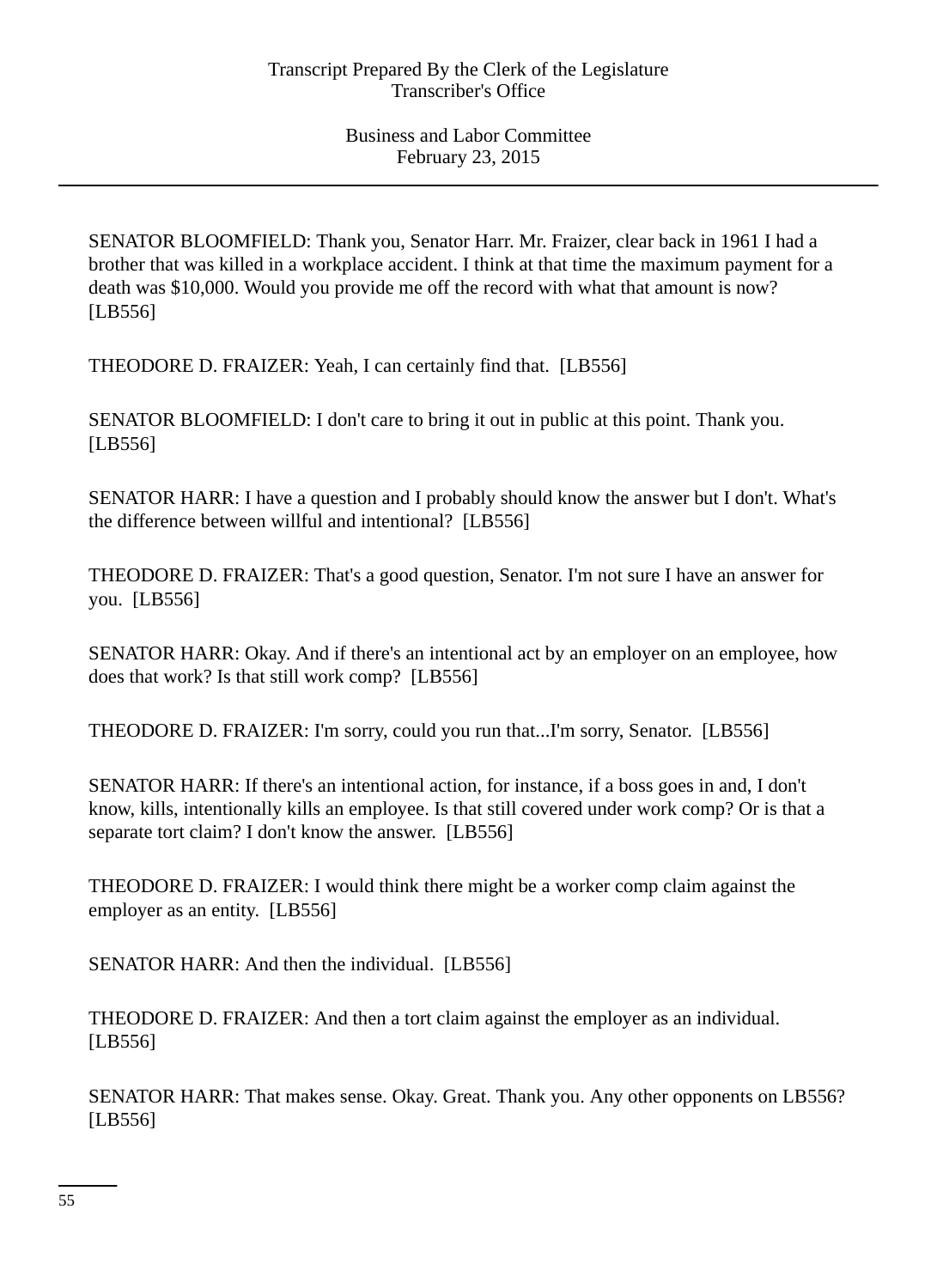TIMOTHY G. HIMES: Good after, Senator. I think, it's apparent to me anyway, that you've been hoping for no more opponents. The benefit that the committee will realize by me waiting to go last is I'm not going to repeat anything that--I'll try not to repeat anything that's been said before and try and hit on some high points and then answer any questions that come up. I would like the committee to know, I believe Senator Harr is the only person that I recognize when I testified about this same provision in an earlier session. I think Senator Chambers was here. This legislation has been proposed before. [LB556]

SENATOR HARR: Sorry. Can you start be introducing, your name. [LB556]

TIMOTHY G. HIMES: Excuse me? [LB556]

SENATOR HARR: Your name for the record. [LB556]

TIMOTHY G. HIMES: Tim Himes. I'm not a lobbyist. I'm an attorney. I represent the city of Omaha in their workers' compensation claims. [LB556]

SENATOR HARR: Thank you. [LB556]

TIMOTHY G. HIMES: This legislation was proposed before. There was extensive testimony. I think it's significant that it did not become law. And I'd encourage the committee to review the transcript and all the testimony, all the evidence that was presented last time around and realize that I'm not going to repeat what the opponent lobbyists have said, but I will concur. And I listened to what they said. I agree with it. I'm going to go a little further. Senator Crawford's question was about symmetry. And I don't think that's been fleshed out very well. It's almost...it borders on sophistry. It's almost...it's not red herring, but to say, okay, the employee may not recover in cases of willful negligence, but the employer doesn't have that same penalty. There are disincentives for employers. I can tell you that the city of Omaha and no employer that I'm aware of laughs and treats employees in ways that they know they're going to be hurt and then hides behind the Workers' Compensation Act. The benefits payable under workers' compensation are extensive. And what the grand compromise and the social compact was about was the rules now in work comp are down and dirty. If you're hurt at work, you recover almost all the time. It doesn't matter if the employee was negligent. It doesn't matter if the employee was engaged in horseplay. If you're hurt on the job, you recover. Employees, however, may not recover if they cause their own injury by willful negligence or they're intoxicated. So it's not apples to apples here. Tom Wolf (phonetic), the attorney that taught me most of what little I know about work comp told me on day one, workers' compensation defense is not win or lose, it's damage control. And that's what work comp defense is about. It's about seeing that employees are compensated. That's what the court is about. It's a plaintiff-oriented court. The judge, if he balances evidence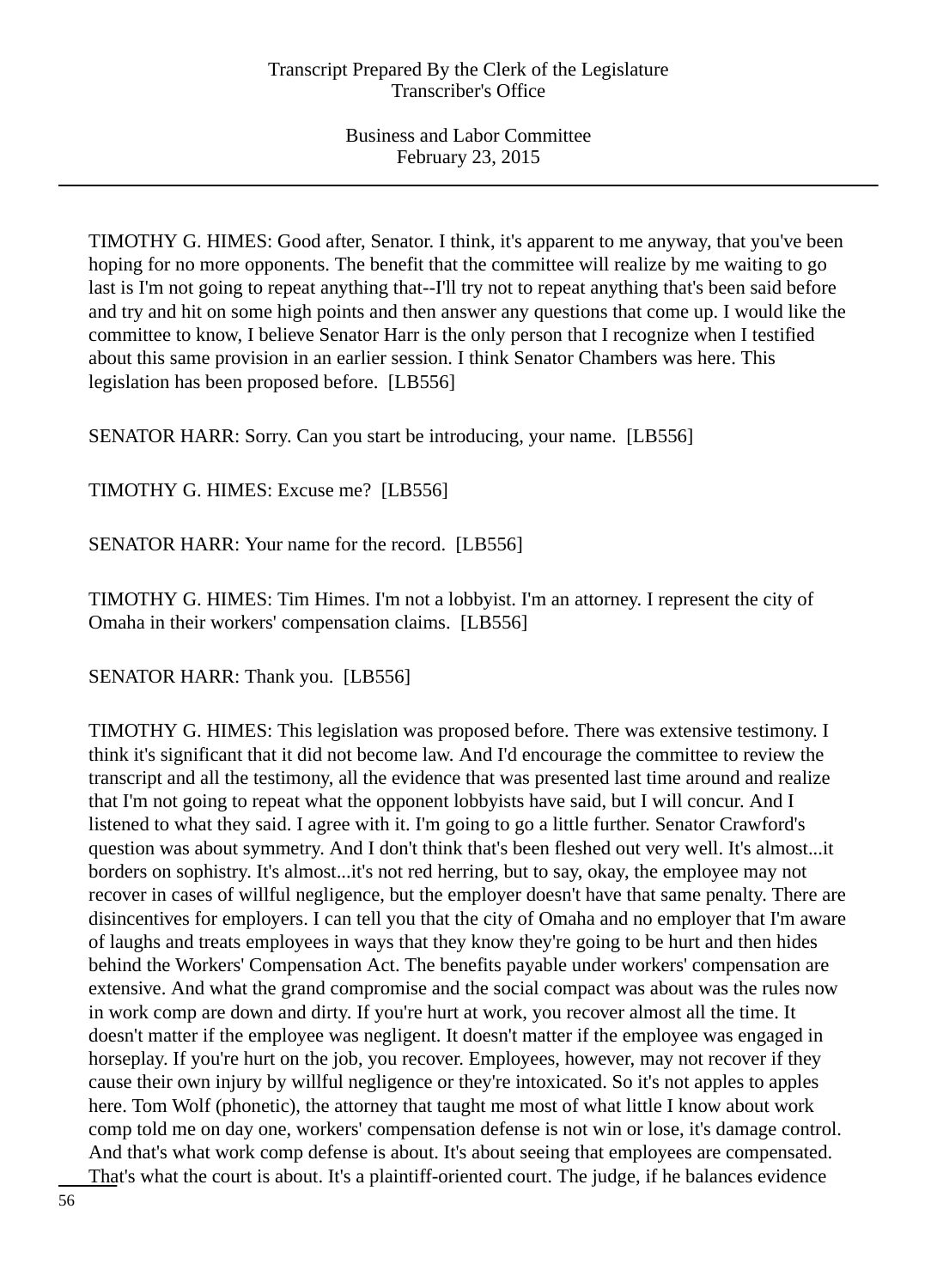on both sides and the evidence is balanced, he's going to err in favor of paying the employee. Similar to the last time this legislation was proposed, you've been confronted with a horrible case. And I'd represent to you that that horrible case, the anecdotal evidence is not the basis for the exclusive remedy provisions of the Workers' Compensation Act. I will go a little further than the lobbyists and say that the exclusivity provisions are foundational to the act. So if you remove those, it's not going to chip away at anything. It's going to be subversive in effect of the Work Comp Act. So that's all I have to say. I will entertain any questions. [LB556]

SENATOR HARR: Thank you, Mr. Himes. Any questions? Seeing none, thank you very much. I appreciate the time. Is there anyone in the neutral capacity on LB556? Nobody neutral. No damage control. Is there going to be a close on this? Okay. Seeing a waive of closing. That closes LB556. [LB556]

JAMISON WYATT: (Exhibits 6-8) Senator Harr, I have items. Letters of support for LB556 come from Kim Quick with the International Brotherhood of Teamsters Local 554. And we have two letters of opposition from Douglas McDaniel of the City of Lincoln; and also Ann Parr, Nebraska Insurance Information Service. [LB556]

SENATOR HARR: Excellent. And that closes LB556. We will next move on to the next bill, LB134 and our own Senator Johnson. Good afternoon. [LB134]

SENATOR JOHNSON: Thank you. Thank you, Senator Harr and committee members. My name is Jerry Johnson, J-e-r-r-y J-o-h-n-s-o-n, here to open on LB134. LB134 would make first injury reports relating to workplace injuries confidential, that is unless the employee waives confidentiality to allow the report to be made available for public inspection, except as necessary for the Compensation Court to administer and enforce other provisions of the Workmen's Compensation Act, or unless the following would be the situation: the requester is an employee who is the subject of the report or an attorney or authorized agent of the employee; the requester is the employer, workers' compensation insurer, risk management pool, or third-party administrator that is a party to the report or an attorney or authorized agent of such party; the requester is an authorized agent, authorized representative, attorney, investigator, consultant, or adjustor of an insurance carrier or a third-party administrator who is administering any claim for insurance benefits related to any injury of the employee whose report is filed with the Workmen's Compensation Court; the report is used for the purpose of state or federal investigation or examinations or for the state or federal government to compile statistical information; the report requested is sought for the purpose of identifying the number and nature of any injuries to any employees of an employer identified in the request without revealing the identity of any employee; the report requested is a pleading or an exhibit submitted with a pleading filed with the Workmen's Compensation Court; and release of the report is ordered by a court of the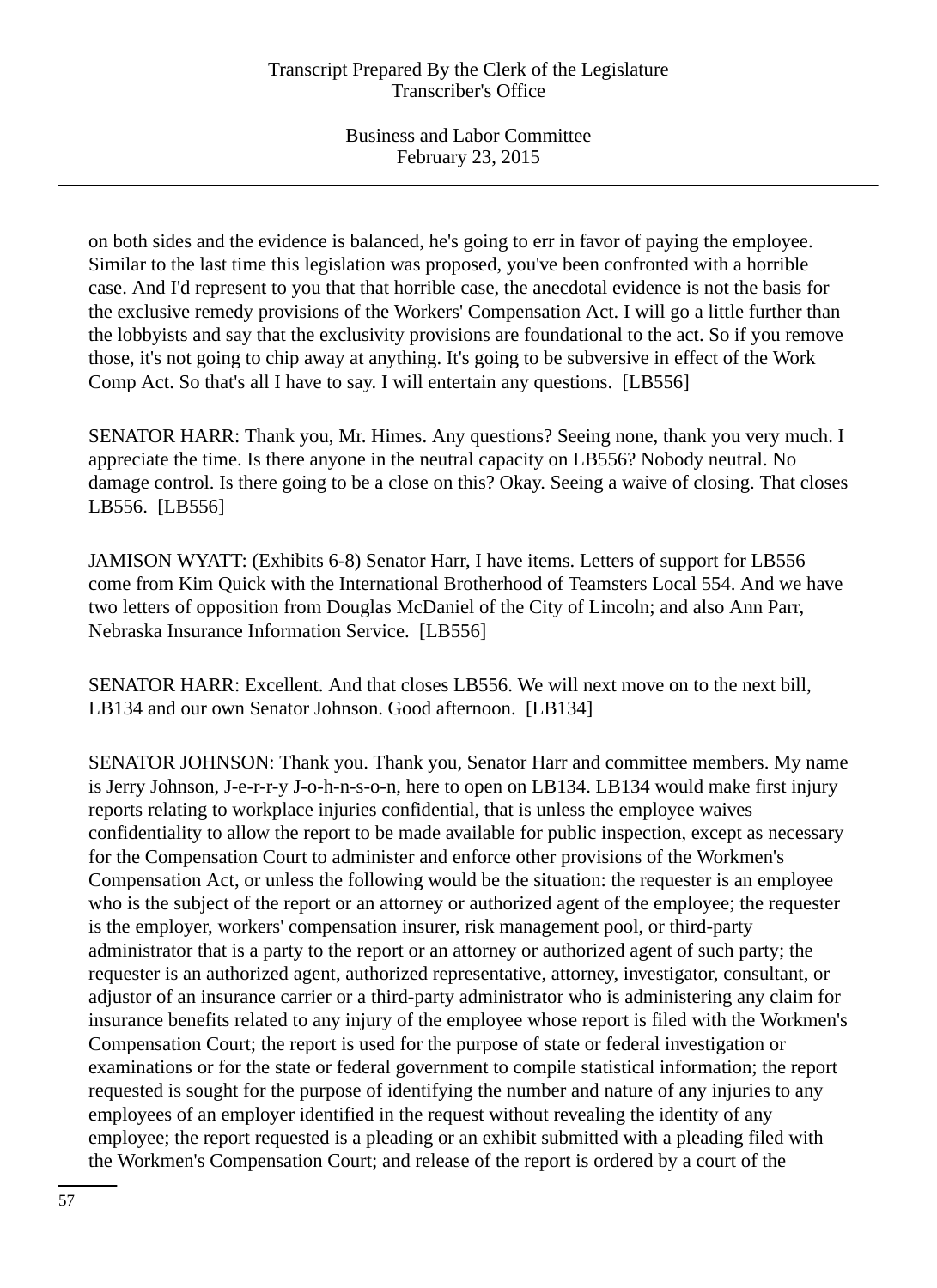competent jurisdiction. It protects the confidentiality to the general public and to other parties that might want to use that in order to contact the employee. And in a case that I'm familiar with from my business life was trying to be the representative of an employee. And the employee did not want to seek that. So it protects the employee in that situation. There's people behind me that can talk more about the details, but I would entertain any questions if you have any. [LB134]

SENATOR HARR: Thank you, Senator Johnson. Any questions for the fine senator? Seeing none, proponents of LB134. [LB134]

BOB HALLSTROM: (Exhibits 1-3) Chairman Harr, members of the committee, my name is Robert J. Hallstrom, H-a-l-l-s-t-r-o-m, appearing before you today as registered lobbyist for Nebraskans for Workers' Compensation Equality and Fairness. I've also signed in for the National Federation of Independent Business, the Nebraska Chamber of Commerce and Industry if Mr. Sedlacek has not returned, as well as the Greater Omaha Chamber. And in the interest of time, I'm not going to read my testimony. But I do want to make a few points for the committee. Senator Johnson has indicated what the bill does, what the exceptions are. We have employers who are frequently contacted by their employees wondering why we have given information regarding their sensitive workplace, medical condition, and injuries. And the answer to that is because we're required to by state law in terms of filing first injury reports, and that information is absolutely, unequivocally public record. And we have situations in which trial lawyers routinely comb the records to find these reports of first injury and then send out communications which, in many cases, are not the most flattering with respect to their description of what the employer may or may not do in defending their, the injured employee's interest. And we would like on behalf of the employees to do something effective to put a stop to those types of activities, or at least minimize them to some extent. My testimony indicates that the vast majority, approximately 40 states, have some form or manner of restriction on access to workers' compensation records. One of the attachments to my testimony is Sections 48-612 and 48-612.01 which have similar confidentiality protections that are clearly provided under Nebraska law with respect to unemployment insurance records. And we think that type of protection should apply perhaps even more so when sensitive medical records and information is involved. I've discussed the fact that there are plenty of opportunities through the Workers' Compensation Court and employers to obtain information regarding the rights of the employee in the event that they are injured in the workplace and would suggest that those should be sufficient. Again, the way that this bill is drafted leaves it in the hands of the employee. If they have any vested interest in having this information made public, they can certainly opt out of the new rule of law that would apply under LB134, which would be that those records are confidential. And I'd be happy to address any questions that the committee might have. [LB134]

SENATOR HARR: Thank you, Mr. Hallstrom. Any questions? Seeing none, thank you. [LB134]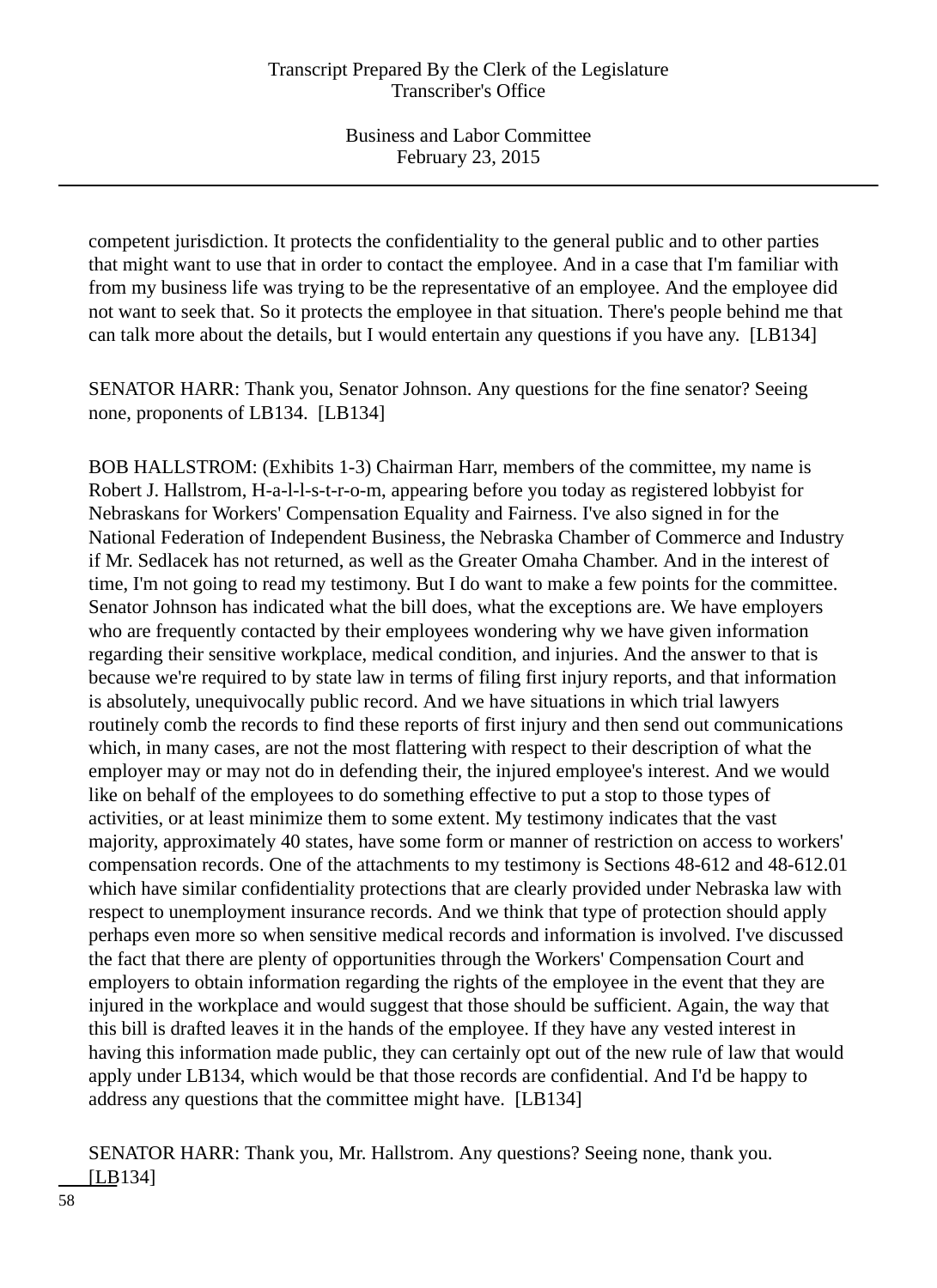BOB HALLSTROM: Thank you. [LB134]

KORBY GILBERTSON: Thank you. Good afternoon, Chairman Harr and members of the committee. For the record, my name is Korby Gilbertson; it's spelled K-o-r-b-y G-i-l-b-e-r-t-s-on, appearing today as a registered lobbyist on behalf of the Property Casualty Insurers Association of America in support of LB134. This is another bill that we talked earlier about whether or not we could just say I have the same testimony I had in 2009, 2011. But this is a bill that we've seen several times before. And this is kind of its, I think, fourth different version in that this year it's an opt-out version. There have been discussions. Another hat I wear sometimes is for Media of Nebraska which does a lot of work on public records and open meetings law. They have voiced concerns in years past regarding closing these records which are considered public records right now. They this year have voted to remain neutral on the bill if there would be an amendment that would leave the bill as...leave these records as public records, but rather just limit the use of them for solicitation purposes. So I think that that might be one thing we want to look at so that we don't have to discuss this again next and the year after that. But with that, I'd be happy to try and answer any questions. [LB134]

SENATOR HARR: Sounds good. Any questions? Senator Bloomfield. [LB134]

SENATOR BLOOMFIELD: Thank you, Senator Harr. And, Ms. Gilbertson, this really isn't a question. But while this process may be old hat to you, there are at least three of us here that have never heard this idea. So thank you for coming in today. [LB134]

KORBY GILBERTSON: That's why I thought I'd give you a little bit of the history. (Laugh) [LB134]

SENATOR HARR: Well, any other questions? Thank you, Ms. Gilbertson. [LB134]

KORBY GILBERTSON: Thank you. [LB134]

SENATOR HARR: Always a pleasure to have you here. Any other proponents? Mr. Fraizer. [LB134]

THEODORE D. FRAIZER: Good afternoon, Chairman Harr, members of the committee. Again, my name is Tad Fraizer, T-a-d F-r-a-i-z-e-r, representing the American Insurance Association, a national trade association of property and casualty firms. I think the points have been pretty well made already given the time of the afternoon. We would be just in general support of the bill. It does, as noted, leave it in the employees' hands to control their data. And I will note that there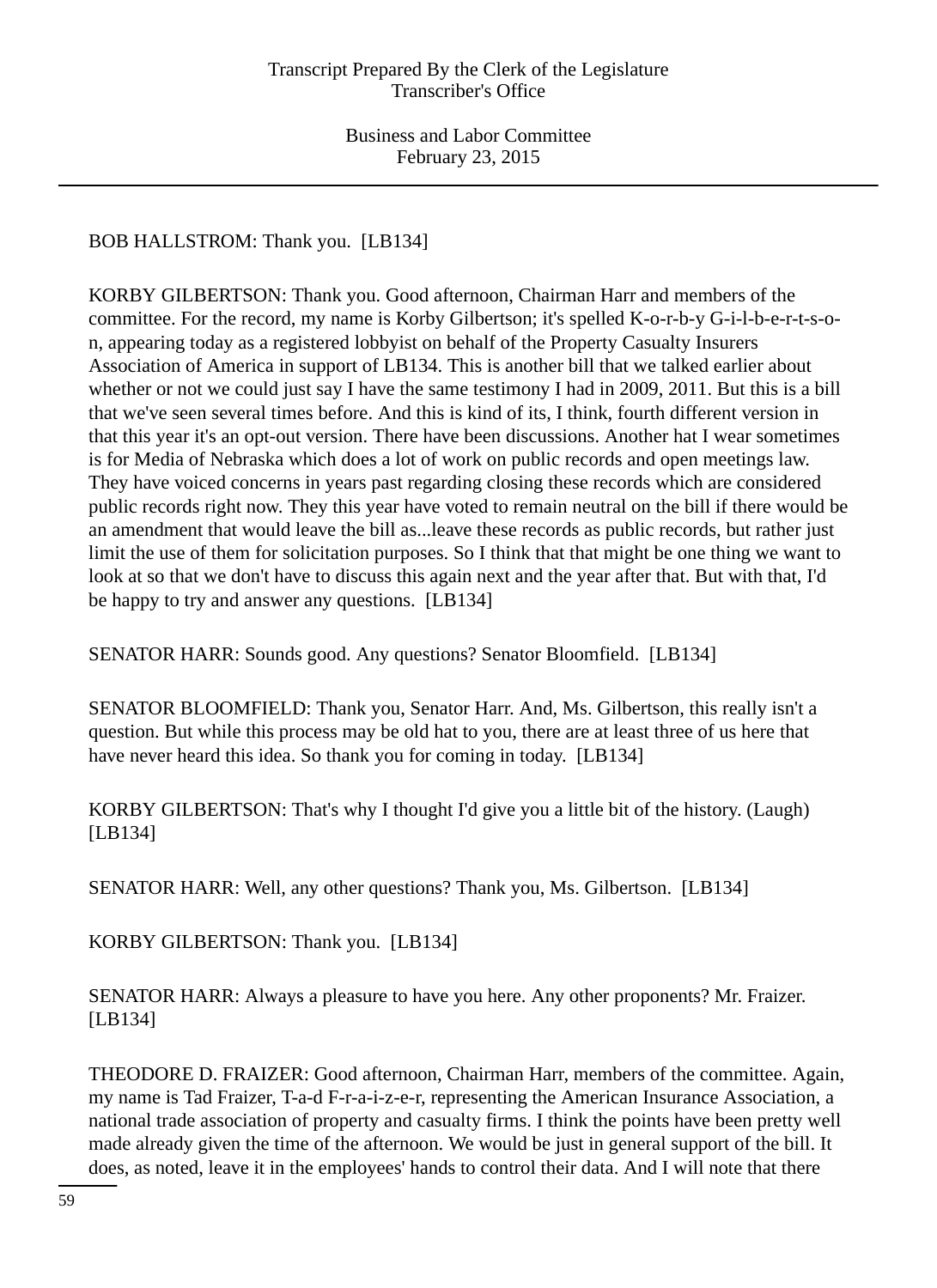have been a number of bills before this committee over the last few years about various aspects of employee privacy, and would suggest this might fall in that same vein. And be happy to try and answer any questions you might have. [LB134]

SENATOR HARR: Thank you, Mr. Fraizer. Any questions? Seeing none, thank you for your testimony. Any other proponents? Are there any opponents? [LB134]

DENNIS P. CRAWFORD: Hello. [LB134]

SENATOR HARR: Go ahead. [LB134]

DENNIS P. CRAWFORD: (Exhibits 4-10) Good afternoon, I'm Dennis Crawford, D-e-n-n-i-s Cr-a-w-f-o-r-d, on behalf of the Nebraska Association of Trial Attorneys testifying against LB134. We oppose the bill because it violates the constitution, it violates the First Amendment, and it's a violation of free-market principles. Advertising has been protected as commercial speech under the First Amendment by the United States Supreme Court since the late 1970s. And we take the position that LB134 would violate the First Amendment. It's also an unnecessary regulation of small business owners who happen to represent workers who get injured on the job. It's very typical for small business owners to send letters of advertisement to people based upon public records. If you have a baby, you'll get a letter from life insurance agents. If you buy or sell a house, you'll get letters from insurance agents and you also get letters from title companies. And if you take a look at my letter, I've introduced it into the record, it's fairly typical of the kind of letter that you would get from an insurance agent or a title company in the event of a birth or a real estate transaction. And somebody gets this letter in the mail, I mean they can read it. They can throw it away. It's entirely up to them. If they want to call an attorney for advice, we can give them advice. You know, there's no charge for the first phone call. And so the letter you'll see is very tastefully done. There's nothing offensive or inflammatory about it at all. A number of rationales have been advanced in support of this bill. One rationale we've been hearing is worker privacy. I've introduced into record an authorization from Werner Enterprises, a self-insured truck line who supports this bill and has supported it in the past. And if you look at Werner's medical authorization, if you get injured on the job with Werner and file a work comp claim, you have to sign an authorization giving them access to your medical health history and AIDS and HIV and alcohol or drug abuse. So I would say the employer's concern for worker privacy is limited in nature. Werner's medical authorization is very intrusive in nature. Another point I would make is there's no workers' compensation crisis in Nebraska. I've introduced into record a report from the Workers' Compensation Court from 2014. Work injuries are down 22 percent...23 percent since 2005. And there's been a steady decline in reported work injuries since 2005. So there's no workers' compensation crisis in Nebraska that is hurting employers. And you'll also see I've introduced into evidence paperwork that indicates that Nebraska's workers'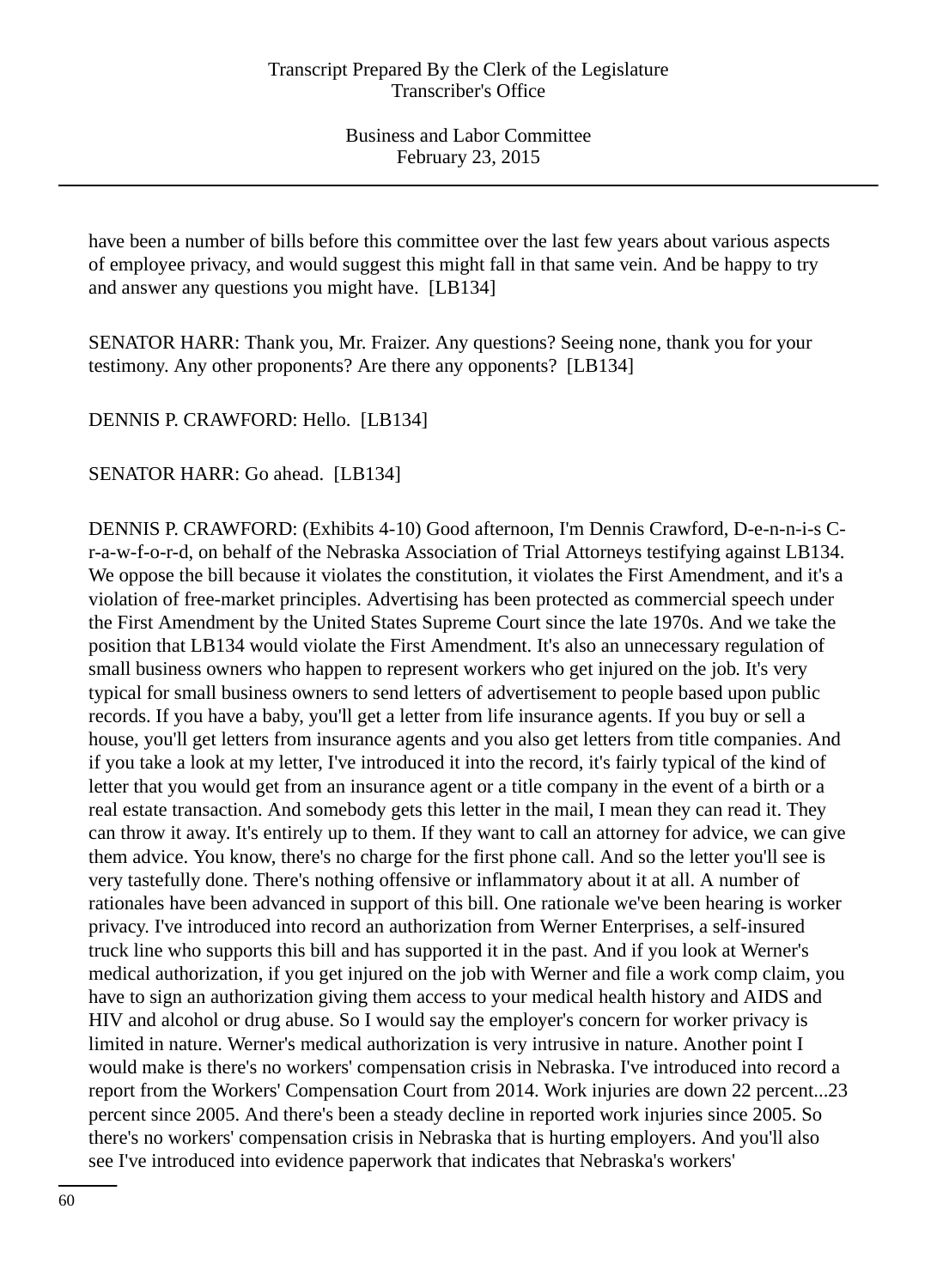Business and Labor Committee February 23, 2015

compensation insurance premiums are below average in the country. Our premiums are number 30 out of 50 states. So our premiums are below average in cost for employers here in Nebraska. There's no crisis, Senators. And then I'd also point out that Nebraska's employers, fortunately, are doing very, very well. Nebraska's economy is the envy of the nation. And I've introduced into record a couple articles about Werner Enterprises. They're doing very, very well. And I'm very happy they're doing very well. They've been a very good employer in the Omaha area. They've employed a lot of people and pay good wages with good benefits. So Werner Enterprises is not being hurt by workers' compensations costs. And in the last piece of information I have for you is a letter that Werner Enterprises sent out in the past discouraging people from hiring attorneys. They want to discourage people from hiring attorneys. Werner does not want people to contact attorneys. The workers' compensation system is very adversarial. Collection is not automatic. And sometimes workers have their claims denied or questioned, and they need legal advice. And so as a consequence, we send out letters of information and advertisement. We're just simply asking for a level playing field. If Werner is going to provide them with information, employers are going to provide them with information about workers' compensation, we as small business owners who provide legal services to injured workers would, you know, ask for the same courtesy and the same privilege pursuant to the First Amendment to the United States Constitution. Thank you. [LB134]

SENATOR HARR: Great. Thank you, Mr. Crawford. Any questions? Senator McCollister. [LB134]

SENATOR McCOLLISTER: Thank you, Senator Harr. Is the First Amendment the reason the bills have failed in past sessions? [LB134]

DENNIS P. CRAWFORD: I would say that's a rationale. I think that definitely is a rationale. People are afraid to limit legitimate advertising efforts of small business owners. [LB134]

SENATOR McCOLLISTER: Okay. Thank you. [LB134]

SENATOR HARR: Any other questions for Mr. Crawford? I guess I just have one question. Rates consistent or have they been on the rise or decreased in the last five years, if you know. [LB134]

DENNIS P. CRAWFORD: I don't know. I don't have the answer to that question. But I mean injuries are down 23 percent since '05. It's been a steady decline. I don't see the trend changing. I mean the number of work comp cases that I've signed up since 2005, they're down probably, you know, 20 percent because there's just fewer people getting hurt on the job. I think it's in part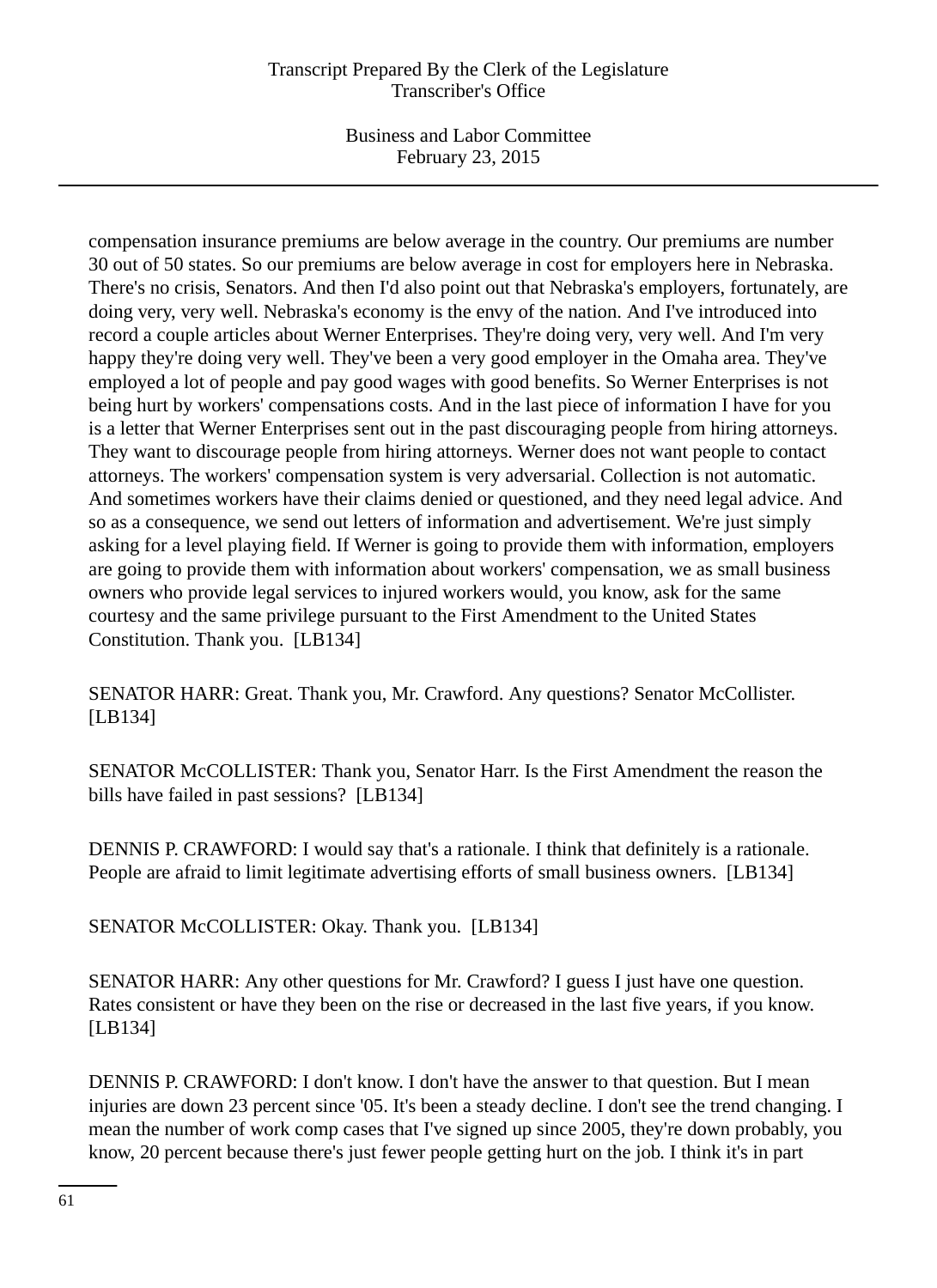because workers' safety has improved, and that's what my friends in the defense bar tell me, which is a good trend. [LB134]

SENATOR HARR: Okay. Well, that's a good thing that they're down. Thank you. I appreciate your time. [LB134]

DENNIS P. CRAWFORD: Thank you very much for your time, Senators. [LB134]

SENATOR HARR: Any other opponents? Mr. Coffey. [LB134]

GREG COFFEY: (Exhibits 11 and 12) Thank you, Senator Harr. I do have some handouts. Senator Harr, members of the committee, my name is Greg Coffey; name is spelled G-r-e-g, last name is C-o-f-f-e-y. For this one I'm here on my own behalf. I'm a member of Friedman Law Offices in Lincoln, Nebraska. We do direct mail advertising to workers' compensation and car accident victims offering our services. You're going to see one of the brochures that we send out for workers' compensation cases. As some of the proponents indicated, this bill or a version of it has been introduced every session for the last several years. The stated purpose has often been to protect rights of workers injured on the job, the privacy rights of injured workers. Yet generally, it's been brought on behalf of business and industry with the goal of curtailing lawyer advertising. And it was interesting to note who was testifying in support: Mr. Hallstrom, Ms. Gilbertson, Mr. Fraizer, all people whose voices have been here on behalf commerce, industry, insurance, and so forth, not on behalf of injured workers. The voices that are here opposing it are the people who have been in support of injured workers trying to support their rights. Sheltering injured workers from lawyer advertising by restricting access to first reports of injury is not, in my view, an appropriate legislative objective. The gathering of information contained in first reports of injury serves a legitimate government purpose. It's useful to know how people are being injured, where, and so forth. It's not unlike a lot of other information that the government gathers that is private information. There are dozens of other categories of private information that are made part of the public record and legitimately so, information I wouldn't want to share with my neighbor, but it's out there as a part of a public record maintained by government. In each of these other instances, the information can and is mined for purposes of advertising and yet no one is here seeking to close off those other forms of public records. As Mr. Crawford indicated, the state keeps and maintains birth records. And when my children were born, I got advertisements from life insurance salesmen. My property values are kept on-line so that anybody with a computer can search Lancaster County Assessor and Register of Deeds to find out the assessed value of my house. That's not necessarily information that I want to share with my neighbor, but my neighbor can know it if they choose to know it. And the government isn't going to protect me from that intrusion on my privacy because it's information that the government legitimately has, legitimately stores. And you take the good with the bad. The good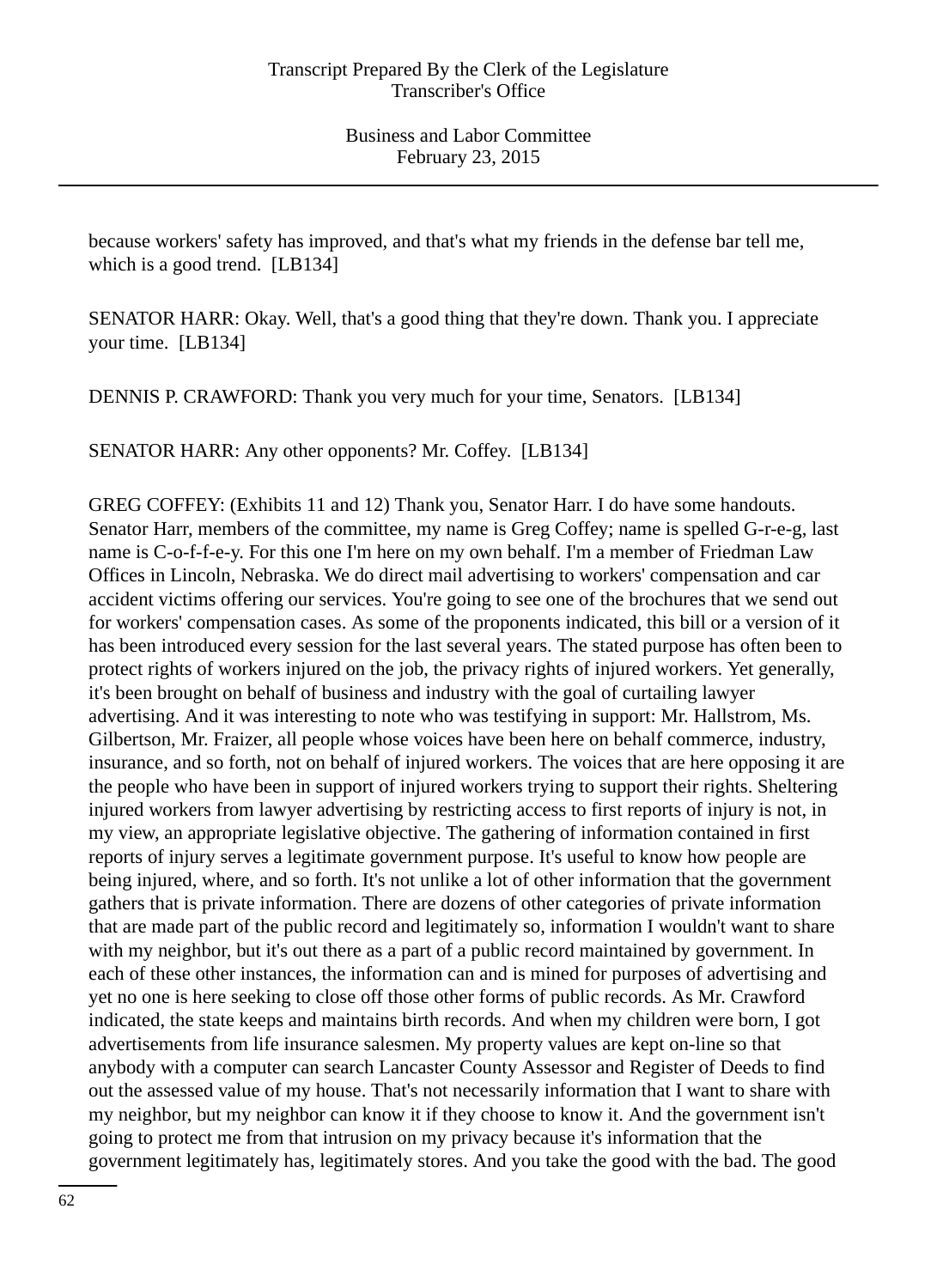Business and Labor Committee February 23, 2015

is that the information is necessary to have on-line. The bad is that people can gain access to it, that compromises my privacy to some extent. But it's out there and it's necessary and we can't just throw the baby out with the bath water. Lawyer advertising is different though than other forms of advertising. I want to stress this to you. I've passed around what I've copied off from the Nebraska Supreme Court Web site. And these are the rules of ethics with regard to lawyer advertising. And there are a few issues that I want the committee members to be aware. First is lawyers cannot cold call anyone. The idea that there are ambulance chasers out there is anachronistic. The rules of ethics do not permit me to follow somebody to a hospital without their wishing me to be there and seeking me out first. I can't pick up the phone and call somebody that I know happens to have been involved in a workplace accident and say, hey, hire me. I can only advertise to them under the circumstances and within the parameters that the Supreme Court allows. So I can send them something, but it has to be labeled that it is an advertisement, okay? And it cannot be misleading. And those rules that you have in front of you will tell you I can't mislead people that I send out the advertising to. So you see what kind of advertising we send. It says on the bottom that it is an advertisement, and there's nothing that we've made that claims in there that would be considered misleading otherwise we could get in trouble. With those protections in mind, I would strenuously urge that the public's right to privacy is not being sacrificed in a way that is harmful. What this does is levels the playing field because I as an attorney have seen many instances in which employees were told early on in their cases that they did...that they had to do something or were prohibited from doing something legally that just wasn't true. The employer is saying, well, you can't see your doctor until you've seen our doctor. That's not true. The law doesn't demand that. You have to go get your blood tested before you can go see your doctor. That's not true either. You have to go see our doctor. So they're being told things that are not necessarily true. This levels the playing field, gives them an opportunity to gain information about workers' compensation that just, like I said, levels the playing field. And my light is red, so I'd be happy to answer any questions. [LB134]

SENATOR HARR: Any questions for Mr. Coffey? Senator McCollister. [LB134]

SENATOR McCOLLISTER: Thank you, Mr. Chairman. What's the font size of this, where this says "advertisement?" [LB134]

GREG COFFEY: I don't know. It's very small. (Laughter) I didn't design it. But it does say it and I don't think the Supreme Court says that we have to... [LB134]

SENATOR McCOLLISTER: It says what it says but... [LB134]

GREG COFFEY: Yeah. [LB134]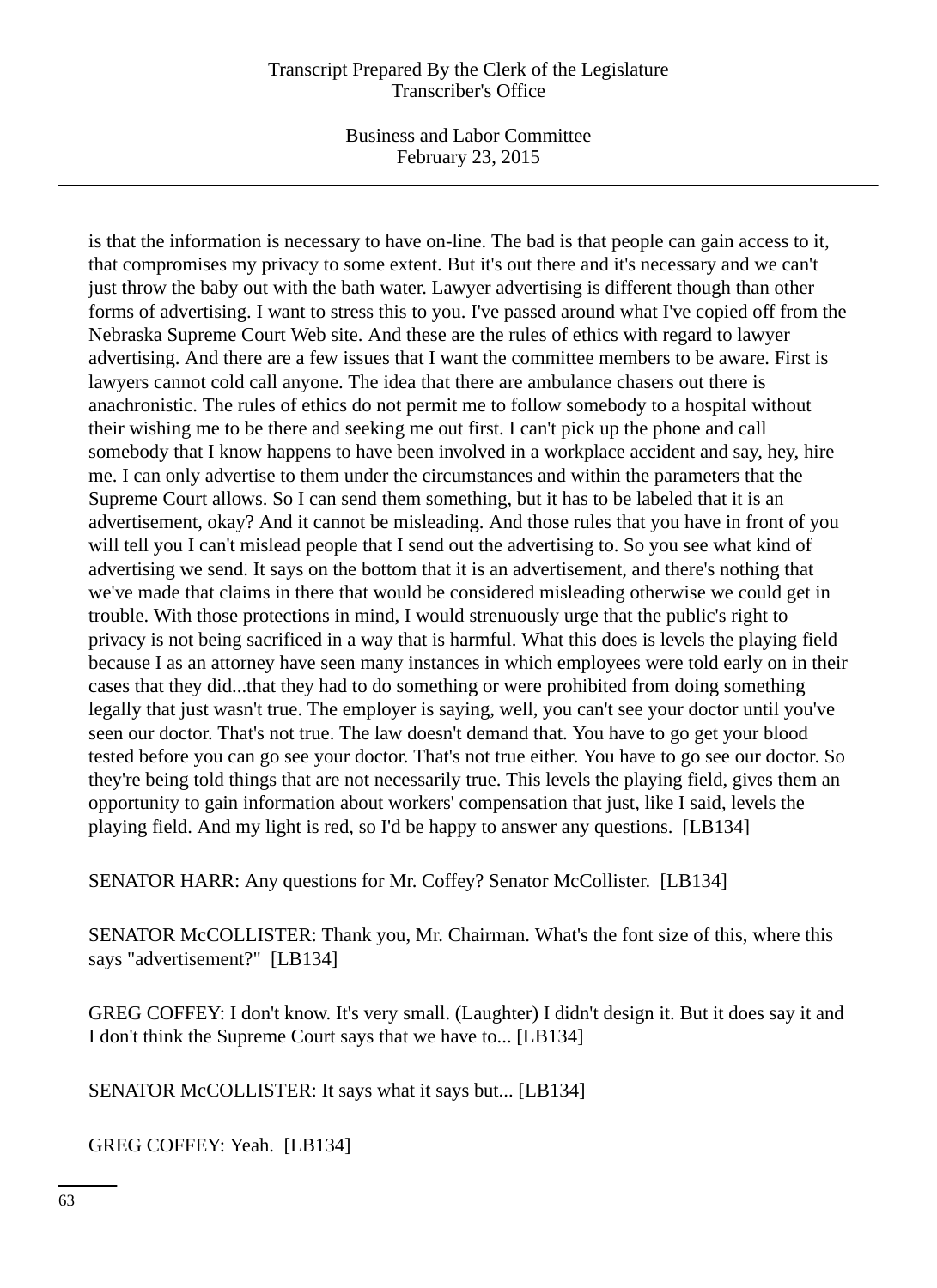SENATOR McCOLLISTER: ...I might need to get my bifocals tuned up. [LB134]

SENATOR BLOOMFIELD: It is the smallest font on the letter. [LB134]

SENATOR McCOLLISTER: Yeah. [LB134]

SENATOR HARR: Any other questions for Mr. Coffey? Seeing none, thank you, sir. Appreciate it. Any other opponents? [LB134]

SENATOR EBKE: I think that's about the same font that we had on campaign ads. (Laughter) [LB134]

SENATOR McCOLLISTER: Yeah. We know how that works. [LB134]

SENATOR HARR: Yes, sir. Go ahead. [LB134]

MIKE DYER: (Exhibits 13 and 14) Hi, my name is Mike Dyer, M-i-k-e D-y-e-r. I'm testifying on behalf of myself. In 1983, I was a police officer in New York City and I was injured in the line of duty. I was forced out on a medical disability in 1985 and have been receiving workers' compensation benefits ever since, including recent medical treatment. I've been a licensed practicing attorney in the state of Nebraska since 1991. I help people who are injured. I mail out that pamphlet with the information that's coming out to injured workers. And we've heard about what the laws and requirements are. But these rights are something that most laborers, truck drivers, nurses, would really have no reason to understand, no reason in their normal course of employment to really know until they have a work-related injury what their rights are, for example, whether they can select a physician, mileage reimbursement, vocational rehabilitation, and all the other legislative...all the other benefits that this legislative body have said the injured employee should have. Now these injured workers are employees. By definition an employee is a subordinate to the employer. The employee does what they're told to do: to be helpful, to not be a burden to the employer, to make a profit, not be an expense to the employer. When an injury occurs, those are the thoughts that are going through the minds of the injured employee. They're also thinking maybe they're embarrassed that they got hurt. Or they're thinking maybe they're being perceived as a whiner or a complainer or a faker or a fraud. And they'll be very compliant and do what they're asked to do in part to preserve their own integrity so that they're not perceived to be a faker. I know what these feelings are like because it's a feeling of powerlessness. And I...you know, it's like you're being ordered to do something by your superior. And you follow the orders, and whether you like them or not, you've got to do what your boss asks you to do. All I wanted to do was to get better and get my job back. That didn't happen.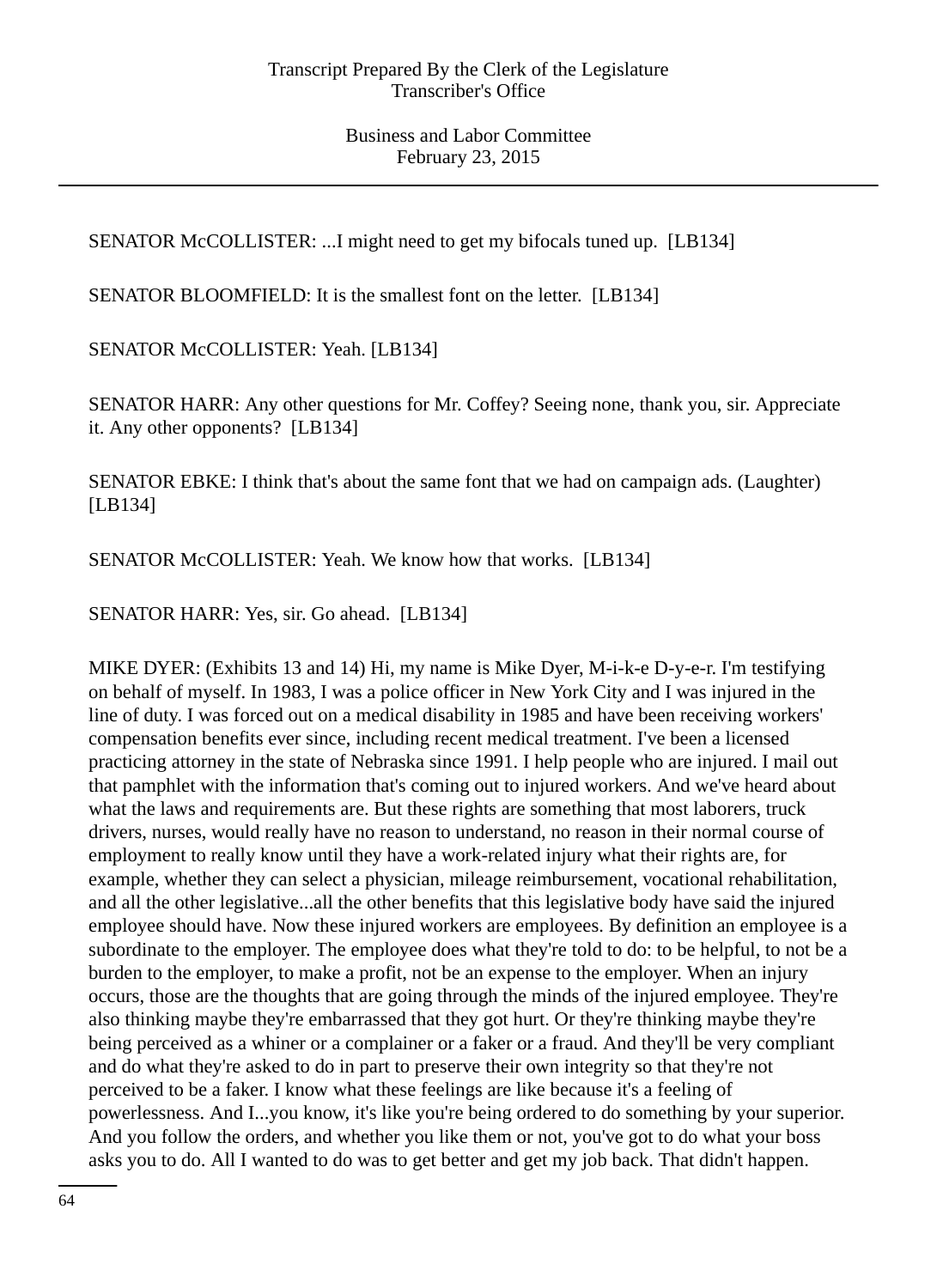Business and Labor Committee February 23, 2015

Paragraph (3)(b) of the bill says in part: an employee may waive confidentiality for reports involving such employees. Now how does a subordinate answer the question, you don't want your injured report to be made public, do you? You don't want everybody to know what's going on. Just check this box here. Or you don't have to sign up this piece...it can be framed in a number of ways so that this information is not sent out to the injured employee. And the information that the injured employee would get would be limited to what the employer gives them, what their insurance carrier tells them they can do, what their rights are, or what they might hear in a locker room from somebody who might have had a friend who might have had another claim. And they think that they're the expert on that. For a lot of years I've been mailing this information out. And I've received a number of phone calls from people who thank me for sending out that information so that they know what their rights are. These are things that they wouldn't know otherwise. It's been helpful and a lot of times people are unaware that they can even have these rights. And if they don't like what's coming in the mail, you can probably do what somebody is going to do when we're done with this hearing and everything, you know, throw a bunch of them in the garbage. Okay. It's just like when you go through your mail. How many people stand next to their garbage and say I don't want this and I don't want that. But to some people, it's beneficial. And it's really the only way, and it's been mentioned three or four times, to even the playing field. And there's no better way to say that because it's just not on their radar. You know, the fiber and identity of who this injured employee is is to be of benefit to the employee. And they don't really want to make a big deal of themselves. But at least they'll know what their rights are. [LB134]

SENATOR HARR: Thank you very much, Mr. Dyer. Any questions? You wore them out. All right. Well, thank you very much. [LB134]

MIKE DYER: You're welcome. Thanks for having me. [LB134]

SENATOR HARR: Thanks for coming down. Any other opponents on LB134? Mr. Corrigan. [LB134]

JOHN E. CORRIGAN: Good afternoon, Mr. Chairman, members of the committee. John Corrigan, C-o-r-r-i-g-a-n, on behalf of the Nebraska AFL-CIO. And this is something that, you know, we've discussed over time in the labor movement. Certainly there is a reasonable side of the argument that says don't release my information. I want this to be private. And ultimately we side on the concept that the information that is received is a public service. It really is because we've sat here today and talked about some really heady concepts that take years for people to understand and litigate and years to be resolved through the courts. And we don't...we can't expect that people who are uneducated in that system will know what their rights are. And most of the time they don't. And most of the time the employers or the insurance carriers or their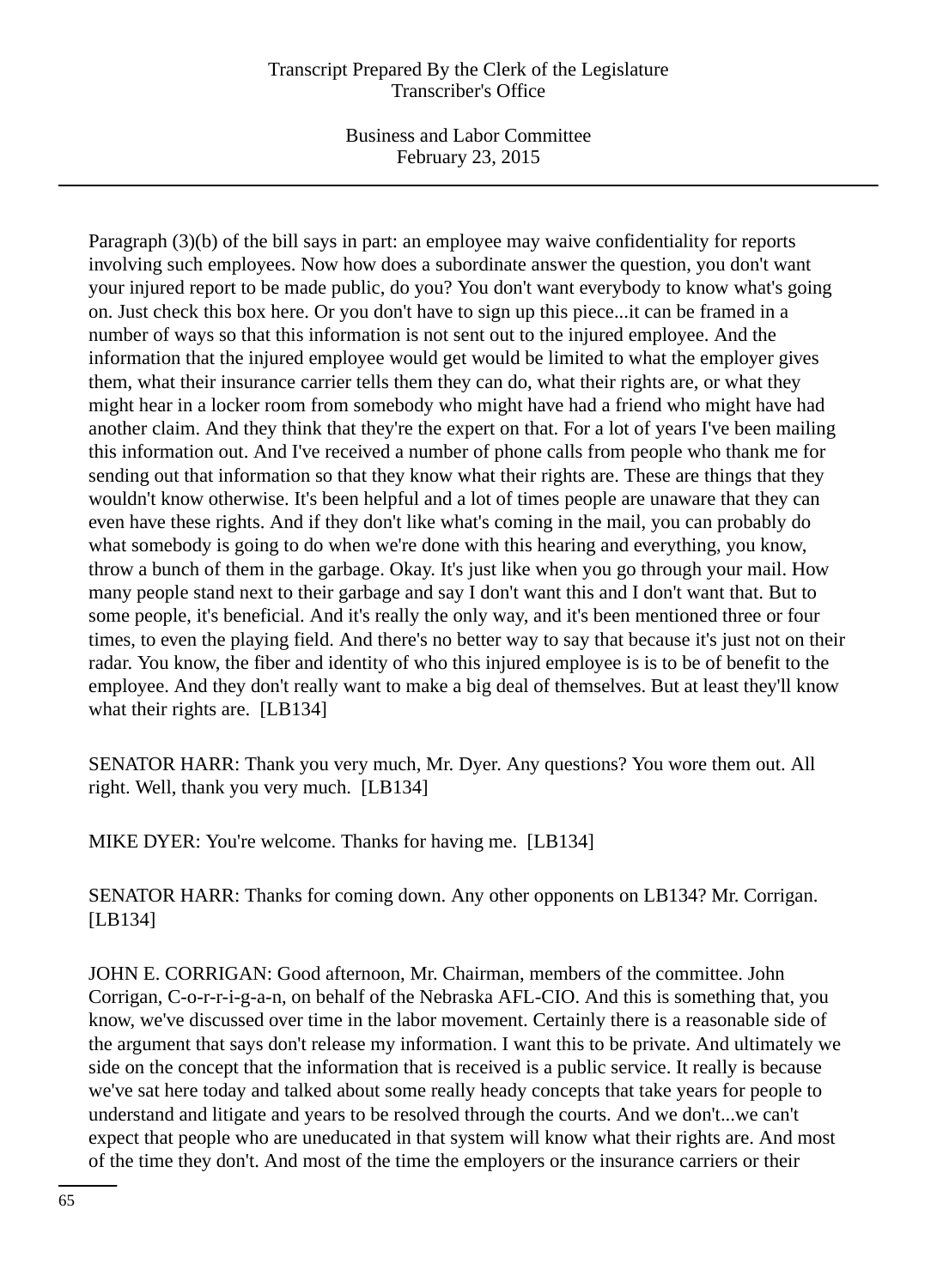Business and Labor Committee February 23, 2015

medical case managers, they do know. They know exactly what they're doing. And so six months later when the unemployed injured worker shows up at the office and says, well, they fired me and they said that because I have this temporary restriction, they don't have to employ me anymore. But then when I was all better they said I could apply for my job again, and then they won't hire me. That's a real problem for a mother of four kids. And if she'd have known about the effects of temporary disability versus permanent disability versus restrictions and how to deal with a medical case manager, maybe some of that could have been avoided. But that's the reality of workers' compensation. Not only is it complicated, but it is fraught with danger for the employee. And if they have that information, great. They can be at least as well armed in this debate as their employer. If they don't, you're protecting essentially the ability of the employer to prevent that employee from being on the same playing field in a dispute that oftentimes can have life-changing consequences. So we're opposed to LB134. And I'd be happy to answer any questions if you have any. [LB134]

SENATOR HARR: Thank you, Mr. Corrigan. Any questions for Mr. Corrigan? Seeing none, thank you very much. [LB134]

FRANK VELINSKY: Good afternoon again, Mr. Chairman, members of the committee. Frank Velinsky, V-e-l-i-n-s-k-y, small business owner, president of the Nebraska Chapter Home Care Association of America. We're opposed to this bill because it represents a...the first report of injury is already confidential. The overall contents of the bill I believe distracts from the real point which is advertising and is attempting to gain access to information that otherwise should not be available. I think the previous testimony from Mr. Crawford covered a lot of my sentiments. And with that, I'm not going to make any additional remarks. I do believe that there may not be a work comp crisis in the general atmosphere. But the home care industry, if it doesn't have one, it will be approaching one if we don't pay attention to what is happening in that area. And again, I'm specifically referring to the property, the condition of the property which we have no control over that is going to be harmful to our caregivers. My recommendation or suggestion may not be popular, but I would suggest that the property owners share the liability when we go into those situations. It may be considered chipping away at that sole remedy portion. But I think if we need to get control...if we need to bring attention to this, maybe that's the way to go. But those are my sentiments. And obviously, this is a serious matter with us. Thank you so much for listening. I admire your patience. [LB134]

SENATOR HARR: Thank you, Mr. Velinsky. Any questions? Seeing none, thank you. Any other opponents? Anyone in the neutral capacity? [LB134]

GLENN MORTON: Good afternoon, Senator Harr, members of the committee. My name is Glenn Morton, and that's M-o-r-t-o-n. I'm testifying on a very technical point regarding the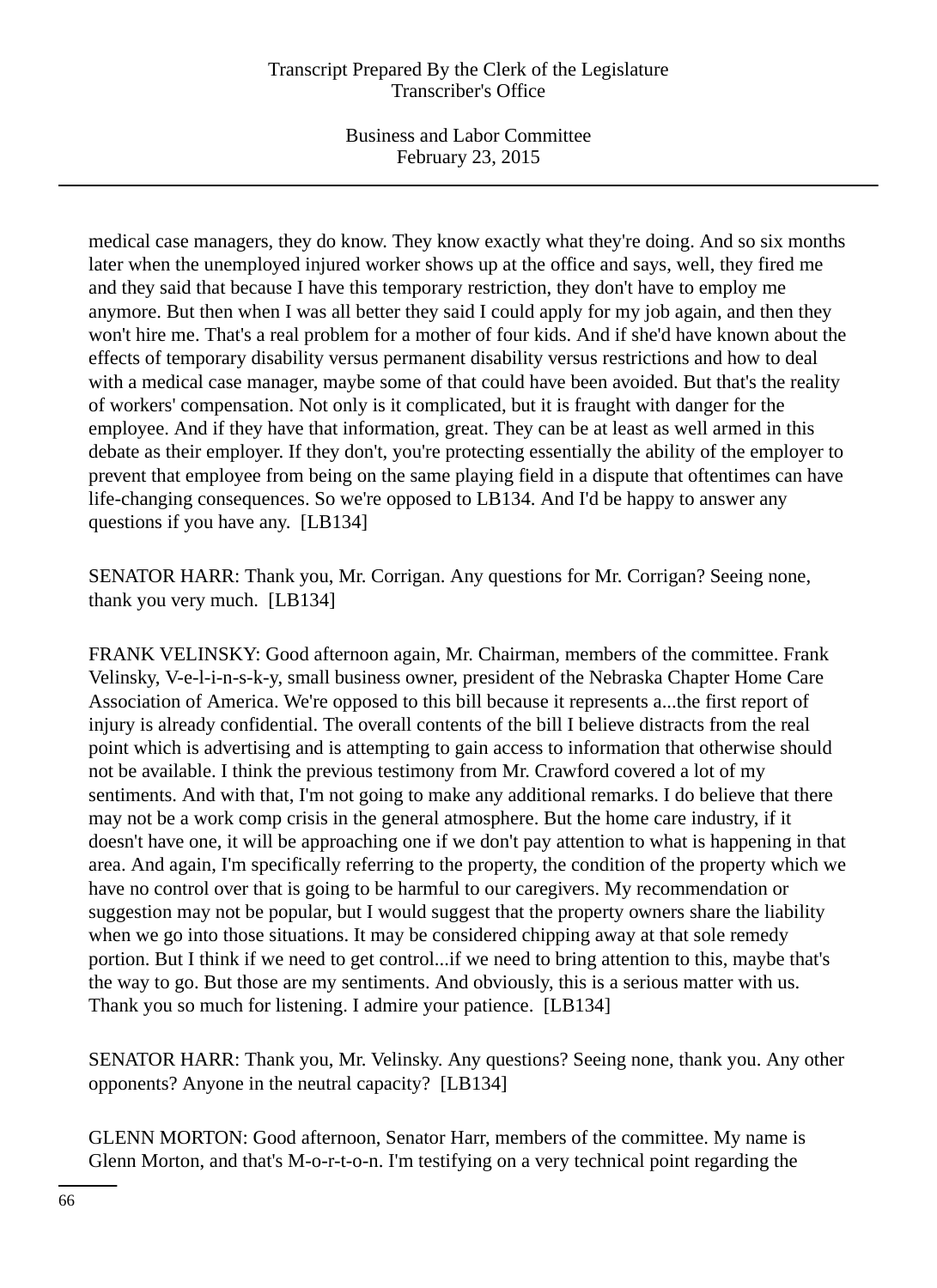Business and Labor Committee February 23, 2015

implementation of the bill since the court will be the custodian...is the custodian of those records. The bill provides that an employee who may elect to waive confidentiality for first reports filed with the court. My understanding is that, and my reading of that is that would apply to all the reports filed. Once there's a waiver filed, it would apply to all reports filed by that employee, not particular injuries or particular number of injuries. I think that's just important for how the court would administer the bill. I visited with Bob, Mr. Hallstrom, one of the proponents and that's his understanding of the intent and the reading of the bill as well. And just as a point of information beyond that, the court does send a letter to all employees. Whenever first reports are filed, we send a letter to the employee to the address on that first report of injury with a copy of that first report notifying the employee of how they can get access to understand their rights. We send a link to our Web site which has a large number of FAQs and other information. And we also tell them and give them a number where they can contact the court for further information. And we have staff people who could visit with them and talk about their rights. And we also then assist in getting them a phone number and contact information for the insurance company who will be handling those claims so they can contact the claims administrator directly. So that's just a point of information. [LB134]

SENATOR HARR: Thank you, Mr. Morton. Senator McCollister. [LB134]

SENATOR McCOLLISTER: Thank you, Mr. Chairman. At what point is that information generally available to law companies that want to represent that injured party? [LB134]

GLENN MORTON: Right now it's available whenever they request it. It's public information. So if we get a request from an attorney that...am I understanding the question correctly? We get a request from an attorney or anybody else for copies of those records, they're public information and we provide them. [LB134]

SENATOR McCOLLISTER: Does it occur after the employee harmed...the employee that's been hurt has received the letters from your office? [LB134]

GLENN MORTON: Yeah, generally because those letters go out right away. As soon as we receive those reports, the letter is automatically generated and it goes out. But it's a real, it's very close within the same time frame because many of the attorneys who request this information request it on a regular basis. And so we fulfill those requests almost automatically as well to those attorneys. [LB134]

SENATOR McCOLLISTER: What, like daily? [LB134]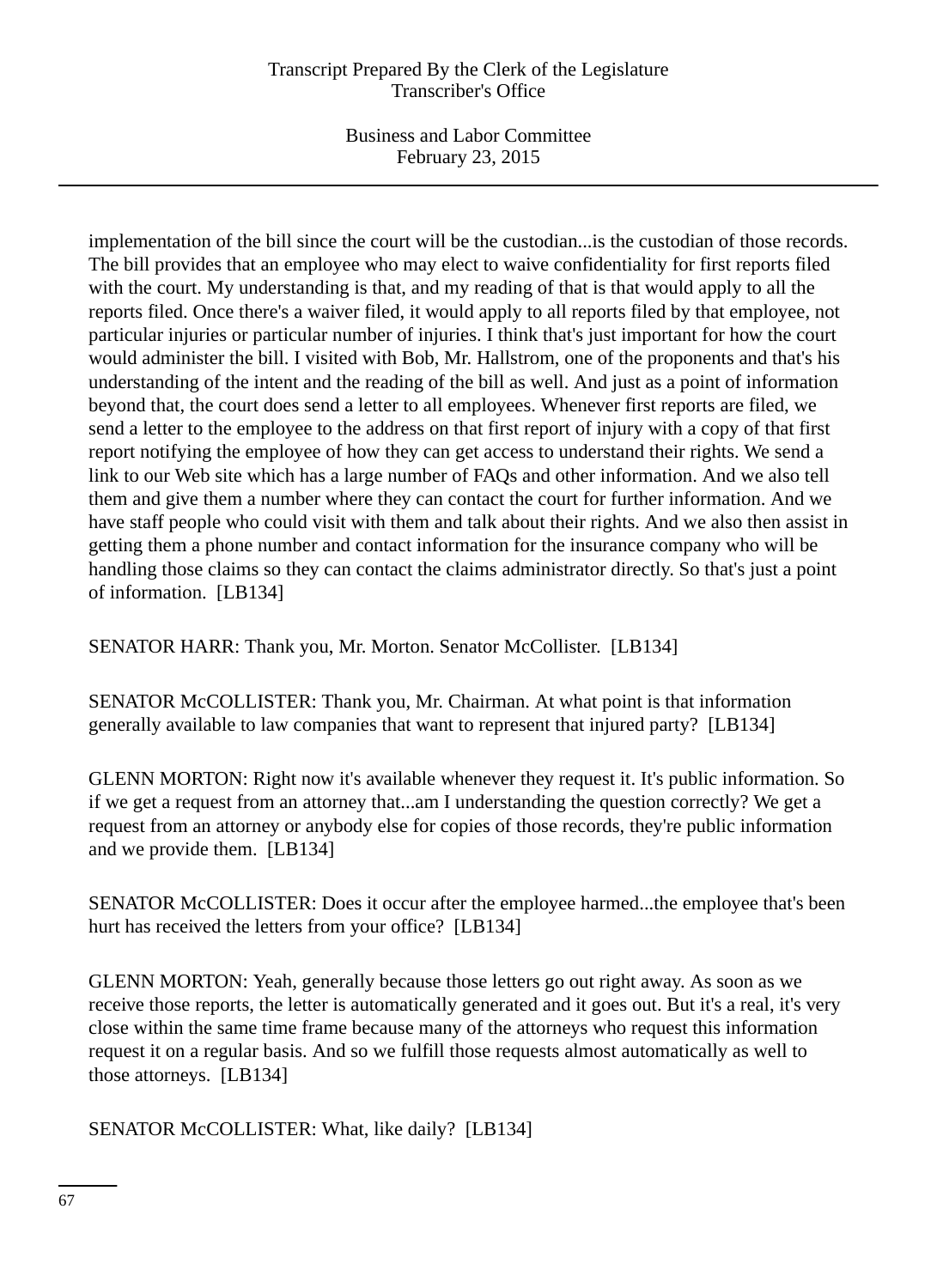GLENN MORTON: Quite frankly I'll have to check with our public information people, but I think it's weekly anyway. But I'd have to go back and check and see exactly how those are...how those reports are provided. But it's all pubic information. And so the question then for us is if it's public information, how do we provide it? And it's...according to the Attorney General's Opinions, we don't have any right to withhold any of that...well, certain points. We withhold Social Security numbers, for example. That's on the first reports of injury and those are blacked out. Those are not provided. But generally, the rest of the record is a public record and we're obligated to release it. And it's the intent of the public records law is that that happen. And so we do it as efficiently as we can. [LB134]

SENATOR McCOLLISTER: Can you confirm, do in fact 40 states now have a provision that makes this information confidential if the harmed employee wishes it to be so? [LB134]

GLENN MORTON: Oh, I can't confirm the exact number, but I know that some states have statutes that just provide that it's confidential, period. Others put some limitations on it as you've said. It's not unusual that it's confidential information in other states. [LB134]

SENATOR McCOLLISTER: Say that again, please. [LB134]

GLENN MORTON: It's not unusual that this, the bill...that the first reports are confidential information and cannot be released. [LB134]

SENATOR McCOLLISTER: Okay. In similar states, the employee can request that the information be released. [LB134]

GLENN MORTON: Probably, although that's a really unusual scenario. I mean I...quite frankly practically I can't imagine...well, I'm going over too far here. But why would an employee want that information to be released? [LB134]

SENATOR McCOLLISTER: Okay. [LB134]

GLENN MORTON: That's kind of an unusual clause, if you would. [LB134]

SENATOR McCOLLISTER: We've heard that there's been some First Amendment issues raised with things like this. Have those issues when they've been raised, have they been successful? [LB134]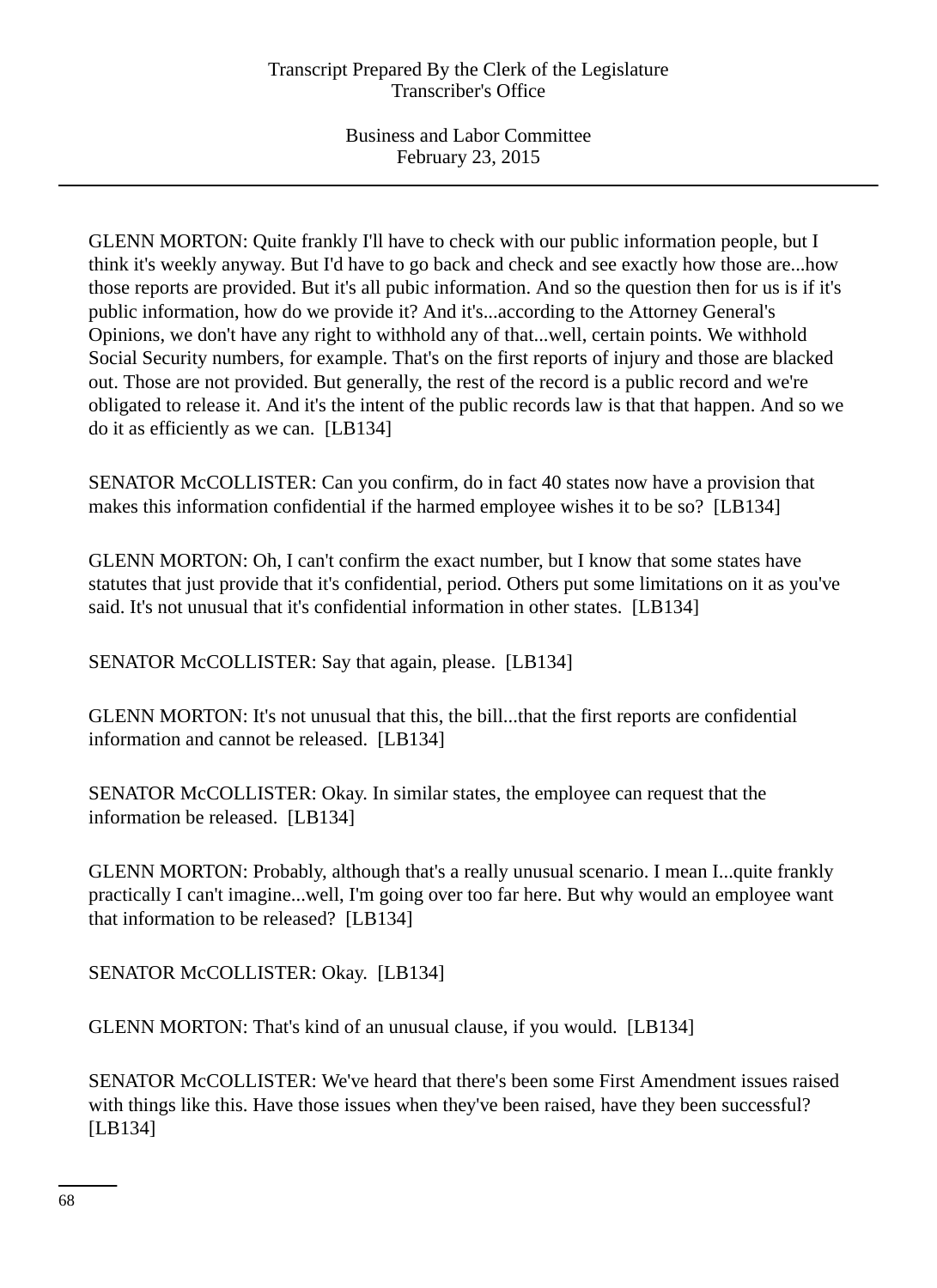GLENN MORTON: Quite frankly I don't...I'm an attorney. I don't want to say something that is speculation. I don't know how the other states have handled it where those reports are confidential information and can't be released, I don't know whether that's...whether they've overcome a constitutional challenge or how they've dealt with it. I'm not sure. [LB134]

SENATOR McCOLLISTER: Thank you very much. [LB134]

SENATOR HARR: Great. Thank you very much. Appreciate it, Mr. Morton. Anyone else in the neutral capacity? Seeing none, Senator Johnson, would you like to close? [LB134]

SENATOR JOHNSON: Thank you. I think we heard some things, what this bill is not. It's not trying to reward those people that didn't have accidents because accidents are down or a direct relationship to the cost of workmen's comp claims and things like that. It's dealing with the public being available to have this information and seeking business because of that. I'll make a personal comment. I probably ran my businesses with too much transparency. But our HR people made sure that an employee knew that this letter came out and made sure that they knew that if they want other help, legal help, we would at least give them some names to give that. I don't know how many employees I've had over the 40 years, but my last position I had 300. I think we did a pretty good job of letting people know. I would also comment, maybe it's changed now but one of my employees was called right after an attorney that works for a firm that was mentioned today observed an accident, and a couple days later got a call and asked if he needed any legal help, they would be willing to help out. So it wasn't an ambulance chaser. It was just somebody that witnessed an accident and called my employee. In the last few...well, since the session started, a couple instances have shown up where public records are really starting to hurt situations. In two other committees that some of us sit on where public records have come out and the social media has picked up on that. I don't know if it would happen here. But I think that's a concern that we need to think about. So I would encourage the committee, I being part of that, to move the bill forward. Answer any questions if anybody has any. [LB134]

SENATOR HARR: Any questions for Senator Johnson? Seeing none, thank you for your time. [LB134]

SENATOR JOHNSON: Thank you. [LB134]

SENATOR HARR: Oh, I lied. We have letters. [LB134]

JAMISON WYATT: (Exhibits 15-17) Yes, Senator Harr, I have items for the record. In support of LB134: We have a letter from Kim Quick with the International Brotherhood of Teamsters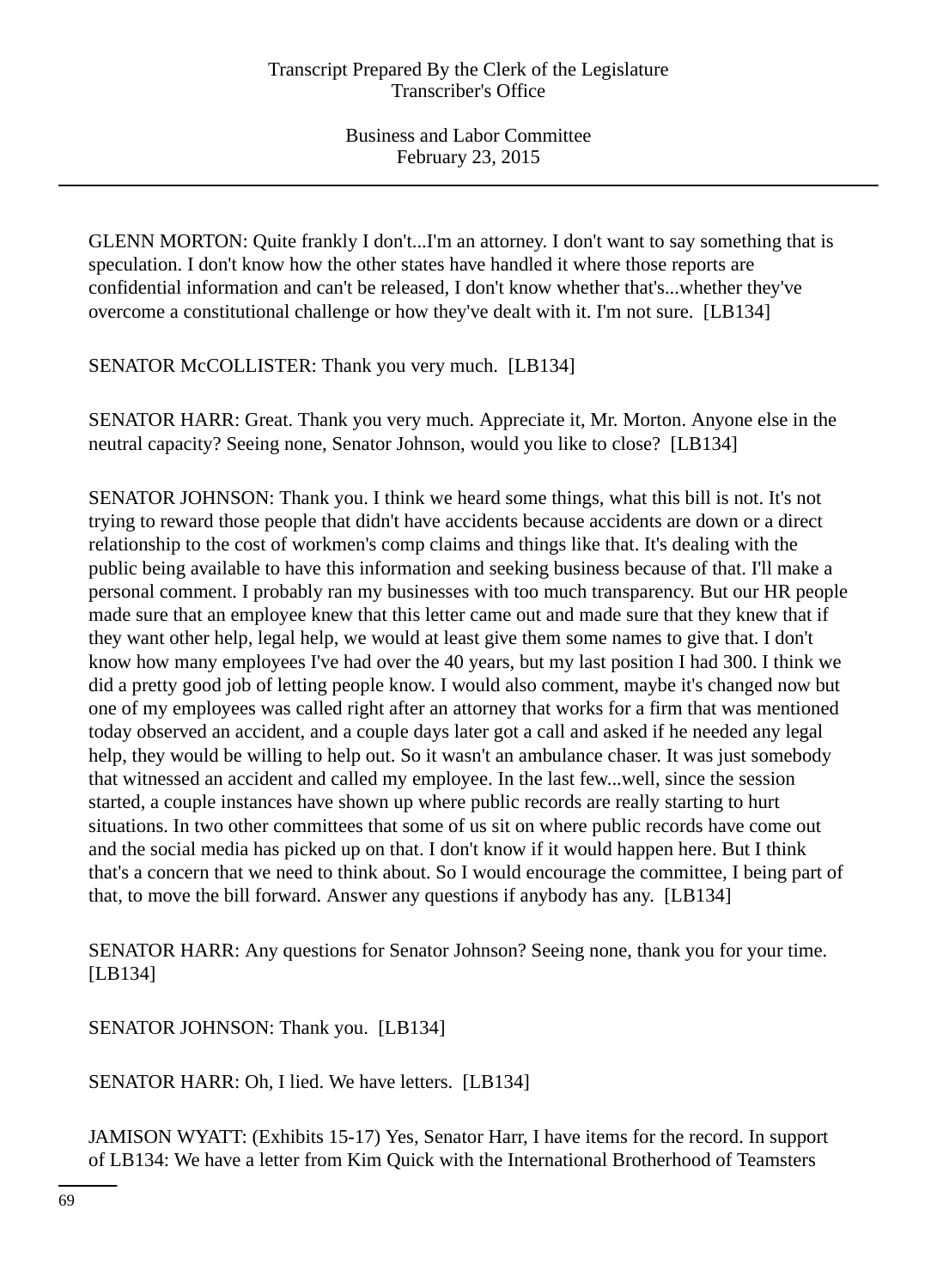Local 554; we also have a letter of support from Ann Parr from the Nebraska Insurance Information Service; and also we have a letter of support from Bruce Rieker with the Nebraska Hospital Association. [LB134]

SENATOR HARR: And with that, we will close LB133 and we will open on... [LB133]

SENATOR BLOOMFIELD: You sure you didn't close LB134? [LB133]

SENATOR HARR: I'm sorry, we'll close on LB134 and we will open on LB133. [LB133]

SENATOR EBKE: You're just wishing. (Laugh) [LB133]

SENATOR HARR: Senator Ebke, the floor is yours. [LB133]

SENATOR EBKE: Thank you, Senator Harr and members of the Business and Labor Committee. I'm Senator Laura Ebke; that's E-b-k-e, and I am here for LB133. You've obviously saved the best for last. LB133 came to me from the Nebraskans for Workers' Compensation Equity and Fairness. I'll note that Bob Hallstrom is still here and he represents that group. And he and others that follow me will be able to address some of your specific questions further. I'll be brief as I know Bob has several pieces of material to reference which outline the bill and will be better able to address some of those specifics. LB133 would revise the interest rate applicable to an award of workers' compensation benefits in cases in which an attorney's fee is allowed from the rate provided in Sections 45-104.01, that is 14 percent currently, to the rate provided in Section 45-103. That's known as the judgment interest rate. And if you've got that all straight, good luck. The judgment interest rate is 2 percentage points above the bond investment yield of the 26-week U.S. Treasury Bill in effect at the time of the judgment. State Court Administrator is required to distribute notice of such rate and any changes to it to all Nebraska judges to be in effect two weeks after the date the auction price is published by the Secretary of the Treasury of the United States. Effective January 16, 2015, the judgment interest rate is 2.132 percent. Before I finish, I'll add that the fiscal note suggests that this is a pretty small change. The savings they estimated of about \$1,000 for both fiscal years 2015-16 and 2016-17 with \$500 in General Funds and \$500 in cash funds for both years. The Fiscal Office says this doesn't come up often with the city of Lincoln, but would save the city approximately \$1,000 per year should LB133 become law. Overall, the Workers' Compensation Court estimates no fiscal impact to them with this bill. Administrative Services Risk Management states that this would reduce the amount of interest required to be paid by the state. However, the state did not pay any interest in a workers' compensation case last year, so they are not able to determine any fiscal impact. We can assume though a little...and as you know, every little bit does count. So financially this has a very small fiscal impact. It does look like something that needs to be addressed. Let me just make a few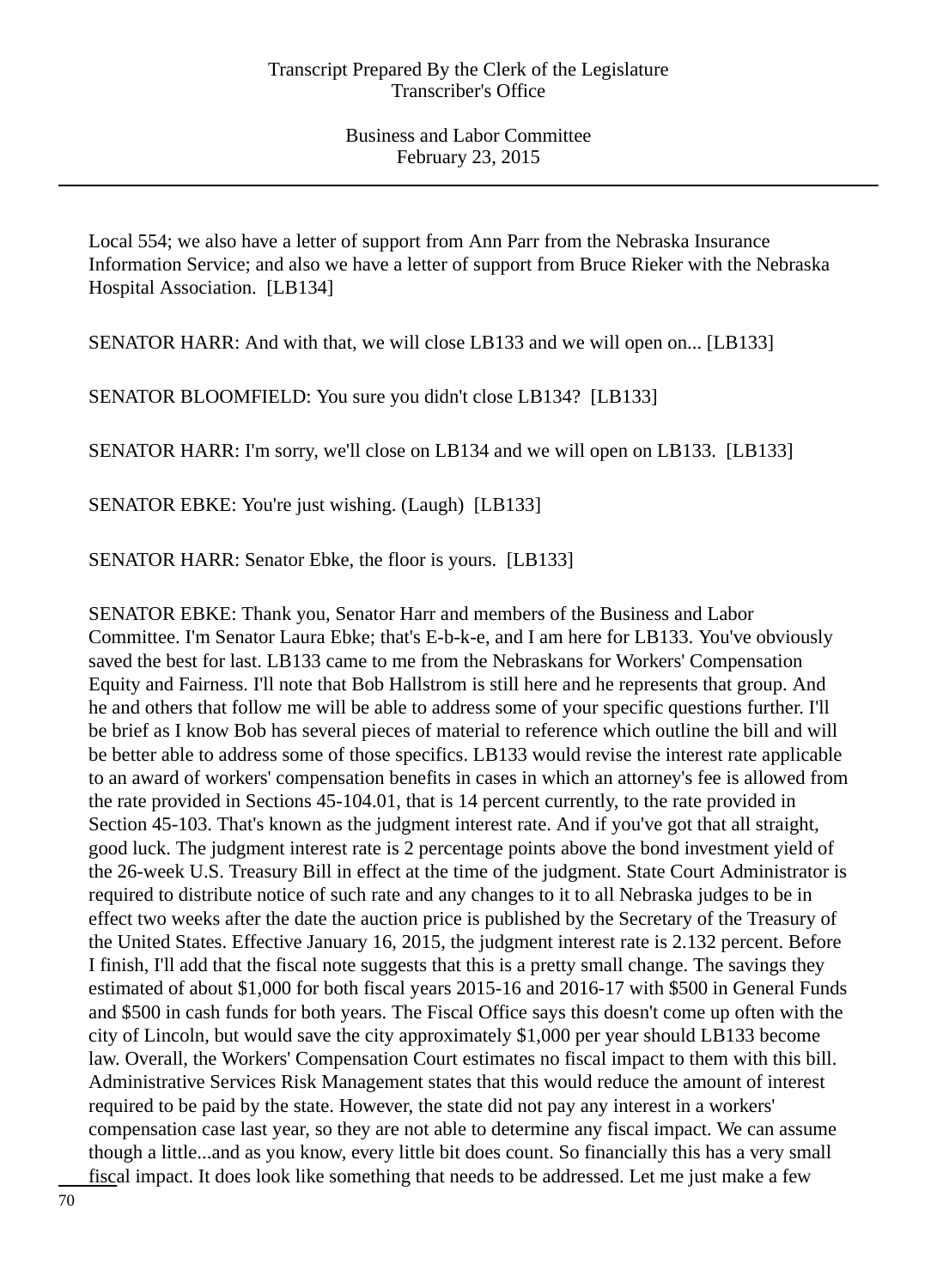statements. We talk about this 14 percent. And Bob I'm sure will talk about this more. But the 14 percent goes back to the '80s. It was an amount set in statute when interest rates were on average between 13 percent and 15 percent or more in some instances earlier. It was set at that point. What it's become now because interest rates have gone down so much is almost punitive. This is, in instances where there are...there's some delay in workmen's compensation payment either because of, you know, because lawyers are involved. Lawyers are, you know, the bane of our existence I guess, right? But it certainly, you know...the interest rates have changed so much that the desire is to give employees compensation based on what they would have otherwise received, a reasonable amount of compensation based on lost time that they didn't have, not to punish the employer for not paying up right away. So I will try to answer any questions if you've got any. Otherwise I will allow some of the experts to come up. [LB133]

SENATOR HARR: Questions for Senator Ebke? I have a couple. [LB133]

SENATOR EBKE: Uh-oh. [LB133]

SENATOR HARR: Uh-oh. No, they're not tough. So I went to the Workers' Comp Court and received the workers' compensation interest payments reported by insurers from 2005 to 2014. [LB133]

SENATOR EBKE: Okay. [LB133]

SENATOR HARR: And you know, you always wonder who the problem child is. Apparently it must be the city of Lincoln, or they'll self-report it because if you look, 2005 you had first reported cases 52,199, that's where some of the reports stand. Of those, the ones that had interest there were only 19 out of those 52,200 basically--19 where they had to pay interest. Total amount of interest paid was \$3,106 for an average of \$163 per. And then, you know, you go down and go all the way to 2014 and the numbers are down. It's 39,759 first report counts. And the first accounts with interest were seven. And so the total interest paid last year was \$716 for an average of \$102 per case. And so I'm not sure if this is being driven by, this legislation is being driven by the city of Lincoln because the amount they say they'll save is more than was paid all last year. [LB133]

SENATOR EBKE: Right. [LB133]

SENATOR HARR: And maybe it is. I don't know. I can ask Mr. Hallstrom. But I'm a little leery as to...this is what you talked about. These are outlier cases. These are, you know, out of the total amount, these are very small. And we have a process that more or less seems to be working. And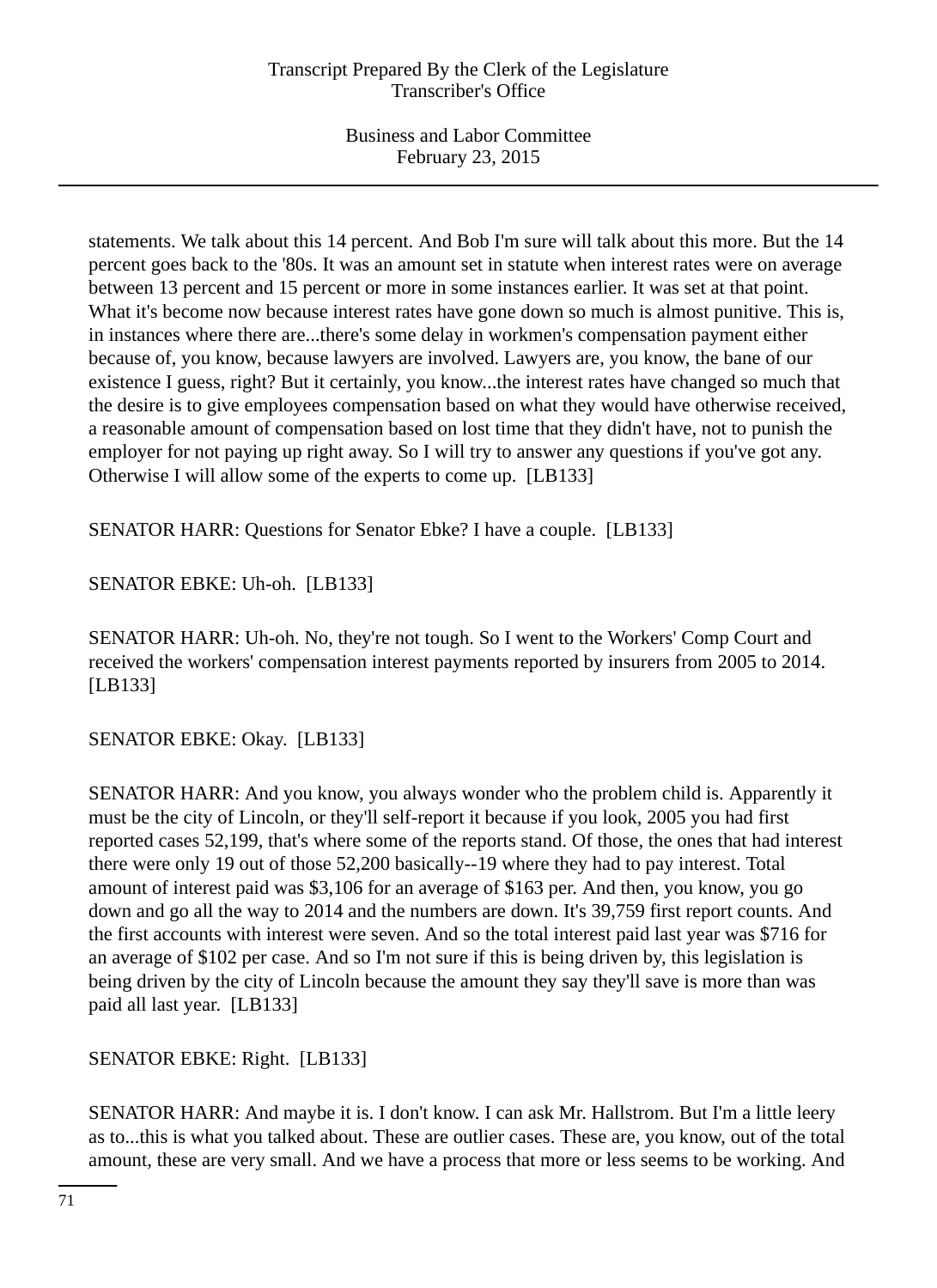this kind of reminds me of some other bills where I'm not sure if the juice is worth the squeeze. I don't know, maybe you'd like to address that issue. [LB133]

SENATOR EBKE: Right. No, not really. (Laughter) [LB133]

SENATOR HARR: Okay. [LB133]

SENATOR EBKE: I'll defer to others. [LB133]

SENATOR HARR: Okay. [LB133]

SENATOR EBKE: Okay. [LB133]

SENATOR HARR: Thank you. Mr. Hallstrom, welcome back to your Business and Labor Committee. [LB133]

BOB HALLSTROM: (Exhibit 1) Chairman Harr, members of the committee, I'm suspecting I won't be given the same deference on your questions that Senator Ebke received. My name is Robert J. Hallstrom, H-a-l-l-s-t-r-o-m. I appear before you today as registered lobbyist for the Nebraskans for Workers' Compensation Equity and Fairness. Also I'm here on behalf of the National Federation of Independent Business. I think Mr. Sedlacek is here, so he can testify for himself. (Laughter) And I've also been asked to sign in on behalf of the Greater Omaha Chamber of Commerce. Senator Ebke did a nice job of laying out the background of the bill. I think a couple things I would note for the record. First is that we're looking at Section 48-125 which basically provides the circumstances under which an employee may be awarded a reasonable attorney's fee. And if you are awarded a reasonable attorney's fee, one of the circumstances under which that can happen which kind of relates directly to this issue is that if an employer appeals an award and does not get a reduction in that award, there is the ability for the employee to receive an attorney's fee, and also under those conditions, interest is available from the date the compensation was payable until the date the payment is made by the employer. As Senator Ebke indicated, we're looking at having the interest rate applicable to workers' compensation awards on appeal tied to the same interest rate that applies to delinquent payments of taxes or special assessments. That's 14 percent at this time. That has been a vestige of back from the early '80s when interest rates were running between 13 percent and 15 percent. But it has never been changed to accommodate the changing interest rate that we've seen both upward and downward since that time. I would note attached to my testimony is a copy of the 2009 Nebraska Supreme Court case Russell v. Kerry, 278 Neb. 981. That case, while it addressed a slightly different component part of payments of interest under 48-125(3) did address the same section that this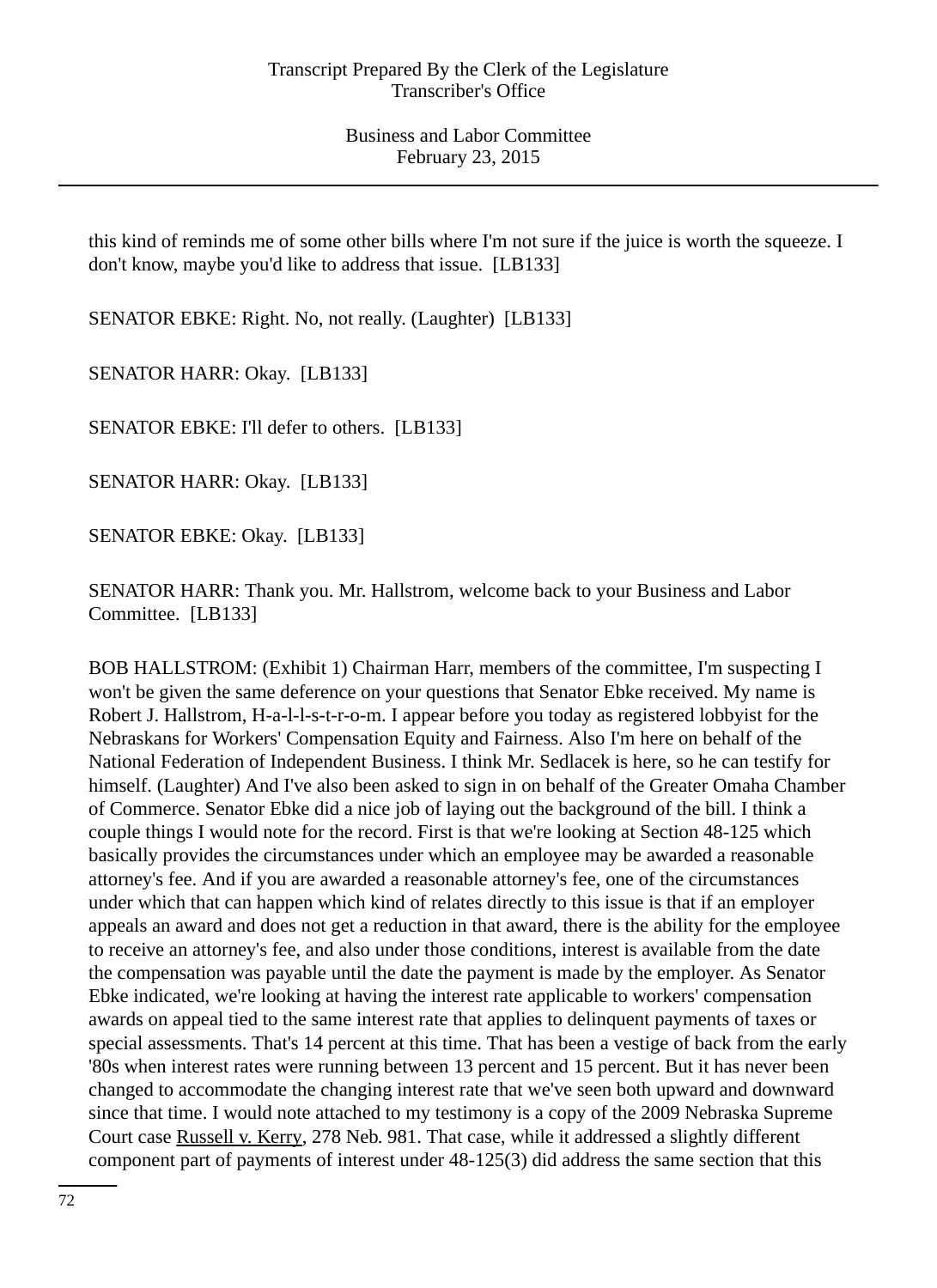## Transcript Prepared By the Clerk of the Legislature Transcriber's Office

Business and Labor Committee February 23, 2015

bill, LB133 addresses and basically said, as Senator Ebke I think alluded to, that in that decision that the interest rate is not designed to be a penalty upon the employer but is to compensate the individual for the loss of the use of money, a common notion which I think is addressed under our money judgment rate which is where this bill would take us, from 14 percent to closer to 2.2 percent under the prevailing judgment interest rate. I also would indicate and this kind of highlights the switchover from the delinquent tax rate of 14 percent. Attached to my testimony there are 48 statutory provisions which cross reference or tie into the 14 percent interest rate, 46 of those 48 are delinquent taxes or special assessments, the 47th of which has just been repealed with the passage of LB247 which had to do with the Uniform Partnership Act, leaving us only with this lone ranger out there tying 14 percent to workers' compensation awards on appeal. We think that is confiscatory, that it provides a chilling effect on rights to appeal worthy cases and should be changed to more legitimately reflect the current rate of interest. And thus we have moved to have it tied to the judgment rate under 45-103. And, Senator Harr, I would suggest by way of answering your question that Senator Ebke deferred which I suspect is coming, you may be correct. And I wouldn't question the information that you got directly from the Workers' Compensation Court. But inherent in that, and I can't give you any countervailing information, but inherent in that is you don't pay interest if you don't appeal. And at 14 percent in a largedollar case chills your interest in appealing, you won't see the interest that you might have paid if you'd taken your chance and legitimately went after your appeal rights. [LB133]

SENATOR HARR: Any questions for Mr. Hallstrom? Senator Bloomfield. [LB133]

SENATOR BLOOMFIELD: Again, it's probably not so much a question as a statement. I think my wife would tell you if you owe the money, don't dawdle in paying it and it won't cost 14 percent for very long. [LB133]

BOB HALLSTROM: That's probably true, Senator. But in this case if you've legitimately appealed a case, you're going to wait until that determination is made. But by saying you're going to pay 14 percent you may never invoke your rights to appeal. [LB133]

SENATOR BLOOMFIELD: Okay. Thank you. [LB133]

SENATOR HARR: However, if you do win on appeal, you don't have to pay the 14 percent, is that correct? [LB133]

BOB HALLSTROM: That is correct. [LB133]

SENATOR HARR: Okay. Thank you. [LB133]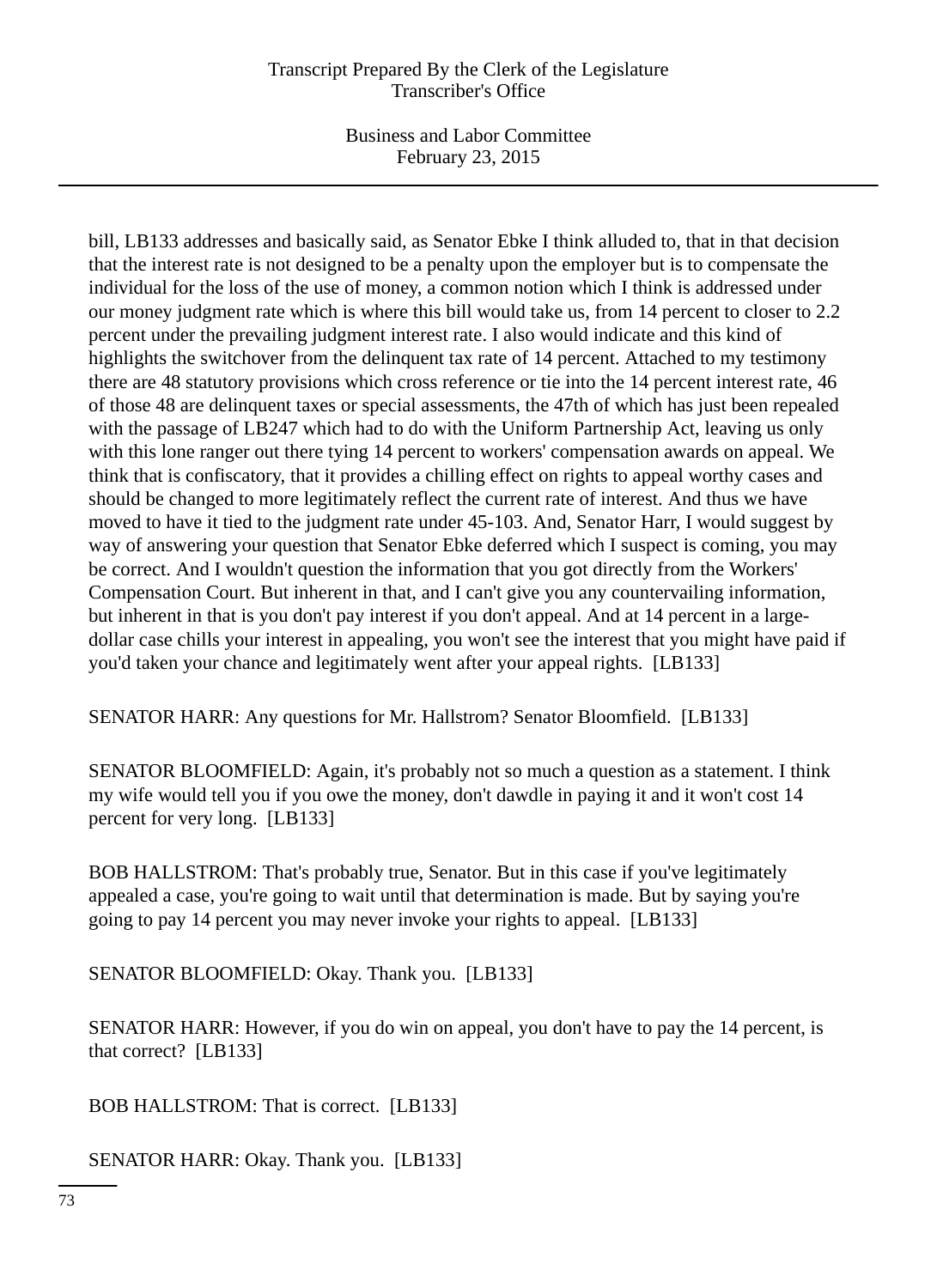BOB HALLSTROM: Or you get a reduction, get a reduction. [LB133]

SENATOR HARR: Or a reduction, yeah. Either/or, yeah, you're right. Any other questions? [LB133]

BOB HALLSTROM: Thank you. [LB133]

SENATOR HARR: You've worn out the committee. Mr. Sedlacek, welcome back. [LB133]

RON SEDLACEK: Good afternoon, Chairman Harr and members. Thank you. I'm going from hearing room to hearing room and back home now. For the record, my name is Ron Sedlacek, and that's spelled S-e-d-l-a-c-e-k, and I'm here on behalf of the Nebraska Chamber of Commerce and Industry. Just to echo what Mr. Hallstrom stated, we are in support of the change. Back in...I was working at the Legislature at the time when interest rates were high. At that time in the early '80s, the usury rate, the general usury rate was 12.5 percent if I recall. Before that it was 8 percent. (Inaudible) adjusted it. And I know the lenders fought tooth and nail to try to get it to 16 percent, which is the current rate right now. But even then, the pressure was on. And so 45-101.02 listed a number of exceptions, and those exceptions continued to grow. And that was that era. One of the issues, however, was we do not want to tie this rate, the delinquent tax rate essentially, to the usury rate or make it an exception and continue to grow. As a matter of fact, that rate should always be below the general market rate and not meet it. That was kind of the intent. And that's why it was set in stone at that point. The market has changed now. And this would look like a usurious rate but for that it's been enshrined in law and it still has not been addressed by the Legislature, which can and has the power to change it from time to time. And so we believe that it would be more fitting to have it adjusted to the market rate. [LB133]

SENATOR HARR: Any questions? Would you tell my credit card company that that's a usury rate. (Laughter) [LB133]

RON SEDLACEK: What do you think? Do you like that rate? [LB133]

SENATOR HARR: What's that? [LB133]

RON SEDLACEK: Do you like that rate? [LB133]

SENATOR HARR: I do not like that rate, Sam I am. No. (Laughter) [LB133]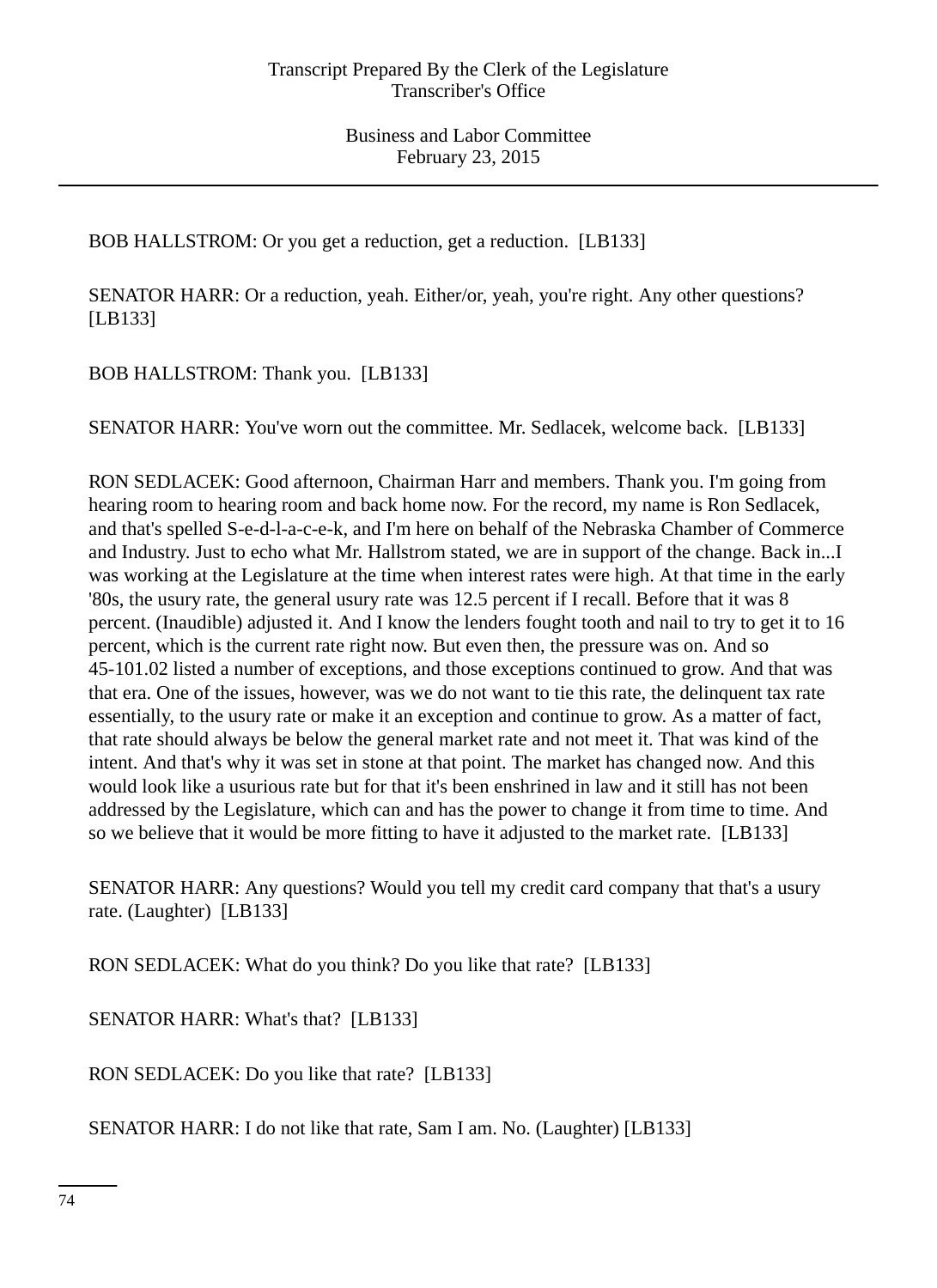SENATOR BLOOMFIELD: Then don't (inaudible). [LB133]

SENATOR HARR: No, I appreciate it though. Thank you. [LB133]

KORBY GILBERTSON: Good afternoon, Chairman Harr, members of the committee. For the record, my name is Korby Gilbertson; it's spelled K-o-r-b-y G-i-l-b-e-r-t-s-o-n. I'm appearing today as a registered lobbyist on behalf of the Property Casualty Insurers Association of America. And heeding your advice from three and a half hours ago, I will just say me too, and ditto. [LB133]

SENATOR HARR: Yeah. [LB133]

KORBY GILBERTSON: And have a good evening. [LB133]

SENATOR HARR: Thank you. Any questions? [LB133]

SENATOR McCOLLISTER: Thank you. We like you. [LB133]

KORBY GILBERTSON: Remember that. (Laugh) [LB133]

SENATOR HARR: All right. Any opponents on LB133? Oh, sorry, more proponents. Mr. Fraizer, welcome back. [LB133]

THEODORE D. FRAIZER: One more bane of your existence if only because I'm stretching out the hearing slightly. [LB133]

SENATOR HARR: Oh, if only you were the only bane... [LB133]

THEODORE D. FRAIZER: Yeah. [LB133]

SENATOR HARR: ...and it was that easy. [LB133]

THEODORE D. FRAIZER: Again, Tad Fraizer, T-a-d F-r-a-i-z-e-r, representing the American Insurance Association, a national trade association of property and casualty firms. It's a court. It's a judgment. It would seem to follow the regular court judgment rate. And other than that, I will say me too, and get out of your way. [LB133]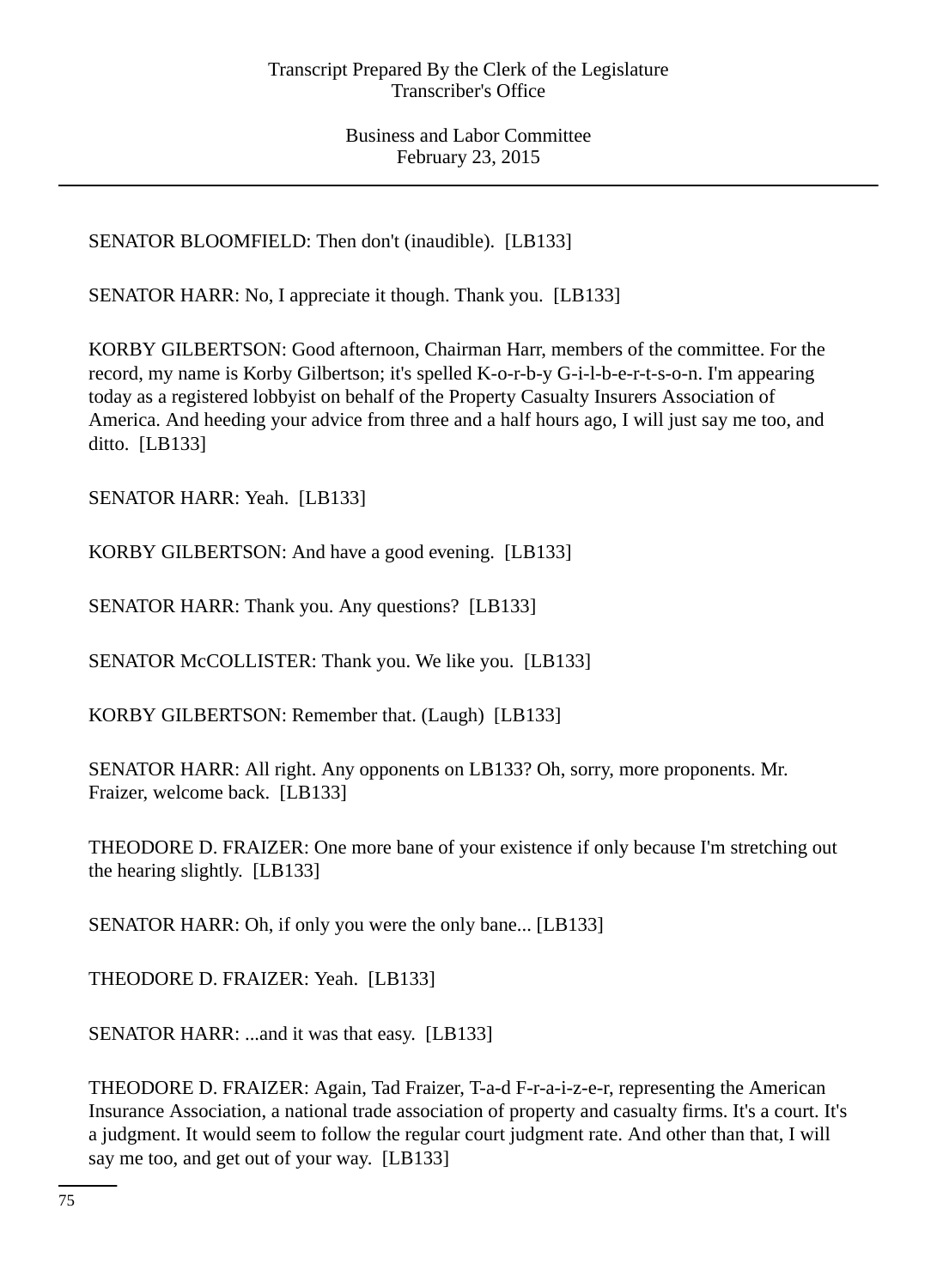SENATOR HARR: Thank you very much. Appreciate it. Any other opponents before I rush it...proponents? How about opponents now? Mr. Corrigan. [LB133]

JOHN E. CORRIGAN: Good afternoon. John Corrigan, C-o-r-r-i-g-a-n, on behalf of the Nebraska AFL-CIO. Mr. Chairman, members of the committee, if I don't pay my taxes on time, I pay the 14 percent interest. The statutory obligation to provide workers' compensation benefits doesn't require you to pay the 14 percent interest if there's a reasonable controversy. Very rarely is an attorney fee going to be awarded on a case unless there...primarily when it happens it's because there's medical bills that were not paid on time. And it doesn't happen very often because there's usually some dispute where one doctor says, not work related; the other doctor says it is work related. But the judge makes a decision and he may award or she may award a penalty or he may award attorney's fees. And then the interest provision applies. And as Senator Harr has said, that doesn't happen real often that it's actually paid. But sometimes that interest can be significant. What also can be significant is the burden placed on the employee who has been taken to collections or sued by medical providers because the medical bills haven't been paid. And their credit rating is forever damaged, or for seven years anyway it would be damaged. And so this is an incentive in the law that allows...basically encourages these cases to be resolved. There is a concept that maybe happens in insurance companies and maybe it doesn't. But we certainly think that it does. We can wait these people out. We'll wait them out. I'm not going to provide any benefits. I'm not going to approve a claim. We'll litigate it until the last day. Maybe two weeks before trial, and it may take eight...you know, it could take eight, nine months before the case is heard before the Comp Court. They show up with the medical report saying, oh, okay. We have a doctor now that says it's not work related even though all along that hasn't been the case. Now there's a reasonable controversy. There's no penalty to the employer. And now they're going to decide...but they've lost the case and now they're going to decide whether they're going to appeal it. And that might take another year to a year...14 months maybe sometimes. All the while that employee has no income from the workers' compensation benefit or the medical benefits have not been paid. That's not a good situation. And we think that the employer having this disincentive to appeal in cases where they're not likely to get a reduction anyway is sound judgment on the part of the Legislature. And therefore, we're opposed to LB133. I think there was a comment earlier about maintaining the bargain that has been struck. This is certainly in that vein. Thank you. [LB133]

SENATOR HARR: Thank you, Mr. Corrigan. Any questions? Seeing none, thank you, Mr. Corrigan. Any other opponents? [LB133]

LEE LOUDON: Good afternoon, Senator Harr and members of the committee. My name is Lee Loudon; it's L-e-e L-o-u-d-o-n. I'm here on behalf of the Nebraska Association of Trial Attorneys in opposition to LB133. My research show that the interest is awarded in probably .5 percent of workers' compensation claims in Nebraska. It's rarely awarded but I think it's an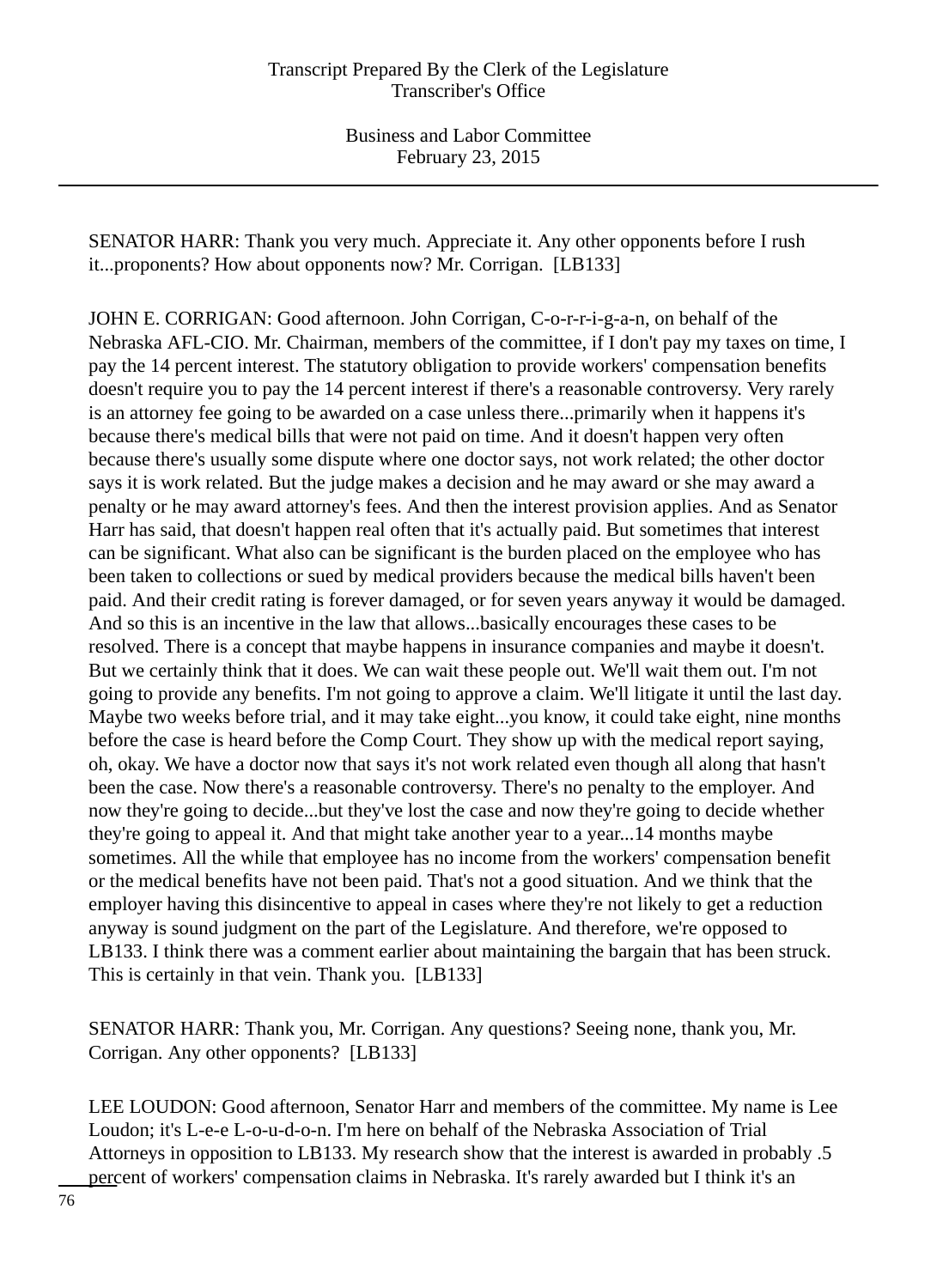## Transcript Prepared By the Clerk of the Legislature Transcriber's Office

Business and Labor Committee February 23, 2015

extremely important tool for injured workers. It arises in three situations under the law: one, at the trial court level, and two instances on appeal. At the trial court level it's if they're...the trial court judge makes a finding that there was no reasonable controversy as to the employee's right to compensation benefits. Reasonable controversy is defined as if there's a dispute, a factual or a legal dispute as to the employee's entitlement to compensation. It can arise on two occasions on appeal. That is if the employer appeals and does not get a reduction in the award. Or the employee appeals and does get an increase in the amount of the award. So it's extremely rare that interest is awarded. I'll give you an example of a case that I had where it was extremely important for the injured worker. I had a client who was injured, a serious back injury, underwent surgery. And for a year he was without any income. He couldn't work and he did not get any workers' compensation benefits. He lost his house. He lost virtually everything. He had a wife and two children. They had to move in with family, and for a time they were homeless. We went to trial and he was...the judge found in his favor. He had gone now over a year without any income. Even though there was no basis for an appeal by the employer, the employer did file an appeal to the Nebraska Court of Appeals. It was at that point that I told the employer's attorney do you realize that if you do not get any reduction in the award, and it's unlikely that you will, your client will owe 14 percent interest, back past interest on this compensation? Do you really want to prosecute this appeal that has an extremely low chance of success. They did at that point abandon their appeal, but that's only after my client had gone over a year without any money and had lost virtually everything and was homeless for a time with his family. I want to touch for a moment upon the policy reasons of comparing this interest rate to the judgment rate. The question was posed, why do we have the Compensation Court interest rate tied to delinquent tax judgments, that that makes no sense. I think they do share one common policy. And that is government, political subdivisions, can't function without taxes. And human beings cannot function without a way to feed themselves and clothe themselves. They can't live. And the interest rate applied to both situations I think is fair because the political subdivisions rely upon this tax income to live. And human beings rely upon their jobs to provide for themselves and their families. That concludes my remarks. [LB133]

SENATOR HARR: Thank you. Any questions for Mr. Loudon? Seeing none, thank you for waiting patiently all afternoon. [LB133]

LEE LOUDON: Thank you. [LB133]

SENATOR HARR: Any other opponents, LB133? Anyone in the neutral capacity? Seeing none, Senator Ebke waives her closing. And we...oh, we have letters. We have letters. [LB133]

JAMISON WYATT: (Exhibit 2) Items for the record on LB133: We have one letter of opposition from Kim Quick with the International Brotherhood of Teamsters Local 554. [LB133]